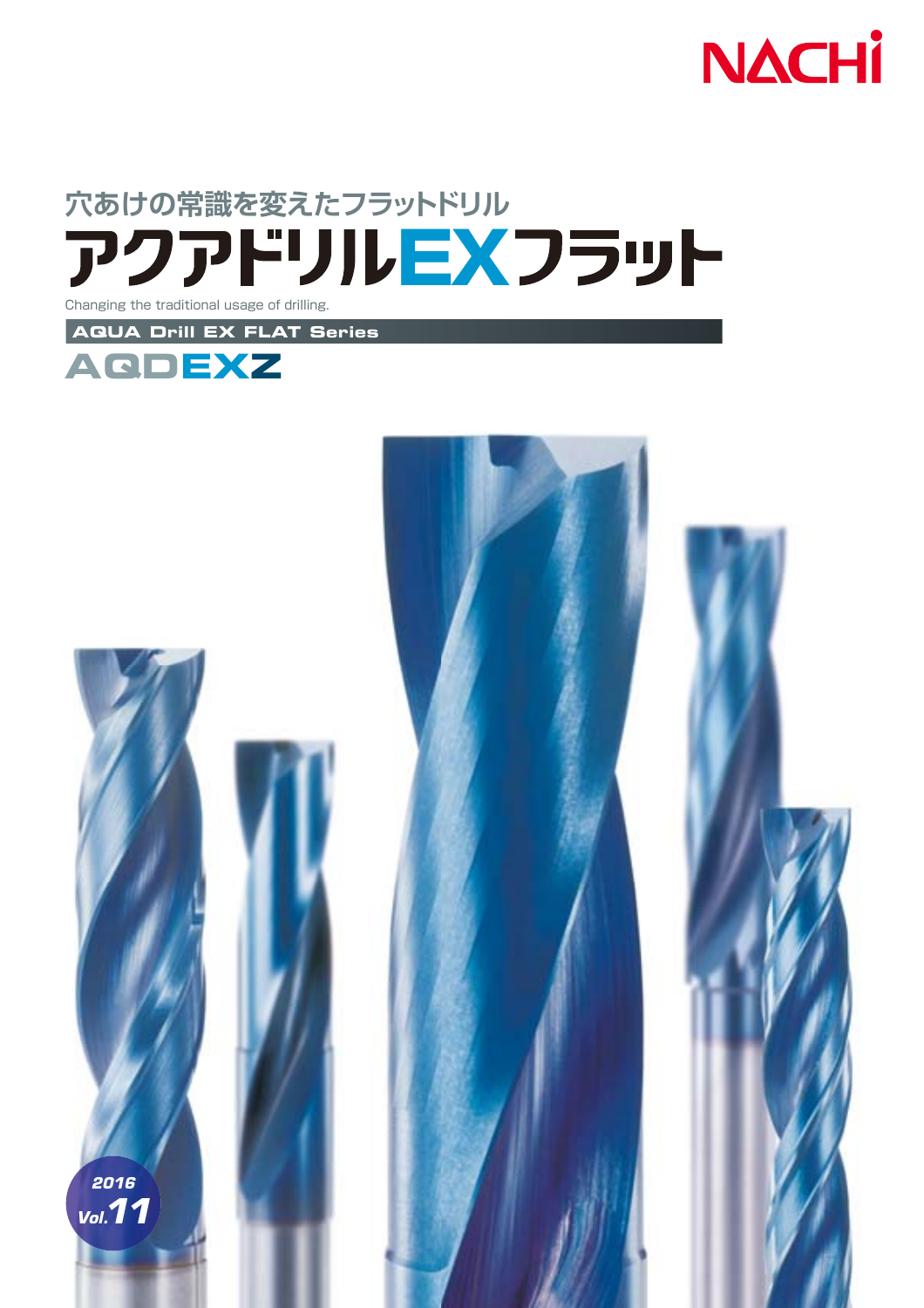# アクアドリルEXフラットシッーズ

## **AQDEXZ R ZR ZLS ZOH3D ZOH5D**

■穴あけの常識を変えたフラットドリル ■多機能なフラットドリルがシリーズ拡張 ■アクアEXコートにより耐熱性、耐摩耗性を向上し、長寿命 ■ダブルマージン採用により安定加工、穴精度向上

■This flat drill changes how we think about drilling ■Multi-functional flat drill series expanded ■Better heat and wear resistance from Aqua EX coating for a super long life ■ Consistent work and hole precision improved by using double margin



2段切れ刃 (タブルマージン AQDEXZOH3D/5Dはオイルホール付 きにより切りくず排出性良好

| t | , was the | Hole expansion | , , , , , , <u>, , ,</u> , , ,<br>他社相当品 |          |
|---|-----------|----------------|-----------------------------------------|----------|
|   | 入口        |                |                                         |          |
|   |           |                |                                         | 2mm拡大▶   |
|   | 中間        | 0.02mm         |                                         |          |
|   |           |                |                                         | 2mm拡大▶   |
|   | 出口        |                |                                         |          |
|   |           |                |                                         | 2mm拡大▶   |
|   |           | Omm            | $0.05$ mm                               | $0.1$ mm |
|   |           |                |                                         |          |

## 45°傾斜面加工の切削抵抗

商品紹介 動画

Cutting resistance on 45° angled surface





| 切削条件               |             |                   |                          |
|--------------------|-------------|-------------------|--------------------------|
| Cutting conditions |             |                   |                          |
| 工具径                | AQDEXZ1000  | Tool              |                          |
| 切削速度               | 75m/min     | Speed             |                          |
| 送り速度               | 240mm/min   | Feed              | LO                       |
| 被削材                | <b>S50C</b> | Work Material     | $\overline{\phantom{a}}$ |
| 切削油剤               | 水溶性切削油      | Cutting Fluid/Wet |                          |
|                    |             |                   |                          |

## アクアドリルEXフラットの新ラインナップ

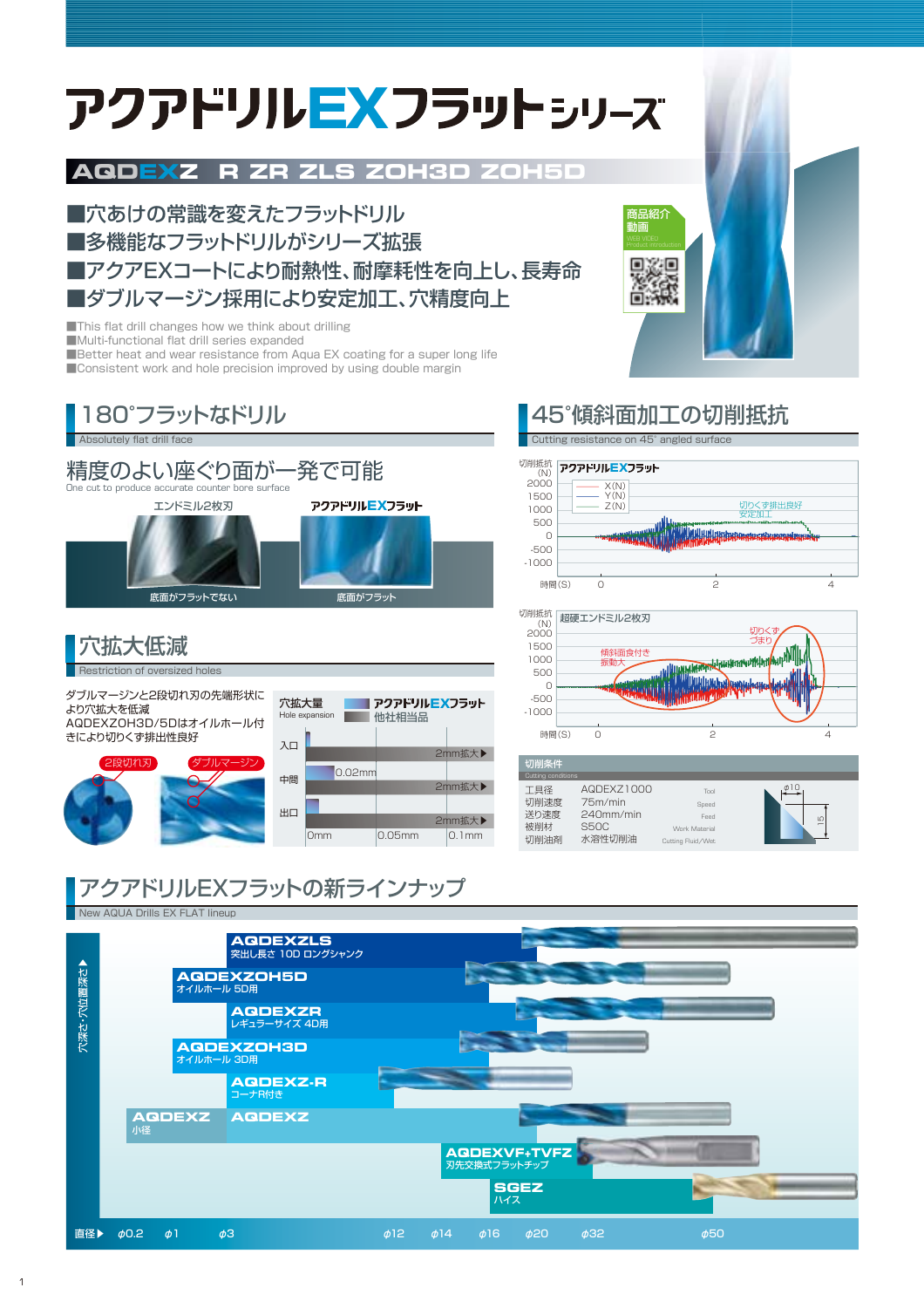## **Performance opens up extensive applications** 多機能用途

## 傾斜面の座ぐり、タップ止まり穴など1本でおまかせ

Just one drill handles counter boring angled surfaces, and tapping blind holes



## 特長と仕様

**Features and Specifications** 

| 商品記号            | 基準穴深さ    |                |                | 特長             |                | ドリル仕様          |     |                |      |
|-----------------|----------|----------------|----------------|----------------|----------------|----------------|-----|----------------|------|
|                 |          | 穴位置深さ          | 加工能率           | 傾斜面            | 穴精度            | 隅R加工           |     | 前加工ガイド ダブルマージン | 内部給油 |
| <b>AQDEXZ</b>   | 2D.      |                | $\circledcirc$ | $\circledcirc$ |                |                | 不要  |                |      |
| AQDEXZ-R        | 2D       |                | $\circledcirc$ | $\circledcirc$ |                | $\circledcirc$ | 不要  |                |      |
| AQDEXZR         | 4D       | $\circledcirc$ |                |                |                |                | 必要* |                |      |
| <b>AQDEXZLS</b> | 深い位置(2D) | $\circledcirc$ |                |                |                |                | 必要* | C              |      |
| AQDEXZOH3D      | 3D       |                | $\circledcirc$ | $\circledcirc$ | $\circledcirc$ |                | 不要  |                |      |
| AQDEXZOH5D      | 5D       | $\circledcirc$ |                |                |                |                | 必要* |                |      |
| AQDEXVF+TVFZ    | 1.5D     |                | $\circledcirc$ | $\circledcirc$ |                |                | 不要  |                |      |
| <b>SGEZ</b>     | 1D       |                |                | $\circledcirc$ |                |                | 不要  |                |      |

\*加工部位、被削材、切削条件によっては前加工ガイドは不要な場合もあります。







## 適用被削材

Applicable work material

|                          | 一般構造用鋼           | 炭素鋼            | 合金鋼<br>調質鋼                           | ダイス鋼<br>プレハードン鋼                                            |                                       | 高硬度鋼           |                        | ステンレス鋼         | Ti合金<br>耐熱合金                          | 鋳鉄             | アルミニウム<br>合金                          | 銅合金            |
|--------------------------|------------------|----------------|--------------------------------------|------------------------------------------------------------|---------------------------------------|----------------|------------------------|----------------|---------------------------------------|----------------|---------------------------------------|----------------|
| 商品記号                     | Structural Steel | Carbon Steel   | Alloy Steel<br>Heat treated<br>Steel | Mold Steel<br>Hardened Steel                               |                                       | Hardened Steel | <b>Stainless Steel</b> |                | <b>Titanium Alloy</b><br>Nickel Alloy | Cast Iron      | Aluminum Allov                        | Copper Alloy   |
|                          | <b>SS400</b>     |                |                                      | S45C/S50C SCM/NAK 30~40HRC 40~50HRC 50~65HRC SUS304/SUS316 |                                       |                |                        | <b>SUS420</b>  |                                       | FC/FCD         | AC/ADC                                | CU             |
| AQDEXZ<br>AQDEXZ-R       | $\circledcirc$   | $\circledcirc$ | $\circledcirc$                       | $\circledcirc$                                             |                                       |                | $\bigcirc^*$           | $\circledcirc$ |                                       | $\circledcirc$ | O                                     |                |
| AQDEXZR<br>AQDEXZLS      | $\circledcirc$   | $\circledcirc$ | $\circledcirc$                       | $\circledcirc$                                             |                                       |                |                        | $\circledcirc$ |                                       | $\circledcirc$ | 0                                     |                |
| AQDEXZOH3D<br>AQDEXZOH5D | $\circledcirc$   | $\circledcirc$ | $\circledcirc$                       | $\circledcirc$                                             |                                       |                |                        | $\circledcirc$ | —                                     | $\circledcirc$ | $\circledcirc$                        | $\circledcirc$ |
| AQDEXVF+TVFZ             | $\circledcirc$   | $\circledcirc$ | $\circledcirc$                       |                                                            | $\hspace{1.0cm} \rule{1.5cm}{0.15cm}$ | $\times$       | $\circledcirc$         | $\circledcirc$ | $\hspace{1.0cm} \rule{1.5cm}{0.15cm}$ | $\circledcirc$ | $\hspace{1.0cm} \rule{1.5cm}{0.15cm}$ |                |
| <b>SGEZ</b>              | $\circ$          | $\circledcirc$ | $\circledcirc$                       | $\circledcirc$                                             | $\times$                              | $\times$       |                        |                |                                       | $\circledcirc$ |                                       |                |
|                          |                  |                |                                      |                                                            |                                       |                |                        |                |                                       |                | *1.99mm以下、小径サイズのみ                     |                |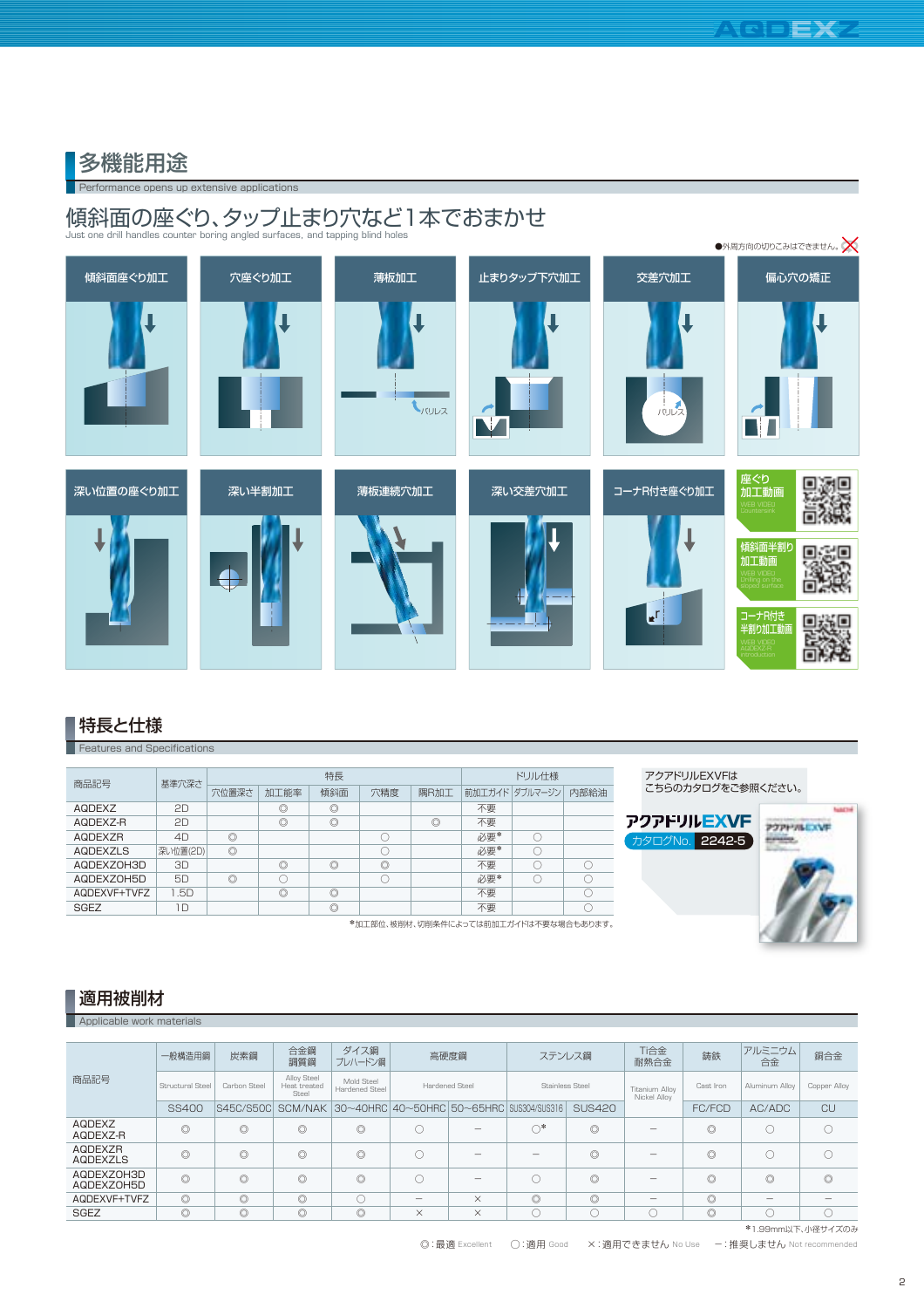## 性能比較

**Comparison of performance** 

### Excellent cutting edge, tool life, precision and efficiency 加工精度・能率、工具寿命、切れ味良好

## 傾斜面加工時の穴真円度(μm)





## コーナ摩耗量80μmまでの加工数



32sec.



500 1000

穴

0

**32秒** 5mmステップ加工 5mm-step processing



アクアドリルEXフラット

**19秒** ノンステップ加工  $19$ Non-step processing 2D以上の傾斜面穴3カ所を 19秒で加工 加工能率40%向上

## アプリケーション

**Applications** 

Guide holes



### タップの下穴加工にもご利用ください。 タップは タッ こちらのカタログをご参照ください。 カタログNo. 2501-8 アクアドリルEXフラットとSGスパイ ラルタップショートチャンファと組み合 ラルタップショートチャンファと組み合<br>わせて、下穴深さをより浅く、有効ねじ 長をより深く加工することが可能。 **Can be used for pilot holes for tapping, too.** In combination of AQUA Drills EX FLAT and d SG Spiral Taps Short Chamfer, more shallow drill hole depth and deeper the effective thread length can be processed. カ キー AQDEXZ SGSP-1.5P<br>SGSP-1.5<br>AQDEXZ SGSP-1.5<br>SGSP-1.5<br>CSSP-1.5<br>AQDEXZ SGSP-1.5<br>SGSP-1.5<br>SGSP-1.5<br>CSSP-1.5<br>AQDEXZ<br>SGSP-1.5<br>CSSP-1.5<br>CSSP-1.5<br>CSSP-1.5<br>CSSP-1.5<br>COMBible death<br>Combine death<br>Combine death<br>Combine death<br>Comb SGSP-1.5P 従来加工 ドリル+タップ **AQDEX2** SGSP-1.5P AQDEXZ SGSP-1.5P 食付き 1.5P 有効ねじ長 Effective screw length 有効ねじ長 Effective screw length 下穴深さ Drill hole depth 下穴深さ Drill hole depth 下穴深さを 《ください。<br>- F穴深さを<br>-8 It can shallower than the conventional drill hole depth ねじ深さを 従来よりも深くできる It can deeply than the conventional screw depth タップ総合カタログ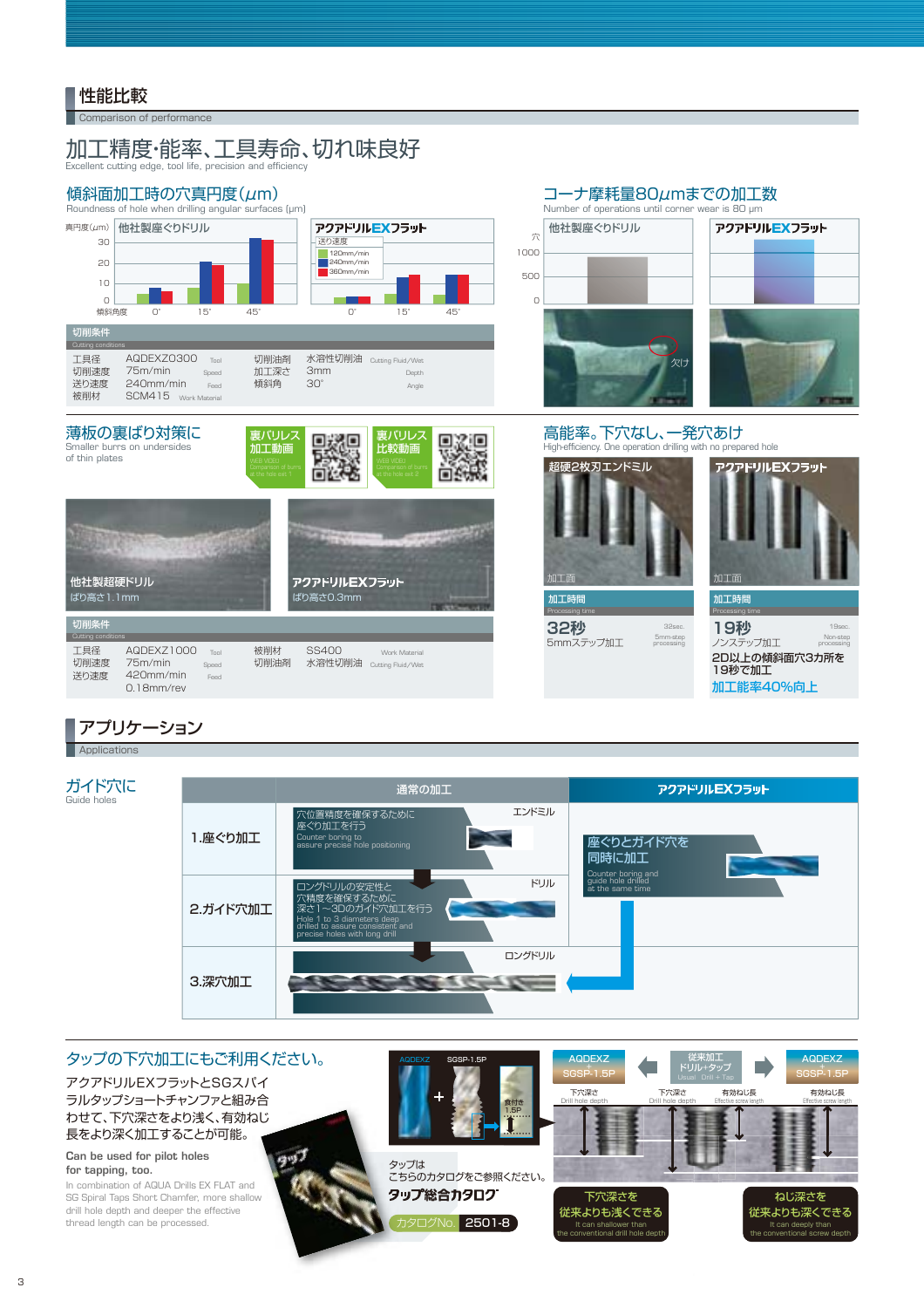

## AQDEXZRの加工性能

**AQDEXZR** work performance

### 傾斜面15°穴拡大量 Hole expansion of 15° sloped surface

### ガイド穴なしでも傾斜面加工は可能



| 切削条件                      |                                      |       |                 |                                                |                                                                   |       | $15^\circ$ |
|---------------------------|--------------------------------------|-------|-----------------|------------------------------------------------|-------------------------------------------------------------------|-------|------------|
| Cutting conditions<br>丁具径 | 10mm<br>切削速度 50m/min<br>$0.1$ mm/rev | Speed | Tool 穴深さ<br>被削材 | <b>S50C</b><br>送り速度 160mm/min Feed 切削油剤 水溶性切削油 | 20mm 通り穴 Depth/Through Hole<br>Work Materoal<br>Cutting Fluid/Wet | 前加工なし | l2n        |
|                           |                                      |       |                 |                                                |                                                                   |       |            |

## AQDEXZLSの加工性能

AQDEXZLS work performan



## ■ AQDEXZOH5Dの加工性能

**AQDEXZOH5D work performance** 

### 720穴加工後比較 After drilling 720 holes



Cutting conditions 工具径 切削速度 60m/min Speed 送り速度 285mm/min Feed 10mm 0.15mm/rev

Tool

穴深さ ガイド穴 10.5mm 被削材 S50C 切削油剤 水溶性切削油 Cutting Fluid/Wet 32mm 通り穴 Depth/Through Hole Work Matero



Guide hole

## 寿命比較 Comparison tool life external external comparison tool life external external comparison tool life extern

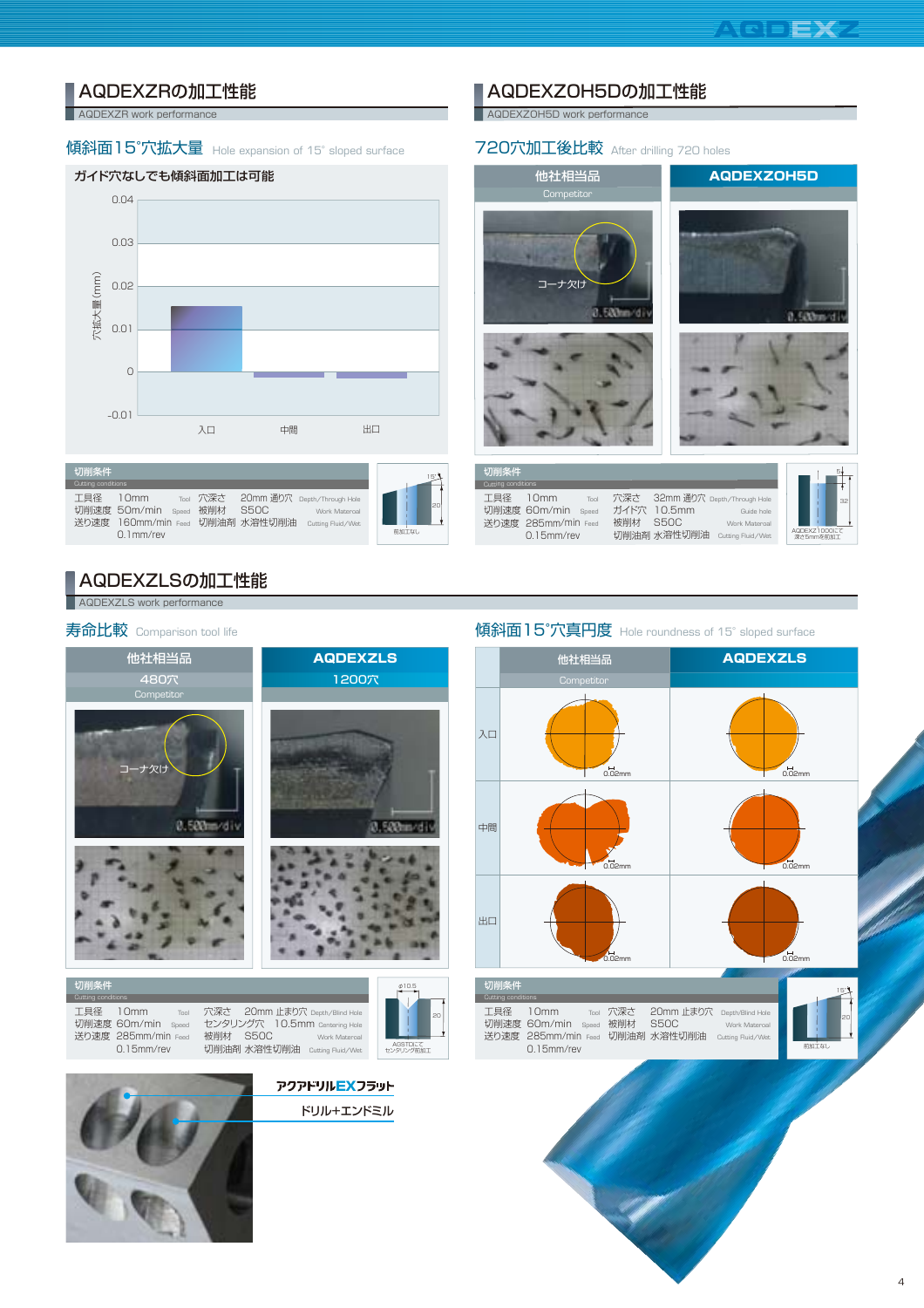**AQDEXZ NEW SIZE**アクアドリルEXフラット

AQUA Drills EX FLAT

|        | LIST 9610                |              |                       |          |              |         |                                   |                          |   |
|--------|--------------------------|--------------|-----------------------|----------|--------------|---------|-----------------------------------|--------------------------|---|
|        | 商品記号                     | 直径           | 溝長                    | 全長       | 首下           | シャンク径   | 在庫                                | 参考価格                     |   |
| ⋇      | Code<br>AQDEXZ0020       | Dc<br>0.20   | $\mathcal{Q}$<br>0.66 | L<br>47  | L1<br>0.98   | Ds<br>З | Stock<br>●                        | Price<br>7,450           |   |
| ⋇      | AQDEXZ0021               | 0.21         | 0.82                  | 47       | 1.17         | З       | $\mathbf{1}$                      |                          | ⋇ |
| ⋇      | AQDEXZ0022               | 0.22         | 0.82                  | 47       | 1.17         | З       | П                                 |                          | ⋇ |
| ⋇      | AQDEXZ0023               | 0.23         | 0.82                  | 47       | 1.17         | З       | П                                 |                          | ⋇ |
| ⋇      | AQDEXZ0024               | 0.24         | 0.82                  | 47       | 1.17         | З       | $\mathbf{1}$                      |                          | ⋇ |
| ⋇      | AQDEXZ0025               | 0.25         | 0.82                  | 47       | 1.17         | З       | $\bullet$                         | 7,920                    |   |
| ⋇      | AQDEXZ0026               | 0.26         | 0.99                  | 47       | 1.36         | З       | П                                 |                          |   |
| ⋇      | AQDEXZ0027               | 0.27         | 0.99                  | 47       | 1.36         | З       | П                                 |                          |   |
| ⋇      | AQDEXZ0028               | 0.28         | 0.99                  | 47       | 1.36         | З       | $\vert \ \ \vert$                 |                          |   |
| ⋇      | AQDEXZ0029               | 0.29         | 0.99                  | 47       | 1.36         | З       | $\vert \ \ \vert$                 |                          |   |
| ⋇      | AQDEXZ0030               | 0.30         | 0.99                  | 47       | 1.36         | З       |                                   | 7,330                    |   |
| ⋇      | AQDEXZ0031               | 0.31         | 1.16                  | 47       | 1.46         | З       | П                                 |                          |   |
| ⋇      | AQDEXZ0032               | 0.32         | 1.16                  | 47       | 1.46         | З       | П                                 |                          |   |
| ⋇      | AQDEXZ0033               | 0.33         | 1.16                  | 47       | 1.46         | З       | H                                 |                          |   |
| ⋇      | AQDEXZ0034               | 0.34         | 1.16                  | 47       | 1.46         | З       | П                                 |                          |   |
| ⋇      | AQDEXZ0035               | 0.35         | 1.16                  | 47       | 1.46         | З       |                                   | 7,830                    |   |
| ⋇      | AQDEXZ0036               | 0.36         | 1.32                  | 47       | 1.65         | З       | $\vert \ \ \vert$                 |                          |   |
| ⋇      | AQDEXZ0037               | 0.37         | 1.32                  | 47       | 1.65         | З       | $\mathbf{1}$                      |                          |   |
| ⋇      | AQDEXZ0038               | 0.38         | 1.32                  | 47       | 1.65         | З       | П                                 |                          |   |
| ⋇      | AQDEXZ0039               | 0.39         | 1.32                  | 47       | 1.65         | З       | П                                 |                          |   |
| ⋇      | AQDEXZ0040               | 0.40         | 1.32                  | 47       | 1.65         | З       |                                   | 7,250                    |   |
| ⋇      | AQDEXZ0041               | 0.41         | 1.48                  | 47       | 1.84         | З       | П                                 |                          |   |
| ⋇      | AQDEXZ0042               | 0.42         | 1.48                  | 47       | 1.84         | З       | $\Box$                            |                          |   |
| ⋇      | AQDEXZ0043               | 0.43         | 1.48                  | 47       | 1.84         | З       | П                                 |                          |   |
| ⋇      | AQDEXZ0044               | 0.44         | 1.48                  | 47       | 1.84         | З       | ⊔                                 |                          |   |
| ⋇      | AQDEXZ0045               | 0.45         | 1.48                  | 47       | 1.84         | З       | $\bullet$                         | 7,670                    |   |
| ⋇      | AQDEXZ0046               | 0.46         | 1.65                  | 47       | 2.03         | З       | $\vert \ \ \vert$                 |                          |   |
| ⋇      | AQDEXZ0047               | 0.47         | 1.65                  | 47       | 2.03         | З       |                                   |                          |   |
| ⋇      | AQDEXZ0048               | 0.48         | 1.65                  | 47       | 2.03         | З       | П                                 |                          |   |
| ⋇      | AQDEXZ0049               | 0.49         | 1.65                  | 47       | 2.03         | З       | H                                 |                          |   |
|        | AQDEXZ0050               | 0.50         | 1.65                  | 47       | 2.03         | З       | 0                                 | 7,100                    |   |
| ⋇      | AQDEXZ0051               | 0.51         | 1.81<br>1.81          | 47<br>47 | 2.13         | З<br>З  | П                                 |                          |   |
| ⋇      | AQDEXZ0052<br>AQDEXZ0053 | 0.52<br>0.53 | 1.81                  | 47       | 2.13<br>2.13 | З       | $\vert \ \ \vert$<br>$\mathbf{1}$ |                          |   |
| ⋇      |                          | 0.54         | 1.81                  | 47       |              | З       | П                                 |                          |   |
| ⋇      | AQDEXZ0054               | 0.55         | 1.81                  | 47       | 2.13<br>2.13 | З       |                                   |                          |   |
|        | AQDEXZ0055<br>AQDEXZ0056 | 0.56         | 1.98                  | 47       | 2.32         |         | $\mathbf{1}$                      | 7,130                    |   |
| ⋇      | AQDEXZ0057               | 0.57         | 1.98                  | 47       | 2.32         | З<br>З  | П                                 |                          |   |
| ⋇<br>⋇ | AQDEXZ0058               | 0.58         | 1.98                  | 47       | 2.32         | З       | $\vert \ \ \vert$                 |                          |   |
| ⋇      | AQDEXZ0059               | 0.59         | 1.98                  | 47       | 2.32         | З       | П                                 |                          |   |
|        | AQDEXZ0060               | 0.60         | 1.98                  | 47       | 2.32         | З       | $\bullet$                         | 6,600                    |   |
| ⋇      | AQDEXZ0061               | 0.61         | 2.14                  | 47       | 2.51         | З       | $\mathbf{1}$                      |                          |   |
| ⋇      | AQDEXZ0062               | 0.62         | 2.14                  | 47       | 2.51         | З       | $\mathbf{L}$                      |                          |   |
| ⋇      | AQDEXZ0063               | 0.63         | 2.14                  | 47       | 2.51         | З       |                                   |                          |   |
| ⋇      | AQDEXZ0064               | 0.64         | 2.14                  | 47       | 2.51         | З       | $\mathbf{1}$                      |                          |   |
|        | AQDEXZ0065               | 0.65         | 2.14                  | 47       | 2.51         | З       |                                   | 7,130                    |   |
| ⋇      | AQDEXZ0066               | 0.66         | 2.31                  | 47       | 2.71         | З       | П                                 |                          |   |
| ⋇      | AQDEXZ0067               | 0.67         | 2.31                  | 47       | 2.71         | З       | П                                 |                          |   |
| ⋇      | AQDEXZ0068               | 0.68         | 2.31                  | 47       | 2.71         | З       | Ц                                 |                          |   |
| ⋇      | AQDEXZ0069               | 0.69         | 2.31                  | 47       | 2.71         | З       | ⊔                                 | $\overline{\phantom{a}}$ |   |
|        | AQDEXZ0070               | 0.70         | 2.31                  | 47       | 2.71         | З       | $\bullet$                         | 6,600                    |   |
| ⋇      | AQDEXZ0071               | 0.71         | 2.47                  | 47       | 2.80         | З       | П                                 |                          |   |
| ⋇      | AQDEXZ0072               | 0.72         | 2.47                  | 47       | 2.80         | З       | $\Box$                            | $\frac{1}{2}$            |   |
| ⋇      | AQDEXZ0073               | 0.73         | 2.47                  | 47       | 2.80         | З       | □                                 |                          |   |
| ፠      | AQDEXZ0074               | 0.74         | 2.47                  | 47       | 2.80         | З       | □                                 | $\frac{1}{2}$            |   |
|        | AQDEXZ0075               | 0.75         | 2.47                  | 47       | 2.80         | З       | $\bullet$                         | 7,130                    |   |
| ⋇      | AQDEXZ0076               | 0.76         | 2.64                  | 47       | 2.99         | З       | ⊔                                 | L,                       |   |
| ⋇      | AQDEXZ0077               | 0.77         | 2.64                  | 47       | 2.99         | З       | П                                 |                          |   |
| ⋇      | AQDEXZ0078               | 0.78         | 2.64                  | 47       | 2.99         | З       | □                                 |                          |   |
| ⋇      | AQDEXZ0079               | 0.79         | 2.64                  | 47       | 2.99         | З       | П                                 | ÷                        |   |
|        | AQDEXZ0080               | 0.80         | 2.64                  | 47       | 2.99         | З       | ●                                 | 6,600                    |   |
| ⋇      | AQDEXZOO81               | 0.81         | 2.80                  | 47       | 3.19         | З       | П                                 | -                        |   |
| ⋇      | AQDEXZ0082               | 0.82         | 2.80                  | 47       | 3.19         | З       | □                                 |                          |   |
| ⋇      | AQDEXZOO83               | 0.83         | 2.80                  | 47       | 3.19         | З       | П                                 |                          |   |
| ⋇      | AQDEXZ0084               | 0.84         | 2.80                  | 47       | 3.19         | З       | □                                 | ÷,                       |   |
|        | AQDEXZ0085               | 0.85         | 2.80                  | 47       | 3.19         | З       | $\bullet$                         | 7,130                    |   |
| ⋇      | AQDEXZ0086               | 0.86         | 2.97                  | 47       | 3.28         | З       | □                                 |                          |   |
| ⋇      | AQDEXZ0087               | 0.87         | 2.97                  | 47       | 3.28         | З       | П                                 |                          |   |
| ⋇      | AQDEXZ0088               | 0.88         | 2.97                  | 47       | 3.28         | З       | $\Box$                            | $\frac{1}{2}$            |   |
| ⋇      | AQDEXZ0089               | 0.89         | 2.97                  | 47       | 3.28         | З       | П                                 | ÷,                       |   |
|        | AQDEXZ0090               | 0.90         | 2.97                  | 47       | 3.28         | З       | $\bullet$                         | 6,600                    |   |
| ⋇      | AQDEXZ0091               | 0.91         | 3.13                  | 47       | 3.47         | З       | $\Box$                            | ÷,                       |   |
| ⋇      | AQDEXZ0092               | 0.92         | 3.13                  | 47       | 3.47         | З       | $\mathbf{1}$                      |                          |   |

|                          |              |              |          | అ⊔ຮ          |        |                          |                          |
|--------------------------|--------------|--------------|----------|--------------|--------|--------------------------|--------------------------|
|                          |              |              |          |              |        |                          |                          |
| 商品記号                     | 直径           | 溝長           | 全長       | 首下           | シャンク径  | 在庫                       | 参考価格                     |
| Code                     | $\Box$       | $\ell$       | L        | L1           | Ds     | Stock                    | Price                    |
| AQDEXZ0095<br>AQDEXZ0096 | 0.95<br>0.96 | 3.13<br>3.30 | 47<br>47 | 3.47<br>3.60 | З<br>З | 0<br>Π                   | 7,130                    |
| AQDEXZ0097               | 0.97         | 3.30         | 47       | 3.60         | З      | П                        | ÷,                       |
| AQDEXZ0098               | 0.98         | 3.30         | 47       | 3.60         | З      | ┐                        |                          |
| AQDEXZ0099               | 0.99         | 3.30         | 47       | 3.60         | З      | $\vert \ \ \vert$        | ä,                       |
| AQDEXZ0100               | 1.00         | 3.30         | 47       | 3.60         | З      | D                        | 6,120                    |
| AQDEXZ0101               | 1.01         | 3.50         | 47       | 3.80         | З      | П                        | L,                       |
| AQDEXZ0102<br>AQDEXZ0103 | 1.02<br>1.03 | 3.50<br>3.50 | 47<br>47 | 3.80<br>3.80 | З<br>З | ┐<br>$\vert \ \ \vert$   | L,<br>L,                 |
| AQDEXZ0104               | 1.04         | 3.50         | 47       | 3.80         | З      |                          |                          |
| AQDEXZ0105               | 1.05         | 3.50         | 47       | 3.80         | З      |                          |                          |
| AQDEXZ0106               | 1.06         | 3.60         | 47       | 3.90         | З      |                          | -                        |
| AQDEXZ0107               | 1.07<br>1.08 | 3.60<br>3.60 | 47       | 3.90         | З      | - 1<br>П                 | ÷,                       |
| AQDEXZ0108<br>AQDEXZ0109 | 1.09         | 3.60         | 47<br>47 | 3.90<br>3.90 | З<br>З | ┐                        | L,                       |
| AQDEXZ0110               | 1.10         | 3.60         | 47       | 3.90         | З      | D                        | 6,120                    |
| AQDEXZ0111               | 1.11         | 3.70         | 47       | 4.00         | З      | $\mathbf{1}$             | L                        |
| AQDEXZ0112               | 1.12         | 3.70         | 47       | 4.00         | З      | $\mathbf{L}$             |                          |
| AQDEXZ0113               | 1.13         | 3.70         | 47       | 4.00         | З      | П                        | ÷,                       |
| AQDEXZ0114<br>AQDEXZ0115 | 1.14<br>1.15 | 3.70<br>3.70 | 47<br>47 | 4.00<br>4.00 | З<br>З | $\mathbf{1}$             | ÷<br>÷,                  |
| AQDEXZ0116               | 1.16         | 3.90         | 47       | 4.20         | З      | ┐                        |                          |
| AQDEXZ0117               | 1.17         | 3.90         | 47       | 4.20         | З      | П                        |                          |
| AQDEXZ0118               | 1.18         | 3.90         | 47       | 4.20         | З      | ┐                        | L,                       |
| AQDEXZ0119               | 1.19         | 3.90         | 47       | 4.20         | З      | $\vert \ \ \vert$        | ä,                       |
| AQDEXZ0120<br>AQDEXZ0121 | 1.20<br>1.21 | 3.90<br>4.10 | 47<br>47 | 4.20<br>4.40 | З<br>З | 0<br>$\mathbf{1}$        | 6,120                    |
| AQDEXZ0122               | 1.22         | 4.10         | 47       | 4.40         | З      |                          | -                        |
| AQDEXZ0123               | 1.23         | 4.10         | 47       | 4.40         | З      | $\overline{\phantom{0}}$ | ÷,                       |
| AQDEXZ0124               | 1.24         | 4.10         | 47       | 4.40         | З      | ┐                        |                          |
| AQDEXZ0125               | 1.25         | 4.10         | 47       | 4.40         | З      | ┐                        | L,                       |
| AQDEXZO126               | 1.26<br>1.27 | 4.20         | 47       | 4.50         | З      | ┐                        | ä,                       |
| AQDEXZ0127<br>AQDEXZO128 | 1.28         | 4.20<br>4.20 | 47<br>47 | 4.50<br>4.50 | З<br>З | $\vert \ \ \vert$        | ÷                        |
| AQDEXZ0129               | 1.29         | 4.20         | 47       | 4.50         | З      | П                        | ÷,                       |
| AQDEXZ0130               | 1.30         | 4.20         | 47       | 4.50         | З      |                          | 6,120                    |
| AQDEXZ0131               | 1.31         | 4.40         | 47       | 4.70         | З      | $\mathbf{1}$             | ÷                        |
| AQDEXZ0132               | 1.32         | 4.40         | 47       | 4.70         | З      | П                        |                          |
| AQDEXZ0133<br>AQDEXZO134 | 1.33<br>1.34 | 4.40<br>4.40 | 47<br>47 | 4.70<br>4.70 | З<br>З | П<br>┐                   | ÷,<br>L                  |
| AQDEXZ0135               | 1.35         | 4.40         | 47       | 4.70         | З      | $\mathbf{L}$             |                          |
| AQDEXZ0136               | 1.36         | 4.60         | 47       | 4.90         | З      |                          |                          |
| AQDEXZ0137               | 1.37         | 4.60         | 47       | 4.90         | З      |                          |                          |
| AQDEXZ0138               | 1.38         | 4.60         | 47       | 4.90         | З      |                          | -                        |
| AQDEXZ0139<br>AQDEXZ0140 | 1.39<br>1.40 | 4.60<br>4.60 | 47<br>47 | 4.90<br>4.90 | З<br>З | $\overline{\phantom{a}}$ | L,<br>6,120              |
| AQDEXZ0141               | 1.41         | 4.70         | 47       | 5.00         | З      | ⊔                        |                          |
| AQDEXZ0142               | 1.42         | 4.70         | 47       | 5.00         | З      | □                        | -                        |
| AQDEXZO143               | 1.43         | 4.70         | 47       | 5.00         | З      | ⊔                        | ÷,                       |
| AQDEXZ0144               | 1.44         | 4.70         | 47       | 5.00         | З      | □                        | -                        |
| AQDEXZ0145<br>AQDEXZ0146 | 1.45<br>1.46 | 4.70<br>4.90 | 47<br>47 | 5.00<br>5.20 | З<br>З | П<br>П                   | ÷<br>-                   |
| AQDEXZ0147               | 1.47         | 4.90         | 47       | 5.20         | З      | ⊔                        | $\overline{\phantom{0}}$ |
| AQDEXZ0148               | 1.48         | 4.90         | 47       | 5.20         | З      | $\Box$                   | -                        |
| AQDEXZ0149               | 1.49         | 4.90         | 47       | 5.20         | З      | □                        | ÷                        |
| AQDEXZ0150               | 1.50         | 4.90         | 47       | 5.20         | З      | ●                        | 6,120                    |
| AQDEXZ0151<br>AQDEXZ0152 | 1.51<br>1.52 | 5.10<br>5.10 | 47<br>47 | 5.40<br>5.40 | З<br>З | ⊔<br>□                   | ÷,<br>-                  |
| AQDEXZ0153               | 1.53         | 5.10         | 47       | 5.40         | З      | □                        | ÷,                       |
| AQDEXZ0154               | 1.54         | 5.10         | 47       | 5.40         | З      | П                        | -                        |
| AQDEXZ0155               | 1.55         | 5.10         | 47       | 5.40         | З      | □                        | ÷,                       |
| AQDEXZ0156               | 1.56         | 5.20         | 47       | 5.50         | З      | П                        | -                        |
| AQDEXZ0157<br>AQDEXZ0158 | 1.57<br>1.58 | 5.20<br>5.20 | 47<br>47 | 5.50<br>5.50 | З<br>З | П<br>$\Box$              | -<br>÷                   |
| AQDEXZ0159               | 1.59         | 5.20         | 47       | 5.50         | З      | П                        | i,                       |
| AQDEXZ0160               | 1.60         | 5.20         | 47       | 5.50         | З      | 0                        | 6,120                    |
| AQDEXZ0161               | 1.61         | 5.30         | 47       | 5.60         | З      | П                        | ÷,                       |
| AQDEXZ0162               | 1.62         | 5.30         | 47       | 5.60         | З      | □                        | -                        |
| AQDEXZ0163<br>AQDEXZ0164 | 1.63<br>1.64 | 5.30<br>5.30 | 47<br>47 | 5.60<br>5.60 | З<br>З | ⊔<br>$\Box$              | $\frac{1}{2}$            |
| AQDEXZO165               | 1.65         | 5.30         | 47       | 5.60         | З      | □                        | -                        |
| AQDEXZO166               | 1.66         | 5.50         | 47       | 5.80         | З      | $\Box$                   | -                        |
| AQDEXZ0167               | 1.67         | 5.50         | 47       | 5.80         | З      |                          | -                        |



\*直径1.99mm以下はDc×2.3

●は標準在庫品です。 Standard stock item. □は特定代理店在庫品です。 Available for Japan customers only. ※は追加寸法です。 New size.

1.67 1.68 1.69 5.50 5.50 5.50 47 47 47 5.80 5.80 5.80

□ □

- - -

3 3

AQDEXZ0167 AQDEXZ0168 AQDEXZ0169

※

AQDEXZ0092

AQDEXZ0093 0.93 3.13 47 ※ AQDEXZ0094 0.94 3.13 47 ※

0.92

47

3.47 3.47 3.47 □ □

- - -

3 3 3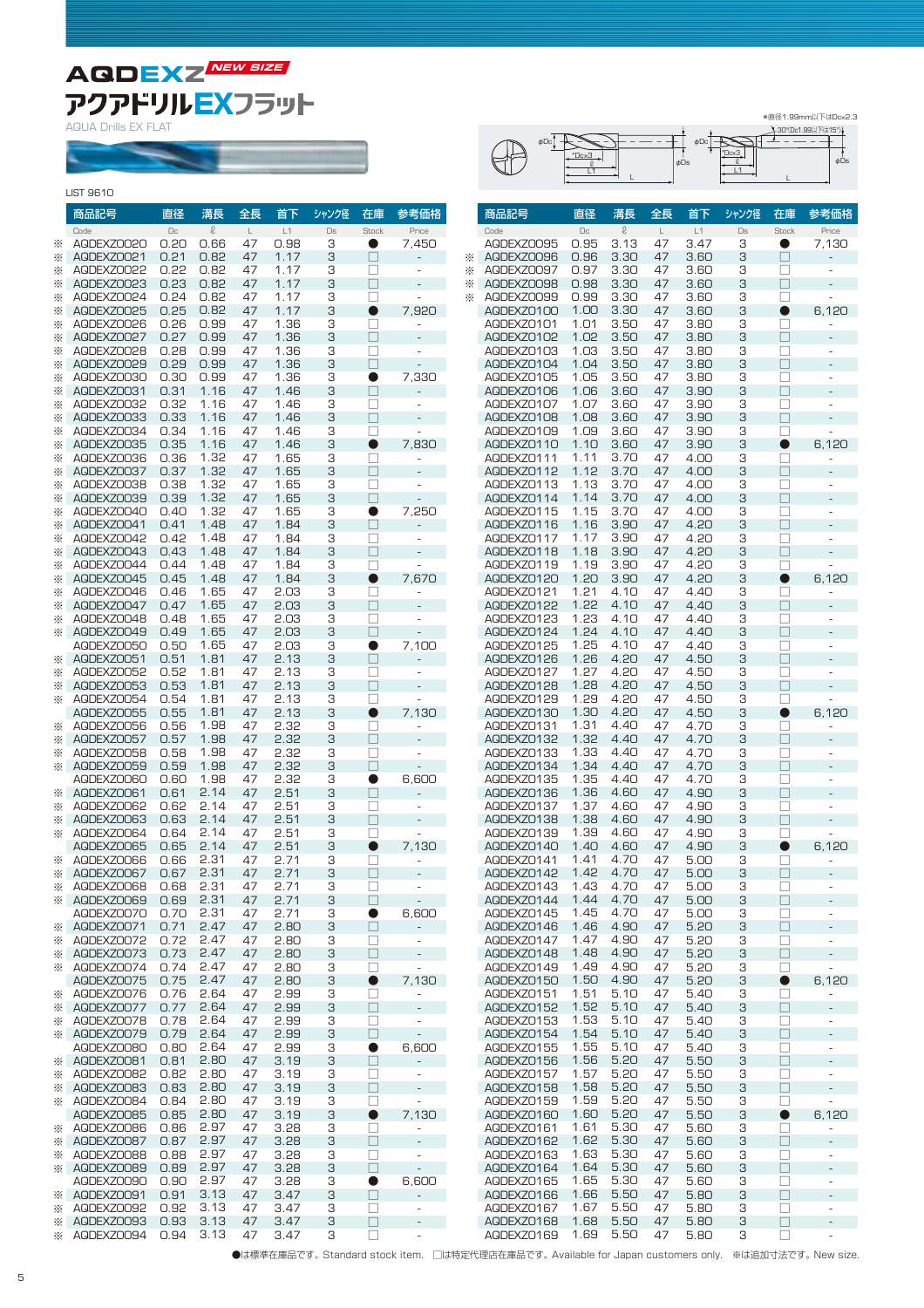## **AQDEXZ**



|                          | 直径           |              |          |              |         |                     |                          |
|--------------------------|--------------|--------------|----------|--------------|---------|---------------------|--------------------------|
| 商品記号                     |              | 溝長<br>$\ell$ | 全長<br>L  | 首下<br>L1     | シャンク径   | 在庫<br>Stock         | 参考価格                     |
| Code<br>AQDEXZ0170       | Dc<br>1.70   | 5.5          | 47       | 5.8          | Ds<br>З | o                   | Price<br>6,120           |
| AQDEXZ0171               | 1.71         | 5.7          | 47       | 6.0          | З       | П                   |                          |
| AQDEXZ0172               | 1.72         | 5.7          | 47       | 6.0          | З       | $\vert \ \ \vert$   |                          |
| AQDEXZ0173               | 1.73         | 5.7          | 47       | 6.0          | 3       | П                   |                          |
| AQDEXZ0174               | 1.74         | 5.7          | 47       | 6.0          | З       | П                   | ÷,                       |
| AQDEXZ0175               | 1.75         | 5.7          | 47       | 6.0          | З       | П                   | $\qquad \qquad -$        |
| AQDEXZO176               | 1.76         | 5.8          | 47       | 6.1          | З       | П                   | ÷,                       |
| AQDEXZ0177               | 1.77         | 5.8          | 47       | 6.1          | З       | П                   |                          |
| AQDEXZO178               | 1.78         | 5.8          | 47       | 6.1          | З       | П                   |                          |
| AQDEXZ0179               | 1.79         | 5.8          | 47       | 6.1          | З       | П                   | i,                       |
| AQDEXZ0180               | 1.80         | 5.8          | 47       | 6.1          | З       | 0                   | 6,120                    |
| AQDEXZ0181               | 1.81         | 6.0          | 47       | 6.3          | З       | П                   | -                        |
| AQDEXZ0182               | 1.82         | 6.0          | 47       | 6.3          | З       | П                   | ÷,                       |
| AQDEXZO183               | 1.83         | 6.0          | 47       | 6.3          | З       | $\Box$              | $\overline{a}$           |
| AQDEXZ0184               | 1.84         | 6.0          | 47       | 6.3          | З       | П                   | ÷,                       |
| AQDEXZO185               | 1.85         | 6.0          | 47       | 6.3          | З       | П                   |                          |
| AQDEXZ0186               | 1.86         | 6.2          | 47       | 6.5          | З       | П                   | ÷,                       |
| AQDEXZ0187               | 1.87         | 6.2          | 47       | 6.5          | З       | П                   | $\overline{a}$           |
| AQDEXZO188               | 1.88         | 6.2          | 47       | 6.5          | З       | n                   |                          |
| AQDEXZO189               | 1.89         | 6.2          | 47       | 6.5          | З       | П                   | ÷,                       |
| AQDEXZO190               | 1.90         | 6.2          | 47       | 6.5          | З       |                     | 6,120                    |
| AQDEXZ0191               | 1.91<br>1.92 | 6.3          | 47       | 6.6<br>6.6   | З       | П                   |                          |
| AQDEXZO192<br>AQDEXZO193 | 1.93         | 6.3<br>6.3   | 47<br>47 | 6.6          | З       | П<br>П              | ÷,                       |
| AQDEXZ0194               | 1.94         | 6.3          | 47       | 6.6          | З<br>З  | П                   |                          |
| AQDEXZ0195               | 1.95         | 6.3          | 47       | 6.6          | З       | П                   |                          |
| AQDEXZ0196               | 1.96         | 6.5          | 47       | 6.8          | З       | П                   | L,                       |
| AQDEXZ0197               | 1.97         | 6.5          | 47       | 6.8          | 3       |                     |                          |
| AQDEXZO198               | 1.98         | 6.5          | 47       | 6.8          | З       | П                   | ä,                       |
| AQDEXZO199               | 1.99         | 6.5          | 47       | 6.8          | З       | П                   | i,                       |
| AQDEXZ0200               | 2.00         | 9.0          | 50       | 9.8          | 4       | O                   | 6,120                    |
| AQDEXZ0201               | 2.01         | 11.0         | 50       | 11.3         | 4       | П                   |                          |
| AQDEXZ0202               | 2.02         | 11.0         | 50       | 11.3         | 4       | П                   | ÷,                       |
| AQDEXZ0203               | 2.03         | 11.0         | 50       | 11.3         | 4       | П                   | L,                       |
| AQDEXZ0204               | 2.04         | 11.0         | 50       | 11.3         | 4       | $\vert \ \ \vert$   | L,                       |
| AQDEXZ0205               | 2.05         | 11.0         | 50       | 11.3         | 4       | П                   |                          |
| AQDEXZ0206               | 2.06         | 11.0         | 50       | 11.3         | 4       |                     | ÷,                       |
| AQDEXZ0207               | 2.07         | 11.0         | 50       | 11.3         | 4       | П                   | ٠                        |
| AQDEXZ0208               | 2.08         | 11.0         | 50       | 11.3         | 4       | П                   | ä,                       |
| AQDEXZ0209               | 2.09         | 11.0         | 50       | 11.3         | 4       | П                   |                          |
| AQDEXZ0210               | 2.10         | 11.0         | 50       | 11.4         | 4       | 0                   | 6,120                    |
| AQDEXZ0211               | 2.11         | 11.0         | 50       | 11.4         | 4       | □                   |                          |
| AQDEXZ0212               | 2.12         | 11.0         | 50       | 11.4         | 4       | П                   |                          |
| AQDEXZ0213               | 2.13         | 11.0         | 50       | 11.4         | 4       | П                   |                          |
| AQDEXZ0214               | 2.14         | 11.0         | 50       | 11.4         | 4       | П                   | ÷,                       |
| AQDEXZ0215               | 2.15         | 11.0         | 50       | 11.4         | 4       |                     | -                        |
| AQDEXZ0216               | 2.16         | 11.0<br>11.0 | 50       | 11.4         | 4       | $\vert \ \ \vert$   | ÷,                       |
| AQDEXZ0217               | 2.17         |              | 50       | 11.4         | 4       | П                   |                          |
| AQDEXZ0218               | 2.18<br>2.19 | 11.O<br>11.0 | 50       | 11.4         | 4<br>4  |                     |                          |
| AQDEXZ0219<br>AQDEXZ0220 | 2.20         | 11.0         | 50<br>50 | 11.4<br>11.4 | 4       | □                   | 6,120                    |
| AQDEXZ0221               | 2.21         | 11.0         | 50       | 11.4         | 4       | $\bullet$<br>$\Box$ |                          |
| AQDEXZ0222               | 2.22         | 11.0         | 50       | 11.5         | 4       | □                   | ÷                        |
| AQDEXZ0223               | 2.23         | 11.0         | 50       | 11.5         | 4       | $\Box$              | ÷,                       |
| AQDEXZ0224               | 2.24         | 11.0         | 50       | 11.5         | 4       | □                   | ÷,                       |
| AQDEXZ0225               | 2.25         | 11.0         | 50       | 11.5         | 4       | $\Box$              | $\overline{\phantom{a}}$ |
| AQDEXZ0226               | 2.26         | 11.0         | 50       | 11.5         | 4       | П                   | ÷,                       |
| AQDEXZ0227               | 2.27         | 11.0         | 50       | 11.5         | 4       | $\Box$              | L,                       |
| AQDEXZ0228               | 2.28         | 11.0         | 50       | 11.5         | 4       | □                   | ÷,                       |
| AQDEXZ0229               | 2.29         | 11.0         | 50       | 11.5         | 4       | $\Box$              | ÷,                       |
| AQDEXZ0230               | 2.30         | 11.0         | 50       | 11.5         | 4       | $\bullet$           | 6,120                    |
| AQDEXZ0231               | 2.31         | 12.0         | 50       | 12.5         | 4       | $\Box$              | -                        |
| AQDEXZ0232               | 2.32         | 12.0         | 50       | 12.5         | 4       | □                   | $\overline{\phantom{a}}$ |
| AQDEXZ0233               | 2.33         | 12.0         | 50       | 12.6         | 4       | $\Box$              | -                        |
| AQDEXZ0234               | 2.34         | 12.0         | 50       | 12.6         | 4       | □                   | $\overline{\phantom{0}}$ |
| AQDEXZ0235               | 2.35         | 12.0         | 50       | 12.6         | 4       | $\Box$              | $\overline{a}$           |
| AQDEXZ0236               | 2.36         | 12.0         | 50       | 12.6         | 4       | □                   | ÷,                       |
| AQDEXZ0237               | 2.37         | 12.0         | 50       | 12.6         | 4       | П                   | ÷,                       |
| AQDEXZ0238               | 2.38         | 12.0         | 50       | 12.6         | 4       | □                   | ÷                        |
| AQDEXZ0239               | 2.39         | 12.0         | 50       | 12.6         | 4       | $\Box$              | l,                       |
| AQDEXZ0240               | 2.40         | 12.0         | 50       | 12.6         | 4       | $\bullet$           | 6,120                    |
| AQDEXZ0241               | 2.41         | 12.0         | 50       | 12.6         | 4       | $\Box$              | ÷                        |
| AQDEXZ0242               | 2.42         | 12.0         | 50       | 12.6         | 4       | □                   | ÷,                       |
| AQDEXZ0243               | 2.43         | 12.0         | 50       | 12.6         | 4       | $\Box$              | ÷,                       |
| AQDEXZ0244               | 2.44         | 12.0         | 50       | 12.6         | 4       | $\Box$              | ۰                        |

|                          |              |          |          |              |        |                   | 単位(Unit):mm/円            |
|--------------------------|--------------|----------|----------|--------------|--------|-------------------|--------------------------|
| 商品記号                     | 直径           | 溝長       | 全長       | 首下           | シャンク径  | 在庫                | 参考価格                     |
| Code                     | $\Box$       | Q        | L        | L1           | Ds     | Stock             | Price                    |
| AQDEXZ0245               | 2.45         | 12       | 50       | 12.7         | 4<br>4 |                   |                          |
| AQDEXZ0246<br>AQDEXZ0247 | 2.46<br>2.47 | 12<br>12 | 50<br>50 | 12.7<br>12.7 | 4      |                   | ÷,                       |
| AQDEXZ0248               | 2.48         | 12       | 50       | 12.7         | 4      | П                 | $\overline{\phantom{m}}$ |
| AQDEXZ0249               | 2.49         | 12       | 50       | 12.7         | 4      | П                 | ä,                       |
| AQDEXZ0250               | 2.50         | 12       | 50       | 12.7         | 4      | D                 | 6,120                    |
| AQDEXZ0251               | 2.51         | 12       | 50       | 12.7         | 4      | П                 | i,                       |
| AQDEXZ0252<br>AQDEXZ0253 | 2.52<br>2.53 | 12<br>12 | 50<br>50 | 12.7<br>12.7 | 4<br>4 | П<br>$\mathbf{L}$ | L<br>ä,                  |
| AQDEXZ0254               | 2.54         | 12       | 50       | 12.7         | 4      |                   | L,                       |
| AQDEXZ0255               | 2.55         | 12       | 50       | 12.7         | 4      | ┓                 | ÷,                       |
| AQDEXZ0256               | 2.56         | 12       | 50       | 12.8         | 4      | ┐                 | ÷                        |
| AQDEXZ0257               | 2.57         | 12       | 50       | 12.8         | 4      | П                 | ÷,                       |
| AQDEXZ0258<br>AQDEXZ0259 | 2.58<br>2.59 | 12<br>12 | 50<br>50 | 12.8<br>12.8 | 4<br>4 | П<br>П            | ÷,                       |
| AQDEXZ0260               | 2.60         | 12       | 50       | 12.8         | 4      | $\bullet$         | 6,120                    |
| AQDEXZ0261               | 2.61         | 14       | 50       | 14.8         | 4      | H                 | ä,                       |
| AQDEXZ0262               | 2.62         | 14       | 50       | 14.8         | 4      | П                 | -                        |
| AQDEXZ0263               | 2.63         | 14       | 50       | 14.8         | 4      |                   | ä,                       |
| AQDEXZ0264<br>AQDEXZ0265 | 2.64<br>2.65 | 14<br>14 | 50<br>50 | 14.8<br>14.8 | 4<br>4 | ٦                 | ÷<br>ä,                  |
| AQDEXZ0266               | 2.66         | 14       | 50       | 14.8         | 4      | П                 |                          |
| AQDEXZ0267               | 2.67         | 14       | 50       | 14.8         | 4      | ٦                 | ä,                       |
| AQDEXZ0268               | 2.68         | 14       | 50       | 14.9         | 4      | ┓                 | L                        |
| AQDEXZ0269               | 2.69         | 14       | 50       | 14.9         | 4      | $\mathbf{L}$      | ä,                       |
| AQDEXZ0270<br>AQDEXZ0271 | 2.70<br>2.71 | 14<br>14 | 50<br>50 | 14.9<br>14.9 | 4<br>4 | $\mathbf{L}$      | 6,120<br>ä,              |
| AQDEXZ0272               | 2.72         | 14       | 50       | 14.9         | 4      | П                 |                          |
| AQDEXZ0273               | 2.73         | 14       | 50       | 14.9         | 4      | П                 | ä,                       |
| AQDEXZ0274               | 2.74         | 14       | 50       | 14.9         | 4      | П                 |                          |
| AQDEXZ0275               | 2.75         | 14       | 50       | 14.9         | 4      | П                 | ÷,                       |
| AQDEXZ0276<br>AQDEXZ0277 | 2.76<br>2.77 | 14<br>14 | 50<br>50 | 14.9<br>14.9 | 4<br>4 | ┓<br>$\mathbf{L}$ | L,<br>ä,                 |
| AQDEXZ0278               | 2.78         | 14       | 50       | 14.9         | 4      | H                 | L,                       |
| AQDEXZ0279               | 2.79         | 14       | 50       | 15.0         | 4      | П                 | ä,                       |
| AQDEXZ0280               | 2.80         | 14       | 50       | 15.0         | 4      | D                 | 6,120                    |
| AQDEXZ0281               | 2.81         | 14       | 50       | 15.0         | 4      | $\mathbf{L}$      | ä,                       |
| AQDEXZ0282<br>AQDEXZ0283 | 2.82<br>2.83 | 14<br>14 | 50<br>50 | 15.0<br>15.0 | 4<br>4 | П<br>П            | ä,                       |
| AQDEXZ0284               | 2.84         | 14       | 50       | 15.0         | 4      | ٦                 | L                        |
| AQDEXZ0285               | 2.85         | 14       | 50       | 15.0         | 4      | $\mathbf{L}$      | ä,                       |
| AQDEXZ0286               | 2.86         | 14       | 50       | 15.0         | 4      |                   |                          |
| AQDEXZ0287               | 2.87         | 14       | 50       | 15.0         | 4      | ۰                 | ÷,                       |
| AQDEXZ0288<br>AQDEXZ0289 | 2.88<br>2.89 | 14<br>14 | 50<br>50 | 15.0<br>15.0 | 4<br>4 | П<br>П            | -<br>i,                  |
| AQDEXZ0290               | 2.90         | 14       | 50       | 15.0         | 4      | 0                 | 6,120                    |
| AQDEXZ0291               | 2.91         | 14       | 50       | 16.1         | 4      | П                 | ÷                        |
| AQDEXZ0292               | 2.92         | 14       | 50       | 16.1         | 4      | ٦                 |                          |
| AQDEXZ0293               | 2.93         | 14       | 50       | 16.1         | 4      |                   | ÷,                       |
| AQDEXZ0294<br>AQDEXZ0295 | 2.94<br>2.95 | 14<br>14 | 50<br>50 | 16.1<br>16.1 | 4<br>4 | П                 | ÷<br>÷,                  |
| AQDEXZ0296               | 2.96         | 14       | 50       | 14.4         | 6      | П                 | -                        |
| AQDEXZ0297               | 2.97         | 14       | 50       | 14.4         | 6      | $\Box$            | ÷,                       |
| AQDEXZ0298               | 2.98         | 14       | 50       | 14.4         | 6      | П                 | -                        |
| AQDEXZ0299               | 2.99         | 14<br>14 | 50       | 14.4         | 6<br>6 | П                 | i,<br>6,120              |
| AQDEXZ0300<br>AQDEXZ0301 | 3.00<br>3.01 | 15       | 50<br>50 | 14.4<br>15.4 | 6      | $\bullet$<br>⊔    | ä,                       |
| AQDEXZ0302               | 3.02         | 15       | 50       | 15.4         | 6      | $\Box$            | -                        |
| AQDEXZ0303               | 3.03         | 15       | 50       | 15.4         | 6      | П                 | ÷                        |
| AQDEXZ0304               | 3.04         | 15       | 50       | 15.4         | 6      | П                 | -                        |
| AQDEXZ0305               | 3.05         | 15       | 50       | 15.4         | 6      | П                 | ÷                        |
| AQDEXZ0306<br>AQDEXZ0307 | 3.06<br>3.07 | 15<br>15 | 50<br>50 | 15.5<br>15.5 | 6<br>6 | $\Box$<br>П       | ÷,                       |
| AQDEXZ0308               | 3.08         | 15       | 50       | 15.5         | 6      | $\Box$            | $\overline{a}$           |
| AQDEXZ0309               | 3.09         | 15       | 50       | 15.5         | 6      | $\Box$            | ä,                       |
| AQDEXZ0310               | 3.10         | 15       | 50       | 15.5         | 6      | $\bullet$         | 6,380                    |
| AQDEXZ0311<br>AQDEXZ0312 | 3.11<br>3.12 | 15<br>15 | 50<br>50 | 15.5<br>15.5 | 6<br>6 | П<br>П            | $\frac{1}{2}$            |
| AQDEXZ0313               | 3.13         | 15       | 50       | 15.5         | 6      | □                 | ÷<br>÷,                  |
| AQDEXZ0314               | 3.14         | 15       | 50       | 15.5         | 6      | П                 | -                        |
| AQDEXZ0315               | 3.15         | 15       | 50       | 15.5         | 6      | П                 | ÷,                       |
| AQDEXZ0316               | 3.16         | 15       | 50       | 15.5         | 6      | $\Box$            | L,                       |
| AQDEXZ0317<br>AQDEXZ0318 | 3.17<br>3.18 | 15<br>15 | 50<br>50 | 15.5<br>15.6 | 6<br>6 | □<br>$\Box$       | ä,<br>-                  |
| AQDEXZO319               | 3.19         | 15       | 50       | 15.6         | 6      | $\Box$            | ÷,                       |

●は標準在庫品です。 Standard stock item. □は特定代理店在庫品です。 Available for Japan customers only.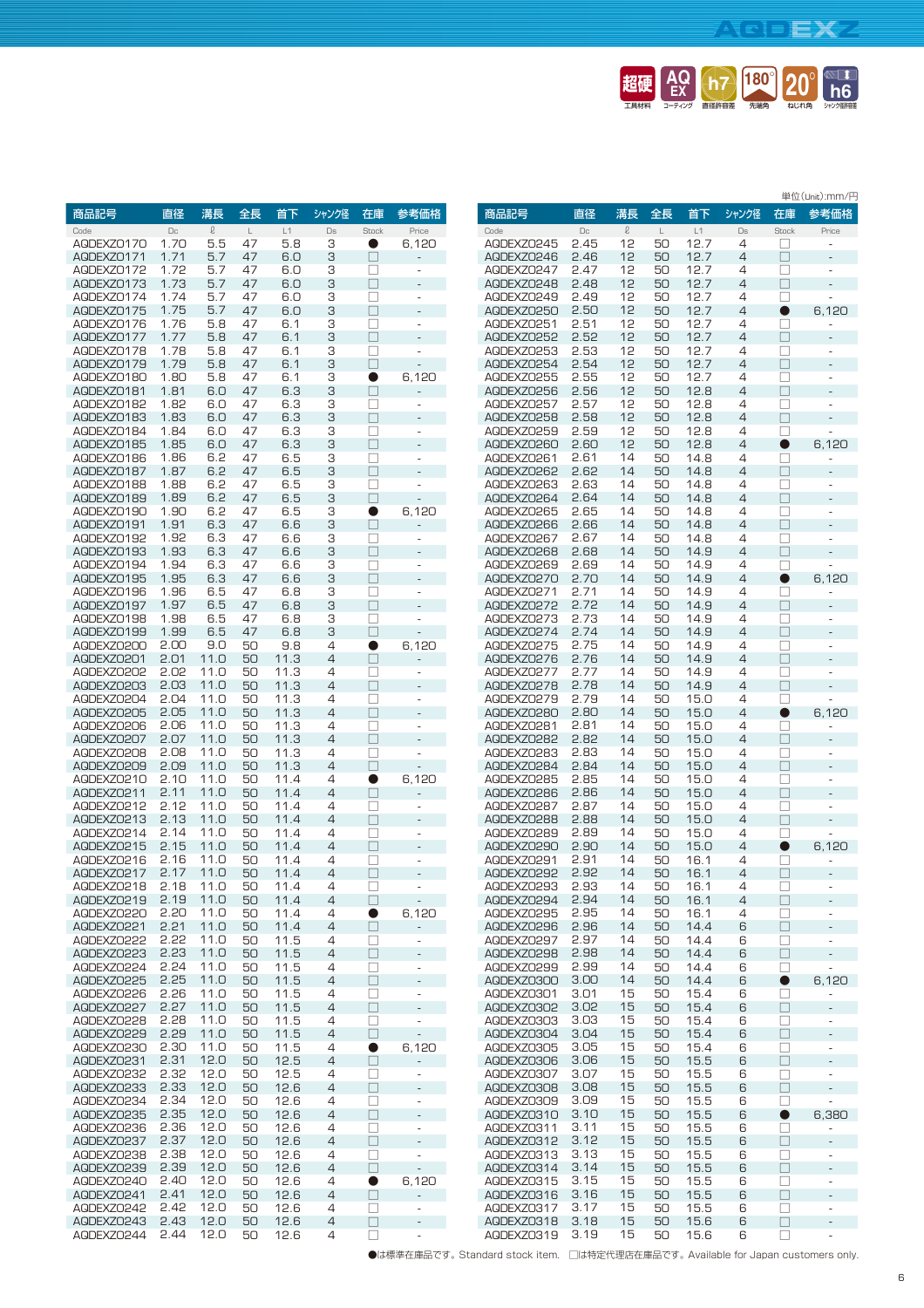

| $\mathcal{Q}$<br>$\mathcal{Q}$<br>$\Box c$<br>$\mathsf L$<br>L1<br>$\Box$<br>$\mathsf{L}$<br>L1<br>$\Box$<br>Stock<br>Price<br>$\Box$<br>Stock<br>Price<br>Code<br>Code<br>3.20<br>15<br>50<br>15.6<br>6,380<br>3.95<br>18<br>18.2<br>$\Box$<br>AQDEXZ0320<br>6<br>AQDEXZ0395<br>50<br>6<br>0<br>$\overline{\phantom{0}}$<br>$\Box$<br>3.21<br>15<br>6<br>□<br>3.96<br>18<br>18.2<br>6<br>AQDEXZ0321<br>50<br>15.6<br>AQDEXZ0396<br>50<br>÷,<br>$\Box$<br>AQDEXZ0322<br>3.22<br>15<br>50<br>15.6<br>6<br>□<br>AQDEXZ0397<br>3.97<br>18<br>50<br>18.2<br>6<br>$\overline{\phantom{a}}$<br>٠<br>3.23<br>15<br>15.6<br>6<br>П<br>3.98<br>18<br>18.3<br>6<br>$\Box$<br>AQDEXZ0323<br>50<br>AQDEXZ0398<br>50<br>3.24<br>15<br>50<br>15.6<br>$\Box$<br>3.99<br>18<br>18.3<br>$\Box$<br>AQDEXZ0324<br>6<br>AQDEXZ0399<br>50<br>6<br>÷,<br>AQDEXZ0325<br>3.25<br>15<br>50<br>15.6<br>6<br>П<br>AQDEXZ0400<br>18<br>50<br>18.3<br>$\bullet$<br>6,380<br>4.00<br>6<br>$\overline{\phantom{a}}$<br>$\Box$<br>15.6<br>6<br>20.3<br>$\Box$<br>AQDEXZ0326<br>3.26<br>15<br>50<br>AQDEXZ0401<br>4.01<br>19<br>60<br>6<br>⋇<br>$\sim$<br>AQDEXZ0327<br>3.27<br>15<br>50<br>15.6<br>6<br>$\Box$<br>4.02<br>19<br>20.3<br>6<br>$\Box$<br>⋇<br>AQDEXZ0402<br>60<br>÷,<br>$\Box$<br>AQDEXZ0328<br>3.28<br>15<br>50<br>15.6<br>6<br>4.03<br>19<br>20.3<br>6<br>$\Box$<br>⋇<br>AQDEXZ0403<br>60<br>$\overline{\phantom{a}}$<br>٠<br>$\Box$<br>3.29<br>15<br>50<br>6<br>□<br>19<br>6<br>AQDEXZ0329<br>15.7<br>⋇<br>AQDEXZ0404<br>4.04<br>60<br>20.3<br>÷,<br>$\bullet$<br>6,380<br>$\Box$<br>AQDEXZ0330<br>3.30<br>15<br>50<br>15.7<br>6<br>AQDEXZ0405<br>4.05<br>19<br>60<br>20.3<br>6<br>÷.<br>$\Box$<br>16<br>50<br>16.2<br>6<br>□<br>19<br>20.3<br>6<br>AQDEXZ0331<br>3.31<br>AQDEXZ0406<br>4.06<br>60<br>⋇<br>AQDEXZ0332<br>3.32<br>16<br>50<br>16.2<br>6<br>□<br>⋇<br>AQDEXZ0407<br>4.07<br>19<br>20.3<br>$\Box$<br>60<br>6<br>$\overline{\phantom{a}}$<br>$\Box$<br>$\Box$<br>AQDEXZ0333<br>50<br>16.2<br>6<br>19<br>20.3<br>6<br>3.33<br>16<br>⋇<br>AQDEXZ0408<br>4.08<br>60<br>$\overline{\phantom{a}}$<br>AQDEXZ0334<br>16.2<br>$\Box$<br>20.3<br>$\Box$<br>3.34<br>16<br>50<br>6<br>AQDEXZ0409<br>4.09<br>19<br>60<br>6<br>$\overline{\phantom{a}}$<br>⋇<br>$\Box$<br>AQDEXZ0335<br>3.35<br>16<br>50<br>16.2<br>6<br>4.10<br>19<br>60<br>20.4<br>6<br>$\bullet$<br>7,190<br>AQDEXZ0410<br>AQDEXZ0336<br>50<br>16.2<br>6<br>4.11<br>19<br>20.4<br>3.36<br>16<br>$\Box$<br>AQDEXZ0411<br>60<br>6<br>$\Box$<br>$\overline{\phantom{a}}$<br><br>16.2<br>6<br>П<br>19<br>6<br>$\Box$<br>AQDEXZ0337<br>3.37<br>16<br>50<br>AQDEXZ0412<br>4.12<br>60<br>20.4<br>⋇<br>÷,<br>AQDEXZ0338<br>3.38<br>16<br>50<br>16.2<br>6<br>□<br>AQDEXZ0413<br>4.13<br>19<br>60<br>20.4<br>6<br>$\Box$<br>⋇<br>$\overline{\phantom{a}}$<br>$\overline{\phantom{0}}$<br>3.39<br>16<br>50<br>16.2<br>6<br>П<br>19<br>20.4<br>6<br>$\Box$<br>AQDEXZ0339<br>AQDEXZ0414<br>4.14<br>60<br>⋇<br>$\overline{\phantom{a}}$<br>50<br>16.2<br>6<br>6,380<br>4.15<br>19<br>20.4<br>AQDEXZ0340<br>3.40<br>16<br>$\bullet$<br>AQDEXZ0415<br>60<br>6<br>□<br>AQDEXZ0341<br>50<br>16.3<br>6<br>AQDEXZ0416<br>19<br>20.4<br>$\Box$<br>3.41<br>16<br>П<br>4.16<br>60<br>6<br>÷,<br>⋇<br>16.3<br>19<br>$\Box$<br>AQDEXZ0342<br>3.42<br>16<br>50<br>6<br>$\Box$<br>AQDEXZ0417<br>4.17<br>60<br>20.4<br>6<br>⋇<br>÷<br>÷.<br>16<br>50<br>16.3<br>6<br>$\Box$<br>4.18<br>20.4<br>6<br>$\Box$<br>AQDEXZ0343<br>3.43<br>AQDEXZ0418<br>19<br>60<br>⋇<br>$\overline{\phantom{a}}$<br>AQDEXZ0344<br>16<br>50<br>16.3<br>6<br>4.19<br>19<br>20.4<br>6<br>3.44<br>$\Box$<br>AQDEXZ0419<br>60<br>$\Box$<br>⋇<br>$\overline{\phantom{a}}$<br>٠<br>$\Box$<br>AQDEXZ0345<br>16<br>50<br>16.3<br>6<br>AQDEXZ0420<br>4.20<br>19<br>20.4<br>6<br>7,190<br>3.45<br>60<br>●<br>$\overline{a}$<br>16<br>50<br>16.3<br>6<br>$\Box$<br>4.21<br>19<br>20.4<br>6<br>$\Box$<br>AQDEXZ0346<br>3.46<br>AQDEXZ0421<br>60<br>⋇<br>$\overline{\phantom{a}}$<br>$\Box$<br>4.22<br>19<br>16<br>50<br>6<br>20.5<br>6<br>$\Box$<br>AQDEXZ0347<br>3.47<br>16.3<br>⋇<br>AQDEXZ0422<br>60<br>$\overline{a}$<br>4.23<br>19<br>16<br>16.3<br>6<br>$\Box$<br>20.5<br>AQDEXZ0348<br>3.48<br>50<br>⋇<br>AQDEXZ0423<br>60<br>6<br>$\Box$<br>$\sim$<br>$\Box$<br>19<br>$\Box$<br>AQDEXZ0349<br>3.49<br>16<br>50<br>16.3<br>6<br>AQDEXZ0424<br>4.24<br>60<br>20.5<br>6<br>⋇<br>AQDEXZ0350<br>16<br>50<br>16.3<br>6<br>$\bullet$<br>6,380<br>AQDEXZ0425<br>4.25<br>19<br>20.5<br>$\Box$<br>3.50<br>60<br>6<br>٠<br>$\Box$<br>$\Box$<br>4.26<br>19<br>16<br>50<br>16.3<br>6<br>60<br>20.5<br>6<br>AQDEXZ0351<br>3.51<br>AQDEXZ0426<br>⋇<br>ä,<br>4.27<br>16<br>6<br>$\Box$<br>19<br>20.5<br>$\Box$<br>AQDEXZ0352<br>3.52<br>50<br>16.4<br>AQDEXZ0427<br>60<br>6<br>⋇<br>$\overline{\phantom{a}}$<br>$\overline{\phantom{a}}$<br>$\Box$<br>$\Box$<br>AQDEXZ0353<br>3.53<br>16<br>50<br>16.4<br>6<br>4.28<br>19<br>60<br>20.5<br>6<br>⋇<br>AQDEXZ0428<br>16<br>50<br>□<br>4.29<br>19<br>$\Box$<br>AQDEXZ0354<br>3.54<br>16.4<br>6<br>⋇<br>AQDEXZ0429<br>60<br>20.5<br>6<br>$\overline{\phantom{a}}$<br>$\Box$<br>19<br>16<br>6<br>4.30<br>6<br>$\bullet$<br>7,190<br>AQDEXZ0355<br>3.55<br>50<br>16.4<br>AQDEXZ0430<br>60<br>20.5<br>L.<br>4.31<br>21<br>16<br>50<br>$\Box$<br>22.5<br>AQDEXZ0356<br>3.56<br>16.4<br>6<br>AQDEXZ0431<br>60<br>6<br>$\Box$<br>⋇<br>$\overline{\phantom{a}}$<br>$\Box$<br>4.32<br>21<br>$\Box$<br>AQDEXZ0357<br>3.57<br>16<br>50<br>16.4<br>6<br>⋇<br>AQDEXZ0432<br>60<br>22.5<br>6<br>$\overline{\phantom{a}}$<br>$\Box$<br>AQDEXZ0358<br>16<br>50<br>16.4<br>6<br>□<br>4.33<br>21<br>22.6<br>3.58<br>⋇<br>AQDEXZ0433<br>60<br>6<br>$\sim$<br>÷.<br>21<br>$\Box$<br>16<br>16.4<br>6<br>$\Box$<br>4.34<br>22.6<br>AQDEXZ0359<br>3.59<br>50<br>⋇<br>AQDEXZ0434<br>60<br>6<br>$\overline{a}$<br>21<br>16<br>50<br>6<br>$\bullet$<br>6,380<br>4.35<br>22.6<br>6<br>$\Box$<br>AQDEXZ0360<br>3.60<br>16.4<br>AQDEXZ0435<br>60<br>÷.<br>21<br>18<br>50<br>17.9<br>6<br>□<br>4.36<br>22.6<br>6<br>$\Box$<br>AQDEXZ0361<br>3.61<br>AQDEXZ0436<br>60<br>⋇<br>18<br>50<br>17.9<br>6<br>$\Box$<br>4.37<br>21<br>22.6<br>6<br>$\Box$<br>AQDEXZ0362<br>3.62<br>⋇<br>AQDEXZ0437<br>60<br>$\overline{\phantom{a}}$<br>٠<br>18<br>$\Box$<br>4.38<br>21<br>$\Box$<br>50<br>17.9<br>6<br>22.6<br>AQDEXZ0363<br>3.63<br>⋇<br>AQDEXZ0438<br>60<br>6<br>$\overline{a}$<br>4.39<br>21<br>18<br>50<br>6<br>$\Box$<br>22.6<br>6<br>AQDEXZ0364<br>3.64<br>18.0<br>⋇<br>AQDEXZ0439<br>60<br>□<br>$\overline{\phantom{a}}$<br>$\Box$<br>21<br>AQDEXZ0365<br>18<br>50<br>18.0<br>6<br>4.40<br>60<br>22.6<br>6<br>$\bullet$<br>7,190<br>3.65<br>AQDEXZ0440<br>$\overline{a}$<br>AQDEXZ0366<br>18<br>П<br>4.41<br>21<br>22.6<br>3.66<br>50<br>18.0<br>6<br>AQDEXZ0441<br>60<br>6<br>□<br>⋇<br>$\overline{\phantom{a}}$<br>٠<br>18<br>$\Box$<br>21<br>$\Box$<br>50<br>18.0<br>6<br>4.42<br>60<br>22.6<br>AQDEXZ0367<br>3.67<br>⋇<br>AQDEXZ0442<br>6<br>÷,<br>21<br>18<br>50<br>6<br>П<br>4.43<br>22.6<br>$\Box$<br>AQDEXZ0368<br>3.68<br>18.0<br>AQDEXZ0443<br>60<br>6<br>⋇<br>$\overline{\phantom{a}}$<br>$\overline{\phantom{a}}$<br>AQDEXZ0369<br>18<br>21<br>3.69<br>50<br>18.0<br>6<br>$\Box$<br><b>XX AQDEXZ0444</b><br>4.44<br>60<br>22.6<br>6<br>$\Box$<br>18<br>4.45<br>21<br>22.7<br>$\Box$<br>AQDEXZ0370<br>3.70<br>50<br>18.0<br>6<br>$\bullet$<br>6,380<br>AQDEXZ0445<br>60<br>6<br>$\overline{\phantom{a}}$<br>18<br>4.46<br>21<br>22.7<br>6<br>$\Box$<br>AQDEXZ0371<br>3.71<br>50<br>18.0<br>6<br>$\Box$<br>$\overline{\phantom{a}}$<br><b>EXAGDEXZ0446</b><br>60<br>21<br>18<br>4.47<br>22.7<br>AQDEXZ0372<br>3.72<br>50<br>18.0<br>6<br>$\Box$<br>⋇<br>AQDEXZ0447<br>60<br>6<br>$\Box$<br>$\overline{\phantom{a}}$<br>$\overline{\phantom{0}}$<br>AQDEXZ0373<br>3.73<br>18<br>50<br>18.0<br>□<br>AQDEXZ0448<br>4.48<br>21<br>22.7<br>6<br>$\Box$<br>6<br>⋇<br>60<br>$\overline{\phantom{a}}$<br>AQDEXZ0374<br>3.74<br>18<br>18.0<br>$\Box$<br>AQDEXZ0449<br>4.49<br>21<br>22.7<br>$\Box$<br>50<br>6<br>⋇<br>60<br>6<br>$\overline{\phantom{a}}$<br>$\overline{\phantom{a}}$<br>AQDEXZ0375<br>18<br>□<br>AQDEXZ0450<br>4.50<br>21<br>22.7<br>7,190<br>3.75<br>50<br>18.1<br>6<br>$\Box$<br>60<br>6<br>$\bullet$<br>21<br>3.76<br>18<br>18.1<br>AQDEXZ0451<br>4.51<br>22.7<br>6<br>$\Box$<br>AQDEXZ0376<br>50<br>6<br>□<br>60<br>$\overline{\phantom{a}}$<br>፠<br>$\overline{\phantom{0}}$<br>AQDEXZ0377<br>3.77<br>18<br>18.1<br>$\Box$<br>AQDEXZ0452<br>4.52<br>21<br>22.7<br>6<br>$\Box$<br>50<br>6<br>⋇<br>60<br>$\overline{\phantom{a}}$<br>3.78<br>18<br>18.1<br>□<br>4.53<br>21<br>22.7<br>6<br>$\Box$<br>AQDEXZ0378<br>50<br>6<br>AQDEXZ0453<br>60<br>⋇<br>$\overline{\phantom{a}}$<br>$\overline{\phantom{a}}$<br>21<br>18<br>4.54<br>22.7<br>6<br>$\Box$<br>AQDEXZ0379<br>3.79<br>50<br>18.1<br>6<br>$\Box$<br><b>EXAGDEXZ0454</b><br>60<br>$\overline{\phantom{a}}$<br>$\overline{\phantom{a}}$<br>18<br>6,380<br>4.55<br>21<br>22.7<br>6<br>AQDEXZ0380<br>3.80<br>50<br>18.1<br>6<br>$\bullet$<br>AQDEXZ0455<br>60<br>$\Box$<br>$\overline{\phantom{a}}$<br>21<br>$\Box$<br>AQDEXZ0381<br>3.81<br>18<br>50<br>18.1<br>6<br>$\Box$<br>AQDEXZ0456<br>4.56<br>60<br>22.8<br>6<br>$\mathcal{L}_{\mathcal{A}}$<br>⋇<br>AQDEXZ0382<br>3.82<br>18<br>18.1<br>AQDEXZ0457<br>4.57<br>21<br>22.8<br>□<br>50<br>6<br>□<br>⋇<br>60<br>6<br>$\overline{\phantom{a}}$<br>$\overline{\phantom{a}}$<br>$\Box$<br>21<br>$\Box$<br>18<br>18.1<br>AQDEXZ0458<br>4.58<br>60<br>22.8<br>6<br>AQDEXZ0383<br>3.83<br>50<br>6<br>$\overline{\phantom{a}}$<br>⋇<br>18<br>18.1<br>4.59<br>21<br>22.8<br>$\Box$<br>AQDEXZ0384<br>3.84<br>50<br>6<br>□<br>AQDEXZ0459<br>60<br>6<br>$\overline{\phantom{a}}$<br>፠<br>$\frac{1}{2}$<br>3.85<br>18<br>18.1<br>6<br>$\Box$<br>AQDEXZ0460<br>4.60<br>21<br>22.8<br>6<br>$\bullet$<br>7,350<br>AQDEXZ0385<br>50<br>60<br>$\overline{\phantom{a}}$<br>18<br>□<br>4.61<br>55<br>22.8<br>$\Box$<br>AQDEXZ0386<br>3.86<br>50<br>18.1<br>6<br>AQDEXZ0461<br>60<br>6<br>$\overline{\phantom{a}}$<br>⋇<br>$\overline{\phantom{a}}$<br>55<br>18<br>$\Box$<br>$\Box$<br>4.62<br>22.8<br>6<br>$\Box$<br>AQDEXZ0387<br>3.87<br>50<br>18.2<br>6<br>⋇<br>AQDEXZ0462<br>60<br>$\overline{\phantom{m}}$<br>55<br>18<br>18.2<br>4.63<br>22.8<br>AQDEXZ0388<br>3.88<br>50<br>6<br>□<br>AQDEXZ0463<br>60<br>6<br>$\Box$<br>⋇<br>$\overline{\phantom{a}}$<br>$\overline{\phantom{a}}$<br>55<br>AQDEXZ0389<br>3.89<br>18<br>50<br>18.2<br>6<br>□<br><b>XX AQDEXZ0464</b><br>4.64<br>22.8<br>6<br>$\Box$<br>60<br>$\overline{\phantom{a}}$<br>AQDEXZ0390<br>3.90<br>18<br>18.2<br>6,380<br>AQDEXZ0465<br>4.65<br>55<br>22.8<br>$\Box$<br>50<br>6<br>$\bullet$<br>60<br>6<br>$\overline{\phantom{a}}$<br>18<br>18.2<br><b>XX AGDEXZ0466</b><br>4.66<br>55<br>22.8<br>$\Box$<br>AQDEXZ0391<br>3.91<br>50<br>6<br>$\Box$<br>$\blacksquare$<br>60<br>6<br>٠<br>55<br>22.8<br>3.92<br>18<br>18.2<br>$\Box$<br>4.67<br>6<br>$\Box$<br>AQDEXZ0392<br>50<br>6<br>AQDEXZ0467<br>60<br>$\overline{\phantom{a}}$<br>⋇<br>$\overline{\phantom{a}}$<br>AQDEXZ0393<br>3.93<br>18<br>18.2<br>$\Box$<br>AQDEXZ0468<br>4.68<br>55<br>22.9<br>$\Box$<br>50<br>6<br>⋇<br>60<br>6<br>$\overline{\phantom{a}}$<br>18<br>18.2<br>□<br>4.69<br>55<br>22.9<br>$\Box$<br>AQDEXZ0394<br>3.94<br>50<br>6<br>AQDEXZ0469<br>60<br>6<br>⋇<br>$\overline{\phantom{a}}$<br>$\overline{\phantom{0}}$ | 商品記号 | 直径 | 溝長 | 全長 | 首下 | シャンク径 | 在庫 | 参考価格 | 商品記号 | 直径 | 溝長 | 全長 | 首下 | シャンク径 | 在庫 | 参考価格 |
|-------------------------------------------------------------------------------------------------------------------------------------------------------------------------------------------------------------------------------------------------------------------------------------------------------------------------------------------------------------------------------------------------------------------------------------------------------------------------------------------------------------------------------------------------------------------------------------------------------------------------------------------------------------------------------------------------------------------------------------------------------------------------------------------------------------------------------------------------------------------------------------------------------------------------------------------------------------------------------------------------------------------------------------------------------------------------------------------------------------------------------------------------------------------------------------------------------------------------------------------------------------------------------------------------------------------------------------------------------------------------------------------------------------------------------------------------------------------------------------------------------------------------------------------------------------------------------------------------------------------------------------------------------------------------------------------------------------------------------------------------------------------------------------------------------------------------------------------------------------------------------------------------------------------------------------------------------------------------------------------------------------------------------------------------------------------------------------------------------------------------------------------------------------------------------------------------------------------------------------------------------------------------------------------------------------------------------------------------------------------------------------------------------------------------------------------------------------------------------------------------------------------------------------------------------------------------------------------------------------------------------------------------------------------------------------------------------------------------------------------------------------------------------------------------------------------------------------------------------------------------------------------------------------------------------------------------------------------------------------------------------------------------------------------------------------------------------------------------------------------------------------------------------------------------------------------------------------------------------------------------------------------------------------------------------------------------------------------------------------------------------------------------------------------------------------------------------------------------------------------------------------------------------------------------------------------------------------------------------------------------------------------------------------------------------------------------------------------------------------------------------------------------------------------------------------------------------------------------------------------------------------------------------------------------------------------------------------------------------------------------------------------------------------------------------------------------------------------------------------------------------------------------------------------------------------------------------------------------------------------------------------------------------------------------------------------------------------------------------------------------------------------------------------------------------------------------------------------------------------------------------------------------------------------------------------------------------------------------------------------------------------------------------------------------------------------------------------------------------------------------------------------------------------------------------------------------------------------------------------------------------------------------------------------------------------------------------------------------------------------------------------------------------------------------------------------------------------------------------------------------------------------------------------------------------------------------------------------------------------------------------------------------------------------------------------------------------------------------------------------------------------------------------------------------------------------------------------------------------------------------------------------------------------------------------------------------------------------------------------------------------------------------------------------------------------------------------------------------------------------------------------------------------------------------------------------------------------------------------------------------------------------------------------------------------------------------------------------------------------------------------------------------------------------------------------------------------------------------------------------------------------------------------------------------------------------------------------------------------------------------------------------------------------------------------------------------------------------------------------------------------------------------------------------------------------------------------------------------------------------------------------------------------------------------------------------------------------------------------------------------------------------------------------------------------------------------------------------------------------------------------------------------------------------------------------------------------------------------------------------------------------------------------------------------------------------------------------------------------------------------------------------------------------------------------------------------------------------------------------------------------------------------------------------------------------------------------------------------------------------------------------------------------------------------------------------------------------------------------------------------------------------------------------------------------------------------------------------------------------------------------------------------------------------------------------------------------------------------------------------------------------------------------------------------------------------------------------------------------------------------------------------------------------------------------------------------------------------------------------------------------------------------------------------------------------------------------------------------------------------------------------------------------------------------------------------------------------------------------------------------------------------------------------------------------------------------------------------------------------------------------------------------------------------------------------------------------------------------------------------------------------------------------------------------------------------------------------------------------------------------------------------------------------------------------------------------------------------------------------------------------------------------------------------------------------------------------------------------------------------------------------------------------------------------------------------------------------------------------------------------------------------------------------------------------------------------------------------------------------------------------------------------------------------------------------------------------------------------------------------------------------------------------------------------------------------------------------------------------------------------------------------------------------------------------------------------------------------------------------------------------------------------------------------------------------------------------------------------------------------------------------------------------------------------------------------------------------------------------------------------------------------------------------------------------------------------------------------------------------------------------------------------------------------------------------------------------------------------------------------------------------------------------------------------------------------------------------------------------------------------------------------------------------------------------------------------------------------------------------------------------------------------------------------------------------------------------------------------------------------------------------------------------------------------------------------------------------------------------------------------------------------------------------------------------------------------------------------------------------------------------------------------------------------------------------------------------------------------------------------------------------------------------------------------------------------------------------------------------------------------------------------------------------------------------------------------------------------------------------------------------------------------------------------------------------------------------------------------------------------------------------------------------------------------------------------------------------------------------------------------------------------------------------------------------------------------------------------------------------------------------------------------------------------------------------------------------------------------------------------------------|------|----|----|----|----|-------|----|------|------|----|----|----|----|-------|----|------|
|                                                                                                                                                                                                                                                                                                                                                                                                                                                                                                                                                                                                                                                                                                                                                                                                                                                                                                                                                                                                                                                                                                                                                                                                                                                                                                                                                                                                                                                                                                                                                                                                                                                                                                                                                                                                                                                                                                                                                                                                                                                                                                                                                                                                                                                                                                                                                                                                                                                                                                                                                                                                                                                                                                                                                                                                                                                                                                                                                                                                                                                                                                                                                                                                                                                                                                                                                                                                                                                                                                                                                                                                                                                                                                                                                                                                                                                                                                                                                                                                                                                                                                                                                                                                                                                                                                                                                                                                                                                                                                                                                                                                                                                                                                                                                                                                                                                                                                                                                                                                                                                                                                                                                                                                                                                                                                                                                                                                                                                                                                                                                                                                                                                                                                                                                                                                                                                                                                                                                                                                                                                                                                                                                                                                                                                                                                                                                                                                                                                                                                                                                                                                                                                                                                                                                                                                                                                                                                                                                                                                                                                                                                                                                                                                                                                                                                                                                                                                                                                                                                                                                                                                                                                                                                                                                                                                                                                                                                                                                                                                                                                                                                                                                                                                                                                                                                                                                                                                                                                                                                                                                                                                                                                                                                                                                                                                                                                                                                                                                                                                                                                                                                                                                                                                                                                                                                                                                                                                                                                                                                                                                                                                                                                                                                                                                                                                                                                                                                                                                                                                                                                                                                                                                                                                                                                                                                                                                                                                                                                                                                                                                                                                                                                                                                                                                                                                                                                                                                                                                                                                                                                                                                                                                                                                                                                                                                                                                                               |      |    |    |    |    |       |    |      |      |    |    |    |    |       |    |      |
|                                                                                                                                                                                                                                                                                                                                                                                                                                                                                                                                                                                                                                                                                                                                                                                                                                                                                                                                                                                                                                                                                                                                                                                                                                                                                                                                                                                                                                                                                                                                                                                                                                                                                                                                                                                                                                                                                                                                                                                                                                                                                                                                                                                                                                                                                                                                                                                                                                                                                                                                                                                                                                                                                                                                                                                                                                                                                                                                                                                                                                                                                                                                                                                                                                                                                                                                                                                                                                                                                                                                                                                                                                                                                                                                                                                                                                                                                                                                                                                                                                                                                                                                                                                                                                                                                                                                                                                                                                                                                                                                                                                                                                                                                                                                                                                                                                                                                                                                                                                                                                                                                                                                                                                                                                                                                                                                                                                                                                                                                                                                                                                                                                                                                                                                                                                                                                                                                                                                                                                                                                                                                                                                                                                                                                                                                                                                                                                                                                                                                                                                                                                                                                                                                                                                                                                                                                                                                                                                                                                                                                                                                                                                                                                                                                                                                                                                                                                                                                                                                                                                                                                                                                                                                                                                                                                                                                                                                                                                                                                                                                                                                                                                                                                                                                                                                                                                                                                                                                                                                                                                                                                                                                                                                                                                                                                                                                                                                                                                                                                                                                                                                                                                                                                                                                                                                                                                                                                                                                                                                                                                                                                                                                                                                                                                                                                                                                                                                                                                                                                                                                                                                                                                                                                                                                                                                                                                                                                                                                                                                                                                                                                                                                                                                                                                                                                                                                                                                                                                                                                                                                                                                                                                                                                                                                                                                                                                                                               |      |    |    |    |    |       |    |      |      |    |    |    |    |       |    |      |
|                                                                                                                                                                                                                                                                                                                                                                                                                                                                                                                                                                                                                                                                                                                                                                                                                                                                                                                                                                                                                                                                                                                                                                                                                                                                                                                                                                                                                                                                                                                                                                                                                                                                                                                                                                                                                                                                                                                                                                                                                                                                                                                                                                                                                                                                                                                                                                                                                                                                                                                                                                                                                                                                                                                                                                                                                                                                                                                                                                                                                                                                                                                                                                                                                                                                                                                                                                                                                                                                                                                                                                                                                                                                                                                                                                                                                                                                                                                                                                                                                                                                                                                                                                                                                                                                                                                                                                                                                                                                                                                                                                                                                                                                                                                                                                                                                                                                                                                                                                                                                                                                                                                                                                                                                                                                                                                                                                                                                                                                                                                                                                                                                                                                                                                                                                                                                                                                                                                                                                                                                                                                                                                                                                                                                                                                                                                                                                                                                                                                                                                                                                                                                                                                                                                                                                                                                                                                                                                                                                                                                                                                                                                                                                                                                                                                                                                                                                                                                                                                                                                                                                                                                                                                                                                                                                                                                                                                                                                                                                                                                                                                                                                                                                                                                                                                                                                                                                                                                                                                                                                                                                                                                                                                                                                                                                                                                                                                                                                                                                                                                                                                                                                                                                                                                                                                                                                                                                                                                                                                                                                                                                                                                                                                                                                                                                                                                                                                                                                                                                                                                                                                                                                                                                                                                                                                                                                                                                                                                                                                                                                                                                                                                                                                                                                                                                                                                                                                                                                                                                                                                                                                                                                                                                                                                                                                                                                                                                               |      |    |    |    |    |       |    |      |      |    |    |    |    |       |    |      |
|                                                                                                                                                                                                                                                                                                                                                                                                                                                                                                                                                                                                                                                                                                                                                                                                                                                                                                                                                                                                                                                                                                                                                                                                                                                                                                                                                                                                                                                                                                                                                                                                                                                                                                                                                                                                                                                                                                                                                                                                                                                                                                                                                                                                                                                                                                                                                                                                                                                                                                                                                                                                                                                                                                                                                                                                                                                                                                                                                                                                                                                                                                                                                                                                                                                                                                                                                                                                                                                                                                                                                                                                                                                                                                                                                                                                                                                                                                                                                                                                                                                                                                                                                                                                                                                                                                                                                                                                                                                                                                                                                                                                                                                                                                                                                                                                                                                                                                                                                                                                                                                                                                                                                                                                                                                                                                                                                                                                                                                                                                                                                                                                                                                                                                                                                                                                                                                                                                                                                                                                                                                                                                                                                                                                                                                                                                                                                                                                                                                                                                                                                                                                                                                                                                                                                                                                                                                                                                                                                                                                                                                                                                                                                                                                                                                                                                                                                                                                                                                                                                                                                                                                                                                                                                                                                                                                                                                                                                                                                                                                                                                                                                                                                                                                                                                                                                                                                                                                                                                                                                                                                                                                                                                                                                                                                                                                                                                                                                                                                                                                                                                                                                                                                                                                                                                                                                                                                                                                                                                                                                                                                                                                                                                                                                                                                                                                                                                                                                                                                                                                                                                                                                                                                                                                                                                                                                                                                                                                                                                                                                                                                                                                                                                                                                                                                                                                                                                                                                                                                                                                                                                                                                                                                                                                                                                                                                                                                                               |      |    |    |    |    |       |    |      |      |    |    |    |    |       |    |      |
|                                                                                                                                                                                                                                                                                                                                                                                                                                                                                                                                                                                                                                                                                                                                                                                                                                                                                                                                                                                                                                                                                                                                                                                                                                                                                                                                                                                                                                                                                                                                                                                                                                                                                                                                                                                                                                                                                                                                                                                                                                                                                                                                                                                                                                                                                                                                                                                                                                                                                                                                                                                                                                                                                                                                                                                                                                                                                                                                                                                                                                                                                                                                                                                                                                                                                                                                                                                                                                                                                                                                                                                                                                                                                                                                                                                                                                                                                                                                                                                                                                                                                                                                                                                                                                                                                                                                                                                                                                                                                                                                                                                                                                                                                                                                                                                                                                                                                                                                                                                                                                                                                                                                                                                                                                                                                                                                                                                                                                                                                                                                                                                                                                                                                                                                                                                                                                                                                                                                                                                                                                                                                                                                                                                                                                                                                                                                                                                                                                                                                                                                                                                                                                                                                                                                                                                                                                                                                                                                                                                                                                                                                                                                                                                                                                                                                                                                                                                                                                                                                                                                                                                                                                                                                                                                                                                                                                                                                                                                                                                                                                                                                                                                                                                                                                                                                                                                                                                                                                                                                                                                                                                                                                                                                                                                                                                                                                                                                                                                                                                                                                                                                                                                                                                                                                                                                                                                                                                                                                                                                                                                                                                                                                                                                                                                                                                                                                                                                                                                                                                                                                                                                                                                                                                                                                                                                                                                                                                                                                                                                                                                                                                                                                                                                                                                                                                                                                                                                                                                                                                                                                                                                                                                                                                                                                                                                                                                                                               |      |    |    |    |    |       |    |      |      |    |    |    |    |       |    |      |
|                                                                                                                                                                                                                                                                                                                                                                                                                                                                                                                                                                                                                                                                                                                                                                                                                                                                                                                                                                                                                                                                                                                                                                                                                                                                                                                                                                                                                                                                                                                                                                                                                                                                                                                                                                                                                                                                                                                                                                                                                                                                                                                                                                                                                                                                                                                                                                                                                                                                                                                                                                                                                                                                                                                                                                                                                                                                                                                                                                                                                                                                                                                                                                                                                                                                                                                                                                                                                                                                                                                                                                                                                                                                                                                                                                                                                                                                                                                                                                                                                                                                                                                                                                                                                                                                                                                                                                                                                                                                                                                                                                                                                                                                                                                                                                                                                                                                                                                                                                                                                                                                                                                                                                                                                                                                                                                                                                                                                                                                                                                                                                                                                                                                                                                                                                                                                                                                                                                                                                                                                                                                                                                                                                                                                                                                                                                                                                                                                                                                                                                                                                                                                                                                                                                                                                                                                                                                                                                                                                                                                                                                                                                                                                                                                                                                                                                                                                                                                                                                                                                                                                                                                                                                                                                                                                                                                                                                                                                                                                                                                                                                                                                                                                                                                                                                                                                                                                                                                                                                                                                                                                                                                                                                                                                                                                                                                                                                                                                                                                                                                                                                                                                                                                                                                                                                                                                                                                                                                                                                                                                                                                                                                                                                                                                                                                                                                                                                                                                                                                                                                                                                                                                                                                                                                                                                                                                                                                                                                                                                                                                                                                                                                                                                                                                                                                                                                                                                                                                                                                                                                                                                                                                                                                                                                                                                                                                                                                               |      |    |    |    |    |       |    |      |      |    |    |    |    |       |    |      |
|                                                                                                                                                                                                                                                                                                                                                                                                                                                                                                                                                                                                                                                                                                                                                                                                                                                                                                                                                                                                                                                                                                                                                                                                                                                                                                                                                                                                                                                                                                                                                                                                                                                                                                                                                                                                                                                                                                                                                                                                                                                                                                                                                                                                                                                                                                                                                                                                                                                                                                                                                                                                                                                                                                                                                                                                                                                                                                                                                                                                                                                                                                                                                                                                                                                                                                                                                                                                                                                                                                                                                                                                                                                                                                                                                                                                                                                                                                                                                                                                                                                                                                                                                                                                                                                                                                                                                                                                                                                                                                                                                                                                                                                                                                                                                                                                                                                                                                                                                                                                                                                                                                                                                                                                                                                                                                                                                                                                                                                                                                                                                                                                                                                                                                                                                                                                                                                                                                                                                                                                                                                                                                                                                                                                                                                                                                                                                                                                                                                                                                                                                                                                                                                                                                                                                                                                                                                                                                                                                                                                                                                                                                                                                                                                                                                                                                                                                                                                                                                                                                                                                                                                                                                                                                                                                                                                                                                                                                                                                                                                                                                                                                                                                                                                                                                                                                                                                                                                                                                                                                                                                                                                                                                                                                                                                                                                                                                                                                                                                                                                                                                                                                                                                                                                                                                                                                                                                                                                                                                                                                                                                                                                                                                                                                                                                                                                                                                                                                                                                                                                                                                                                                                                                                                                                                                                                                                                                                                                                                                                                                                                                                                                                                                                                                                                                                                                                                                                                                                                                                                                                                                                                                                                                                                                                                                                                                                                                                               |      |    |    |    |    |       |    |      |      |    |    |    |    |       |    |      |
|                                                                                                                                                                                                                                                                                                                                                                                                                                                                                                                                                                                                                                                                                                                                                                                                                                                                                                                                                                                                                                                                                                                                                                                                                                                                                                                                                                                                                                                                                                                                                                                                                                                                                                                                                                                                                                                                                                                                                                                                                                                                                                                                                                                                                                                                                                                                                                                                                                                                                                                                                                                                                                                                                                                                                                                                                                                                                                                                                                                                                                                                                                                                                                                                                                                                                                                                                                                                                                                                                                                                                                                                                                                                                                                                                                                                                                                                                                                                                                                                                                                                                                                                                                                                                                                                                                                                                                                                                                                                                                                                                                                                                                                                                                                                                                                                                                                                                                                                                                                                                                                                                                                                                                                                                                                                                                                                                                                                                                                                                                                                                                                                                                                                                                                                                                                                                                                                                                                                                                                                                                                                                                                                                                                                                                                                                                                                                                                                                                                                                                                                                                                                                                                                                                                                                                                                                                                                                                                                                                                                                                                                                                                                                                                                                                                                                                                                                                                                                                                                                                                                                                                                                                                                                                                                                                                                                                                                                                                                                                                                                                                                                                                                                                                                                                                                                                                                                                                                                                                                                                                                                                                                                                                                                                                                                                                                                                                                                                                                                                                                                                                                                                                                                                                                                                                                                                                                                                                                                                                                                                                                                                                                                                                                                                                                                                                                                                                                                                                                                                                                                                                                                                                                                                                                                                                                                                                                                                                                                                                                                                                                                                                                                                                                                                                                                                                                                                                                                                                                                                                                                                                                                                                                                                                                                                                                                                                                                                               |      |    |    |    |    |       |    |      |      |    |    |    |    |       |    |      |
|                                                                                                                                                                                                                                                                                                                                                                                                                                                                                                                                                                                                                                                                                                                                                                                                                                                                                                                                                                                                                                                                                                                                                                                                                                                                                                                                                                                                                                                                                                                                                                                                                                                                                                                                                                                                                                                                                                                                                                                                                                                                                                                                                                                                                                                                                                                                                                                                                                                                                                                                                                                                                                                                                                                                                                                                                                                                                                                                                                                                                                                                                                                                                                                                                                                                                                                                                                                                                                                                                                                                                                                                                                                                                                                                                                                                                                                                                                                                                                                                                                                                                                                                                                                                                                                                                                                                                                                                                                                                                                                                                                                                                                                                                                                                                                                                                                                                                                                                                                                                                                                                                                                                                                                                                                                                                                                                                                                                                                                                                                                                                                                                                                                                                                                                                                                                                                                                                                                                                                                                                                                                                                                                                                                                                                                                                                                                                                                                                                                                                                                                                                                                                                                                                                                                                                                                                                                                                                                                                                                                                                                                                                                                                                                                                                                                                                                                                                                                                                                                                                                                                                                                                                                                                                                                                                                                                                                                                                                                                                                                                                                                                                                                                                                                                                                                                                                                                                                                                                                                                                                                                                                                                                                                                                                                                                                                                                                                                                                                                                                                                                                                                                                                                                                                                                                                                                                                                                                                                                                                                                                                                                                                                                                                                                                                                                                                                                                                                                                                                                                                                                                                                                                                                                                                                                                                                                                                                                                                                                                                                                                                                                                                                                                                                                                                                                                                                                                                                                                                                                                                                                                                                                                                                                                                                                                                                                                                                                               |      |    |    |    |    |       |    |      |      |    |    |    |    |       |    |      |
|                                                                                                                                                                                                                                                                                                                                                                                                                                                                                                                                                                                                                                                                                                                                                                                                                                                                                                                                                                                                                                                                                                                                                                                                                                                                                                                                                                                                                                                                                                                                                                                                                                                                                                                                                                                                                                                                                                                                                                                                                                                                                                                                                                                                                                                                                                                                                                                                                                                                                                                                                                                                                                                                                                                                                                                                                                                                                                                                                                                                                                                                                                                                                                                                                                                                                                                                                                                                                                                                                                                                                                                                                                                                                                                                                                                                                                                                                                                                                                                                                                                                                                                                                                                                                                                                                                                                                                                                                                                                                                                                                                                                                                                                                                                                                                                                                                                                                                                                                                                                                                                                                                                                                                                                                                                                                                                                                                                                                                                                                                                                                                                                                                                                                                                                                                                                                                                                                                                                                                                                                                                                                                                                                                                                                                                                                                                                                                                                                                                                                                                                                                                                                                                                                                                                                                                                                                                                                                                                                                                                                                                                                                                                                                                                                                                                                                                                                                                                                                                                                                                                                                                                                                                                                                                                                                                                                                                                                                                                                                                                                                                                                                                                                                                                                                                                                                                                                                                                                                                                                                                                                                                                                                                                                                                                                                                                                                                                                                                                                                                                                                                                                                                                                                                                                                                                                                                                                                                                                                                                                                                                                                                                                                                                                                                                                                                                                                                                                                                                                                                                                                                                                                                                                                                                                                                                                                                                                                                                                                                                                                                                                                                                                                                                                                                                                                                                                                                                                                                                                                                                                                                                                                                                                                                                                                                                                                                                                                               |      |    |    |    |    |       |    |      |      |    |    |    |    |       |    |      |
|                                                                                                                                                                                                                                                                                                                                                                                                                                                                                                                                                                                                                                                                                                                                                                                                                                                                                                                                                                                                                                                                                                                                                                                                                                                                                                                                                                                                                                                                                                                                                                                                                                                                                                                                                                                                                                                                                                                                                                                                                                                                                                                                                                                                                                                                                                                                                                                                                                                                                                                                                                                                                                                                                                                                                                                                                                                                                                                                                                                                                                                                                                                                                                                                                                                                                                                                                                                                                                                                                                                                                                                                                                                                                                                                                                                                                                                                                                                                                                                                                                                                                                                                                                                                                                                                                                                                                                                                                                                                                                                                                                                                                                                                                                                                                                                                                                                                                                                                                                                                                                                                                                                                                                                                                                                                                                                                                                                                                                                                                                                                                                                                                                                                                                                                                                                                                                                                                                                                                                                                                                                                                                                                                                                                                                                                                                                                                                                                                                                                                                                                                                                                                                                                                                                                                                                                                                                                                                                                                                                                                                                                                                                                                                                                                                                                                                                                                                                                                                                                                                                                                                                                                                                                                                                                                                                                                                                                                                                                                                                                                                                                                                                                                                                                                                                                                                                                                                                                                                                                                                                                                                                                                                                                                                                                                                                                                                                                                                                                                                                                                                                                                                                                                                                                                                                                                                                                                                                                                                                                                                                                                                                                                                                                                                                                                                                                                                                                                                                                                                                                                                                                                                                                                                                                                                                                                                                                                                                                                                                                                                                                                                                                                                                                                                                                                                                                                                                                                                                                                                                                                                                                                                                                                                                                                                                                                                                                                                               |      |    |    |    |    |       |    |      |      |    |    |    |    |       |    |      |
|                                                                                                                                                                                                                                                                                                                                                                                                                                                                                                                                                                                                                                                                                                                                                                                                                                                                                                                                                                                                                                                                                                                                                                                                                                                                                                                                                                                                                                                                                                                                                                                                                                                                                                                                                                                                                                                                                                                                                                                                                                                                                                                                                                                                                                                                                                                                                                                                                                                                                                                                                                                                                                                                                                                                                                                                                                                                                                                                                                                                                                                                                                                                                                                                                                                                                                                                                                                                                                                                                                                                                                                                                                                                                                                                                                                                                                                                                                                                                                                                                                                                                                                                                                                                                                                                                                                                                                                                                                                                                                                                                                                                                                                                                                                                                                                                                                                                                                                                                                                                                                                                                                                                                                                                                                                                                                                                                                                                                                                                                                                                                                                                                                                                                                                                                                                                                                                                                                                                                                                                                                                                                                                                                                                                                                                                                                                                                                                                                                                                                                                                                                                                                                                                                                                                                                                                                                                                                                                                                                                                                                                                                                                                                                                                                                                                                                                                                                                                                                                                                                                                                                                                                                                                                                                                                                                                                                                                                                                                                                                                                                                                                                                                                                                                                                                                                                                                                                                                                                                                                                                                                                                                                                                                                                                                                                                                                                                                                                                                                                                                                                                                                                                                                                                                                                                                                                                                                                                                                                                                                                                                                                                                                                                                                                                                                                                                                                                                                                                                                                                                                                                                                                                                                                                                                                                                                                                                                                                                                                                                                                                                                                                                                                                                                                                                                                                                                                                                                                                                                                                                                                                                                                                                                                                                                                                                                                                                                                               |      |    |    |    |    |       |    |      |      |    |    |    |    |       |    |      |
|                                                                                                                                                                                                                                                                                                                                                                                                                                                                                                                                                                                                                                                                                                                                                                                                                                                                                                                                                                                                                                                                                                                                                                                                                                                                                                                                                                                                                                                                                                                                                                                                                                                                                                                                                                                                                                                                                                                                                                                                                                                                                                                                                                                                                                                                                                                                                                                                                                                                                                                                                                                                                                                                                                                                                                                                                                                                                                                                                                                                                                                                                                                                                                                                                                                                                                                                                                                                                                                                                                                                                                                                                                                                                                                                                                                                                                                                                                                                                                                                                                                                                                                                                                                                                                                                                                                                                                                                                                                                                                                                                                                                                                                                                                                                                                                                                                                                                                                                                                                                                                                                                                                                                                                                                                                                                                                                                                                                                                                                                                                                                                                                                                                                                                                                                                                                                                                                                                                                                                                                                                                                                                                                                                                                                                                                                                                                                                                                                                                                                                                                                                                                                                                                                                                                                                                                                                                                                                                                                                                                                                                                                                                                                                                                                                                                                                                                                                                                                                                                                                                                                                                                                                                                                                                                                                                                                                                                                                                                                                                                                                                                                                                                                                                                                                                                                                                                                                                                                                                                                                                                                                                                                                                                                                                                                                                                                                                                                                                                                                                                                                                                                                                                                                                                                                                                                                                                                                                                                                                                                                                                                                                                                                                                                                                                                                                                                                                                                                                                                                                                                                                                                                                                                                                                                                                                                                                                                                                                                                                                                                                                                                                                                                                                                                                                                                                                                                                                                                                                                                                                                                                                                                                                                                                                                                                                                                                                                                               |      |    |    |    |    |       |    |      |      |    |    |    |    |       |    |      |
|                                                                                                                                                                                                                                                                                                                                                                                                                                                                                                                                                                                                                                                                                                                                                                                                                                                                                                                                                                                                                                                                                                                                                                                                                                                                                                                                                                                                                                                                                                                                                                                                                                                                                                                                                                                                                                                                                                                                                                                                                                                                                                                                                                                                                                                                                                                                                                                                                                                                                                                                                                                                                                                                                                                                                                                                                                                                                                                                                                                                                                                                                                                                                                                                                                                                                                                                                                                                                                                                                                                                                                                                                                                                                                                                                                                                                                                                                                                                                                                                                                                                                                                                                                                                                                                                                                                                                                                                                                                                                                                                                                                                                                                                                                                                                                                                                                                                                                                                                                                                                                                                                                                                                                                                                                                                                                                                                                                                                                                                                                                                                                                                                                                                                                                                                                                                                                                                                                                                                                                                                                                                                                                                                                                                                                                                                                                                                                                                                                                                                                                                                                                                                                                                                                                                                                                                                                                                                                                                                                                                                                                                                                                                                                                                                                                                                                                                                                                                                                                                                                                                                                                                                                                                                                                                                                                                                                                                                                                                                                                                                                                                                                                                                                                                                                                                                                                                                                                                                                                                                                                                                                                                                                                                                                                                                                                                                                                                                                                                                                                                                                                                                                                                                                                                                                                                                                                                                                                                                                                                                                                                                                                                                                                                                                                                                                                                                                                                                                                                                                                                                                                                                                                                                                                                                                                                                                                                                                                                                                                                                                                                                                                                                                                                                                                                                                                                                                                                                                                                                                                                                                                                                                                                                                                                                                                                                                                                                                               |      |    |    |    |    |       |    |      |      |    |    |    |    |       |    |      |
|                                                                                                                                                                                                                                                                                                                                                                                                                                                                                                                                                                                                                                                                                                                                                                                                                                                                                                                                                                                                                                                                                                                                                                                                                                                                                                                                                                                                                                                                                                                                                                                                                                                                                                                                                                                                                                                                                                                                                                                                                                                                                                                                                                                                                                                                                                                                                                                                                                                                                                                                                                                                                                                                                                                                                                                                                                                                                                                                                                                                                                                                                                                                                                                                                                                                                                                                                                                                                                                                                                                                                                                                                                                                                                                                                                                                                                                                                                                                                                                                                                                                                                                                                                                                                                                                                                                                                                                                                                                                                                                                                                                                                                                                                                                                                                                                                                                                                                                                                                                                                                                                                                                                                                                                                                                                                                                                                                                                                                                                                                                                                                                                                                                                                                                                                                                                                                                                                                                                                                                                                                                                                                                                                                                                                                                                                                                                                                                                                                                                                                                                                                                                                                                                                                                                                                                                                                                                                                                                                                                                                                                                                                                                                                                                                                                                                                                                                                                                                                                                                                                                                                                                                                                                                                                                                                                                                                                                                                                                                                                                                                                                                                                                                                                                                                                                                                                                                                                                                                                                                                                                                                                                                                                                                                                                                                                                                                                                                                                                                                                                                                                                                                                                                                                                                                                                                                                                                                                                                                                                                                                                                                                                                                                                                                                                                                                                                                                                                                                                                                                                                                                                                                                                                                                                                                                                                                                                                                                                                                                                                                                                                                                                                                                                                                                                                                                                                                                                                                                                                                                                                                                                                                                                                                                                                                                                                                                                                                               |      |    |    |    |    |       |    |      |      |    |    |    |    |       |    |      |
|                                                                                                                                                                                                                                                                                                                                                                                                                                                                                                                                                                                                                                                                                                                                                                                                                                                                                                                                                                                                                                                                                                                                                                                                                                                                                                                                                                                                                                                                                                                                                                                                                                                                                                                                                                                                                                                                                                                                                                                                                                                                                                                                                                                                                                                                                                                                                                                                                                                                                                                                                                                                                                                                                                                                                                                                                                                                                                                                                                                                                                                                                                                                                                                                                                                                                                                                                                                                                                                                                                                                                                                                                                                                                                                                                                                                                                                                                                                                                                                                                                                                                                                                                                                                                                                                                                                                                                                                                                                                                                                                                                                                                                                                                                                                                                                                                                                                                                                                                                                                                                                                                                                                                                                                                                                                                                                                                                                                                                                                                                                                                                                                                                                                                                                                                                                                                                                                                                                                                                                                                                                                                                                                                                                                                                                                                                                                                                                                                                                                                                                                                                                                                                                                                                                                                                                                                                                                                                                                                                                                                                                                                                                                                                                                                                                                                                                                                                                                                                                                                                                                                                                                                                                                                                                                                                                                                                                                                                                                                                                                                                                                                                                                                                                                                                                                                                                                                                                                                                                                                                                                                                                                                                                                                                                                                                                                                                                                                                                                                                                                                                                                                                                                                                                                                                                                                                                                                                                                                                                                                                                                                                                                                                                                                                                                                                                                                                                                                                                                                                                                                                                                                                                                                                                                                                                                                                                                                                                                                                                                                                                                                                                                                                                                                                                                                                                                                                                                                                                                                                                                                                                                                                                                                                                                                                                                                                                                                                               |      |    |    |    |    |       |    |      |      |    |    |    |    |       |    |      |
|                                                                                                                                                                                                                                                                                                                                                                                                                                                                                                                                                                                                                                                                                                                                                                                                                                                                                                                                                                                                                                                                                                                                                                                                                                                                                                                                                                                                                                                                                                                                                                                                                                                                                                                                                                                                                                                                                                                                                                                                                                                                                                                                                                                                                                                                                                                                                                                                                                                                                                                                                                                                                                                                                                                                                                                                                                                                                                                                                                                                                                                                                                                                                                                                                                                                                                                                                                                                                                                                                                                                                                                                                                                                                                                                                                                                                                                                                                                                                                                                                                                                                                                                                                                                                                                                                                                                                                                                                                                                                                                                                                                                                                                                                                                                                                                                                                                                                                                                                                                                                                                                                                                                                                                                                                                                                                                                                                                                                                                                                                                                                                                                                                                                                                                                                                                                                                                                                                                                                                                                                                                                                                                                                                                                                                                                                                                                                                                                                                                                                                                                                                                                                                                                                                                                                                                                                                                                                                                                                                                                                                                                                                                                                                                                                                                                                                                                                                                                                                                                                                                                                                                                                                                                                                                                                                                                                                                                                                                                                                                                                                                                                                                                                                                                                                                                                                                                                                                                                                                                                                                                                                                                                                                                                                                                                                                                                                                                                                                                                                                                                                                                                                                                                                                                                                                                                                                                                                                                                                                                                                                                                                                                                                                                                                                                                                                                                                                                                                                                                                                                                                                                                                                                                                                                                                                                                                                                                                                                                                                                                                                                                                                                                                                                                                                                                                                                                                                                                                                                                                                                                                                                                                                                                                                                                                                                                                                                                                               |      |    |    |    |    |       |    |      |      |    |    |    |    |       |    |      |
|                                                                                                                                                                                                                                                                                                                                                                                                                                                                                                                                                                                                                                                                                                                                                                                                                                                                                                                                                                                                                                                                                                                                                                                                                                                                                                                                                                                                                                                                                                                                                                                                                                                                                                                                                                                                                                                                                                                                                                                                                                                                                                                                                                                                                                                                                                                                                                                                                                                                                                                                                                                                                                                                                                                                                                                                                                                                                                                                                                                                                                                                                                                                                                                                                                                                                                                                                                                                                                                                                                                                                                                                                                                                                                                                                                                                                                                                                                                                                                                                                                                                                                                                                                                                                                                                                                                                                                                                                                                                                                                                                                                                                                                                                                                                                                                                                                                                                                                                                                                                                                                                                                                                                                                                                                                                                                                                                                                                                                                                                                                                                                                                                                                                                                                                                                                                                                                                                                                                                                                                                                                                                                                                                                                                                                                                                                                                                                                                                                                                                                                                                                                                                                                                                                                                                                                                                                                                                                                                                                                                                                                                                                                                                                                                                                                                                                                                                                                                                                                                                                                                                                                                                                                                                                                                                                                                                                                                                                                                                                                                                                                                                                                                                                                                                                                                                                                                                                                                                                                                                                                                                                                                                                                                                                                                                                                                                                                                                                                                                                                                                                                                                                                                                                                                                                                                                                                                                                                                                                                                                                                                                                                                                                                                                                                                                                                                                                                                                                                                                                                                                                                                                                                                                                                                                                                                                                                                                                                                                                                                                                                                                                                                                                                                                                                                                                                                                                                                                                                                                                                                                                                                                                                                                                                                                                                                                                                                                                               |      |    |    |    |    |       |    |      |      |    |    |    |    |       |    |      |
|                                                                                                                                                                                                                                                                                                                                                                                                                                                                                                                                                                                                                                                                                                                                                                                                                                                                                                                                                                                                                                                                                                                                                                                                                                                                                                                                                                                                                                                                                                                                                                                                                                                                                                                                                                                                                                                                                                                                                                                                                                                                                                                                                                                                                                                                                                                                                                                                                                                                                                                                                                                                                                                                                                                                                                                                                                                                                                                                                                                                                                                                                                                                                                                                                                                                                                                                                                                                                                                                                                                                                                                                                                                                                                                                                                                                                                                                                                                                                                                                                                                                                                                                                                                                                                                                                                                                                                                                                                                                                                                                                                                                                                                                                                                                                                                                                                                                                                                                                                                                                                                                                                                                                                                                                                                                                                                                                                                                                                                                                                                                                                                                                                                                                                                                                                                                                                                                                                                                                                                                                                                                                                                                                                                                                                                                                                                                                                                                                                                                                                                                                                                                                                                                                                                                                                                                                                                                                                                                                                                                                                                                                                                                                                                                                                                                                                                                                                                                                                                                                                                                                                                                                                                                                                                                                                                                                                                                                                                                                                                                                                                                                                                                                                                                                                                                                                                                                                                                                                                                                                                                                                                                                                                                                                                                                                                                                                                                                                                                                                                                                                                                                                                                                                                                                                                                                                                                                                                                                                                                                                                                                                                                                                                                                                                                                                                                                                                                                                                                                                                                                                                                                                                                                                                                                                                                                                                                                                                                                                                                                                                                                                                                                                                                                                                                                                                                                                                                                                                                                                                                                                                                                                                                                                                                                                                                                                                                                                               |      |    |    |    |    |       |    |      |      |    |    |    |    |       |    |      |
|                                                                                                                                                                                                                                                                                                                                                                                                                                                                                                                                                                                                                                                                                                                                                                                                                                                                                                                                                                                                                                                                                                                                                                                                                                                                                                                                                                                                                                                                                                                                                                                                                                                                                                                                                                                                                                                                                                                                                                                                                                                                                                                                                                                                                                                                                                                                                                                                                                                                                                                                                                                                                                                                                                                                                                                                                                                                                                                                                                                                                                                                                                                                                                                                                                                                                                                                                                                                                                                                                                                                                                                                                                                                                                                                                                                                                                                                                                                                                                                                                                                                                                                                                                                                                                                                                                                                                                                                                                                                                                                                                                                                                                                                                                                                                                                                                                                                                                                                                                                                                                                                                                                                                                                                                                                                                                                                                                                                                                                                                                                                                                                                                                                                                                                                                                                                                                                                                                                                                                                                                                                                                                                                                                                                                                                                                                                                                                                                                                                                                                                                                                                                                                                                                                                                                                                                                                                                                                                                                                                                                                                                                                                                                                                                                                                                                                                                                                                                                                                                                                                                                                                                                                                                                                                                                                                                                                                                                                                                                                                                                                                                                                                                                                                                                                                                                                                                                                                                                                                                                                                                                                                                                                                                                                                                                                                                                                                                                                                                                                                                                                                                                                                                                                                                                                                                                                                                                                                                                                                                                                                                                                                                                                                                                                                                                                                                                                                                                                                                                                                                                                                                                                                                                                                                                                                                                                                                                                                                                                                                                                                                                                                                                                                                                                                                                                                                                                                                                                                                                                                                                                                                                                                                                                                                                                                                                                                                                                               |      |    |    |    |    |       |    |      |      |    |    |    |    |       |    |      |
|                                                                                                                                                                                                                                                                                                                                                                                                                                                                                                                                                                                                                                                                                                                                                                                                                                                                                                                                                                                                                                                                                                                                                                                                                                                                                                                                                                                                                                                                                                                                                                                                                                                                                                                                                                                                                                                                                                                                                                                                                                                                                                                                                                                                                                                                                                                                                                                                                                                                                                                                                                                                                                                                                                                                                                                                                                                                                                                                                                                                                                                                                                                                                                                                                                                                                                                                                                                                                                                                                                                                                                                                                                                                                                                                                                                                                                                                                                                                                                                                                                                                                                                                                                                                                                                                                                                                                                                                                                                                                                                                                                                                                                                                                                                                                                                                                                                                                                                                                                                                                                                                                                                                                                                                                                                                                                                                                                                                                                                                                                                                                                                                                                                                                                                                                                                                                                                                                                                                                                                                                                                                                                                                                                                                                                                                                                                                                                                                                                                                                                                                                                                                                                                                                                                                                                                                                                                                                                                                                                                                                                                                                                                                                                                                                                                                                                                                                                                                                                                                                                                                                                                                                                                                                                                                                                                                                                                                                                                                                                                                                                                                                                                                                                                                                                                                                                                                                                                                                                                                                                                                                                                                                                                                                                                                                                                                                                                                                                                                                                                                                                                                                                                                                                                                                                                                                                                                                                                                                                                                                                                                                                                                                                                                                                                                                                                                                                                                                                                                                                                                                                                                                                                                                                                                                                                                                                                                                                                                                                                                                                                                                                                                                                                                                                                                                                                                                                                                                                                                                                                                                                                                                                                                                                                                                                                                                                                                                                               |      |    |    |    |    |       |    |      |      |    |    |    |    |       |    |      |
|                                                                                                                                                                                                                                                                                                                                                                                                                                                                                                                                                                                                                                                                                                                                                                                                                                                                                                                                                                                                                                                                                                                                                                                                                                                                                                                                                                                                                                                                                                                                                                                                                                                                                                                                                                                                                                                                                                                                                                                                                                                                                                                                                                                                                                                                                                                                                                                                                                                                                                                                                                                                                                                                                                                                                                                                                                                                                                                                                                                                                                                                                                                                                                                                                                                                                                                                                                                                                                                                                                                                                                                                                                                                                                                                                                                                                                                                                                                                                                                                                                                                                                                                                                                                                                                                                                                                                                                                                                                                                                                                                                                                                                                                                                                                                                                                                                                                                                                                                                                                                                                                                                                                                                                                                                                                                                                                                                                                                                                                                                                                                                                                                                                                                                                                                                                                                                                                                                                                                                                                                                                                                                                                                                                                                                                                                                                                                                                                                                                                                                                                                                                                                                                                                                                                                                                                                                                                                                                                                                                                                                                                                                                                                                                                                                                                                                                                                                                                                                                                                                                                                                                                                                                                                                                                                                                                                                                                                                                                                                                                                                                                                                                                                                                                                                                                                                                                                                                                                                                                                                                                                                                                                                                                                                                                                                                                                                                                                                                                                                                                                                                                                                                                                                                                                                                                                                                                                                                                                                                                                                                                                                                                                                                                                                                                                                                                                                                                                                                                                                                                                                                                                                                                                                                                                                                                                                                                                                                                                                                                                                                                                                                                                                                                                                                                                                                                                                                                                                                                                                                                                                                                                                                                                                                                                                                                                                                                                                               |      |    |    |    |    |       |    |      |      |    |    |    |    |       |    |      |
|                                                                                                                                                                                                                                                                                                                                                                                                                                                                                                                                                                                                                                                                                                                                                                                                                                                                                                                                                                                                                                                                                                                                                                                                                                                                                                                                                                                                                                                                                                                                                                                                                                                                                                                                                                                                                                                                                                                                                                                                                                                                                                                                                                                                                                                                                                                                                                                                                                                                                                                                                                                                                                                                                                                                                                                                                                                                                                                                                                                                                                                                                                                                                                                                                                                                                                                                                                                                                                                                                                                                                                                                                                                                                                                                                                                                                                                                                                                                                                                                                                                                                                                                                                                                                                                                                                                                                                                                                                                                                                                                                                                                                                                                                                                                                                                                                                                                                                                                                                                                                                                                                                                                                                                                                                                                                                                                                                                                                                                                                                                                                                                                                                                                                                                                                                                                                                                                                                                                                                                                                                                                                                                                                                                                                                                                                                                                                                                                                                                                                                                                                                                                                                                                                                                                                                                                                                                                                                                                                                                                                                                                                                                                                                                                                                                                                                                                                                                                                                                                                                                                                                                                                                                                                                                                                                                                                                                                                                                                                                                                                                                                                                                                                                                                                                                                                                                                                                                                                                                                                                                                                                                                                                                                                                                                                                                                                                                                                                                                                                                                                                                                                                                                                                                                                                                                                                                                                                                                                                                                                                                                                                                                                                                                                                                                                                                                                                                                                                                                                                                                                                                                                                                                                                                                                                                                                                                                                                                                                                                                                                                                                                                                                                                                                                                                                                                                                                                                                                                                                                                                                                                                                                                                                                                                                                                                                                                                                                               |      |    |    |    |    |       |    |      |      |    |    |    |    |       |    |      |
|                                                                                                                                                                                                                                                                                                                                                                                                                                                                                                                                                                                                                                                                                                                                                                                                                                                                                                                                                                                                                                                                                                                                                                                                                                                                                                                                                                                                                                                                                                                                                                                                                                                                                                                                                                                                                                                                                                                                                                                                                                                                                                                                                                                                                                                                                                                                                                                                                                                                                                                                                                                                                                                                                                                                                                                                                                                                                                                                                                                                                                                                                                                                                                                                                                                                                                                                                                                                                                                                                                                                                                                                                                                                                                                                                                                                                                                                                                                                                                                                                                                                                                                                                                                                                                                                                                                                                                                                                                                                                                                                                                                                                                                                                                                                                                                                                                                                                                                                                                                                                                                                                                                                                                                                                                                                                                                                                                                                                                                                                                                                                                                                                                                                                                                                                                                                                                                                                                                                                                                                                                                                                                                                                                                                                                                                                                                                                                                                                                                                                                                                                                                                                                                                                                                                                                                                                                                                                                                                                                                                                                                                                                                                                                                                                                                                                                                                                                                                                                                                                                                                                                                                                                                                                                                                                                                                                                                                                                                                                                                                                                                                                                                                                                                                                                                                                                                                                                                                                                                                                                                                                                                                                                                                                                                                                                                                                                                                                                                                                                                                                                                                                                                                                                                                                                                                                                                                                                                                                                                                                                                                                                                                                                                                                                                                                                                                                                                                                                                                                                                                                                                                                                                                                                                                                                                                                                                                                                                                                                                                                                                                                                                                                                                                                                                                                                                                                                                                                                                                                                                                                                                                                                                                                                                                                                                                                                                                                                               |      |    |    |    |    |       |    |      |      |    |    |    |    |       |    |      |
|                                                                                                                                                                                                                                                                                                                                                                                                                                                                                                                                                                                                                                                                                                                                                                                                                                                                                                                                                                                                                                                                                                                                                                                                                                                                                                                                                                                                                                                                                                                                                                                                                                                                                                                                                                                                                                                                                                                                                                                                                                                                                                                                                                                                                                                                                                                                                                                                                                                                                                                                                                                                                                                                                                                                                                                                                                                                                                                                                                                                                                                                                                                                                                                                                                                                                                                                                                                                                                                                                                                                                                                                                                                                                                                                                                                                                                                                                                                                                                                                                                                                                                                                                                                                                                                                                                                                                                                                                                                                                                                                                                                                                                                                                                                                                                                                                                                                                                                                                                                                                                                                                                                                                                                                                                                                                                                                                                                                                                                                                                                                                                                                                                                                                                                                                                                                                                                                                                                                                                                                                                                                                                                                                                                                                                                                                                                                                                                                                                                                                                                                                                                                                                                                                                                                                                                                                                                                                                                                                                                                                                                                                                                                                                                                                                                                                                                                                                                                                                                                                                                                                                                                                                                                                                                                                                                                                                                                                                                                                                                                                                                                                                                                                                                                                                                                                                                                                                                                                                                                                                                                                                                                                                                                                                                                                                                                                                                                                                                                                                                                                                                                                                                                                                                                                                                                                                                                                                                                                                                                                                                                                                                                                                                                                                                                                                                                                                                                                                                                                                                                                                                                                                                                                                                                                                                                                                                                                                                                                                                                                                                                                                                                                                                                                                                                                                                                                                                                                                                                                                                                                                                                                                                                                                                                                                                                                                                                                                               |      |    |    |    |    |       |    |      |      |    |    |    |    |       |    |      |
|                                                                                                                                                                                                                                                                                                                                                                                                                                                                                                                                                                                                                                                                                                                                                                                                                                                                                                                                                                                                                                                                                                                                                                                                                                                                                                                                                                                                                                                                                                                                                                                                                                                                                                                                                                                                                                                                                                                                                                                                                                                                                                                                                                                                                                                                                                                                                                                                                                                                                                                                                                                                                                                                                                                                                                                                                                                                                                                                                                                                                                                                                                                                                                                                                                                                                                                                                                                                                                                                                                                                                                                                                                                                                                                                                                                                                                                                                                                                                                                                                                                                                                                                                                                                                                                                                                                                                                                                                                                                                                                                                                                                                                                                                                                                                                                                                                                                                                                                                                                                                                                                                                                                                                                                                                                                                                                                                                                                                                                                                                                                                                                                                                                                                                                                                                                                                                                                                                                                                                                                                                                                                                                                                                                                                                                                                                                                                                                                                                                                                                                                                                                                                                                                                                                                                                                                                                                                                                                                                                                                                                                                                                                                                                                                                                                                                                                                                                                                                                                                                                                                                                                                                                                                                                                                                                                                                                                                                                                                                                                                                                                                                                                                                                                                                                                                                                                                                                                                                                                                                                                                                                                                                                                                                                                                                                                                                                                                                                                                                                                                                                                                                                                                                                                                                                                                                                                                                                                                                                                                                                                                                                                                                                                                                                                                                                                                                                                                                                                                                                                                                                                                                                                                                                                                                                                                                                                                                                                                                                                                                                                                                                                                                                                                                                                                                                                                                                                                                                                                                                                                                                                                                                                                                                                                                                                                                                                                                                               |      |    |    |    |    |       |    |      |      |    |    |    |    |       |    |      |
|                                                                                                                                                                                                                                                                                                                                                                                                                                                                                                                                                                                                                                                                                                                                                                                                                                                                                                                                                                                                                                                                                                                                                                                                                                                                                                                                                                                                                                                                                                                                                                                                                                                                                                                                                                                                                                                                                                                                                                                                                                                                                                                                                                                                                                                                                                                                                                                                                                                                                                                                                                                                                                                                                                                                                                                                                                                                                                                                                                                                                                                                                                                                                                                                                                                                                                                                                                                                                                                                                                                                                                                                                                                                                                                                                                                                                                                                                                                                                                                                                                                                                                                                                                                                                                                                                                                                                                                                                                                                                                                                                                                                                                                                                                                                                                                                                                                                                                                                                                                                                                                                                                                                                                                                                                                                                                                                                                                                                                                                                                                                                                                                                                                                                                                                                                                                                                                                                                                                                                                                                                                                                                                                                                                                                                                                                                                                                                                                                                                                                                                                                                                                                                                                                                                                                                                                                                                                                                                                                                                                                                                                                                                                                                                                                                                                                                                                                                                                                                                                                                                                                                                                                                                                                                                                                                                                                                                                                                                                                                                                                                                                                                                                                                                                                                                                                                                                                                                                                                                                                                                                                                                                                                                                                                                                                                                                                                                                                                                                                                                                                                                                                                                                                                                                                                                                                                                                                                                                                                                                                                                                                                                                                                                                                                                                                                                                                                                                                                                                                                                                                                                                                                                                                                                                                                                                                                                                                                                                                                                                                                                                                                                                                                                                                                                                                                                                                                                                                                                                                                                                                                                                                                                                                                                                                                                                                                                                                                               |      |    |    |    |    |       |    |      |      |    |    |    |    |       |    |      |
|                                                                                                                                                                                                                                                                                                                                                                                                                                                                                                                                                                                                                                                                                                                                                                                                                                                                                                                                                                                                                                                                                                                                                                                                                                                                                                                                                                                                                                                                                                                                                                                                                                                                                                                                                                                                                                                                                                                                                                                                                                                                                                                                                                                                                                                                                                                                                                                                                                                                                                                                                                                                                                                                                                                                                                                                                                                                                                                                                                                                                                                                                                                                                                                                                                                                                                                                                                                                                                                                                                                                                                                                                                                                                                                                                                                                                                                                                                                                                                                                                                                                                                                                                                                                                                                                                                                                                                                                                                                                                                                                                                                                                                                                                                                                                                                                                                                                                                                                                                                                                                                                                                                                                                                                                                                                                                                                                                                                                                                                                                                                                                                                                                                                                                                                                                                                                                                                                                                                                                                                                                                                                                                                                                                                                                                                                                                                                                                                                                                                                                                                                                                                                                                                                                                                                                                                                                                                                                                                                                                                                                                                                                                                                                                                                                                                                                                                                                                                                                                                                                                                                                                                                                                                                                                                                                                                                                                                                                                                                                                                                                                                                                                                                                                                                                                                                                                                                                                                                                                                                                                                                                                                                                                                                                                                                                                                                                                                                                                                                                                                                                                                                                                                                                                                                                                                                                                                                                                                                                                                                                                                                                                                                                                                                                                                                                                                                                                                                                                                                                                                                                                                                                                                                                                                                                                                                                                                                                                                                                                                                                                                                                                                                                                                                                                                                                                                                                                                                                                                                                                                                                                                                                                                                                                                                                                                                                                                                                               |      |    |    |    |    |       |    |      |      |    |    |    |    |       |    |      |
|                                                                                                                                                                                                                                                                                                                                                                                                                                                                                                                                                                                                                                                                                                                                                                                                                                                                                                                                                                                                                                                                                                                                                                                                                                                                                                                                                                                                                                                                                                                                                                                                                                                                                                                                                                                                                                                                                                                                                                                                                                                                                                                                                                                                                                                                                                                                                                                                                                                                                                                                                                                                                                                                                                                                                                                                                                                                                                                                                                                                                                                                                                                                                                                                                                                                                                                                                                                                                                                                                                                                                                                                                                                                                                                                                                                                                                                                                                                                                                                                                                                                                                                                                                                                                                                                                                                                                                                                                                                                                                                                                                                                                                                                                                                                                                                                                                                                                                                                                                                                                                                                                                                                                                                                                                                                                                                                                                                                                                                                                                                                                                                                                                                                                                                                                                                                                                                                                                                                                                                                                                                                                                                                                                                                                                                                                                                                                                                                                                                                                                                                                                                                                                                                                                                                                                                                                                                                                                                                                                                                                                                                                                                                                                                                                                                                                                                                                                                                                                                                                                                                                                                                                                                                                                                                                                                                                                                                                                                                                                                                                                                                                                                                                                                                                                                                                                                                                                                                                                                                                                                                                                                                                                                                                                                                                                                                                                                                                                                                                                                                                                                                                                                                                                                                                                                                                                                                                                                                                                                                                                                                                                                                                                                                                                                                                                                                                                                                                                                                                                                                                                                                                                                                                                                                                                                                                                                                                                                                                                                                                                                                                                                                                                                                                                                                                                                                                                                                                                                                                                                                                                                                                                                                                                                                                                                                                                                                                                               |      |    |    |    |    |       |    |      |      |    |    |    |    |       |    |      |
|                                                                                                                                                                                                                                                                                                                                                                                                                                                                                                                                                                                                                                                                                                                                                                                                                                                                                                                                                                                                                                                                                                                                                                                                                                                                                                                                                                                                                                                                                                                                                                                                                                                                                                                                                                                                                                                                                                                                                                                                                                                                                                                                                                                                                                                                                                                                                                                                                                                                                                                                                                                                                                                                                                                                                                                                                                                                                                                                                                                                                                                                                                                                                                                                                                                                                                                                                                                                                                                                                                                                                                                                                                                                                                                                                                                                                                                                                                                                                                                                                                                                                                                                                                                                                                                                                                                                                                                                                                                                                                                                                                                                                                                                                                                                                                                                                                                                                                                                                                                                                                                                                                                                                                                                                                                                                                                                                                                                                                                                                                                                                                                                                                                                                                                                                                                                                                                                                                                                                                                                                                                                                                                                                                                                                                                                                                                                                                                                                                                                                                                                                                                                                                                                                                                                                                                                                                                                                                                                                                                                                                                                                                                                                                                                                                                                                                                                                                                                                                                                                                                                                                                                                                                                                                                                                                                                                                                                                                                                                                                                                                                                                                                                                                                                                                                                                                                                                                                                                                                                                                                                                                                                                                                                                                                                                                                                                                                                                                                                                                                                                                                                                                                                                                                                                                                                                                                                                                                                                                                                                                                                                                                                                                                                                                                                                                                                                                                                                                                                                                                                                                                                                                                                                                                                                                                                                                                                                                                                                                                                                                                                                                                                                                                                                                                                                                                                                                                                                                                                                                                                                                                                                                                                                                                                                                                                                                                                                                               |      |    |    |    |    |       |    |      |      |    |    |    |    |       |    |      |
|                                                                                                                                                                                                                                                                                                                                                                                                                                                                                                                                                                                                                                                                                                                                                                                                                                                                                                                                                                                                                                                                                                                                                                                                                                                                                                                                                                                                                                                                                                                                                                                                                                                                                                                                                                                                                                                                                                                                                                                                                                                                                                                                                                                                                                                                                                                                                                                                                                                                                                                                                                                                                                                                                                                                                                                                                                                                                                                                                                                                                                                                                                                                                                                                                                                                                                                                                                                                                                                                                                                                                                                                                                                                                                                                                                                                                                                                                                                                                                                                                                                                                                                                                                                                                                                                                                                                                                                                                                                                                                                                                                                                                                                                                                                                                                                                                                                                                                                                                                                                                                                                                                                                                                                                                                                                                                                                                                                                                                                                                                                                                                                                                                                                                                                                                                                                                                                                                                                                                                                                                                                                                                                                                                                                                                                                                                                                                                                                                                                                                                                                                                                                                                                                                                                                                                                                                                                                                                                                                                                                                                                                                                                                                                                                                                                                                                                                                                                                                                                                                                                                                                                                                                                                                                                                                                                                                                                                                                                                                                                                                                                                                                                                                                                                                                                                                                                                                                                                                                                                                                                                                                                                                                                                                                                                                                                                                                                                                                                                                                                                                                                                                                                                                                                                                                                                                                                                                                                                                                                                                                                                                                                                                                                                                                                                                                                                                                                                                                                                                                                                                                                                                                                                                                                                                                                                                                                                                                                                                                                                                                                                                                                                                                                                                                                                                                                                                                                                                                                                                                                                                                                                                                                                                                                                                                                                                                                                                                               |      |    |    |    |    |       |    |      |      |    |    |    |    |       |    |      |
|                                                                                                                                                                                                                                                                                                                                                                                                                                                                                                                                                                                                                                                                                                                                                                                                                                                                                                                                                                                                                                                                                                                                                                                                                                                                                                                                                                                                                                                                                                                                                                                                                                                                                                                                                                                                                                                                                                                                                                                                                                                                                                                                                                                                                                                                                                                                                                                                                                                                                                                                                                                                                                                                                                                                                                                                                                                                                                                                                                                                                                                                                                                                                                                                                                                                                                                                                                                                                                                                                                                                                                                                                                                                                                                                                                                                                                                                                                                                                                                                                                                                                                                                                                                                                                                                                                                                                                                                                                                                                                                                                                                                                                                                                                                                                                                                                                                                                                                                                                                                                                                                                                                                                                                                                                                                                                                                                                                                                                                                                                                                                                                                                                                                                                                                                                                                                                                                                                                                                                                                                                                                                                                                                                                                                                                                                                                                                                                                                                                                                                                                                                                                                                                                                                                                                                                                                                                                                                                                                                                                                                                                                                                                                                                                                                                                                                                                                                                                                                                                                                                                                                                                                                                                                                                                                                                                                                                                                                                                                                                                                                                                                                                                                                                                                                                                                                                                                                                                                                                                                                                                                                                                                                                                                                                                                                                                                                                                                                                                                                                                                                                                                                                                                                                                                                                                                                                                                                                                                                                                                                                                                                                                                                                                                                                                                                                                                                                                                                                                                                                                                                                                                                                                                                                                                                                                                                                                                                                                                                                                                                                                                                                                                                                                                                                                                                                                                                                                                                                                                                                                                                                                                                                                                                                                                                                                                                                                                                               |      |    |    |    |    |       |    |      |      |    |    |    |    |       |    |      |
|                                                                                                                                                                                                                                                                                                                                                                                                                                                                                                                                                                                                                                                                                                                                                                                                                                                                                                                                                                                                                                                                                                                                                                                                                                                                                                                                                                                                                                                                                                                                                                                                                                                                                                                                                                                                                                                                                                                                                                                                                                                                                                                                                                                                                                                                                                                                                                                                                                                                                                                                                                                                                                                                                                                                                                                                                                                                                                                                                                                                                                                                                                                                                                                                                                                                                                                                                                                                                                                                                                                                                                                                                                                                                                                                                                                                                                                                                                                                                                                                                                                                                                                                                                                                                                                                                                                                                                                                                                                                                                                                                                                                                                                                                                                                                                                                                                                                                                                                                                                                                                                                                                                                                                                                                                                                                                                                                                                                                                                                                                                                                                                                                                                                                                                                                                                                                                                                                                                                                                                                                                                                                                                                                                                                                                                                                                                                                                                                                                                                                                                                                                                                                                                                                                                                                                                                                                                                                                                                                                                                                                                                                                                                                                                                                                                                                                                                                                                                                                                                                                                                                                                                                                                                                                                                                                                                                                                                                                                                                                                                                                                                                                                                                                                                                                                                                                                                                                                                                                                                                                                                                                                                                                                                                                                                                                                                                                                                                                                                                                                                                                                                                                                                                                                                                                                                                                                                                                                                                                                                                                                                                                                                                                                                                                                                                                                                                                                                                                                                                                                                                                                                                                                                                                                                                                                                                                                                                                                                                                                                                                                                                                                                                                                                                                                                                                                                                                                                                                                                                                                                                                                                                                                                                                                                                                                                                                                                                                               |      |    |    |    |    |       |    |      |      |    |    |    |    |       |    |      |
|                                                                                                                                                                                                                                                                                                                                                                                                                                                                                                                                                                                                                                                                                                                                                                                                                                                                                                                                                                                                                                                                                                                                                                                                                                                                                                                                                                                                                                                                                                                                                                                                                                                                                                                                                                                                                                                                                                                                                                                                                                                                                                                                                                                                                                                                                                                                                                                                                                                                                                                                                                                                                                                                                                                                                                                                                                                                                                                                                                                                                                                                                                                                                                                                                                                                                                                                                                                                                                                                                                                                                                                                                                                                                                                                                                                                                                                                                                                                                                                                                                                                                                                                                                                                                                                                                                                                                                                                                                                                                                                                                                                                                                                                                                                                                                                                                                                                                                                                                                                                                                                                                                                                                                                                                                                                                                                                                                                                                                                                                                                                                                                                                                                                                                                                                                                                                                                                                                                                                                                                                                                                                                                                                                                                                                                                                                                                                                                                                                                                                                                                                                                                                                                                                                                                                                                                                                                                                                                                                                                                                                                                                                                                                                                                                                                                                                                                                                                                                                                                                                                                                                                                                                                                                                                                                                                                                                                                                                                                                                                                                                                                                                                                                                                                                                                                                                                                                                                                                                                                                                                                                                                                                                                                                                                                                                                                                                                                                                                                                                                                                                                                                                                                                                                                                                                                                                                                                                                                                                                                                                                                                                                                                                                                                                                                                                                                                                                                                                                                                                                                                                                                                                                                                                                                                                                                                                                                                                                                                                                                                                                                                                                                                                                                                                                                                                                                                                                                                                                                                                                                                                                                                                                                                                                                                                                                                                                                                                               |      |    |    |    |    |       |    |      |      |    |    |    |    |       |    |      |
|                                                                                                                                                                                                                                                                                                                                                                                                                                                                                                                                                                                                                                                                                                                                                                                                                                                                                                                                                                                                                                                                                                                                                                                                                                                                                                                                                                                                                                                                                                                                                                                                                                                                                                                                                                                                                                                                                                                                                                                                                                                                                                                                                                                                                                                                                                                                                                                                                                                                                                                                                                                                                                                                                                                                                                                                                                                                                                                                                                                                                                                                                                                                                                                                                                                                                                                                                                                                                                                                                                                                                                                                                                                                                                                                                                                                                                                                                                                                                                                                                                                                                                                                                                                                                                                                                                                                                                                                                                                                                                                                                                                                                                                                                                                                                                                                                                                                                                                                                                                                                                                                                                                                                                                                                                                                                                                                                                                                                                                                                                                                                                                                                                                                                                                                                                                                                                                                                                                                                                                                                                                                                                                                                                                                                                                                                                                                                                                                                                                                                                                                                                                                                                                                                                                                                                                                                                                                                                                                                                                                                                                                                                                                                                                                                                                                                                                                                                                                                                                                                                                                                                                                                                                                                                                                                                                                                                                                                                                                                                                                                                                                                                                                                                                                                                                                                                                                                                                                                                                                                                                                                                                                                                                                                                                                                                                                                                                                                                                                                                                                                                                                                                                                                                                                                                                                                                                                                                                                                                                                                                                                                                                                                                                                                                                                                                                                                                                                                                                                                                                                                                                                                                                                                                                                                                                                                                                                                                                                                                                                                                                                                                                                                                                                                                                                                                                                                                                                                                                                                                                                                                                                                                                                                                                                                                                                                                                                                                               |      |    |    |    |    |       |    |      |      |    |    |    |    |       |    |      |
|                                                                                                                                                                                                                                                                                                                                                                                                                                                                                                                                                                                                                                                                                                                                                                                                                                                                                                                                                                                                                                                                                                                                                                                                                                                                                                                                                                                                                                                                                                                                                                                                                                                                                                                                                                                                                                                                                                                                                                                                                                                                                                                                                                                                                                                                                                                                                                                                                                                                                                                                                                                                                                                                                                                                                                                                                                                                                                                                                                                                                                                                                                                                                                                                                                                                                                                                                                                                                                                                                                                                                                                                                                                                                                                                                                                                                                                                                                                                                                                                                                                                                                                                                                                                                                                                                                                                                                                                                                                                                                                                                                                                                                                                                                                                                                                                                                                                                                                                                                                                                                                                                                                                                                                                                                                                                                                                                                                                                                                                                                                                                                                                                                                                                                                                                                                                                                                                                                                                                                                                                                                                                                                                                                                                                                                                                                                                                                                                                                                                                                                                                                                                                                                                                                                                                                                                                                                                                                                                                                                                                                                                                                                                                                                                                                                                                                                                                                                                                                                                                                                                                                                                                                                                                                                                                                                                                                                                                                                                                                                                                                                                                                                                                                                                                                                                                                                                                                                                                                                                                                                                                                                                                                                                                                                                                                                                                                                                                                                                                                                                                                                                                                                                                                                                                                                                                                                                                                                                                                                                                                                                                                                                                                                                                                                                                                                                                                                                                                                                                                                                                                                                                                                                                                                                                                                                                                                                                                                                                                                                                                                                                                                                                                                                                                                                                                                                                                                                                                                                                                                                                                                                                                                                                                                                                                                                                                                                                                               |      |    |    |    |    |       |    |      |      |    |    |    |    |       |    |      |
|                                                                                                                                                                                                                                                                                                                                                                                                                                                                                                                                                                                                                                                                                                                                                                                                                                                                                                                                                                                                                                                                                                                                                                                                                                                                                                                                                                                                                                                                                                                                                                                                                                                                                                                                                                                                                                                                                                                                                                                                                                                                                                                                                                                                                                                                                                                                                                                                                                                                                                                                                                                                                                                                                                                                                                                                                                                                                                                                                                                                                                                                                                                                                                                                                                                                                                                                                                                                                                                                                                                                                                                                                                                                                                                                                                                                                                                                                                                                                                                                                                                                                                                                                                                                                                                                                                                                                                                                                                                                                                                                                                                                                                                                                                                                                                                                                                                                                                                                                                                                                                                                                                                                                                                                                                                                                                                                                                                                                                                                                                                                                                                                                                                                                                                                                                                                                                                                                                                                                                                                                                                                                                                                                                                                                                                                                                                                                                                                                                                                                                                                                                                                                                                                                                                                                                                                                                                                                                                                                                                                                                                                                                                                                                                                                                                                                                                                                                                                                                                                                                                                                                                                                                                                                                                                                                                                                                                                                                                                                                                                                                                                                                                                                                                                                                                                                                                                                                                                                                                                                                                                                                                                                                                                                                                                                                                                                                                                                                                                                                                                                                                                                                                                                                                                                                                                                                                                                                                                                                                                                                                                                                                                                                                                                                                                                                                                                                                                                                                                                                                                                                                                                                                                                                                                                                                                                                                                                                                                                                                                                                                                                                                                                                                                                                                                                                                                                                                                                                                                                                                                                                                                                                                                                                                                                                                                                                                                                                               |      |    |    |    |    |       |    |      |      |    |    |    |    |       |    |      |
|                                                                                                                                                                                                                                                                                                                                                                                                                                                                                                                                                                                                                                                                                                                                                                                                                                                                                                                                                                                                                                                                                                                                                                                                                                                                                                                                                                                                                                                                                                                                                                                                                                                                                                                                                                                                                                                                                                                                                                                                                                                                                                                                                                                                                                                                                                                                                                                                                                                                                                                                                                                                                                                                                                                                                                                                                                                                                                                                                                                                                                                                                                                                                                                                                                                                                                                                                                                                                                                                                                                                                                                                                                                                                                                                                                                                                                                                                                                                                                                                                                                                                                                                                                                                                                                                                                                                                                                                                                                                                                                                                                                                                                                                                                                                                                                                                                                                                                                                                                                                                                                                                                                                                                                                                                                                                                                                                                                                                                                                                                                                                                                                                                                                                                                                                                                                                                                                                                                                                                                                                                                                                                                                                                                                                                                                                                                                                                                                                                                                                                                                                                                                                                                                                                                                                                                                                                                                                                                                                                                                                                                                                                                                                                                                                                                                                                                                                                                                                                                                                                                                                                                                                                                                                                                                                                                                                                                                                                                                                                                                                                                                                                                                                                                                                                                                                                                                                                                                                                                                                                                                                                                                                                                                                                                                                                                                                                                                                                                                                                                                                                                                                                                                                                                                                                                                                                                                                                                                                                                                                                                                                                                                                                                                                                                                                                                                                                                                                                                                                                                                                                                                                                                                                                                                                                                                                                                                                                                                                                                                                                                                                                                                                                                                                                                                                                                                                                                                                                                                                                                                                                                                                                                                                                                                                                                                                                                                                                               |      |    |    |    |    |       |    |      |      |    |    |    |    |       |    |      |
|                                                                                                                                                                                                                                                                                                                                                                                                                                                                                                                                                                                                                                                                                                                                                                                                                                                                                                                                                                                                                                                                                                                                                                                                                                                                                                                                                                                                                                                                                                                                                                                                                                                                                                                                                                                                                                                                                                                                                                                                                                                                                                                                                                                                                                                                                                                                                                                                                                                                                                                                                                                                                                                                                                                                                                                                                                                                                                                                                                                                                                                                                                                                                                                                                                                                                                                                                                                                                                                                                                                                                                                                                                                                                                                                                                                                                                                                                                                                                                                                                                                                                                                                                                                                                                                                                                                                                                                                                                                                                                                                                                                                                                                                                                                                                                                                                                                                                                                                                                                                                                                                                                                                                                                                                                                                                                                                                                                                                                                                                                                                                                                                                                                                                                                                                                                                                                                                                                                                                                                                                                                                                                                                                                                                                                                                                                                                                                                                                                                                                                                                                                                                                                                                                                                                                                                                                                                                                                                                                                                                                                                                                                                                                                                                                                                                                                                                                                                                                                                                                                                                                                                                                                                                                                                                                                                                                                                                                                                                                                                                                                                                                                                                                                                                                                                                                                                                                                                                                                                                                                                                                                                                                                                                                                                                                                                                                                                                                                                                                                                                                                                                                                                                                                                                                                                                                                                                                                                                                                                                                                                                                                                                                                                                                                                                                                                                                                                                                                                                                                                                                                                                                                                                                                                                                                                                                                                                                                                                                                                                                                                                                                                                                                                                                                                                                                                                                                                                                                                                                                                                                                                                                                                                                                                                                                                                                                                                                                               |      |    |    |    |    |       |    |      |      |    |    |    |    |       |    |      |
|                                                                                                                                                                                                                                                                                                                                                                                                                                                                                                                                                                                                                                                                                                                                                                                                                                                                                                                                                                                                                                                                                                                                                                                                                                                                                                                                                                                                                                                                                                                                                                                                                                                                                                                                                                                                                                                                                                                                                                                                                                                                                                                                                                                                                                                                                                                                                                                                                                                                                                                                                                                                                                                                                                                                                                                                                                                                                                                                                                                                                                                                                                                                                                                                                                                                                                                                                                                                                                                                                                                                                                                                                                                                                                                                                                                                                                                                                                                                                                                                                                                                                                                                                                                                                                                                                                                                                                                                                                                                                                                                                                                                                                                                                                                                                                                                                                                                                                                                                                                                                                                                                                                                                                                                                                                                                                                                                                                                                                                                                                                                                                                                                                                                                                                                                                                                                                                                                                                                                                                                                                                                                                                                                                                                                                                                                                                                                                                                                                                                                                                                                                                                                                                                                                                                                                                                                                                                                                                                                                                                                                                                                                                                                                                                                                                                                                                                                                                                                                                                                                                                                                                                                                                                                                                                                                                                                                                                                                                                                                                                                                                                                                                                                                                                                                                                                                                                                                                                                                                                                                                                                                                                                                                                                                                                                                                                                                                                                                                                                                                                                                                                                                                                                                                                                                                                                                                                                                                                                                                                                                                                                                                                                                                                                                                                                                                                                                                                                                                                                                                                                                                                                                                                                                                                                                                                                                                                                                                                                                                                                                                                                                                                                                                                                                                                                                                                                                                                                                                                                                                                                                                                                                                                                                                                                                                                                                                                                                               |      |    |    |    |    |       |    |      |      |    |    |    |    |       |    |      |
|                                                                                                                                                                                                                                                                                                                                                                                                                                                                                                                                                                                                                                                                                                                                                                                                                                                                                                                                                                                                                                                                                                                                                                                                                                                                                                                                                                                                                                                                                                                                                                                                                                                                                                                                                                                                                                                                                                                                                                                                                                                                                                                                                                                                                                                                                                                                                                                                                                                                                                                                                                                                                                                                                                                                                                                                                                                                                                                                                                                                                                                                                                                                                                                                                                                                                                                                                                                                                                                                                                                                                                                                                                                                                                                                                                                                                                                                                                                                                                                                                                                                                                                                                                                                                                                                                                                                                                                                                                                                                                                                                                                                                                                                                                                                                                                                                                                                                                                                                                                                                                                                                                                                                                                                                                                                                                                                                                                                                                                                                                                                                                                                                                                                                                                                                                                                                                                                                                                                                                                                                                                                                                                                                                                                                                                                                                                                                                                                                                                                                                                                                                                                                                                                                                                                                                                                                                                                                                                                                                                                                                                                                                                                                                                                                                                                                                                                                                                                                                                                                                                                                                                                                                                                                                                                                                                                                                                                                                                                                                                                                                                                                                                                                                                                                                                                                                                                                                                                                                                                                                                                                                                                                                                                                                                                                                                                                                                                                                                                                                                                                                                                                                                                                                                                                                                                                                                                                                                                                                                                                                                                                                                                                                                                                                                                                                                                                                                                                                                                                                                                                                                                                                                                                                                                                                                                                                                                                                                                                                                                                                                                                                                                                                                                                                                                                                                                                                                                                                                                                                                                                                                                                                                                                                                                                                                                                                                                                                               |      |    |    |    |    |       |    |      |      |    |    |    |    |       |    |      |
|                                                                                                                                                                                                                                                                                                                                                                                                                                                                                                                                                                                                                                                                                                                                                                                                                                                                                                                                                                                                                                                                                                                                                                                                                                                                                                                                                                                                                                                                                                                                                                                                                                                                                                                                                                                                                                                                                                                                                                                                                                                                                                                                                                                                                                                                                                                                                                                                                                                                                                                                                                                                                                                                                                                                                                                                                                                                                                                                                                                                                                                                                                                                                                                                                                                                                                                                                                                                                                                                                                                                                                                                                                                                                                                                                                                                                                                                                                                                                                                                                                                                                                                                                                                                                                                                                                                                                                                                                                                                                                                                                                                                                                                                                                                                                                                                                                                                                                                                                                                                                                                                                                                                                                                                                                                                                                                                                                                                                                                                                                                                                                                                                                                                                                                                                                                                                                                                                                                                                                                                                                                                                                                                                                                                                                                                                                                                                                                                                                                                                                                                                                                                                                                                                                                                                                                                                                                                                                                                                                                                                                                                                                                                                                                                                                                                                                                                                                                                                                                                                                                                                                                                                                                                                                                                                                                                                                                                                                                                                                                                                                                                                                                                                                                                                                                                                                                                                                                                                                                                                                                                                                                                                                                                                                                                                                                                                                                                                                                                                                                                                                                                                                                                                                                                                                                                                                                                                                                                                                                                                                                                                                                                                                                                                                                                                                                                                                                                                                                                                                                                                                                                                                                                                                                                                                                                                                                                                                                                                                                                                                                                                                                                                                                                                                                                                                                                                                                                                                                                                                                                                                                                                                                                                                                                                                                                                                                                                                               |      |    |    |    |    |       |    |      |      |    |    |    |    |       |    |      |
|                                                                                                                                                                                                                                                                                                                                                                                                                                                                                                                                                                                                                                                                                                                                                                                                                                                                                                                                                                                                                                                                                                                                                                                                                                                                                                                                                                                                                                                                                                                                                                                                                                                                                                                                                                                                                                                                                                                                                                                                                                                                                                                                                                                                                                                                                                                                                                                                                                                                                                                                                                                                                                                                                                                                                                                                                                                                                                                                                                                                                                                                                                                                                                                                                                                                                                                                                                                                                                                                                                                                                                                                                                                                                                                                                                                                                                                                                                                                                                                                                                                                                                                                                                                                                                                                                                                                                                                                                                                                                                                                                                                                                                                                                                                                                                                                                                                                                                                                                                                                                                                                                                                                                                                                                                                                                                                                                                                                                                                                                                                                                                                                                                                                                                                                                                                                                                                                                                                                                                                                                                                                                                                                                                                                                                                                                                                                                                                                                                                                                                                                                                                                                                                                                                                                                                                                                                                                                                                                                                                                                                                                                                                                                                                                                                                                                                                                                                                                                                                                                                                                                                                                                                                                                                                                                                                                                                                                                                                                                                                                                                                                                                                                                                                                                                                                                                                                                                                                                                                                                                                                                                                                                                                                                                                                                                                                                                                                                                                                                                                                                                                                                                                                                                                                                                                                                                                                                                                                                                                                                                                                                                                                                                                                                                                                                                                                                                                                                                                                                                                                                                                                                                                                                                                                                                                                                                                                                                                                                                                                                                                                                                                                                                                                                                                                                                                                                                                                                                                                                                                                                                                                                                                                                                                                                                                                                                                                                                               |      |    |    |    |    |       |    |      |      |    |    |    |    |       |    |      |
|                                                                                                                                                                                                                                                                                                                                                                                                                                                                                                                                                                                                                                                                                                                                                                                                                                                                                                                                                                                                                                                                                                                                                                                                                                                                                                                                                                                                                                                                                                                                                                                                                                                                                                                                                                                                                                                                                                                                                                                                                                                                                                                                                                                                                                                                                                                                                                                                                                                                                                                                                                                                                                                                                                                                                                                                                                                                                                                                                                                                                                                                                                                                                                                                                                                                                                                                                                                                                                                                                                                                                                                                                                                                                                                                                                                                                                                                                                                                                                                                                                                                                                                                                                                                                                                                                                                                                                                                                                                                                                                                                                                                                                                                                                                                                                                                                                                                                                                                                                                                                                                                                                                                                                                                                                                                                                                                                                                                                                                                                                                                                                                                                                                                                                                                                                                                                                                                                                                                                                                                                                                                                                                                                                                                                                                                                                                                                                                                                                                                                                                                                                                                                                                                                                                                                                                                                                                                                                                                                                                                                                                                                                                                                                                                                                                                                                                                                                                                                                                                                                                                                                                                                                                                                                                                                                                                                                                                                                                                                                                                                                                                                                                                                                                                                                                                                                                                                                                                                                                                                                                                                                                                                                                                                                                                                                                                                                                                                                                                                                                                                                                                                                                                                                                                                                                                                                                                                                                                                                                                                                                                                                                                                                                                                                                                                                                                                                                                                                                                                                                                                                                                                                                                                                                                                                                                                                                                                                                                                                                                                                                                                                                                                                                                                                                                                                                                                                                                                                                                                                                                                                                                                                                                                                                                                                                                                                                                                                               |      |    |    |    |    |       |    |      |      |    |    |    |    |       |    |      |
|                                                                                                                                                                                                                                                                                                                                                                                                                                                                                                                                                                                                                                                                                                                                                                                                                                                                                                                                                                                                                                                                                                                                                                                                                                                                                                                                                                                                                                                                                                                                                                                                                                                                                                                                                                                                                                                                                                                                                                                                                                                                                                                                                                                                                                                                                                                                                                                                                                                                                                                                                                                                                                                                                                                                                                                                                                                                                                                                                                                                                                                                                                                                                                                                                                                                                                                                                                                                                                                                                                                                                                                                                                                                                                                                                                                                                                                                                                                                                                                                                                                                                                                                                                                                                                                                                                                                                                                                                                                                                                                                                                                                                                                                                                                                                                                                                                                                                                                                                                                                                                                                                                                                                                                                                                                                                                                                                                                                                                                                                                                                                                                                                                                                                                                                                                                                                                                                                                                                                                                                                                                                                                                                                                                                                                                                                                                                                                                                                                                                                                                                                                                                                                                                                                                                                                                                                                                                                                                                                                                                                                                                                                                                                                                                                                                                                                                                                                                                                                                                                                                                                                                                                                                                                                                                                                                                                                                                                                                                                                                                                                                                                                                                                                                                                                                                                                                                                                                                                                                                                                                                                                                                                                                                                                                                                                                                                                                                                                                                                                                                                                                                                                                                                                                                                                                                                                                                                                                                                                                                                                                                                                                                                                                                                                                                                                                                                                                                                                                                                                                                                                                                                                                                                                                                                                                                                                                                                                                                                                                                                                                                                                                                                                                                                                                                                                                                                                                                                                                                                                                                                                                                                                                                                                                                                                                                                                                                                                               |      |    |    |    |    |       |    |      |      |    |    |    |    |       |    |      |
|                                                                                                                                                                                                                                                                                                                                                                                                                                                                                                                                                                                                                                                                                                                                                                                                                                                                                                                                                                                                                                                                                                                                                                                                                                                                                                                                                                                                                                                                                                                                                                                                                                                                                                                                                                                                                                                                                                                                                                                                                                                                                                                                                                                                                                                                                                                                                                                                                                                                                                                                                                                                                                                                                                                                                                                                                                                                                                                                                                                                                                                                                                                                                                                                                                                                                                                                                                                                                                                                                                                                                                                                                                                                                                                                                                                                                                                                                                                                                                                                                                                                                                                                                                                                                                                                                                                                                                                                                                                                                                                                                                                                                                                                                                                                                                                                                                                                                                                                                                                                                                                                                                                                                                                                                                                                                                                                                                                                                                                                                                                                                                                                                                                                                                                                                                                                                                                                                                                                                                                                                                                                                                                                                                                                                                                                                                                                                                                                                                                                                                                                                                                                                                                                                                                                                                                                                                                                                                                                                                                                                                                                                                                                                                                                                                                                                                                                                                                                                                                                                                                                                                                                                                                                                                                                                                                                                                                                                                                                                                                                                                                                                                                                                                                                                                                                                                                                                                                                                                                                                                                                                                                                                                                                                                                                                                                                                                                                                                                                                                                                                                                                                                                                                                                                                                                                                                                                                                                                                                                                                                                                                                                                                                                                                                                                                                                                                                                                                                                                                                                                                                                                                                                                                                                                                                                                                                                                                                                                                                                                                                                                                                                                                                                                                                                                                                                                                                                                                                                                                                                                                                                                                                                                                                                                                                                                                                                                                                               |      |    |    |    |    |       |    |      |      |    |    |    |    |       |    |      |
|                                                                                                                                                                                                                                                                                                                                                                                                                                                                                                                                                                                                                                                                                                                                                                                                                                                                                                                                                                                                                                                                                                                                                                                                                                                                                                                                                                                                                                                                                                                                                                                                                                                                                                                                                                                                                                                                                                                                                                                                                                                                                                                                                                                                                                                                                                                                                                                                                                                                                                                                                                                                                                                                                                                                                                                                                                                                                                                                                                                                                                                                                                                                                                                                                                                                                                                                                                                                                                                                                                                                                                                                                                                                                                                                                                                                                                                                                                                                                                                                                                                                                                                                                                                                                                                                                                                                                                                                                                                                                                                                                                                                                                                                                                                                                                                                                                                                                                                                                                                                                                                                                                                                                                                                                                                                                                                                                                                                                                                                                                                                                                                                                                                                                                                                                                                                                                                                                                                                                                                                                                                                                                                                                                                                                                                                                                                                                                                                                                                                                                                                                                                                                                                                                                                                                                                                                                                                                                                                                                                                                                                                                                                                                                                                                                                                                                                                                                                                                                                                                                                                                                                                                                                                                                                                                                                                                                                                                                                                                                                                                                                                                                                                                                                                                                                                                                                                                                                                                                                                                                                                                                                                                                                                                                                                                                                                                                                                                                                                                                                                                                                                                                                                                                                                                                                                                                                                                                                                                                                                                                                                                                                                                                                                                                                                                                                                                                                                                                                                                                                                                                                                                                                                                                                                                                                                                                                                                                                                                                                                                                                                                                                                                                                                                                                                                                                                                                                                                                                                                                                                                                                                                                                                                                                                                                                                                                                                                                               |      |    |    |    |    |       |    |      |      |    |    |    |    |       |    |      |
|                                                                                                                                                                                                                                                                                                                                                                                                                                                                                                                                                                                                                                                                                                                                                                                                                                                                                                                                                                                                                                                                                                                                                                                                                                                                                                                                                                                                                                                                                                                                                                                                                                                                                                                                                                                                                                                                                                                                                                                                                                                                                                                                                                                                                                                                                                                                                                                                                                                                                                                                                                                                                                                                                                                                                                                                                                                                                                                                                                                                                                                                                                                                                                                                                                                                                                                                                                                                                                                                                                                                                                                                                                                                                                                                                                                                                                                                                                                                                                                                                                                                                                                                                                                                                                                                                                                                                                                                                                                                                                                                                                                                                                                                                                                                                                                                                                                                                                                                                                                                                                                                                                                                                                                                                                                                                                                                                                                                                                                                                                                                                                                                                                                                                                                                                                                                                                                                                                                                                                                                                                                                                                                                                                                                                                                                                                                                                                                                                                                                                                                                                                                                                                                                                                                                                                                                                                                                                                                                                                                                                                                                                                                                                                                                                                                                                                                                                                                                                                                                                                                                                                                                                                                                                                                                                                                                                                                                                                                                                                                                                                                                                                                                                                                                                                                                                                                                                                                                                                                                                                                                                                                                                                                                                                                                                                                                                                                                                                                                                                                                                                                                                                                                                                                                                                                                                                                                                                                                                                                                                                                                                                                                                                                                                                                                                                                                                                                                                                                                                                                                                                                                                                                                                                                                                                                                                                                                                                                                                                                                                                                                                                                                                                                                                                                                                                                                                                                                                                                                                                                                                                                                                                                                                                                                                                                                                                                                                                               |      |    |    |    |    |       |    |      |      |    |    |    |    |       |    |      |
|                                                                                                                                                                                                                                                                                                                                                                                                                                                                                                                                                                                                                                                                                                                                                                                                                                                                                                                                                                                                                                                                                                                                                                                                                                                                                                                                                                                                                                                                                                                                                                                                                                                                                                                                                                                                                                                                                                                                                                                                                                                                                                                                                                                                                                                                                                                                                                                                                                                                                                                                                                                                                                                                                                                                                                                                                                                                                                                                                                                                                                                                                                                                                                                                                                                                                                                                                                                                                                                                                                                                                                                                                                                                                                                                                                                                                                                                                                                                                                                                                                                                                                                                                                                                                                                                                                                                                                                                                                                                                                                                                                                                                                                                                                                                                                                                                                                                                                                                                                                                                                                                                                                                                                                                                                                                                                                                                                                                                                                                                                                                                                                                                                                                                                                                                                                                                                                                                                                                                                                                                                                                                                                                                                                                                                                                                                                                                                                                                                                                                                                                                                                                                                                                                                                                                                                                                                                                                                                                                                                                                                                                                                                                                                                                                                                                                                                                                                                                                                                                                                                                                                                                                                                                                                                                                                                                                                                                                                                                                                                                                                                                                                                                                                                                                                                                                                                                                                                                                                                                                                                                                                                                                                                                                                                                                                                                                                                                                                                                                                                                                                                                                                                                                                                                                                                                                                                                                                                                                                                                                                                                                                                                                                                                                                                                                                                                                                                                                                                                                                                                                                                                                                                                                                                                                                                                                                                                                                                                                                                                                                                                                                                                                                                                                                                                                                                                                                                                                                                                                                                                                                                                                                                                                                                                                                                                                                                                                                               |      |    |    |    |    |       |    |      |      |    |    |    |    |       |    |      |
|                                                                                                                                                                                                                                                                                                                                                                                                                                                                                                                                                                                                                                                                                                                                                                                                                                                                                                                                                                                                                                                                                                                                                                                                                                                                                                                                                                                                                                                                                                                                                                                                                                                                                                                                                                                                                                                                                                                                                                                                                                                                                                                                                                                                                                                                                                                                                                                                                                                                                                                                                                                                                                                                                                                                                                                                                                                                                                                                                                                                                                                                                                                                                                                                                                                                                                                                                                                                                                                                                                                                                                                                                                                                                                                                                                                                                                                                                                                                                                                                                                                                                                                                                                                                                                                                                                                                                                                                                                                                                                                                                                                                                                                                                                                                                                                                                                                                                                                                                                                                                                                                                                                                                                                                                                                                                                                                                                                                                                                                                                                                                                                                                                                                                                                                                                                                                                                                                                                                                                                                                                                                                                                                                                                                                                                                                                                                                                                                                                                                                                                                                                                                                                                                                                                                                                                                                                                                                                                                                                                                                                                                                                                                                                                                                                                                                                                                                                                                                                                                                                                                                                                                                                                                                                                                                                                                                                                                                                                                                                                                                                                                                                                                                                                                                                                                                                                                                                                                                                                                                                                                                                                                                                                                                                                                                                                                                                                                                                                                                                                                                                                                                                                                                                                                                                                                                                                                                                                                                                                                                                                                                                                                                                                                                                                                                                                                                                                                                                                                                                                                                                                                                                                                                                                                                                                                                                                                                                                                                                                                                                                                                                                                                                                                                                                                                                                                                                                                                                                                                                                                                                                                                                                                                                                                                                                                                                                                                                               |      |    |    |    |    |       |    |      |      |    |    |    |    |       |    |      |
|                                                                                                                                                                                                                                                                                                                                                                                                                                                                                                                                                                                                                                                                                                                                                                                                                                                                                                                                                                                                                                                                                                                                                                                                                                                                                                                                                                                                                                                                                                                                                                                                                                                                                                                                                                                                                                                                                                                                                                                                                                                                                                                                                                                                                                                                                                                                                                                                                                                                                                                                                                                                                                                                                                                                                                                                                                                                                                                                                                                                                                                                                                                                                                                                                                                                                                                                                                                                                                                                                                                                                                                                                                                                                                                                                                                                                                                                                                                                                                                                                                                                                                                                                                                                                                                                                                                                                                                                                                                                                                                                                                                                                                                                                                                                                                                                                                                                                                                                                                                                                                                                                                                                                                                                                                                                                                                                                                                                                                                                                                                                                                                                                                                                                                                                                                                                                                                                                                                                                                                                                                                                                                                                                                                                                                                                                                                                                                                                                                                                                                                                                                                                                                                                                                                                                                                                                                                                                                                                                                                                                                                                                                                                                                                                                                                                                                                                                                                                                                                                                                                                                                                                                                                                                                                                                                                                                                                                                                                                                                                                                                                                                                                                                                                                                                                                                                                                                                                                                                                                                                                                                                                                                                                                                                                                                                                                                                                                                                                                                                                                                                                                                                                                                                                                                                                                                                                                                                                                                                                                                                                                                                                                                                                                                                                                                                                                                                                                                                                                                                                                                                                                                                                                                                                                                                                                                                                                                                                                                                                                                                                                                                                                                                                                                                                                                                                                                                                                                                                                                                                                                                                                                                                                                                                                                                                                                                                                                                               |      |    |    |    |    |       |    |      |      |    |    |    |    |       |    |      |
|                                                                                                                                                                                                                                                                                                                                                                                                                                                                                                                                                                                                                                                                                                                                                                                                                                                                                                                                                                                                                                                                                                                                                                                                                                                                                                                                                                                                                                                                                                                                                                                                                                                                                                                                                                                                                                                                                                                                                                                                                                                                                                                                                                                                                                                                                                                                                                                                                                                                                                                                                                                                                                                                                                                                                                                                                                                                                                                                                                                                                                                                                                                                                                                                                                                                                                                                                                                                                                                                                                                                                                                                                                                                                                                                                                                                                                                                                                                                                                                                                                                                                                                                                                                                                                                                                                                                                                                                                                                                                                                                                                                                                                                                                                                                                                                                                                                                                                                                                                                                                                                                                                                                                                                                                                                                                                                                                                                                                                                                                                                                                                                                                                                                                                                                                                                                                                                                                                                                                                                                                                                                                                                                                                                                                                                                                                                                                                                                                                                                                                                                                                                                                                                                                                                                                                                                                                                                                                                                                                                                                                                                                                                                                                                                                                                                                                                                                                                                                                                                                                                                                                                                                                                                                                                                                                                                                                                                                                                                                                                                                                                                                                                                                                                                                                                                                                                                                                                                                                                                                                                                                                                                                                                                                                                                                                                                                                                                                                                                                                                                                                                                                                                                                                                                                                                                                                                                                                                                                                                                                                                                                                                                                                                                                                                                                                                                                                                                                                                                                                                                                                                                                                                                                                                                                                                                                                                                                                                                                                                                                                                                                                                                                                                                                                                                                                                                                                                                                                                                                                                                                                                                                                                                                                                                                                                                                                                                                                               |      |    |    |    |    |       |    |      |      |    |    |    |    |       |    |      |
|                                                                                                                                                                                                                                                                                                                                                                                                                                                                                                                                                                                                                                                                                                                                                                                                                                                                                                                                                                                                                                                                                                                                                                                                                                                                                                                                                                                                                                                                                                                                                                                                                                                                                                                                                                                                                                                                                                                                                                                                                                                                                                                                                                                                                                                                                                                                                                                                                                                                                                                                                                                                                                                                                                                                                                                                                                                                                                                                                                                                                                                                                                                                                                                                                                                                                                                                                                                                                                                                                                                                                                                                                                                                                                                                                                                                                                                                                                                                                                                                                                                                                                                                                                                                                                                                                                                                                                                                                                                                                                                                                                                                                                                                                                                                                                                                                                                                                                                                                                                                                                                                                                                                                                                                                                                                                                                                                                                                                                                                                                                                                                                                                                                                                                                                                                                                                                                                                                                                                                                                                                                                                                                                                                                                                                                                                                                                                                                                                                                                                                                                                                                                                                                                                                                                                                                                                                                                                                                                                                                                                                                                                                                                                                                                                                                                                                                                                                                                                                                                                                                                                                                                                                                                                                                                                                                                                                                                                                                                                                                                                                                                                                                                                                                                                                                                                                                                                                                                                                                                                                                                                                                                                                                                                                                                                                                                                                                                                                                                                                                                                                                                                                                                                                                                                                                                                                                                                                                                                                                                                                                                                                                                                                                                                                                                                                                                                                                                                                                                                                                                                                                                                                                                                                                                                                                                                                                                                                                                                                                                                                                                                                                                                                                                                                                                                                                                                                                                                                                                                                                                                                                                                                                                                                                                                                                                                                                                                                               |      |    |    |    |    |       |    |      |      |    |    |    |    |       |    |      |
|                                                                                                                                                                                                                                                                                                                                                                                                                                                                                                                                                                                                                                                                                                                                                                                                                                                                                                                                                                                                                                                                                                                                                                                                                                                                                                                                                                                                                                                                                                                                                                                                                                                                                                                                                                                                                                                                                                                                                                                                                                                                                                                                                                                                                                                                                                                                                                                                                                                                                                                                                                                                                                                                                                                                                                                                                                                                                                                                                                                                                                                                                                                                                                                                                                                                                                                                                                                                                                                                                                                                                                                                                                                                                                                                                                                                                                                                                                                                                                                                                                                                                                                                                                                                                                                                                                                                                                                                                                                                                                                                                                                                                                                                                                                                                                                                                                                                                                                                                                                                                                                                                                                                                                                                                                                                                                                                                                                                                                                                                                                                                                                                                                                                                                                                                                                                                                                                                                                                                                                                                                                                                                                                                                                                                                                                                                                                                                                                                                                                                                                                                                                                                                                                                                                                                                                                                                                                                                                                                                                                                                                                                                                                                                                                                                                                                                                                                                                                                                                                                                                                                                                                                                                                                                                                                                                                                                                                                                                                                                                                                                                                                                                                                                                                                                                                                                                                                                                                                                                                                                                                                                                                                                                                                                                                                                                                                                                                                                                                                                                                                                                                                                                                                                                                                                                                                                                                                                                                                                                                                                                                                                                                                                                                                                                                                                                                                                                                                                                                                                                                                                                                                                                                                                                                                                                                                                                                                                                                                                                                                                                                                                                                                                                                                                                                                                                                                                                                                                                                                                                                                                                                                                                                                                                                                                                                                                                                                                               |      |    |    |    |    |       |    |      |      |    |    |    |    |       |    |      |
|                                                                                                                                                                                                                                                                                                                                                                                                                                                                                                                                                                                                                                                                                                                                                                                                                                                                                                                                                                                                                                                                                                                                                                                                                                                                                                                                                                                                                                                                                                                                                                                                                                                                                                                                                                                                                                                                                                                                                                                                                                                                                                                                                                                                                                                                                                                                                                                                                                                                                                                                                                                                                                                                                                                                                                                                                                                                                                                                                                                                                                                                                                                                                                                                                                                                                                                                                                                                                                                                                                                                                                                                                                                                                                                                                                                                                                                                                                                                                                                                                                                                                                                                                                                                                                                                                                                                                                                                                                                                                                                                                                                                                                                                                                                                                                                                                                                                                                                                                                                                                                                                                                                                                                                                                                                                                                                                                                                                                                                                                                                                                                                                                                                                                                                                                                                                                                                                                                                                                                                                                                                                                                                                                                                                                                                                                                                                                                                                                                                                                                                                                                                                                                                                                                                                                                                                                                                                                                                                                                                                                                                                                                                                                                                                                                                                                                                                                                                                                                                                                                                                                                                                                                                                                                                                                                                                                                                                                                                                                                                                                                                                                                                                                                                                                                                                                                                                                                                                                                                                                                                                                                                                                                                                                                                                                                                                                                                                                                                                                                                                                                                                                                                                                                                                                                                                                                                                                                                                                                                                                                                                                                                                                                                                                                                                                                                                                                                                                                                                                                                                                                                                                                                                                                                                                                                                                                                                                                                                                                                                                                                                                                                                                                                                                                                                                                                                                                                                                                                                                                                                                                                                                                                                                                                                                                                                                                                                                                               |      |    |    |    |    |       |    |      |      |    |    |    |    |       |    |      |
|                                                                                                                                                                                                                                                                                                                                                                                                                                                                                                                                                                                                                                                                                                                                                                                                                                                                                                                                                                                                                                                                                                                                                                                                                                                                                                                                                                                                                                                                                                                                                                                                                                                                                                                                                                                                                                                                                                                                                                                                                                                                                                                                                                                                                                                                                                                                                                                                                                                                                                                                                                                                                                                                                                                                                                                                                                                                                                                                                                                                                                                                                                                                                                                                                                                                                                                                                                                                                                                                                                                                                                                                                                                                                                                                                                                                                                                                                                                                                                                                                                                                                                                                                                                                                                                                                                                                                                                                                                                                                                                                                                                                                                                                                                                                                                                                                                                                                                                                                                                                                                                                                                                                                                                                                                                                                                                                                                                                                                                                                                                                                                                                                                                                                                                                                                                                                                                                                                                                                                                                                                                                                                                                                                                                                                                                                                                                                                                                                                                                                                                                                                                                                                                                                                                                                                                                                                                                                                                                                                                                                                                                                                                                                                                                                                                                                                                                                                                                                                                                                                                                                                                                                                                                                                                                                                                                                                                                                                                                                                                                                                                                                                                                                                                                                                                                                                                                                                                                                                                                                                                                                                                                                                                                                                                                                                                                                                                                                                                                                                                                                                                                                                                                                                                                                                                                                                                                                                                                                                                                                                                                                                                                                                                                                                                                                                                                                                                                                                                                                                                                                                                                                                                                                                                                                                                                                                                                                                                                                                                                                                                                                                                                                                                                                                                                                                                                                                                                                                                                                                                                                                                                                                                                                                                                                                                                                                                                                                               |      |    |    |    |    |       |    |      |      |    |    |    |    |       |    |      |
|                                                                                                                                                                                                                                                                                                                                                                                                                                                                                                                                                                                                                                                                                                                                                                                                                                                                                                                                                                                                                                                                                                                                                                                                                                                                                                                                                                                                                                                                                                                                                                                                                                                                                                                                                                                                                                                                                                                                                                                                                                                                                                                                                                                                                                                                                                                                                                                                                                                                                                                                                                                                                                                                                                                                                                                                                                                                                                                                                                                                                                                                                                                                                                                                                                                                                                                                                                                                                                                                                                                                                                                                                                                                                                                                                                                                                                                                                                                                                                                                                                                                                                                                                                                                                                                                                                                                                                                                                                                                                                                                                                                                                                                                                                                                                                                                                                                                                                                                                                                                                                                                                                                                                                                                                                                                                                                                                                                                                                                                                                                                                                                                                                                                                                                                                                                                                                                                                                                                                                                                                                                                                                                                                                                                                                                                                                                                                                                                                                                                                                                                                                                                                                                                                                                                                                                                                                                                                                                                                                                                                                                                                                                                                                                                                                                                                                                                                                                                                                                                                                                                                                                                                                                                                                                                                                                                                                                                                                                                                                                                                                                                                                                                                                                                                                                                                                                                                                                                                                                                                                                                                                                                                                                                                                                                                                                                                                                                                                                                                                                                                                                                                                                                                                                                                                                                                                                                                                                                                                                                                                                                                                                                                                                                                                                                                                                                                                                                                                                                                                                                                                                                                                                                                                                                                                                                                                                                                                                                                                                                                                                                                                                                                                                                                                                                                                                                                                                                                                                                                                                                                                                                                                                                                                                                                                                                                                                                                                               |      |    |    |    |    |       |    |      |      |    |    |    |    |       |    |      |
|                                                                                                                                                                                                                                                                                                                                                                                                                                                                                                                                                                                                                                                                                                                                                                                                                                                                                                                                                                                                                                                                                                                                                                                                                                                                                                                                                                                                                                                                                                                                                                                                                                                                                                                                                                                                                                                                                                                                                                                                                                                                                                                                                                                                                                                                                                                                                                                                                                                                                                                                                                                                                                                                                                                                                                                                                                                                                                                                                                                                                                                                                                                                                                                                                                                                                                                                                                                                                                                                                                                                                                                                                                                                                                                                                                                                                                                                                                                                                                                                                                                                                                                                                                                                                                                                                                                                                                                                                                                                                                                                                                                                                                                                                                                                                                                                                                                                                                                                                                                                                                                                                                                                                                                                                                                                                                                                                                                                                                                                                                                                                                                                                                                                                                                                                                                                                                                                                                                                                                                                                                                                                                                                                                                                                                                                                                                                                                                                                                                                                                                                                                                                                                                                                                                                                                                                                                                                                                                                                                                                                                                                                                                                                                                                                                                                                                                                                                                                                                                                                                                                                                                                                                                                                                                                                                                                                                                                                                                                                                                                                                                                                                                                                                                                                                                                                                                                                                                                                                                                                                                                                                                                                                                                                                                                                                                                                                                                                                                                                                                                                                                                                                                                                                                                                                                                                                                                                                                                                                                                                                                                                                                                                                                                                                                                                                                                                                                                                                                                                                                                                                                                                                                                                                                                                                                                                                                                                                                                                                                                                                                                                                                                                                                                                                                                                                                                                                                                                                                                                                                                                                                                                                                                                                                                                                                                                                                                                                               |      |    |    |    |    |       |    |      |      |    |    |    |    |       |    |      |
|                                                                                                                                                                                                                                                                                                                                                                                                                                                                                                                                                                                                                                                                                                                                                                                                                                                                                                                                                                                                                                                                                                                                                                                                                                                                                                                                                                                                                                                                                                                                                                                                                                                                                                                                                                                                                                                                                                                                                                                                                                                                                                                                                                                                                                                                                                                                                                                                                                                                                                                                                                                                                                                                                                                                                                                                                                                                                                                                                                                                                                                                                                                                                                                                                                                                                                                                                                                                                                                                                                                                                                                                                                                                                                                                                                                                                                                                                                                                                                                                                                                                                                                                                                                                                                                                                                                                                                                                                                                                                                                                                                                                                                                                                                                                                                                                                                                                                                                                                                                                                                                                                                                                                                                                                                                                                                                                                                                                                                                                                                                                                                                                                                                                                                                                                                                                                                                                                                                                                                                                                                                                                                                                                                                                                                                                                                                                                                                                                                                                                                                                                                                                                                                                                                                                                                                                                                                                                                                                                                                                                                                                                                                                                                                                                                                                                                                                                                                                                                                                                                                                                                                                                                                                                                                                                                                                                                                                                                                                                                                                                                                                                                                                                                                                                                                                                                                                                                                                                                                                                                                                                                                                                                                                                                                                                                                                                                                                                                                                                                                                                                                                                                                                                                                                                                                                                                                                                                                                                                                                                                                                                                                                                                                                                                                                                                                                                                                                                                                                                                                                                                                                                                                                                                                                                                                                                                                                                                                                                                                                                                                                                                                                                                                                                                                                                                                                                                                                                                                                                                                                                                                                                                                                                                                                                                                                                                                                                                               |      |    |    |    |    |       |    |      |      |    |    |    |    |       |    |      |
|                                                                                                                                                                                                                                                                                                                                                                                                                                                                                                                                                                                                                                                                                                                                                                                                                                                                                                                                                                                                                                                                                                                                                                                                                                                                                                                                                                                                                                                                                                                                                                                                                                                                                                                                                                                                                                                                                                                                                                                                                                                                                                                                                                                                                                                                                                                                                                                                                                                                                                                                                                                                                                                                                                                                                                                                                                                                                                                                                                                                                                                                                                                                                                                                                                                                                                                                                                                                                                                                                                                                                                                                                                                                                                                                                                                                                                                                                                                                                                                                                                                                                                                                                                                                                                                                                                                                                                                                                                                                                                                                                                                                                                                                                                                                                                                                                                                                                                                                                                                                                                                                                                                                                                                                                                                                                                                                                                                                                                                                                                                                                                                                                                                                                                                                                                                                                                                                                                                                                                                                                                                                                                                                                                                                                                                                                                                                                                                                                                                                                                                                                                                                                                                                                                                                                                                                                                                                                                                                                                                                                                                                                                                                                                                                                                                                                                                                                                                                                                                                                                                                                                                                                                                                                                                                                                                                                                                                                                                                                                                                                                                                                                                                                                                                                                                                                                                                                                                                                                                                                                                                                                                                                                                                                                                                                                                                                                                                                                                                                                                                                                                                                                                                                                                                                                                                                                                                                                                                                                                                                                                                                                                                                                                                                                                                                                                                                                                                                                                                                                                                                                                                                                                                                                                                                                                                                                                                                                                                                                                                                                                                                                                                                                                                                                                                                                                                                                                                                                                                                                                                                                                                                                                                                                                                                                                                                                                                                                               |      |    |    |    |    |       |    |      |      |    |    |    |    |       |    |      |
|                                                                                                                                                                                                                                                                                                                                                                                                                                                                                                                                                                                                                                                                                                                                                                                                                                                                                                                                                                                                                                                                                                                                                                                                                                                                                                                                                                                                                                                                                                                                                                                                                                                                                                                                                                                                                                                                                                                                                                                                                                                                                                                                                                                                                                                                                                                                                                                                                                                                                                                                                                                                                                                                                                                                                                                                                                                                                                                                                                                                                                                                                                                                                                                                                                                                                                                                                                                                                                                                                                                                                                                                                                                                                                                                                                                                                                                                                                                                                                                                                                                                                                                                                                                                                                                                                                                                                                                                                                                                                                                                                                                                                                                                                                                                                                                                                                                                                                                                                                                                                                                                                                                                                                                                                                                                                                                                                                                                                                                                                                                                                                                                                                                                                                                                                                                                                                                                                                                                                                                                                                                                                                                                                                                                                                                                                                                                                                                                                                                                                                                                                                                                                                                                                                                                                                                                                                                                                                                                                                                                                                                                                                                                                                                                                                                                                                                                                                                                                                                                                                                                                                                                                                                                                                                                                                                                                                                                                                                                                                                                                                                                                                                                                                                                                                                                                                                                                                                                                                                                                                                                                                                                                                                                                                                                                                                                                                                                                                                                                                                                                                                                                                                                                                                                                                                                                                                                                                                                                                                                                                                                                                                                                                                                                                                                                                                                                                                                                                                                                                                                                                                                                                                                                                                                                                                                                                                                                                                                                                                                                                                                                                                                                                                                                                                                                                                                                                                                                                                                                                                                                                                                                                                                                                                                                                                                                                                                                                               |      |    |    |    |    |       |    |      |      |    |    |    |    |       |    |      |
|                                                                                                                                                                                                                                                                                                                                                                                                                                                                                                                                                                                                                                                                                                                                                                                                                                                                                                                                                                                                                                                                                                                                                                                                                                                                                                                                                                                                                                                                                                                                                                                                                                                                                                                                                                                                                                                                                                                                                                                                                                                                                                                                                                                                                                                                                                                                                                                                                                                                                                                                                                                                                                                                                                                                                                                                                                                                                                                                                                                                                                                                                                                                                                                                                                                                                                                                                                                                                                                                                                                                                                                                                                                                                                                                                                                                                                                                                                                                                                                                                                                                                                                                                                                                                                                                                                                                                                                                                                                                                                                                                                                                                                                                                                                                                                                                                                                                                                                                                                                                                                                                                                                                                                                                                                                                                                                                                                                                                                                                                                                                                                                                                                                                                                                                                                                                                                                                                                                                                                                                                                                                                                                                                                                                                                                                                                                                                                                                                                                                                                                                                                                                                                                                                                                                                                                                                                                                                                                                                                                                                                                                                                                                                                                                                                                                                                                                                                                                                                                                                                                                                                                                                                                                                                                                                                                                                                                                                                                                                                                                                                                                                                                                                                                                                                                                                                                                                                                                                                                                                                                                                                                                                                                                                                                                                                                                                                                                                                                                                                                                                                                                                                                                                                                                                                                                                                                                                                                                                                                                                                                                                                                                                                                                                                                                                                                                                                                                                                                                                                                                                                                                                                                                                                                                                                                                                                                                                                                                                                                                                                                                                                                                                                                                                                                                                                                                                                                                                                                                                                                                                                                                                                                                                                                                                                                                                                                                                                               |      |    |    |    |    |       |    |      |      |    |    |    |    |       |    |      |
|                                                                                                                                                                                                                                                                                                                                                                                                                                                                                                                                                                                                                                                                                                                                                                                                                                                                                                                                                                                                                                                                                                                                                                                                                                                                                                                                                                                                                                                                                                                                                                                                                                                                                                                                                                                                                                                                                                                                                                                                                                                                                                                                                                                                                                                                                                                                                                                                                                                                                                                                                                                                                                                                                                                                                                                                                                                                                                                                                                                                                                                                                                                                                                                                                                                                                                                                                                                                                                                                                                                                                                                                                                                                                                                                                                                                                                                                                                                                                                                                                                                                                                                                                                                                                                                                                                                                                                                                                                                                                                                                                                                                                                                                                                                                                                                                                                                                                                                                                                                                                                                                                                                                                                                                                                                                                                                                                                                                                                                                                                                                                                                                                                                                                                                                                                                                                                                                                                                                                                                                                                                                                                                                                                                                                                                                                                                                                                                                                                                                                                                                                                                                                                                                                                                                                                                                                                                                                                                                                                                                                                                                                                                                                                                                                                                                                                                                                                                                                                                                                                                                                                                                                                                                                                                                                                                                                                                                                                                                                                                                                                                                                                                                                                                                                                                                                                                                                                                                                                                                                                                                                                                                                                                                                                                                                                                                                                                                                                                                                                                                                                                                                                                                                                                                                                                                                                                                                                                                                                                                                                                                                                                                                                                                                                                                                                                                                                                                                                                                                                                                                                                                                                                                                                                                                                                                                                                                                                                                                                                                                                                                                                                                                                                                                                                                                                                                                                                                                                                                                                                                                                                                                                                                                                                                                                                                                                                                                                               |      |    |    |    |    |       |    |      |      |    |    |    |    |       |    |      |
|                                                                                                                                                                                                                                                                                                                                                                                                                                                                                                                                                                                                                                                                                                                                                                                                                                                                                                                                                                                                                                                                                                                                                                                                                                                                                                                                                                                                                                                                                                                                                                                                                                                                                                                                                                                                                                                                                                                                                                                                                                                                                                                                                                                                                                                                                                                                                                                                                                                                                                                                                                                                                                                                                                                                                                                                                                                                                                                                                                                                                                                                                                                                                                                                                                                                                                                                                                                                                                                                                                                                                                                                                                                                                                                                                                                                                                                                                                                                                                                                                                                                                                                                                                                                                                                                                                                                                                                                                                                                                                                                                                                                                                                                                                                                                                                                                                                                                                                                                                                                                                                                                                                                                                                                                                                                                                                                                                                                                                                                                                                                                                                                                                                                                                                                                                                                                                                                                                                                                                                                                                                                                                                                                                                                                                                                                                                                                                                                                                                                                                                                                                                                                                                                                                                                                                                                                                                                                                                                                                                                                                                                                                                                                                                                                                                                                                                                                                                                                                                                                                                                                                                                                                                                                                                                                                                                                                                                                                                                                                                                                                                                                                                                                                                                                                                                                                                                                                                                                                                                                                                                                                                                                                                                                                                                                                                                                                                                                                                                                                                                                                                                                                                                                                                                                                                                                                                                                                                                                                                                                                                                                                                                                                                                                                                                                                                                                                                                                                                                                                                                                                                                                                                                                                                                                                                                                                                                                                                                                                                                                                                                                                                                                                                                                                                                                                                                                                                                                                                                                                                                                                                                                                                                                                                                                                                                                                                                                                               |      |    |    |    |    |       |    |      |      |    |    |    |    |       |    |      |
|                                                                                                                                                                                                                                                                                                                                                                                                                                                                                                                                                                                                                                                                                                                                                                                                                                                                                                                                                                                                                                                                                                                                                                                                                                                                                                                                                                                                                                                                                                                                                                                                                                                                                                                                                                                                                                                                                                                                                                                                                                                                                                                                                                                                                                                                                                                                                                                                                                                                                                                                                                                                                                                                                                                                                                                                                                                                                                                                                                                                                                                                                                                                                                                                                                                                                                                                                                                                                                                                                                                                                                                                                                                                                                                                                                                                                                                                                                                                                                                                                                                                                                                                                                                                                                                                                                                                                                                                                                                                                                                                                                                                                                                                                                                                                                                                                                                                                                                                                                                                                                                                                                                                                                                                                                                                                                                                                                                                                                                                                                                                                                                                                                                                                                                                                                                                                                                                                                                                                                                                                                                                                                                                                                                                                                                                                                                                                                                                                                                                                                                                                                                                                                                                                                                                                                                                                                                                                                                                                                                                                                                                                                                                                                                                                                                                                                                                                                                                                                                                                                                                                                                                                                                                                                                                                                                                                                                                                                                                                                                                                                                                                                                                                                                                                                                                                                                                                                                                                                                                                                                                                                                                                                                                                                                                                                                                                                                                                                                                                                                                                                                                                                                                                                                                                                                                                                                                                                                                                                                                                                                                                                                                                                                                                                                                                                                                                                                                                                                                                                                                                                                                                                                                                                                                                                                                                                                                                                                                                                                                                                                                                                                                                                                                                                                                                                                                                                                                                                                                                                                                                                                                                                                                                                                                                                                                                                                                                                               |      |    |    |    |    |       |    |      |      |    |    |    |    |       |    |      |
|                                                                                                                                                                                                                                                                                                                                                                                                                                                                                                                                                                                                                                                                                                                                                                                                                                                                                                                                                                                                                                                                                                                                                                                                                                                                                                                                                                                                                                                                                                                                                                                                                                                                                                                                                                                                                                                                                                                                                                                                                                                                                                                                                                                                                                                                                                                                                                                                                                                                                                                                                                                                                                                                                                                                                                                                                                                                                                                                                                                                                                                                                                                                                                                                                                                                                                                                                                                                                                                                                                                                                                                                                                                                                                                                                                                                                                                                                                                                                                                                                                                                                                                                                                                                                                                                                                                                                                                                                                                                                                                                                                                                                                                                                                                                                                                                                                                                                                                                                                                                                                                                                                                                                                                                                                                                                                                                                                                                                                                                                                                                                                                                                                                                                                                                                                                                                                                                                                                                                                                                                                                                                                                                                                                                                                                                                                                                                                                                                                                                                                                                                                                                                                                                                                                                                                                                                                                                                                                                                                                                                                                                                                                                                                                                                                                                                                                                                                                                                                                                                                                                                                                                                                                                                                                                                                                                                                                                                                                                                                                                                                                                                                                                                                                                                                                                                                                                                                                                                                                                                                                                                                                                                                                                                                                                                                                                                                                                                                                                                                                                                                                                                                                                                                                                                                                                                                                                                                                                                                                                                                                                                                                                                                                                                                                                                                                                                                                                                                                                                                                                                                                                                                                                                                                                                                                                                                                                                                                                                                                                                                                                                                                                                                                                                                                                                                                                                                                                                                                                                                                                                                                                                                                                                                                                                                                                                                                                                                               |      |    |    |    |    |       |    |      |      |    |    |    |    |       |    |      |

●は標準在庫品です。 Standard stock item. □は特定代理店在庫品です。 Available for Japan customers only. ※は追加寸法です。 New size.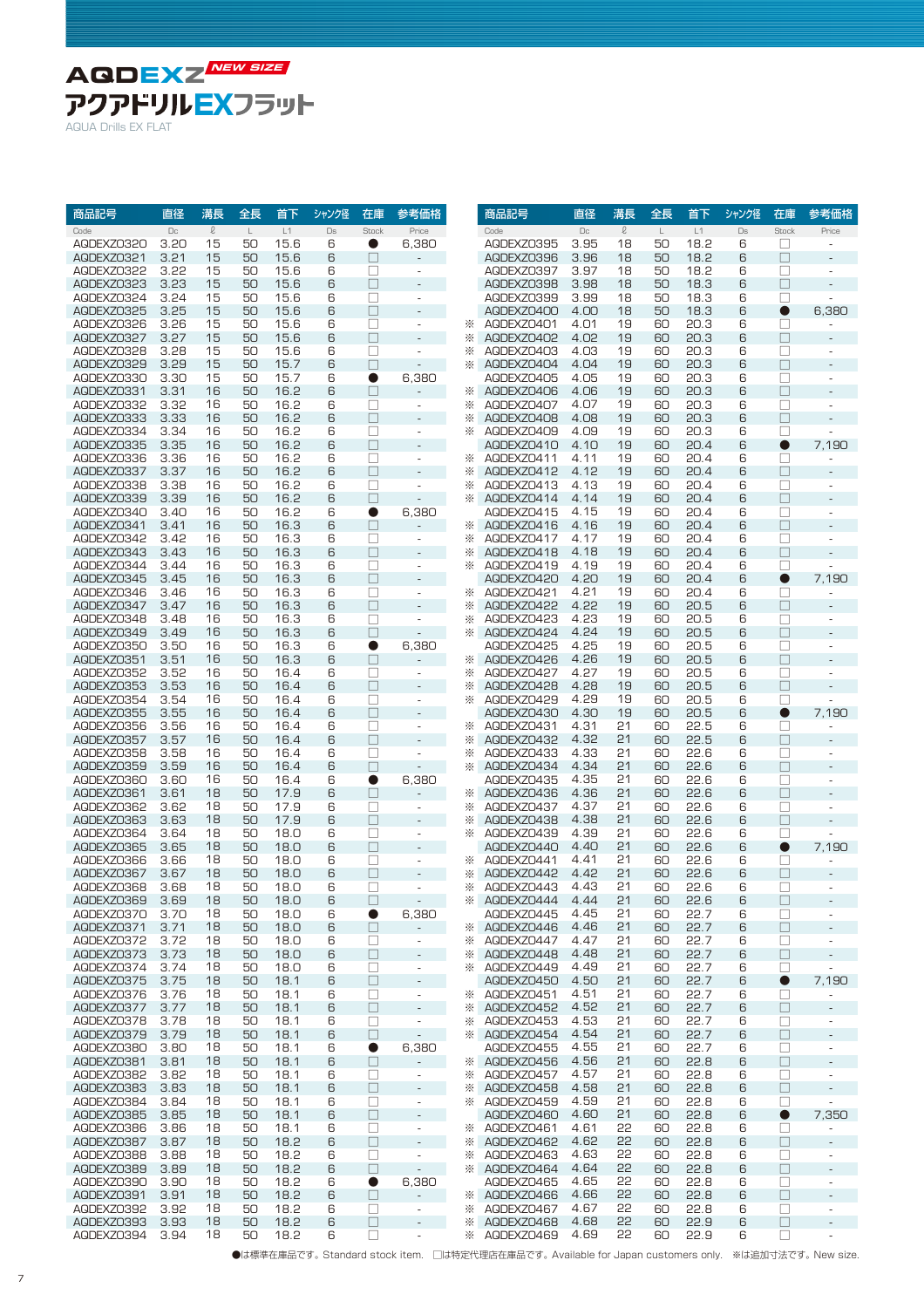**Stock** 在庫 □ □ □ □ □ ● □ □ □ □ □ □ □ □ □ ● □ □ □ □ □ □ □ □ □ ● □ □ □ □ □ □ □ □ □ ● □ □ □ □ □ □ □ □ □ ● □ □ □ □ □ □ □ □ □ ● □ □ □ □ □ ● □ ● □ ● □ ● □ ● □ ● □ ● □

**Price** 参考価格 - - - - - 7,860 - - - - - - - - - 7,860 - - - - - - -  $\sim$ - 7,860 - - - - - - - - - 7,860 - - - - - - -  $\sim$ - 7,860 - - - - - - -  $\omega_{\rm{max}}$ - 7,860 - - - - - 10,400 - 10,400 - 10,400 - 10,400 - 10,400 - 10,500 - 10,500 -

単位(Unit):mm/円

|               | 商品記号         | 直径   | 溝長           | 全長 | 首下   | シャンク径 | 在庫           | 参考価格                         |          | 商品記号       | 直径     | 溝長           | 全長           | 首下   |
|---------------|--------------|------|--------------|----|------|-------|--------------|------------------------------|----------|------------|--------|--------------|--------------|------|
|               | Code         | Dc   | $\mathcal Q$ | L  | L1   | Ds    | Stock        | Price                        |          | Code       | $\Box$ | $\mathcal Q$ | $\mathsf{L}$ | L1   |
|               | AQDEXZ0470   | 4.70 | 55           |    | 22.9 |       |              |                              |          | AQDEXZ0545 | 5.45   |              | 60           | 27.5 |
|               |              |      |              | 60 |      | 6     | Œ.           | 7,350                        |          |            |        | 25           |              |      |
| ⋇             | AQDEXZ0471   | 4.71 | 55           | 60 | 22.9 | 6     | П            |                              | ⋇        | AQDEXZ0546 | 5.46   | 25           | 60           | 27.5 |
| ⋇             | AQDEXZ0472   | 4.72 | 55           | 60 | 22.9 | 6     | □            | ÷,                           | ⋇        | AQDEXZ0547 | 5.47   | 25           | 60           | 27.5 |
| ⋇             | AQDEXZ0473   | 4.73 | 55           | 60 | 22.9 | 6     | П            |                              | ⋇        | AQDEXZ0548 | 5.48   | 25           | 60           | 27.5 |
| ⋇             | AQDEXZ0474   | 4.74 | 55           | 60 | 22.9 | 6     | П            | $\overline{a}$               | ⋇        | AQDEXZ0549 | 5.49   | 25           | 60           | 27.6 |
|               | AQDEXZ0475   | 4.75 | 55           | 60 | 22.9 | 6     | П            | ÷,                           |          | AQDEXZ0550 | 5.50   | 25           | 60           | 27.6 |
| ⋇             | AQDEXZ0476   | 4.76 | 55           | 60 | 22.9 | 6     | Н            | ÷,                           | ⋇        | AQDEXZ0551 | 5.51   | 25           | 60           | 27.6 |
| ⋇             | AQDEXZ0477   | 4.77 | 55           | 60 | 22.9 | 6     | П            |                              | ⋇        | AQDEXZ0552 | 5.52   | 25           | 60           | 27.6 |
|               |              |      | 55           |    |      |       |              |                              | ⋇        |            |        |              | 60           |      |
| ⋇             | AQDEXZ0478   | 4.78 |              | 60 | 22.9 | 6     | П            | ÷,                           |          | AQDEXZ0553 | 5.53   | 25           |              | 27.6 |
| ⋇             | AQDEXZ0479   | 4.79 | 55           | 60 | 23.0 | 6     | П            | $\overline{a}$               | ⋇        | AQDEXZ0554 | 5.54   | 25           | 60           | 27.6 |
|               | AQDEXZ0480   | 4.80 | 55           | 60 | 23.0 | 6     | O            | 7,350                        |          | AQDEXZ0555 | 5.55   | 25           | 60           | 27.6 |
| ⋇             | AQDEXZ0481   | 4.81 | 55           | 60 | 23.0 | 6     | П            |                              | ⋇        | AQDEXZ0556 | 5.56   | 25           | 60           | 27.6 |
| ⋇             | AQDEXZ0482   | 4.82 | 55           | 60 | 23.0 | 6     | П            | $\overline{\phantom{m}}$     | ⋇        | AQDEXZ0557 | 5.57   | 25           | 60           | 27.6 |
| ⋇             | AQDEXZ0483   | 4.83 | 55           | 60 | 23.0 | 6     | □            | ä,                           | ⋇        | AQDEXZ0558 | 5.58   | 25           | 60           | 27.6 |
| ⋇             | AQDEXZ0484   | 4.84 | 55           | 60 | 23.0 | 6     | ப            | ÷,                           | ⋇        | AQDEXZ0559 | 5.59   | 25           | 60           | 27.6 |
|               | AQDEXZ0485   | 4.85 | 55           | 60 | 23.0 | 6     | П            | ÷,                           |          | AQDEXZ0560 | 5.60   | 25           | 60           | 27.7 |
|               |              |      |              |    |      |       |              |                              |          |            |        |              |              |      |
| ⋇             | AQDEXZ0486   | 4.86 | 55           | 60 | 23.0 | 6     | П            | ÷,                           | ⋇        | AQDEXZ0561 | 5.61   | 27           | 60           | 29.7 |
| ⋇             | AQDEXZ0487   | 4.87 | 55           | 60 | 23.0 | 6     | П            | $\overline{a}$               | ⋇        | AQDEXZ0562 | 5.62   | 27           | 60           | 29.7 |
| ⋇             | AQDEXZ0488   | 4.88 | 55           | 60 | 23.0 | 6     | П            | ÷,                           | ⋇        | AQDEXZ0563 | 5.63   | 27           | 60           | 29.7 |
| ⋇             | AQDEXZ0489   | 4.89 | 55           | 60 | 23.0 | 6     | П            |                              | ፠        | AQDEXZ0564 | 5.64   | 27           | 60           | 29.7 |
|               | AQDEXZ0490   | 4.90 | 55           | 60 | 23.0 | 6     | 0            | 7,350                        |          | AQDEXZ0565 | 5.65   | 27           | 60           | 29.7 |
| ⋇             | AQDEXZ0491   | 4.91 | 23           | 60 | 23.1 | 6     | П            | L,                           | ፠        | AQDEXZ0566 | 5.66   | 27           | 60           | 29.7 |
| ⋇             | AQDEXZ0492   | 4.92 | 23           | 60 | 23.1 | 6     | П            | ÷,                           | ⋇        | AQDEXZ0567 | 5.67   | 27           | 60           | 29.7 |
|               | AQDEXZ0493   | 4.93 | 23           | 60 | 23.1 | 6     |              |                              |          |            | 5.68   | 27           | 60           | 29.7 |
| ⋇             |              |      |              |    |      |       | П            |                              | ⋇        | AQDEXZ0568 |        |              |              |      |
| ⋇             | AQDEXZ0494   | 4.94 | 23           | 60 | 23.1 | 6     | П            | ÷,                           | ፠        | AQDEXZ0569 | 5.69   | 27           | 60           | 29.7 |
|               | AQDEXZ0495   | 4.95 | 23           | 60 | 23.1 | 6     | П            |                              |          | AQDEXZ0570 | 5.70   | 27           | 60           | 29.7 |
| ⋇             | AQDEXZ0496   | 4.96 | 23           | 60 | 23.1 | 6     | П            | ÷,                           | ⋇        | AQDEXZ0571 | 5.71   | 27           | 60           | 29.7 |
| ⋇             | AQDEXZ0497   | 4.97 | 23           | 60 | 23.1 | 6     | П            | ÷,                           | ⋇        | AQDEXZ0572 | 5.72   | 27           | 60           | 29.8 |
| ⋇             | AQDEXZ0498   | 4.98 | 23           | 60 | 23.1 | 6     | П            | ÷,                           | ⋇        | AQDEXZ0573 | 5.73   | 27           | 60           | 29.8 |
| ⋇             | AQDEXZ0499   | 4.99 | 23           | 60 | 23.1 | 6     | П            | ÷,                           | ፠        | AQDEXZ0574 | 5.74   | 27           | 60           | 29.8 |
|               | AQDEXZ0500   | 5.00 | 23           | 60 | 23.1 | 6     | 0            |                              |          | AQDEXZ0575 | 5.75   | 27           | 60           | 29.8 |
|               |              |      |              |    |      |       |              | 7,350                        |          |            |        |              |              |      |
| ⋇             | AQDEXZ0501   | 5.01 | 24           | 60 | 26.1 | 6     | $\mathbf{L}$ |                              | ⋇        | AQDEXZ0576 | 5.76   | 27           | 60           | 29.8 |
| ⋇             | AQDEXZ0502   | 5.02 | 24           | 60 | 26.2 | 6     | П            | ÷,                           | ⋇        | AQDEXZ0577 | 5.77   | 27           | 60           | 29.8 |
| ⋇             | AQDEXZ0503   | 5.03 | 24           | 60 | 26.2 | 6     | П            | $\overline{a}$               | ⋇        | AQDEXZ0578 | 5.78   | 27           | 60           | 29.8 |
| ⋇             | AQDEXZ0504   | 5.04 | 24           | 60 | 26.2 | 6     | П            | $\sim$                       | ⋇        | AQDEXZ0579 | 5.79   | 27           | 60           | 29.8 |
|               | AQDEXZ0505   | 5.05 | 24           | 60 | 26.2 | 6     | П            | $\qquad \qquad \blacksquare$ |          | AQDEXZ0580 | 5.80   | 27           | 60           | 29.8 |
| ⋇             | AQDEXZ0506   | 5.06 | 24           | 60 | 26.2 | 6     | П            | ÷,                           | ⋇        | AQDEXZ0581 | 5.81   | 27           | 60           | 29.8 |
| ⋇             | AQDEXZ0507   | 5.07 | 24           | 60 | 26.2 | 6     | П            |                              | ⋇        | AQDEXZ0582 | 5.82   | 27           | 60           | 29.8 |
| ⋇             | AQDEXZ0508   | 5.08 | 24           | 60 | 26.2 | 6     | П            | ÷,                           | ⋇        | AQDEXZ0583 | 5.83   | 27           | 60           | 29.9 |
| ⋇             |              | 5.09 | 24           | 60 | 26.2 | 6     | П            |                              | ⋇        | AQDEXZ0584 | 5.84   | 27           | 60           | 29.9 |
|               | AQDEXZ0509   |      |              |    |      |       |              |                              |          |            |        |              |              |      |
|               | AQDEXZ0510   | 5.10 | 24           | 60 | 26.2 | 6     | 0            | 7,860                        |          | AQDEXZ0585 | 5.85   | 27           | 60           | 29.9 |
| ⋇             | AQDEXZ0511   | 5.11 | 24           | 60 | 26.2 | 6     | П            |                              | ⋇        | AQDEXZ0586 | 5.86   | 27           | 60           | 29.9 |
| ⋇             | AQDEXZ0512   | 5.12 | 24           | 60 | 26.2 | 6     | П            | $\sim$                       | ⋇        | AQDEXZ0587 | 5.87   | 27           | 60           | 29.9 |
| ⋇             | AQDEXZ0513   | 5.13 | 24           | 60 | 26.2 | 6     | П            |                              | ⋇        | AQDEXZ0588 | 5.88   | 27           | 60           | 29.9 |
| ⋇             | AQDEXZ0514   | 5.14 | 24           | 60 | 26.3 | 6     | П            | $\overline{\phantom{a}}$     | ⋇        | AQDEXZ0589 | 5.89   | 27           | 60           | 29.9 |
|               | AQDEXZ0515   | 5.15 | 24           | 60 | 26.3 | 6     | П            |                              |          | AQDEXZ0590 | 5.90   | 27           | 60           | 29.9 |
| ⋇             | AQDEXZ0516   | 5.16 | 24           | 60 | 26.3 | 6     | □            | ÷,                           | ⋇        | AQDEXZ0591 | 5.91   | 27           | 60           | 29.9 |
| ⋇             | AQDEXZ0517   | 5.17 | 24           | 60 | 26.3 | 6     | Ш            | L,                           | ⋇        | AQDEXZ0592 | 5.92   | 27           | 60           | 29.9 |
| ⋇             | AQDEXZ0518   | 5.18 | 24           | 60 | 26.3 |       | П            |                              | ⋇        |            | 5.93   | 27           | 60           | 29.9 |
|               |              |      |              |    |      | 6     |              | ä,                           |          | AQDEXZ0593 |        |              |              |      |
| $\times$      | AQDEXZ0519   | 5.19 | 24           | 60 | 26.3 | 6     | ⊔            | $\sigma_{\rm{eff}}$          | ⋇        | AQDEXZ0594 | 5.94   | 27           | 60           | 29.9 |
|               | AQDEXZ0520   | 5.20 | 24           | 60 | 26.3 | 6     | $\bullet$    | 7,860                        |          | AQDEXZ0595 | 5.95   | 27           | 60           | 30.0 |
|               | * AQDEXZ0521 | 5.21 | 24           | 60 | 26.3 | 6     | $\Box$       | -                            | ⋇        | AQDEXZ0596 | 5.96   | 27           | 60           | 30.0 |
| ⋇             | AQDEXZ0522   | 5.22 | 24           | 60 | 26.3 | 6     | $\Box$       | $\overline{\phantom{a}}$     | ⋇        | AQDEXZ0597 | 5.97   | 27           | 60           | 30.0 |
| $\times$      | AQDEXZ0523   | 5.23 | 24           | 60 | 26.3 | 6     | $\Box$       | ÷                            | ⋇        | AQDEXZ0598 | 5.98   | 27           | 60           | 30.0 |
|               | * AQDEXZ0524 | 5.24 | 24           | 60 | 26.3 | 6     | □            | $\overline{\phantom{a}}$     | ⋇        | AQDEXZ0599 | 5.99   | 27           | 60           | 30.0 |
|               | AQDEXZ0525   | 5.25 | 24           | 60 | 26.4 | 6     | $\Box$       | $\frac{1}{2}$                |          | AQDEXZ0600 | 6.00   | 27           | 60           | 30.0 |
| ╳             | AQDEXZ0526   | 5.26 | 24           | 60 | 26.4 | 6     | $\Box$       | $\blacksquare$               | ⋇        | AQDEXZ0601 | 6.01   | 28           | 70           |      |
|               |              |      |              |    |      |       |              |                              |          |            |        |              |              | 31.0 |
| $\times$      | AQDEXZ0527   | 5.27 | 24           | 60 | 26.4 | 6     | $\Box$       | ÷,                           | ⋇        | AQDEXZ0602 | 6.02   | 28           | 70           | 31.0 |
| $\times$      | AQDEXZ0528   | 5.28 | 24           | 60 | 26.4 | 6     | □            | ÷,                           | ⋇        | AQDEXZ0603 | 6.03   | 28           | 70           | 31.0 |
|               | * AGDEXZ0529 | 5.29 | 24           | 60 | 26.4 | 6     | $\Box$       | ÷,                           | $\times$ | AQDEXZ0604 | 6.04   | 28           | 70           | 31.0 |
|               | AQDEXZ0530   | 5.30 | 24           | 60 | 26.4 | 6     | $\bullet$    | 7,860                        |          | AQDEXZ0605 | 6.05   | 28           | 70           | 31.0 |
| $\times$      | AQDEXZ0531   | 5.31 | 25           | 60 | 27.4 | 6     | $\Box$       | $\overline{\phantom{a}}$     |          | AQDEXZ0610 | 6.10   | 28           | 70           | 31.0 |
|               | * AQDEXZ0532 | 5.32 | 25           | 60 | 27.4 | 6     | □            | ÷                            |          | AQDEXZO615 | 6.15   | 28           | 70           | 31.0 |
|               | * AQDEXZ0533 | 5.33 | 25           | 60 | 27.4 | 6     | $\Box$       | $\frac{1}{2}$                |          | AQDEXZ0620 | 6.20   | 28           | 70           | 31.0 |
| $\times$      | AQDEXZ0534   | 5.34 | 25           | 60 | 27.4 | 6     | $\Box$       | $\frac{1}{2}$                |          | AQDEXZ0625 | 6.25   | 28           | 70           | 31.0 |
|               |              |      |              |    |      |       |              |                              |          |            |        |              |              |      |
|               | AQDEXZ0535   | 5.35 | 25           | 60 | 27.4 | 6     | $\Box$       | $\overline{\phantom{a}}$     |          | AQDEXZ0630 | 6.30   | 28           | 70           | 31.0 |
| ⋇             | AQDEXZ0536   | 5.36 | 25           | 60 | 27.4 | 6     | □            | $\blacksquare$               |          | AQDEXZ0635 | 6.35   | 30           | 70           | 33.0 |
|               | * AGDEXZ0537 | 5.37 | 25           | 60 | 27.5 | 6     | $\Box$       | $\blacksquare$               |          | AQDEXZ0640 | 6.40   | 30           | 70           | 33.0 |
| ⋇             | AQDEXZ0538   | 5.38 | 25           | 60 | 27.5 | 6     | $\Box$       | $\frac{1}{2}$                |          | AQDEXZO645 | 6.45   | 30           | 70           | 33.0 |
|               | * AGDEXZ0539 | 5.39 | 25           | 60 | 27.5 | 6     | $\Box$       | ÷,                           |          | AQDEXZ0650 | 6.50   | 30           | 70           | 33.0 |
|               | AQDEXZ0540   | 5.40 | 25           | 60 | 27.5 | 6     | $\bullet$    | 7,860                        |          | AQDEXZ0655 | 6.55   | 30           | 70           | 33.0 |
| $\frac{1}{2}$ | AQDEXZ0541   | 5.41 | 25           | 60 | 27.5 | 6     | $\Box$       | ÷,                           |          | AQDEXZ0660 | 6.60   | 30           | 70           | 33.0 |
| $\times$      | AQDEXZ0542   | 5.42 | 25           | 60 | 27.5 | 6     | □            | $\frac{1}{2}$                |          | AQDEXZ0665 | 6.65   | 31           | 70           | 33.0 |
|               | AQDEXZ0543   | 5.43 | 25           | 60 | 27.5 | 6     | $\Box$       |                              |          | AQDEXZ0670 |        | 31           | 70           | 33.0 |
| $\times$      |              |      |              |    |      |       |              | $\overline{\phantom{m}}$     |          |            | 6.70   |              |              |      |
| ፠             | AQDEXZ0544   | 5.44 | 25           | 60 | 27.5 | 6     | □            | $\overline{\phantom{a}}$     |          | AQDEXZ0675 | 6.75   | 31           | 70           | 33.0 |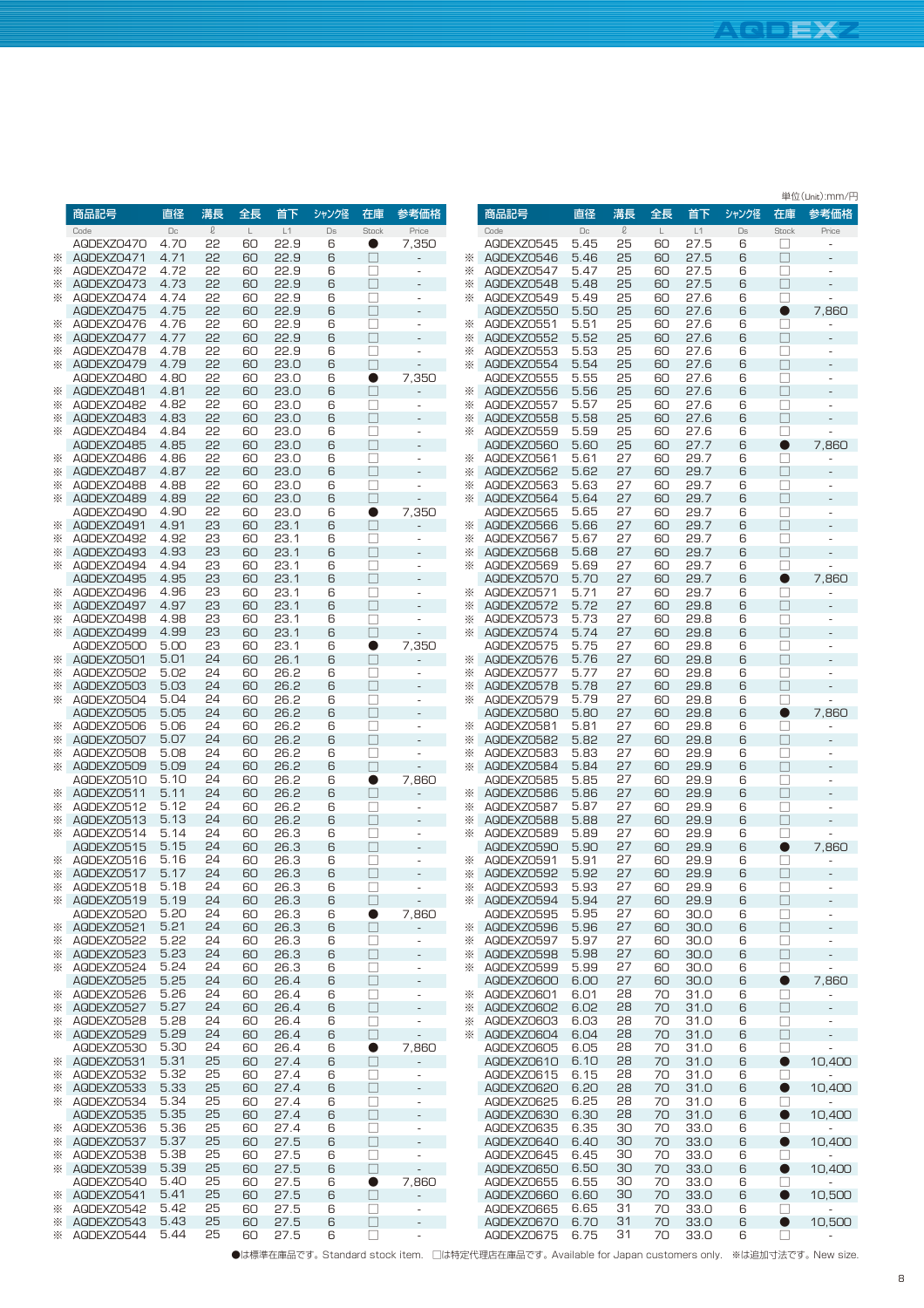**AQDEXZ NEW SIZE** アクアドリルEXフラット

|  | AQUA Drills EX FLAT |  |  |
|--|---------------------|--|--|
|  |                     |  |  |

|        |                          |                |              |                   |                     |             |                     |                                                          |        |                          |                |          |                      |                     |          |                  | 単位(Unit):mm/円    |
|--------|--------------------------|----------------|--------------|-------------------|---------------------|-------------|---------------------|----------------------------------------------------------|--------|--------------------------|----------------|----------|----------------------|---------------------|----------|------------------|------------------|
|        | 商品記号                     | 直径             | 溝長           | 全長                | 首下                  | シャンク径       | 在庫                  | 参考価格                                                     |        | 商品記号                     | 直径             | 溝長       | 全長                   | 首下                  | シャンク径    | 在庫               | 参考価格             |
|        | Code<br>AQDEXZ0680       | $\Box$<br>6.80 | $\ell$<br>31 | $\mathsf L$<br>70 | $\mathsf{L}1$<br>33 | $\Box$<br>6 | Stock<br>0          | Price                                                    |        | Code<br>AQDEXZ0995       | $\Box$<br>9.95 | $\ell$   | $\mathsf{L}^-$<br>80 | $\mathsf{L}1$<br>48 | Ds<br>8  | <b>Stock</b>     | Price            |
|        | AQDEXZ0685               | 6.85           | 31           | 70                | 33                  | 6           | П                   | 10,500                                                   |        | AQDEXZ1000               | 10.00          | 45<br>45 | 80                   | 48                  | 10       | ⊔<br>$\bullet$   | 13,700           |
|        | AQDEXZ0690               | 6.90           | 31           | 70                | 33                  | 6           | $\bullet$           | 10,500                                                   | ⋇      | AQDEXZ1001               | 10.01          | 46       | 90                   | 49                  | 10       | □                | ÷.               |
|        | AQDEXZ0695               | 6.95           | 32           | 70                | 33                  | 6           | $\Box$              |                                                          | ⋇      | AQDEXZ1002               | 10.02          | 46       | 90                   | 49                  | 10       | $\Box$           |                  |
| ⋇      | AQDEXZ0700<br>AQDEXZ0701 | 7.00<br>7.01   | 32<br>33     | 70<br>70          | 33<br>36            | 6<br>6      | $\bullet$<br>$\Box$ | 10,500                                                   | ☀<br>⋇ | AQDEXZ1003<br>AQDEXZ1004 | 10.03<br>10.04 | 46<br>46 | 90<br>90             | 49<br>49            | 10<br>10 | $\Box$<br>$\Box$ | ä,               |
| ⋇      | AQDEXZ0702               | 7.02           | 33           | 70                | 36                  | 6           | $\Box$              | $\overline{\phantom{a}}$                                 |        | AQDEXZ1005               | 10.05          | 46       | 90                   | 49                  | 10       | П                | ٠                |
| ⋇      | AQDEXZ0703               | 7.03           | 33           | 70                | 36                  | 6           | $\Box$              | $\overline{\phantom{a}}$                                 |        | AQDEXZ1010               | 10.10          | 46       | 90                   | 49                  | 10       | $\bullet$        | 16,000           |
| ⋇      | AQDEXZ0704               | 7.04           | 33           | 70                | 36                  | 6           | $\Box$              | ä,                                                       |        | AQDEXZ1020               | 10.20          | 46       | 90                   | 49                  | 10       | O                | 16,000           |
|        | AQDEXZ0705               | 7.05           | 33           | 70                | 36                  | 6           | $\Box$              |                                                          |        | AQDEXZ1030               | 10.30          | 46       | 90                   | 49                  | 10       |                  | 16,000           |
|        | AQDEXZ0710<br>AQDEXZ0715 | 7.10<br>7.15   | 33<br>33     | 70<br>70          | 36<br>36            | 6<br>6      | $\bullet$<br>$\Box$ | 11,500                                                   |        | AQDEXZ1040<br>AQDEXZ1050 | 10.40<br>10.50 | 48<br>48 | 90<br>90             | 51<br>51            | 10<br>10 | ●                | 16,000<br>16,000 |
|        | AQDEXZ0720               | 7.20           | 33           | 70                | 36                  | 6           | $\bullet$           | 11,500                                                   |        | AQDEXZ1060               | 10.60          | 48       | 90                   | 51                  | 10       | 0                | 16,200           |
|        | AQDEXZ0725               | 7.25           | 33           | 70                | 36                  | 6           | $\Box$              |                                                          |        | AQDEXZ1070               | 10.70          | 49       | 90                   | 51                  | 10       | $\bullet$        | 16,200           |
|        | AQDEXZ0730               | 7.30           | 33           | 70                | 36                  | 6           | $\bullet$           | 11,500                                                   |        | AQDEXZ1080               | 10.80          | 49       | 90                   | 51                  | 10       | 0                | 16,200           |
|        | AQDEXZ0735               | 7.35           | 34<br>34     | 70                | 36                  | 6           | П                   |                                                          |        | AQDEXZ1090               | 10.90<br>11.00 | 49<br>50 | 90                   | 51<br>51            | 10       | O                | 16,200           |
|        | AQDEXZ0740<br>AQDEXZ0745 | 7.40<br>7.45   | 34           | 70<br>70          | 36<br>36            | 6<br>6      | $\bullet$<br>П      | 11,500                                                   |        | AQDEXZ1100<br>AQDEXZ1110 | 11.10          | 51       | 90<br>90             | 54                  | 10<br>10 | 0<br>$\bullet$   | 16,200<br>17,600 |
|        | AQDEXZ0750               | 7.50           | 34           | 70                | 36                  | 6           | $\bullet$           | 11,500                                                   |        | AQDEXZ1120               | 11.20          | 51       | 90                   | 54                  | 10       |                  | 17,600           |
|        | AQDEXZ0755               | 7.55           | 34           | 70                | 36                  | 6           | П                   |                                                          |        | AQDEXZ1130               | 11.30          | 51       | 90                   | 54                  | 10       | 0                | 17,600           |
|        | AQDEXZ0760               | 7.60           | 34           | 70                | 36                  | 6           | $\bullet$           | 11.500                                                   |        | AQDEXZ1140               | 11.40          | 52       | 90                   | 54                  | 10       |                  | 17,600           |
|        | AQDEXZ0765<br>AQDEXZ0770 | 7.65<br>7.70   | 36<br>36     | 70<br>70          | 39<br>39            | 6<br>6      | $\Box$<br>$\bullet$ | 11,500                                                   |        | AQDEXZ1150<br>AQDEXZ1160 | 11.50<br>11.60 | 52<br>52 | 90<br>90             | 54<br>54            | 10<br>10 | ●<br>C           | 17.600<br>17,600 |
|        | AQDEXZ0775               | 7.75           | 36           | 70                | 39                  | 6           | $\Box$              |                                                          |        | AQDEXZ1170               | 11.70          | 54       | 90                   | 57                  | 10       | O                | 17,600           |
|        | AQDEXZ0780               | 7.80           | 36           | 70                | 39                  | 6           | $\bullet$           | 11,500                                                   |        | AQDEXZ1180               | 11.80          | 54       | 90                   | 57                  | 10       |                  | 17,600           |
|        | AQDEXZ0785               | 7.85           | 36           | 70                | 39                  | 6           | □                   |                                                          |        | AQDEXZ1190               | 11.90          | 54       | 90                   | 57                  | 10       |                  | 17,600           |
|        | AQDEXZ0790               | 7.90           | 36<br>36     | 70                | 39                  | 6           | $\bullet$           | 11,500                                                   |        | AQDEXZ1200               | 12.00<br>12.10 | 54<br>55 | 90                   | 57                  | 12       | ●                | 17,600<br>19,900 |
|        | AQDEXZ0795<br>AQDEXZ0800 | 7.95<br>8.00   | 36           | 70<br>70          | 39<br>39            | 6<br>8      | П<br>$\bullet$      | 11,200                                                   |        | AQDEXZ1210<br>AQDEXZ1220 | 12.20          | 55       | 100<br>100           | 58<br>58            | 12<br>12 | 0                | 19,900           |
| ⋇      | AQDEXZ0801               | 8.01           | 37           | 80                | 40                  | 8           | $\Box$              |                                                          |        | AQDEXZ1230               | 12.30          | 55       | 100                  | 58                  | 12       | O                | 19,900           |
| ⋇      | AQDEXZ0802               | 8.02           | 37           | 80                | 40                  | 8           | $\Box$              | $\overline{\phantom{a}}$                                 |        | AQDEXZ1240               | 12.40          | 57       | 100                  | 60                  | 12       | $\bullet$        | 19,900           |
| ⋇      | AQDEXZ0803               | 8.03           | 37           | 80                | 40                  | 8           | $\Box$              | $\overline{\phantom{a}}$                                 |        | AQDEXZ1250               | 12.50          | 57       | 100                  | 60                  | 12       | O                | 19,900           |
| ⋇      | AQDEXZ0804<br>AQDEXZ0805 | 8.04<br>8.05   | 37<br>37     | 80<br>80          | 40<br>40            | 8<br>8      | $\Box$<br>П         | $\overline{\phantom{a}}$<br>$\overline{a}$               |        | AQDEXZ1260<br>AQDEXZ1270 | 12.60<br>12.70 | 57<br>58 | 100<br>100           | 60<br>60            | 12<br>12 | C                | 20,000<br>20,000 |
|        | AQDEXZ0810               | 8.10           | 37           | 80                | 40                  | 8           | $\bullet$           | 12,700                                                   |        | AQDEXZ1280               | 12.80          | 58       | 100                  | 60                  | 12       | 0                | 20,000           |
|        | AQDEXZ0815               | 8.15           | 37           | 80                | 40                  | 8           | П                   |                                                          |        | AQDEXZ1290               | 12.90          | 58       | 100                  | 60                  | 12       | C                | 20,000           |
|        | AQDEXZ0820               | 8.20           | 37           | 80                | 40                  | 8           | $\bullet$           | 12,700                                                   |        | AQDEXZ1300               | 13.00          | 59       | 100                  | 60                  | 12       |                  | 20,000           |
|        | AQDEXZ0825<br>AQDEXZ0830 | 8.25<br>8.30   | 37<br>37     | 80<br>80          | 40<br>40            | 8<br>8      | $\Box$<br>$\bullet$ | 12,700                                                   |        | AQDEXZ1310<br>AQDEXZ1320 | 13.10<br>13.20 | 60<br>60 | 100<br>100           | 63<br>63            | 12<br>12 | C                | 24,300<br>24,300 |
|        | AQDEXZ0835               | 8.35           | 39           | 80                | 42                  | 8           | $\Box$              |                                                          |        | AQDEXZ1330               | 13.30          | 60       | 100                  | 63                  | 12       |                  | 24,300           |
|        | AQDEXZ0840               | 8.40           | 39           | 80                | 42                  | 8           | $\bullet$           | 12,700                                                   |        | AQDEXZ1340               | 13.40          | 61       | 100                  | 63                  | 12       |                  | 24,300           |
|        | AQDEXZ0845               | 8.45           | 39           | 80                | 42                  | 8           | □                   |                                                          |        | AQDEXZ1350               | 13.50          | 61       | 100                  | 63                  | 12       |                  | 24,300           |
|        | AQDEXZ0850<br>AQDEXZ0855 | 8.50<br>8.55   | 39<br>39     | 80<br>80          | 42<br>42            | 8<br>8      | $\bullet$<br>$\Box$ | 12.700                                                   |        | AQDEXZ1360<br>AQDEXZ1370 | 13.60<br>13.70 | 61<br>63 | 100<br>100           | 63<br>66            | 12<br>12 | ●                | 24,300<br>24,300 |
|        | AQDEXZ0860               | 8.60           | 39           | 80                | 42                  | 8           | $\bullet$           | 12,800                                                   |        | AQDEXZ1380               | 13.80          | 63       | 100                  | 66                  | 12       | 0                | 24,300           |
|        | AQDEXZ0865               | 8.65           | 40           | 80                | 42                  | 8           | $\Box$              |                                                          |        | AQDEXZ1390               | 13.90          | 63       | 100                  | 66                  | 12       | O                | 24,300           |
|        | AQDEXZ0870               | 8.70           | 40           | 80                | 42                  | 8           | $\bullet$           | 12,800                                                   |        | AQDEXZ1400               | 14.00          | 63       | 100                  | 66                  | 12       | 0                | 23,300           |
|        | AQDEXZ0875               | 8.75           | 40           | 80                | 42                  | 8           | П                   |                                                          |        | AQDEXZ1410               | 14.10          | 64       | 105                  | 67                  | 12       | O                | 26,800           |
|        | AQDEXZ0880<br>AQDEXZ0885 | 8.80<br>8.85   | 40<br>40     | 80<br>80          | 42<br>42            | 8<br>8      | $\bullet$<br>$\Box$ | 12,800                                                   |        | AQDEXZ1420<br>AQDEXZ1430 | 14.20<br>14.30 | 64<br>64 | 105<br>105           | 67<br>67            | 12<br>12 | $\bullet$        | 26,800<br>26,800 |
|        | AQDEXZ0890               | 8.90           | 40           | 80                | 42                  | 8           | $\bullet$           | 12,800                                                   |        | AQDEXZ1440               | 14.40          | 66       | 105                  | 69                  | 12       | $\bullet$        | 26,800           |
|        | AQDEXZ0895               | 8.95           | 41           | 80                | 42                  | 8           | $\Box$              |                                                          |        | AQDEXZ1450               | 14.50          | 66       | 105                  | 69                  | 12       | ●                | 26,800           |
|        | AQDEXZ0900<br>AQDEXZ0901 | 9.00           | 41           | 80                | 42                  | 8           | $\bullet$           | 12,800                                                   |        | AQDEXZ1460               | 14.60<br>14.70 | 66       | 105                  | 69                  | 12       | 0                | 26,800           |
| ⋇<br>⋇ | AQDEXZ0902               | 9.01<br>9.02   | 42<br>42     | 80<br>80          | 45<br>45            | 8<br>8      | $\Box$<br>$\Box$    | $\qquad \qquad \blacksquare$<br>$\overline{\phantom{a}}$ |        | AQDEXZ1470<br>AQDEXZ1480 | 14.80          | 67<br>67 | 105<br>105           | 69<br>69            | 12<br>12 | 0                | 26,800<br>26,800 |
| ⋇      | AQDEXZ0903               | 9.03           | 42           | 80                | 45                  | 8           | $\Box$              | $\overline{\phantom{a}}$                                 |        | AQDEXZ1490               | 14.90          | 67       | 105                  | 69                  | 12       |                  | 26,800           |
| ⋇      | AQDEXZ0904               | 9.04           | 42           | 80                | 45                  | 8           | $\Box$              | $\overline{\phantom{a}}$                                 |        | AQDEXZ1500               | 15.00          | 68       | 105                  | 69                  | 12       |                  | 26,800           |
|        | AQDEXZ0905               | 9.05           | 42           | 80                | 45                  | 8           | $\Box$              | $\overline{\phantom{a}}$                                 |        | AQDEXZ1510               | 15.10          | 69       | 115                  | 72                  | 12       |                  | 30,500           |
|        | AQDEXZ0910<br>AQDEXZ0915 | 9.10<br>9.15   | 42<br>42     | 80<br>80          | 45<br>45            | 8<br>8      | $\bullet$<br>$\Box$ | 14,200                                                   |        | AQDEXZ1520<br>AQDEXZ1530 | 15.20<br>15.30 | 69<br>69 | 115<br>115           | 72<br>72            | 12<br>12 | $\bullet$        | 30.500<br>30,500 |
|        | AQDEXZ0920               | 9.20           | 42           | 80                | 45                  | 8           | $\bullet$           | 14,200                                                   |        | AQDEXZ1540               | 15.40          | 70       | 115                  | 72                  | 12       | $\bullet$        | 30,500           |
|        | AQDEXZ0925               | 9.25           | 42           | 80                | 45                  | 8           | $\Box$              |                                                          |        | AQDEXZ1550               | 15.50          | 70       | 115                  | 72                  | 12       | ●                | 30,500           |
|        | AQDEXZ0930               | 9.30           | 42           | 80                | 45                  | 8           | $\bullet$           | 14,200                                                   |        | AQDEXZ1560               | 15.60          | 70       | 115                  | 72                  | 12       | $\bullet$        | 30,500           |
|        | AQDEXZ0935<br>AQDEXZ0940 | 9.35<br>9.40   | 43<br>43     | 80<br>80          | 45<br>45            | 8<br>8      | $\Box$              |                                                          |        | AQDEXZ1570               | 15.70<br>15.80 | 72<br>72 | 115<br>115           | 75<br>75            | 12<br>12 | 0<br>0           | 30,500           |
|        | AQDEXZ0945               | 9.45           | 43           | 80                | 45                  | 8           | $\bullet$<br>$\Box$ | 14,200                                                   |        | AQDEXZ1580<br>AQDEXZ1590 | 15.90          | 72       | 115                  | 75                  | 12       | ●                | 30,500<br>30,500 |
|        | AQDEXZ0950               | 9.50           | 43           | 80                | 45                  | 8           | $\bullet$           | 14,200                                                   |        | AQDEXZ1600               | 16.00          | 72       | 115                  | 75                  | 16       | 0                | 30,500           |
|        | AQDEXZ0955               | 9.55           | 43           | 80                | 45                  | 8           | $\Box$              |                                                          |        | AQDEXZ1650               | 16.50          | 75       | 115                  | 78                  | 16       | $\bullet$        | 42,000           |
|        | AQDEXZ0960               | 9.60           | 43           | 80                | 45                  | 8           | $\bullet$           | 14,200                                                   |        | AQDEXZ1700               | 17.00          | 77       | 125                  | 79                  | 16       | $\bullet$        | 42,000           |
|        | AQDEXZ0965<br>AQDEXZ0970 | 9.65<br>9.70   | 45<br>45     | 80<br>80          | 48<br>48            | 8<br>8      | $\Box$<br>$\bullet$ | 14,200                                                   |        | AQDEXZ1750<br>AQDEXZ1800 | 17.50<br>18.00 | 79<br>81 | 125<br>125           | 81<br>84            | 16<br>16 | $\bullet$<br>0   | 43,300<br>43,300 |
|        | AQDEXZ0975               | 9.75           | 45           | 80                | 48                  | 8           | $\Box$              |                                                          |        | AQDEXZ1850               | 18.50          | 84       | 135                  | 87                  | 16       | 0                | 47,400           |
|        | AQDEXZ0980               | 9.80           | 45           | 80                | 48                  | 8           | $\bullet$           | 14,200                                                   |        | AQDEXZ1900               | 19.00          | 86       | 135                  | 87                  | 16       | 0                | 47,400           |
|        | AQDEXZ0985               | 9.85           | 45           | 80                | 48                  | 8           | $\Box$              |                                                          |        | AQDEXZ1950               | 19.50          | 88       | 145                  | 91                  | 16       |                  | 53,700           |
|        | AQDEXZ0990               | 9.90           | 45           | 80                | 48                  | 8           | $\bullet$           | 14,200                                                   |        | AQDEXZ2000               | 20.00          | 90       | 145                  | 93                  | 20       | $\bullet$        | 53,700           |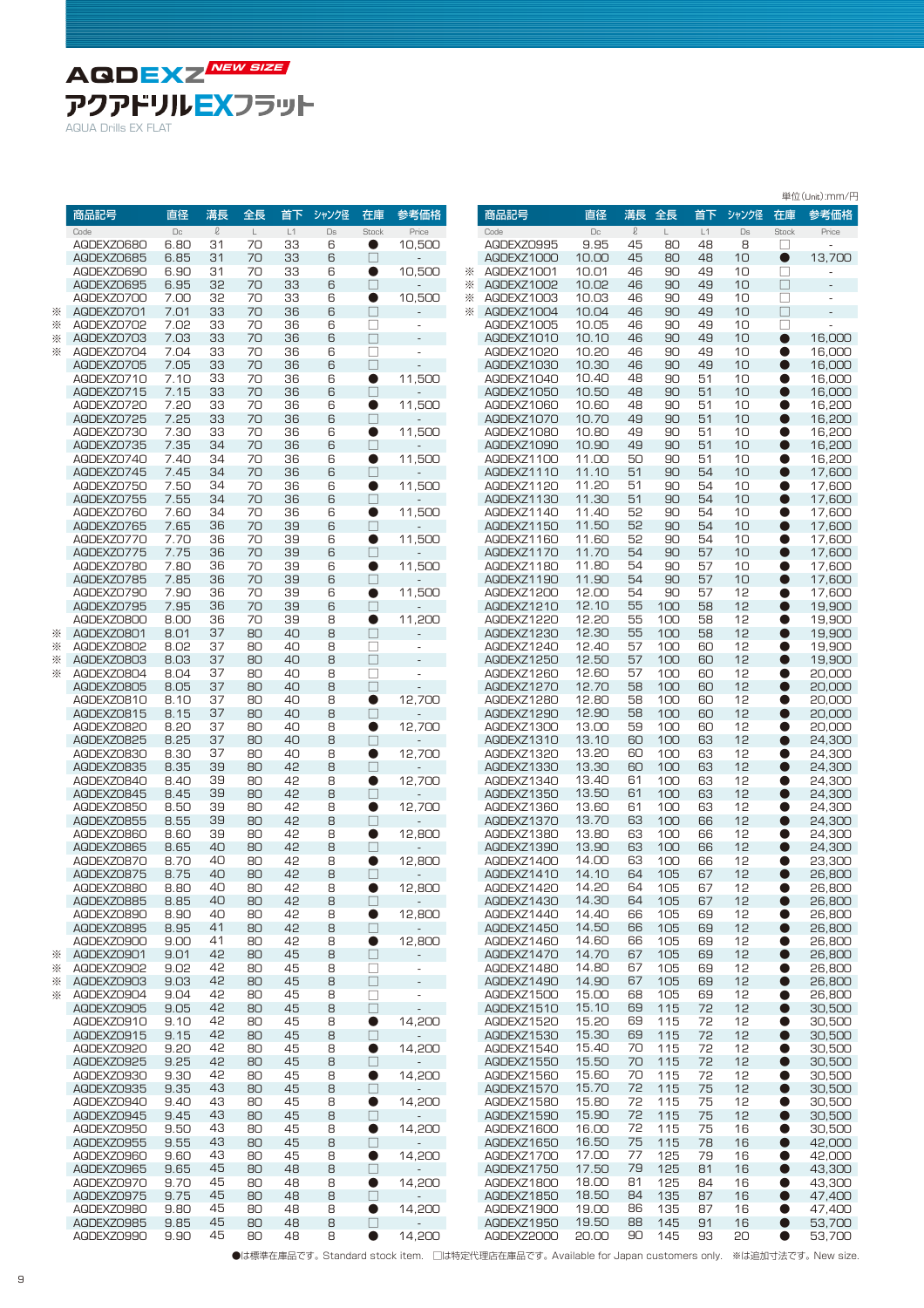## **AQDEXZ-R** アクアドリルEXフラット コーナR付き

AQUA Drills EX FLAT Radius

--

| <b>LIST 9830</b> |      |         |        |    |      |    |              | 単位(Unit):mm/円    |
|------------------|------|---------|--------|----|------|----|--------------|------------------|
| 商品記号             | 直径   | コーナR 溝長 |        | 全長 |      |    |              | 首下 シャンク径 在庫 参考価格 |
| Code             | Dc   | r       | $\ell$ | L  | L1   | Ds | <b>Stock</b> | Price            |
| AQDEXZ0300-R03   | 3.0  | 0.3     | 14     | 50 | 14.4 | 6  | ۰            | 7,040            |
| AQDEXZ0330-R03   | 3.3  | 0.3     | 15     | 50 | 15.7 | 6  | ●            | 7,340            |
| AQDEXZ0350-R03   | 3.5  | 0.3     | 16     | 50 | 16.3 | 6  | ●            | 7,340            |
| AQDEXZ0400-R03   | 4.0  | 0.3     | 18     | 50 | 18.3 | 6  | ●            | 7,340            |
| AQDEXZ0420-R03   | 4.2  | 0.3     | 19     | 60 | 20.4 | 6  | ●            | 8,270            |
| AQDEXZ0450-R03   | 4.5  | 0.3     | 21     | 60 | 22.7 | 6  | 0            | 8,270            |
| AQDEXZ0500-R03   | 5.0  | 0.3     | 23     | 60 | 23.1 | 6  | ●            | 8,450            |
| AQDEXZ0530-R03   | 5.3  | 0.3     | 24     | 60 | 26.4 | 6  | 0            | 9,040            |
| AQDEXZ0550-R03   | 5.5  | 0.3     | 25     | 60 | 27.6 | 6  |              | 9,040            |
| AQDEXZ0600-R04   | 6.0  | 0.4     | 27     | 60 | 30,0 | 6  | ●            | 9,040            |
| AQDEXZ0650-R04   | 6.5  | O.4     | 30     | 70 | 33.0 | 6  |              | 12,000           |
| AQDEXZ0680-R04   | 6.8  | 0.4     | 31     | 70 | 33.0 | 6  | 0            | 12,100           |
| AQDEXZ0700-R04   | 7.0  | 0.4     | 32     | 70 | 33.0 | 6  |              | 12,100           |
| AQDEXZ0750-R04   | 7.5  | 0.4     | 34     | 70 | 36.0 | 6  |              | 13,300           |
| AQDEXZ0800-R04   | 8.0  | 0.4     | 36     | 70 | 39.0 | 8  |              | 12,900           |
| AQDEXZ0850-R04   | 8.5  | O.4     | 39     | 80 | 42.0 | 8  | ●            | 14,700           |
| AQDEXZ0880-R04   | 8.8  | 0.4     | 40     | 80 | 42.0 | 8  | ●            | 14,800           |
| AQDEXZ0900-R04   | 9.0  | 0.4     | 41     | 80 | 42.0 | 8  | ●            | 14,800           |
| AQDEXZ0950-R04   | 9.5  | 0.4     | 43     | 80 | 45.0 | 8  | $\bullet$    | 16,400           |
| AQDEXZ1000-R05   | 10.0 | 0.5     | 45     | 80 | 48.0 | 10 | ●            | 15,800           |
| AQDEXZ1030-R05   | 10.3 | 0.5     | 46     | 90 | 49.0 | 10 | 0            | 18,400           |
| AQDEXZ1050-R05   | 10.5 | 0.5     | 48     | 90 | 51.0 | 10 | ▲            | 18,400           |
| AQDEXZ1080-R05   | 10.8 | 0.5     | 49     | 90 | 51.0 | 10 |              | 18,700           |
| AQDEXZ1100-R05   | 11.0 | 0.5     | 50     | 90 | 51.0 | 10 | O            | 18,700           |
| AQDEXZ1150-R05   | 11.5 | 0.5     | 52     | 90 | 54.0 | 10 |              | 20,300           |
| AQDEXZ1200-R05   | 12.0 | 0.5     | 54     | 90 | 57.0 | 12 |              | 20,300           |
|                  |      |         |        |    |      |    |              |                  |







## 隅R付き座ぐり穴を一発で加工

**Radius blind hole, one operation drilling with no prepared hole** 

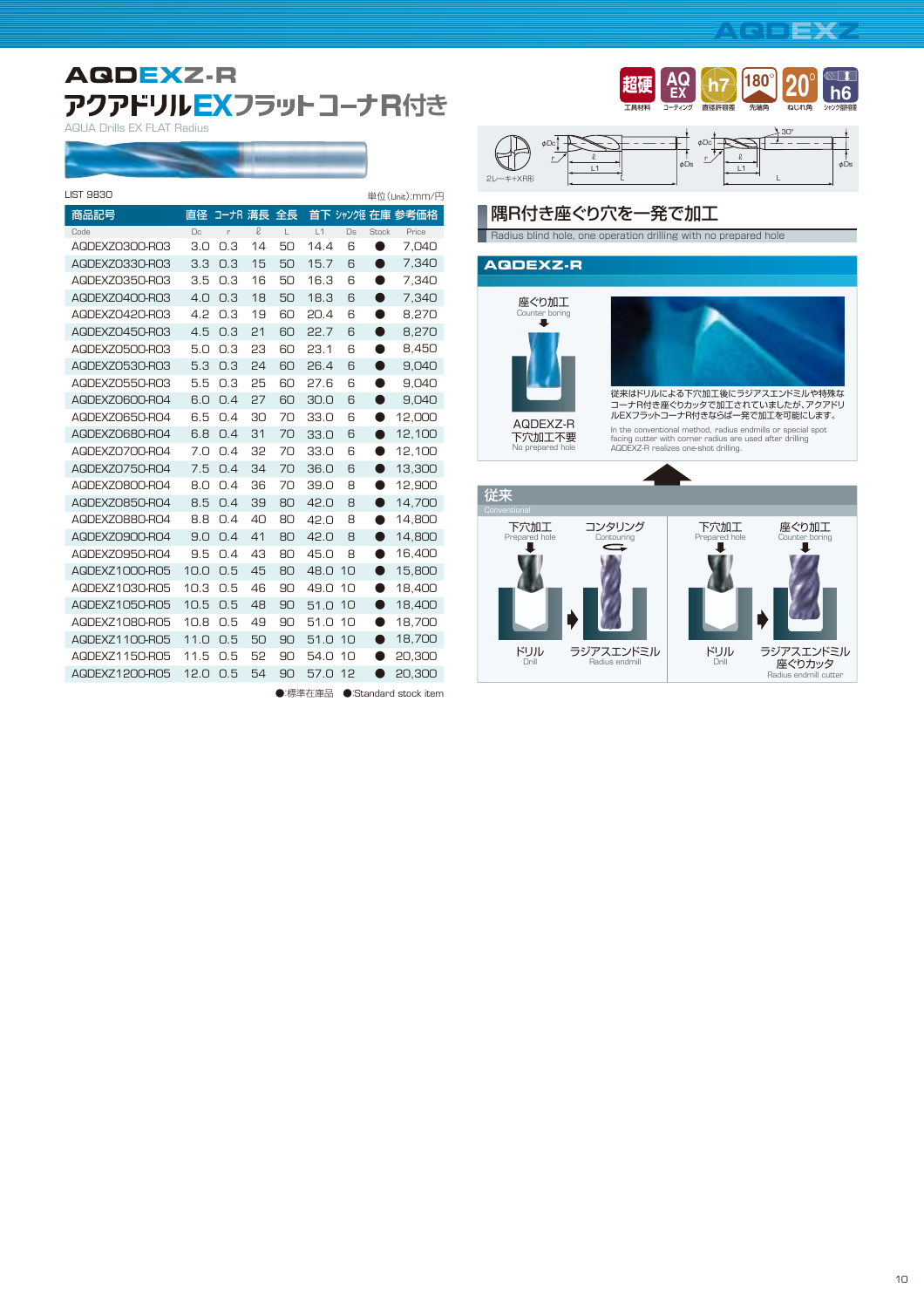## **AQDEXZR PクアドリルコX**<br><sup>AQUA Drills EX FLAT Regular</sup>

a Co

| <b>LIST 9818</b> |        |               |    |    |       |             |                          |
|------------------|--------|---------------|----|----|-------|-------------|--------------------------|
| 商品記号             | 直径     | 溝長            | 全長 | 首下 | シャンク径 | 在庫          | 参考価格                     |
| Code             | $\Box$ | $\mathcal{Q}$ | L  | L1 | Ds    | Stock       | Price                    |
| AQDEXZR0300      | 3.0    | 19            | 60 | 50 | 6     |             | 7,040                    |
| AQDEXZR0305      | 3.05   | 21            | 60 | 55 | 6     | П           |                          |
| AQDEXZRO310      | 3.1    | 21            | 60 | 55 | 6     | D           | 7,340                    |
| AQDEXZRO315      | 3.15   | 21            | 60 | 55 | 6     | П           |                          |
| AQDEXZR0320      | 3.2    | 21            | 60 | 55 | 6     | O           | 7,340                    |
| AQDEXZR0325      | 3.25   | 21            | 60 | 53 | 6     | П           |                          |
| AQDEXZR0330      | 3.3    | 21            | 60 | 23 | 6     |             | 7,340                    |
| AQDEXZR0335      | 3.35   | 23            | 60 | 53 | 6     | $\Box$      |                          |
| AQDEXZR0340      | 3.4    | 23            | 60 | 23 | 6     |             | 7,340                    |
| AQDEXZR0345      | 3.45   | 23            | 60 | 53 | 6     | П           |                          |
| AQDEXZR0350      | 3.5    | 23            | 60 | 23 | 6     | $\bullet$   | 7,340                    |
| AQDEXZR0355      | 3.55   | 23            | 60 | 25 | 6     | П           |                          |
| AQDEXZR0360      | 3.6    | 23            | 60 | 25 | 6     | D           | 7,340                    |
| AQDEXZR0365      | 3.65   | 25            | 60 | 25 | 6     | П           |                          |
| AQDEXZR0370      | 3.7    | 25            | 60 | 25 | 6     | 0           | 7,340                    |
| AQDEXZR0375      | 3.75   | 25            | 60 | 25 | 6     | П           |                          |
| AQDEXZR0380      | 3.8    | 25            | 60 | 25 | 6     |             | 7,340                    |
| AQDEXZR0385      | 3.85   | 25            | 60 | 25 | 6     | $\Box$      |                          |
| AQDEXZR0390      | 3.9    | 25            | 60 | 25 | 6     |             | 7,340                    |
| AQDEXZR0395      | 3.95   | 25            | 60 | 25 | 6     | $\Box$      |                          |
| AQDEXZR0400      | 4.O    | 25            | 60 | 25 | 6     | $\bullet$   | 7,340                    |
| AQDEXZR0405      | 4.05   | 27            | 70 | 59 | 6     | П           |                          |
| AQDEXZRO410      | 4.1    | 27            | 70 | 29 | 6     | D           | 8,270                    |
| AQDEXZRO415      | 4.15   | 27            | 70 | 29 | 6     | П           |                          |
| AQDEXZR0420      | 4.2    | 27            | 70 | 29 | 6     | $\bullet$   | 8,270                    |
| AQDEXZR0425      | 4.25   | 27            | 70 | 29 | 6     | П           |                          |
| AQDEXZR0430      | 4.3    | 27            | 70 | 29 | 6     |             | 8,270                    |
| AQDEXZR0435      | 4.35   | 29            | 70 | 31 | 6     | $\Box$      | $\overline{\phantom{a}}$ |
| AQDEXZRO440      | 4.4    | 29            | 70 | 31 | 6     |             | 8,270                    |
| AQDEXZRO445      | 4.45   | 29            | 70 | 31 | 6     | $\Box$      |                          |
| AQDEXZR0450      | 4.5    | 29            | 70 | 31 | 6     | $\bullet$   | 8,270                    |
| AQDEXZR0455      | 4.55   | 29            | 70 | 31 | 6     | $\Box$      |                          |
| AQDEXZR0460      | 4.6    | 29            | 70 | 31 | 6     | D           | 8,450                    |
| AQDEXZR0465      | 4.65   | 31            | 70 | 32 | 6     | П           |                          |
| AQDEXZR0470      | 4.7    | 31            | 70 | 32 | 6     | 0           | 8,450                    |
| AQDEXZR0475      | 4.75   | 31            | 70 | 35 | 6     | П           |                          |
| AQDEXZR0480      | 4.8    | 31            | 70 | 32 | 6     |             | 8,450                    |
| AQDEXZR0485      | 4.85   | 31            | 70 | 35 | 6     |             |                          |
| AQDEXZR0490      | 4.9    | 31            | 70 | 32 | 6     |             | 8,450                    |
| AQDEXZRO495      | 4.95   | 35            | 70 | 32 | 6     | П           |                          |
| AQDEXZR0500      | 5.0    | 35            | 70 | 32 | 6     | $\bullet$   | 8,450                    |
| AQDEXZR0505      | 5.05   | 34            | 70 | 36 | 6     | U           |                          |
| AQDEXZRO510      | 5.1    | 34            | 70 | 36 | 6     | D           | 9,040                    |
| AQDEXZRO515      | 5.15   | 34            | 70 | 36 | 6     | $\Box$      |                          |
| AQDEXZRO520      | 5.2    | 34            | 70 | 36 | 6     | $\bullet$   | 9,040                    |
| AQDEXZR0525      | 5.25   | 34            | 70 | 36 | 6     | $\Box$      |                          |
| AQDEXZR0530      | 5.3    | 34            | 70 | 36 | 6     | U           | 9,040                    |
| AQDEXZR0535      | 5.35   | 36            | 70 | 36 | 6     | $\Box$      | $\overline{\phantom{a}}$ |
| AQDEXZR0540      | 5.4    | 36            | 70 | 36 | 6     | J.          | 9,040                    |
| AQDEXZR0545      | 5.45   | 36            | 70 | 36 | 6     | □           |                          |
| AQDEXZR0550      | 5.5    | 36            | 70 | 36 | 6     | D           | 9,040                    |
| AQDEXZR0555      | 5.55   | 36            | 70 | 38 | 6     | $\Box$      |                          |
| AQDEXZR0560      | 5.6    | 36            | 70 | 38 | 6     | D           | 9,040                    |
| AQDEXZR0565      | 5.65   | 38            | 70 | 38 | 6     | □           | ÷                        |
| AQDEXZRO570      | 5.7    | 38            | 70 | 38 | 6     | $\bullet$   | 9,040                    |
| AQDEXZRO575      | 5.75   | 38            | 70 | 38 | 6     | П           |                          |
| AQDEXZR0580      | 5.8    | 38            | 70 | 38 | 6     |             | 9,040                    |
| AQDEXZR0585      | 5.85   | 38            | 70 | 38 | 6     | U<br>$\Box$ |                          |
| AQDEXZR0590      | 5.9    | 38            | 70 | 38 | 6     | D           | 9,040                    |
| AQDEXZR0595      | 5.95   | 38            | 70 | 38 | 6     | П           |                          |
|                  |        |               |    |    |       |             |                          |

| ダブルマージン | фUс<br>φDs |  |
|---------|------------|--|
|---------|------------|--|

| 商品記号                | 直径          | 溝長                 | 全長      | 首下       | シャンク径   | 在庫                | 参考価格           |
|---------------------|-------------|--------------------|---------|----------|---------|-------------------|----------------|
| Code<br>AQDEXZRO600 | Dc<br>6.0   | $\mathcal Q$<br>38 | L<br>70 | L1<br>39 | Ds<br>6 | <b>Stock</b><br>O | Price<br>9,040 |
| AQDEXZRO605         | 6.05        | 40                 | 85      | 41       | 6       | П                 |                |
| AQDEXZRO610         | 6.1         | 40                 | 85      | 41       | 6       | O                 | 12,500         |
| AQDEXZRO615         | 6.15        | 40                 | 85      | 41       | 6       | П                 |                |
| AQDEXZRO620         | 6.2         | 40                 | 85      | 41       | 6       | 0                 | 12,500         |
| AQDEXZRO625         | 6.25        | 40                 | 85      | 41       | 6       | П                 |                |
| AQDEXZRO630         | 6.3         | 40                 | 85      | 41       | 6       | O                 | 12,500         |
| AQDEXZRO635         | 6.35        | 42                 | 85      | 43       | 6       | П                 |                |
| AQDEXZRO640         | 6.4         | 42                 | 85      | 43       | 6       | ●                 | 12,500         |
| AQDEXZRO645         | 6.45        | 42                 | 85      | 43       | 6       | П                 |                |
| AQDEXZRO650         | 6.5         | 42                 | 85      | 43       | 6       | $\bullet$         | 12,500         |
| AQDEXZR0655         | 6.55        | 42                 | 85      | 43       | 6       | П                 |                |
| AQDEXZRO660         | 6.6         | 42                 | 85      | 43       | 6       | O                 | 12,600         |
| AQDEXZRO665         | 6.65        | 44                 | 85      | 45       | 6       | П                 |                |
| AQDEXZRO670         | 6.7         | 44                 | 85      | 45       | 6       | 0                 | 12,600         |
| AQDEXZRO675         | 6.75        | 44                 | 85      | 45       | 6       | П                 |                |
| AQDEXZRO680         | 6.8         | 44                 | 85      | 45       | 6       | O                 | 12,600         |
| AQDEXZRO685         |             | 44                 | 85      | 45       |         | П                 |                |
| AQDEXZRO690         | 6.85<br>6.9 | 44                 | 85      | 45       | 6<br>6  | ●                 |                |
|                     |             |                    |         |          | 6       | П                 | 12,600         |
| AQDEXZRO695         | 6.95        | 46                 | 90      | 47       |         |                   |                |
| AQDEXZRO700         | 7.0         | 46                 | 90      | 47       | 6       | 0                 | 12,600         |
| AQDEXZRO705         | 7.05        | 46                 | 90      | 47       | 6       | П                 |                |
| AQDEXZRO710         | 7.1         | 46                 | 90      | 47       | 6       | O                 | 13,800         |
| AQDEXZRO715         | 7.15        | 46                 | 90      | 47       | 6       | П                 |                |
| AQDEXZRO720         | 7.2         | 46                 | 90      | 47       | 6       | $\bullet$         | 13,800         |
| AQDEXZRO725         | 7.25        | 46                 | 90      | 47       | 6       | П                 |                |
| AQDEXZRO730         | 7.3         | 46                 | 90      | 47       | 6       | O                 | 13,800         |
| AQDEXZRO735         | 7.35        | 48                 | 90      | 49       | 6       | $\Box$            |                |
| AQDEXZRO740         | 7.4         | 48                 | 90      | 49       | 6       | O                 | 13,800         |
| AQDEXZRO745         | 7.45        | 48                 | 90      | 49       | 6       | П                 |                |
| AQDEXZRO750         | 7.5         | 48                 | 90      | 49       | 6       | 0                 | 13,800         |
| AQDEXZRO755         | 7.55        | 48                 | 90      | 49       | 6       | П                 |                |
| AQDEXZRO760         | 7.6         | 48                 | 90      | 49       | 6       | O                 | 13,800         |
| AQDEXZRO765         | 7.65        | 51                 | 90      | 52       | 6       | П                 |                |
| AQDEXZRO770         | 7.7         | 51                 | 90      | 52       | 6       | $\bullet$         | 13,800         |
| AQDEXZRO775         | 7.75        | 51                 | 90      | 52       | 6       | П                 |                |
| AQDEXZRO780         | 7.8         | 51                 | 90      | 52       | 6       | O                 | 13,800         |
| AQDEXZRO785         | 7.85        | 51                 | 90      | 52       | 6       | Ш                 |                |
| AQDEXZRO790         | 7.9         | 51                 | 90      | 52       | 6       |                   | 13,800         |
| AQDEXZRO795         | 7.95        | 51                 | 90      | 52       | 6       | $\Box$            |                |
| AQDEXZRO800         | 8.0         | 51                 | 100     | 53       | 8       | 0                 | 13,500         |
| AQDEXZR0805         | 8.05        | 52                 | 100     | 53       | 8       | $\Box$            | -              |
| AQDEXZRO810         | 8.1         | 52                 | 100     | 53       | 8       | $\bullet$         | 15,300         |
| AQDEXZRO815         | 8.15        | 52                 | 100     | 53       | 8       | $\Box$            |                |
| AQDEXZRO820         | 8.2         | 52                 | 100     | 53       | 8       | $\bullet$         | 15,300         |
| AQDEXZRO825         | 8.25        | 52                 | 100     | 53       | 8       | □                 |                |
| AQDEXZRO830         | 8.3         | 52                 | 100     | 53       | 8       | $\bullet$         | 15,300         |
| AQDEXZRO835         | 8.35        | 54                 | 100     | 55       | 8       | $\Box$            | ÷,             |
| AQDEXZRO840         | 8.4         | 54                 | 100     | 55       | 8       | D                 | 15,300         |
| AQDEXZRO845         | 8.45        | 54                 | 100     | 55       | 8       | $\Box$            | ÷,             |
| AQDEXZR0850         | 8.5         | 54                 | 100     | 55       | 8       | $\bullet$         | 15,300         |
| AQDEXZRO855         | 8.55        | 54                 | 100     | 55       | 8       | $\Box$            | -              |
| AQDEXZRO860         | 8.6         | 54                 | 100     | 55       | 8       | $\bullet$         | 15,400         |
| AQDEXZRO865         | 8.65        | 56                 | 100     | 57       | 8       | $\Box$            |                |
| AQDEXZRO870         | 8.7         | 56                 | 100     | 57       | 8       | $\bullet$         | 15,400         |
| AQDEXZRO875         | 8.75        | 56                 | 100     | 57       | 8       | □                 |                |
| AQDEXZRO880         | 8.8         | 56                 | 100     | 57       | 8       | $\bullet$         | 15,400         |
| AQDEXZRO885         | 8.85        | 56                 | 100     | 57       | 8       | $\Box$            |                |
| AQDEXZR0890         | 8.9         | 56                 | 100     | 57       | 8       |                   | 15,400         |
| AQDEXZRO895         | 8.95        | 58                 | 100     | 59       | 8       | П                 |                |

●:標準在庫品 ●:Standard stock item □:特定代理店在庫品 □:Available for Japan customers only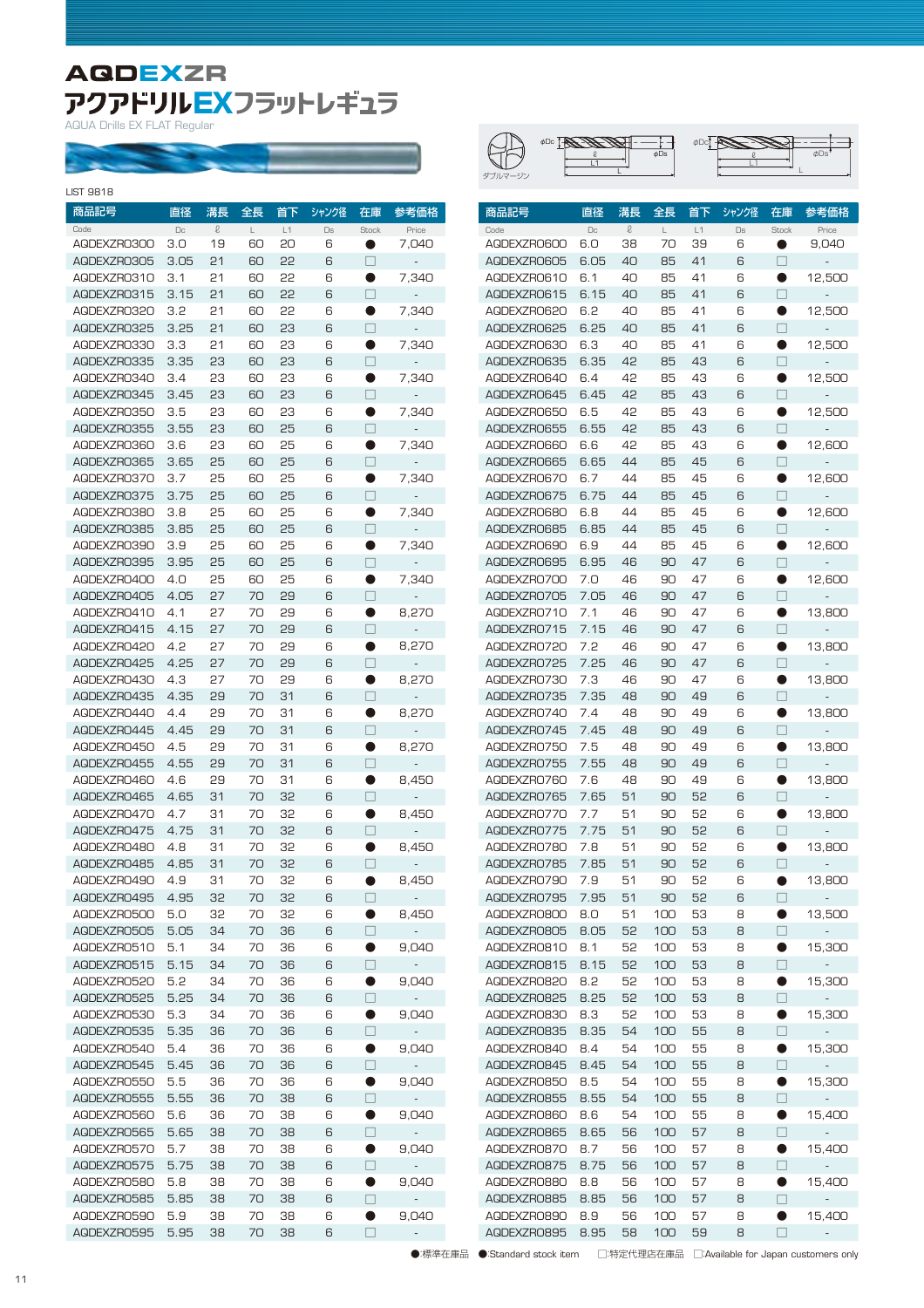## **AQDEXZ**



|             |          |              |             |    |       |           |        |             |        |               |             |     |       |              | 単位(Unit):mm/円 |
|-------------|----------|--------------|-------------|----|-------|-----------|--------|-------------|--------|---------------|-------------|-----|-------|--------------|---------------|
| 商品記号        | 直径       | 溝長           | 全長          | 首下 | シャンク径 | 在庫        | 参考価格   | 商品記号        | 直径     | 溝長            | 全長          | 首下  | シャンク径 | 在庫           | 参考価格          |
| Code        | $\Box c$ | $\mathbb{Q}$ | $\mathsf L$ | L1 | Ds    | Stock     | Price  | Code        | $\Box$ | $\mathcal{Q}$ | $\mathsf L$ | L1  | Ds    | <b>Stock</b> | Price         |
| AQDEXZR0900 | 9.0      | 58           | 100         | 59 | 8     | $\bullet$ | 15,400 | AQDEXZR1250 | 12.5   | 80            | 125         | 81  | 12    | ●            | 23,900        |
| AQDEXZR0905 | 9.05     | 59           | 100         | 60 | 8     | $\Box$    |        | AQDEXZR1260 | 12.6   | 80            | 125         | 81  | 12    | $\bullet$    | 24,000        |
| AQDEXZRO910 | 9.1      | 59           | 100         | 60 | 8     | $\bullet$ | 17,100 | AQDEXZR1270 | 12.7   | 81            | 125         | 82  | 12    | ●            | 24,000        |
| AQDEXZRO915 | 9.15     | 59           | 100         | 60 | 8     | $\Box$    |        | AQDEXZR1280 | 12.8   | 81            | 125         | 82  | 12    | ●            | 24,000        |
| AQDEXZR0920 | 9.2      | 59           | 100         | 60 | 8     | $\bullet$ | 17,100 | AQDEXZR1290 | 12.9   | 81            | 125         | 82  | 12    | ●            | 24.000        |
| AQDEXZR0925 | 9.25     | 59           | 100         | 60 | 8     | $\Box$    |        | AQDEXZR1300 | 13.0   | 82            | 130         | 83  | 12    | ●            | 24,000        |
| AQDEXZR0930 | 9.3      | 59           | 100         | 60 | 8     | $\bullet$ | 17,100 | AQDEXZR1310 | 13.1   | 84            | 130         | 85  | 12    | 0            | 29,200        |
| AQDEXZR0935 | 9.35     | 61           | 100         | 62 | 8     | $\Box$    |        | AQDEXZR1320 | 13.2   | 84            | 130         | 85  | 12    | ●            | 29,200        |
| AQDEXZR0940 | 9.4      | 61           | 100         | 62 | 8     | $\bullet$ | 17,100 | AQDEXZR1330 | 13.3   | 84            | 130         | 85  | 12    | ●            | 29,200        |
| AQDEXZR0945 | 9.45     | 61           | 100         | 62 | 8     | $\Box$    |        | AQDEXZR1340 | 13.4   | 86            | 130         | 87  | 12    | ●            | 29,200        |
| AQDEXZR0950 | 9.5      | 61           | 100         | 62 | 8     | $\bullet$ | 17,100 | AQDEXZR1350 | 13.5   | 86            | 130         | 87  | 12    | ●            | 29,200        |
| AQDEXZR0955 | 9.55     | 61           | 100         | 62 | 8     | П         |        | AQDEXZR1360 | 13.6   | 86            | 130         | 87  | 12    |              | 29,200        |
| AQDEXZR0960 | 9.6      | 61           | 100         | 62 | 8     | $\bullet$ | 17,100 | AQDEXZR1370 | 13.7   | 88            | 130         | 89  | 12    | ●            | 29,200        |
| AQDEXZR0965 | 9.65     | 63           | 100         | 64 | 8     | $\Box$    |        | AQDEXZR1380 | 13.8   | 88            | 130         | 89  | 12    |              | 29,200        |
| AQDEXZR0970 | 9.7      | 63           | 100         | 64 | 8     | $\bullet$ | 17,100 | AQDEXZR1390 | 13.9   | 88            | 130         | 89  | 12    | A            | 29,200        |
| AQDEXZRO975 | 9.75     | 63           | 100         | 64 | 8     | П         |        | AQDEXZR1400 | 14.0   | 88            | 135         | 89  | 12    |              | 28,000        |
| AQDEXZR0980 | 9.8      | 63           | 100         | 64 | 8     | $\bullet$ | 17,100 | AQDEXZR1410 | 14.1   | 90            | 135         | 91  | 12    | O            | 32,200        |
| AQDEXZR0985 | 9.85     | 63           | 100         | 64 | 8     | П         |        | AQDEXZR1420 | 14.2   | 90            | 135         | 91  | 12    | O            | 32,200        |
| AQDEXZR0990 | 9.9      | 63           | 100         | 64 | 8     | $\bullet$ | 17,100 | AQDEXZR1430 | 14.3   | 90            | 135         | 91  | 12    | 0            | 32,200        |
| AQDEXZR0995 | 9.95     | 63           | 100         | 64 | 8     | П         |        | AQDEXZR1440 | 14.4   | 92            | 135         | 93  | 12    | O            | 32,200        |
| AQDEXZR1000 | 10.0     | 63           | 110         | 65 | 10    | $\bullet$ | 16.500 | AQDEXZR1450 | 14.5   | 92            | 135         | 93  | 12    | O            | 32,200        |
| AQDEXZR1010 | 10.1     | 65           | 110         | 66 | 10    | $\bullet$ | 19,200 | AQDEXZR1460 | 14.6   | 92            | 135         | 93  | 12    | $\bullet$    | 32,200        |
| AQDEXZR1020 | 10.2     | 65           | 110         | 66 | 10    | $\bullet$ | 19,200 | AQDEXZR1470 | 14.7   | 94            | 135         | 95  | 12    | ●            | 32,200        |
| AQDEXZR1030 | 10.3     | 65           | 110         | 66 | 10    | $\bullet$ | 19,200 | AQDEXZR1480 | 14.8   | 94            | 135         | 95  | 12    | $\bullet$    | 32,200        |
| AQDEXZR1040 | 10.4     | 67           | 110         | 68 | 10    | $\bullet$ | 19,200 | AQDEXZR1490 | 14.9   | 94            | 135         | 95  | 12    | ●            | 32,200        |
| AQDEXZR1050 | 10.5     | 67           | 110         | 68 | 10    | $\bullet$ | 19,200 | AQDEXZR1500 | 15.0   | 95            | 145         | 96  | 12    | O            | 32,200        |
| AQDEXZR1060 | 10.6     | 67           | 110         | 68 | 10    | $\bullet$ | 19.500 | AQDEXZR1510 | 15.1   | 97            | 145         | 98  | 12    | 0            | 36.600        |
| AQDEXZR1070 | 10.7     | 69           | 110         | 70 | 10    | $\bullet$ | 19,500 | AQDEXZR1520 | 15.2   | 97            | 145         | 98  | 12    | $\bullet$    | 36.600        |
| AQDEXZR1080 | 10.8     | 69           | 110         | 70 | 10    | $\bullet$ | 19,500 | AQDEXZR1530 | 15.3   | 97            | 145         | 98  | 12    | 0            | 36,600        |
| AQDEXZR1090 | 10.9     | 69           | 110         | 70 | 10    | $\bullet$ | 19,500 | AQDEXZR1540 | 15.4   | 98            | 145         | 99  | 12    | $\bullet$    | 36,600        |
| AQDEXZR1100 | 11.0     | 70           | 115         | 71 | 10    | $\bullet$ | 19,500 | AQDEXZR1550 | 15.5   | 98            | 145         | 99  | 12    | 0            | 36,600        |
| AQDEXZR1110 | 11.1     | 71           | 115         | 72 | 10    | $\bullet$ | 21,200 | AQDEXZR1560 | 15.6   | 98            | 145         | 99  | 12    | ●            | 36,600        |
| AQDEXZR1120 | 11.2     | 71           | 115         | 72 | 10    | $\bullet$ | 21,200 | AQDEXZR1570 | 15.7   | 101           | 145         | 102 | 12    | 0            | 36,600        |
| AQDEXZR1130 | 11.3     | 71           | 115         | 72 | 10    | $\bullet$ | 21,200 | AQDEXZR1580 | 15.8   | 101           | 145         | 102 | 12    | ●            | 36,600        |
| AQDEXZR1140 | 11.4     | 73           | 115         | 74 | 10    | ●         | 21,200 | AQDEXZR1590 | 15.9   | 101           | 145         | 102 | 12    | ●            | 36,600        |
| AQDEXZR1150 | 11.5     | 73           | 115         | 74 | 10    | O         | 21,200 | AQDEXZR1600 | 16.0   | 101           | 160         | 104 | 16    | ●            | 36.600        |
| AQDEXZR1160 | 11.6     | 73           | 115         | 74 | 10    | $\bullet$ | 21.200 | AQDEXZR1650 | 16.5   | 105           | 160         | 106 | 16    | O            | 50.400        |
| AQDEXZR1170 | 11.7     | 76           | 115         | 77 | 10    | O         | 21,200 | AQDEXZR1700 | 17.0   | 108           | 165         | 109 | 16    | e            | 50,400        |
| AQDEXZR1180 | 11.8     | 76           | 115         | 77 | 10    | O         | 21,200 | AQDEXZR1750 | 17.5   | 111           | 165         | 112 | 16    | O            | 52,000        |
| AQDEXZR1190 | 11.9     | 76           | 115         | 77 | 10    | O         | 21,200 | AQDEXZR1800 | 18.0   | 113           | 175         | 114 | 16    |              | 52,000        |
| AQDEXZR1200 | 12.0     | 76           | 125         | 78 | 12    | O         | 21,200 | AQDEXZR1850 | 18.5   | 118           | 175         | 119 | 16    | Q            | 56.900        |
| AQDEXZR1210 | 12.1     | 78           | 125         | 79 | 12    | O         | 23,900 | AQDEXZR1900 | 19.0   | 120           | 185         | 121 | 16    | O            | 56,900        |
| AQDEXZR1220 | 12.2     | 78           | 125         | 79 | 12    | O         | 23,900 | AQDEXZR1950 | 19.5   | 124           | 185         | 125 | 16    | e            | 64,500        |
| AQDEXZR1230 | 12.3     | 78           | 125         | 79 | 12    | O         | 23,900 | AQDEXZR2000 | 20.0   | 126           | 195         | 129 | 20    |              | 64,500        |
| AQDEXZR1240 | 12.4     | 80           | 125         | 81 | 12    | 0         | 23,900 |             |        |               |             |     |       |              |               |
|             |          |              |             |    |       |           |        |             |        |               |             |     |       |              |               |

●:標準在庫品 ●:Standard stock item □:特定代理店在庫品 □:Available for Japan customers only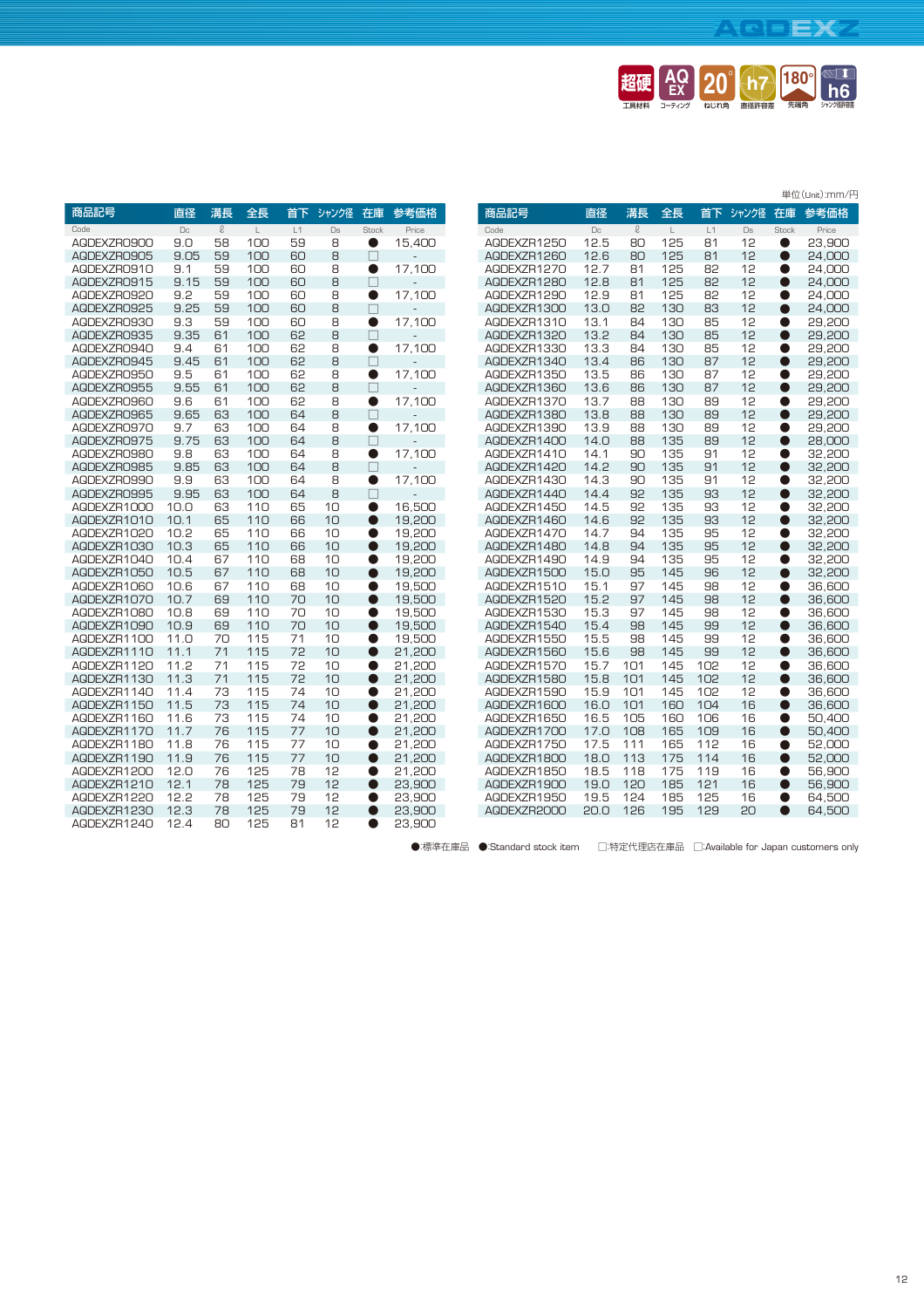## **AQDEXZLS** アクアドリルEXフラットロングシャンク

AQUA Drills EX FLAT Long Shank

**Service** 

| 商品記号<br>直径<br>溝長<br>全長<br>首下<br>シャンク径<br>在庫<br>参考価格<br>商品記号<br>直径<br>溝長<br>全長<br>首下<br>シャンク径<br>参考価格<br>在庫<br>$\mathcal{Q}$<br>$\ell$<br>L1<br>$\Box$<br>$\mathsf{L}$<br>Ds<br>$\Box$<br>$\mathsf{L}$<br>L1<br>Ds<br>Price<br>Stock<br>Price<br><b>Stock</b><br>Code<br>Code<br>39<br>17,200<br>AQDEXZLS0300<br>3.0<br>14<br>100<br>30<br>6<br>8,270<br>AQDEXZLSO840<br>8.4<br>130<br>41<br>8<br>$\bullet$<br>0<br>AQDEXZLSO310<br>100<br>8,620<br>AQDEXZLS0850<br>39<br>130<br>8<br>17,200<br>3.1<br>15<br>31<br>6<br>8.5<br>41<br>$\bullet$<br>0<br>3.2<br>15<br>100<br>32<br>6<br>8,620<br>AQDEXZLS0860<br>8.6<br>39<br>130<br>41<br>8<br>$\bullet$<br>17,300<br>AQDEXZLS0320<br>$\bullet$<br>3.3<br>15<br>100<br>33<br>8,620<br>8.7<br>40<br>130<br>42<br>8<br>17,300<br>AQDEXZLS0330<br>6<br>$\bullet$<br>AQDEXZLS0870<br>$\bullet$<br>3.4<br>16<br>100<br>34<br>6<br>8,620<br>AQDEXZLSO880<br>8.8<br>40<br>130<br>42<br>8<br>$\bullet$<br>17,300<br>AQDEXZLS0340<br>$\bullet$<br>3.5<br>16<br>100<br>35<br>8,620<br>8.9<br>40<br>130<br>42<br>8<br>17,300<br>AQDEXZLS0350<br>6<br>$\bullet$<br>AQDEXZLS0890<br>$\bullet$<br>3.6<br>16<br>100<br>36<br>6<br>8,620<br>9.0<br>41<br>130<br>43<br>8<br>$\bullet$<br>17,300<br>AQDEXZLS0360<br>$\bullet$<br>AQDEXZLS0900<br>3.7<br>18<br>100<br>37<br>8,620<br>42<br>130<br>8<br>19,200<br>AQDEXZLS0370<br>6<br>$\bullet$<br>AQDEXZLSO910<br>9.1<br>44<br>$\bullet$<br>3.8<br>18<br>100<br>38<br>6<br>8,620<br>9.2<br>42<br>130<br>44<br>8<br>$\bullet$<br>19,200<br>AQDEXZLS0380<br>$\bullet$<br>AQDEXZLS0920<br>3.9<br>18<br>100<br>39<br>8,620<br>9.3<br>42<br>130<br>8<br>19,200<br>AQDEXZLS0390<br>6<br>$\bullet$<br>AQDEXZLS0930<br>44<br>$\bullet$<br>4.0<br>18<br>100<br>40<br>6<br>8,620<br>AQDEXZLS0940<br>9.4<br>43<br>130<br>45<br>8<br>$\bullet$<br>19,200<br>AQDEXZLS0400<br>$\bullet$<br>19<br>100<br>41<br>9,710<br>9.5<br>43<br>130<br>45<br>8<br>19,200<br>AQDEXZLS0410<br>4.1<br>6<br>$\bullet$<br>AQDEXZLS0950<br>$\bullet$<br>4.2<br>19<br>100<br>42<br>6<br>9,710<br>AQDEXZLS0960<br>9.6<br>43<br>130<br>45<br>8<br>$\bullet$<br>19,200<br>AQDEXZLS0420<br>$\bullet$<br>4.3<br>19<br>100<br>43<br>9.710<br>9.7<br>45<br>130<br>47<br>8<br>19,200<br>AQDEXZLS0430<br>6<br>$\bullet$<br>AQDEXZLS0970<br>$\bullet$<br>4.4<br>21<br>100<br>44<br>6<br>9,710<br>AQDEXZLS0980<br>9.8<br>45<br>130<br>47<br>8<br>$\bullet$<br>19,200<br>AQDEXZLS0440<br>$\bullet$<br>4.5<br>21<br>100<br>45<br>9,710<br>9.9<br>45<br>130<br>47<br>8<br>19,200<br>AQDEXZLS0450<br>6<br>$\bullet$<br>AQDEXZLS0990<br>$\bullet$<br>4.6<br>21<br>100<br>46<br>6<br>9,930<br>AGDEXZLS1000<br>10.0<br>45<br>150<br>100<br>10<br>18,500<br>AQDEXZLS0460<br>$\bullet$<br>$\bullet$<br>4.7<br>22<br>100<br>47<br>9,930<br>10.1<br>46<br>150<br>48<br>AQDEXZLS0470<br>6<br>$\bullet$<br>AQDEXZLS1010<br>10<br>$\bullet$<br>21.600<br>4.8<br>55<br>100<br>48<br>6<br>9,930<br>10.2<br>46<br>150<br>48<br>$\bullet$<br>AQDEXZLS0480<br>$\bullet$<br>AQDEXZLS1020<br>10<br>21,600<br>4.9<br>22<br>100<br>49<br>9,930<br>46<br>150<br>48<br>AQDEXZLS0490<br>6<br>$\bullet$<br>AQDEXZLS1030<br>10.3<br>10<br>$\bullet$<br>21,600<br>5.0<br>23<br>110<br>50<br>6<br>9,930<br>10.4<br>48<br>150<br>50<br>AQDEXZLS0500<br>$\bullet$<br>AQDEXZLS1040<br>10<br>$\bullet$<br>21,600<br>24<br>110<br>10,620<br>48<br>150<br>50<br>AQDEXZLS0510<br>5.1<br>51<br>6<br>$\bullet$<br>AQDEXZLS1050<br>10.5<br>10<br>$\bullet$<br>21,600<br>5.2<br>24<br>110<br>52<br>6<br>10,620<br>10.6<br>48<br>150<br>50<br>21,900<br>AQDEXZLS0520<br>$\bullet$<br>AQDEXZLS1060<br>10<br>$\bullet$<br>5.3<br>24<br>110<br>53<br>6<br>10,620<br>AQDEXZLS1070<br>10.7<br>49<br>150<br>51<br>21,900<br>AQDEXZLS0530<br>$\bullet$<br>10<br>$\bullet$<br>51<br>5.4<br>25<br>110<br>54<br>6<br>10,620<br>AQDEXZLS1080<br>10.8<br>49<br>150<br>21,900<br>AQDEXZLS0540<br>$\bullet$<br>10<br>$\bullet$<br>5.5<br>25<br>110<br>55<br>6<br>10,620<br>AQDEXZLS1090<br>49<br>150<br>51<br>21,900<br>AQDEXZLS0550<br>$\bullet$<br>10.9<br>10<br>$\bullet$<br>52<br>5.6<br>25<br>110<br>56<br>6<br>10,620<br>AGDEXZLS1100<br>11.0<br>50<br>150<br>10<br>$\bullet$<br>21,900<br>AQDEXZLS0560<br>$\bullet$<br>AQDEXZLS0570<br>5.7<br>27<br>110<br>57<br>6<br>10,620<br>AGDEXZLS1110<br>51<br>150<br>53<br>23,800<br>$\bullet$<br>11.1<br>10<br>$\bullet$<br>51<br>53<br>5.8<br>27<br>110<br>58<br>6<br>10,620<br>AGDEXZLS1120<br>11.2<br>150<br>10<br>$\bullet$<br>23,800<br>AQDEXZLS0580<br>$\bullet$<br>5.9<br>27<br>110<br>59<br>10.620<br>AQDEXZLS1130<br>51<br>150<br>53<br>23,800<br>AQDEXZLS0590<br>6<br>$\bullet$<br>11.3<br>10<br>$\bullet$<br>52<br>6.0<br>27<br>120<br>60<br>6<br>10,620<br>150<br>54<br>23,800<br>AQDEXZLS0600<br>$\bullet$<br>AQDEXZLS1140<br>11.4<br>10<br>$\bullet$<br>28<br>120<br>30<br>52<br>AQDEXZLSO610<br>6.1<br>6<br>$\bullet$<br>14,100<br>AQDEXZLS1150<br>11.5<br>150<br>54<br>10<br>$\bullet$<br>23,800<br>6.2<br>28<br>120<br>30<br>6<br>52<br>150<br>54<br>AQDEXZLS0620<br>14,100<br>AQDEXZLS1160<br>11.6<br>10<br>O<br>23,800<br>0<br>6.3<br>28<br>120<br>30<br>AGDEXZLS1170<br>54<br>56<br>AQDEXZLSO630<br>6<br>0<br>14,100<br>11.7<br>150<br>10<br>$\bullet$<br>23,800<br>6<br>AQDEXZLS0640<br>30<br>120<br>35<br>14,100<br>AQDEXZLS1180<br>54<br>150<br>56<br>10<br>23,800<br>6.4<br>11.8<br>$\bullet$<br>$\bullet$<br>14,100<br>56<br>AQDEXZLS0650<br>6.5<br>30<br>120<br>35<br>6<br>AQDEXZLS1190<br>11.9<br>54<br>150<br>10<br>23,800<br>$\bullet$<br>$\bullet$<br>32<br>6<br>54<br>120<br>AQDEXZLS0660<br>6.6<br>30<br>120<br>14,200<br>AQDEXZLS1200<br>12.0<br>170<br>12<br>$\bullet$<br>23,800<br>$\bullet$<br>6<br>26,900<br>AQDEXZLS0670<br>6.7<br>31<br>120<br>33<br>$\bullet$<br>14,200<br>AQDEXZLS1250<br>12.5<br>57<br>170<br>59<br>12<br>$\bullet$<br>33<br>6<br>61<br>12<br>AQDEXZLS0680<br>6.8<br>31<br>120<br>$\bullet$<br>14,200<br>AQDEXZLS1300<br>13.0<br>59<br>180<br>$\bullet$<br>27,000<br>32,900<br>AQDEXZLS0690<br>6.9<br>31<br>120<br>33<br>6<br>$\bullet$<br>14,200<br>AQDEXZLS1350<br>13.5<br>61<br>180<br>63<br>12<br>$\bullet$<br>32<br>120<br>6<br>65<br>12<br>AQDEXZLS0700<br>7.0<br>34<br>$\bullet$<br>14,200<br>AQDEXZLS1400<br>14.0<br>63<br>190<br>$\bullet$<br>31,500<br>36,200<br>AQDEXZLSO710<br>7.1<br>33<br>120<br>35<br>6<br>$\bullet$<br>15,600<br>AQDEXZLS1450<br>14.5<br>66<br>190<br>68<br>12<br>$\bullet$<br>35<br>69<br>AQDEXZLSO720<br>7.2<br>33<br>120<br>6<br>$\bullet$<br>15,600<br>AQDEXZLS1500<br>15.0<br>67<br>200<br>12<br>$\bullet$<br>36,200<br>AQDEXZLSO730<br>7.3<br>33<br>120<br>35<br>6<br>$\bullet$<br>15,600<br>AQDEXZLS1550<br>15.5<br>70<br>200<br>72<br>12<br>$\bullet$<br>41,200<br>160<br>AQDEXZLSO740<br>7.4<br>34<br>120<br>36<br>6<br>$\bullet$<br>15,600<br>AQDEXZLS1600<br>16.0<br>72<br>220<br>16<br>$\bullet$<br>41,200<br>AQDEXZLS0750<br>7.5<br>34<br>120<br>36<br>6<br>$\bullet$<br>15,600<br>AQDEXZLS1650<br>16.5<br>75<br>220<br>77<br>16<br>$\bullet$<br>56,700<br>79<br>AQDEXZLS0760<br>7.6<br>34<br>120<br>36<br>6<br>$\bullet$<br>15,600<br>AQDEXZLS1700<br>17.0<br>77<br>220<br>16<br>$\bullet$<br>56,700<br>AQDEXZLSO770<br>7.7<br>36<br>120<br>38<br>6<br>$\bullet$<br>15,600<br>AQDEXZLS1750<br>17.5<br>79<br>220<br>81<br>16<br>$\bullet$<br>58,500<br>6<br>83<br>AQDEXZLSO780<br>7.8<br>36<br>120<br>38<br>$\bullet$<br>15,600<br>AQDEXZLS1800<br>18.0<br>81<br>240<br>16<br>$\bullet$<br>58,500<br>AQDEXZLS0790<br>7.9<br>36<br>120<br>38<br>6<br>$\bullet$<br>15,600<br>AQDEXZLS1850<br>18.5<br>84<br>240<br>86<br>16<br>$\bullet$<br>64,000<br>36<br>8<br>88<br>AQDEXZLS0800<br>8.0<br>130<br>80<br>$\bullet$<br>15,200<br>AQDEXZLS1900<br>19.0<br>86<br>250<br>16<br>$\bullet$<br>64,000<br>72,500<br>AQDEXZLSO810<br>8.1<br>37<br>130<br>39<br>8<br>$\bullet$<br>17,200<br>AQDEXZLS1950<br>19.5<br>88<br>250<br>90<br>16<br>$\bullet$<br>37<br>130<br>39<br>8<br>250<br>AQDEXZLS0820<br>8.2<br>$\bullet$<br>17,200<br>AQDEXZLS2000<br>20.0<br>90<br>200<br>20<br>$\bullet$<br>72,500<br>8<br>$\bullet$<br>17,200<br>AQDEXZLS0830<br>8.3<br>37<br>130<br>39 |           |  |  |  |  |  |  | タフルマージン |  |  |  |  |  |  |               |  |  |
|-------------------------------------------------------------------------------------------------------------------------------------------------------------------------------------------------------------------------------------------------------------------------------------------------------------------------------------------------------------------------------------------------------------------------------------------------------------------------------------------------------------------------------------------------------------------------------------------------------------------------------------------------------------------------------------------------------------------------------------------------------------------------------------------------------------------------------------------------------------------------------------------------------------------------------------------------------------------------------------------------------------------------------------------------------------------------------------------------------------------------------------------------------------------------------------------------------------------------------------------------------------------------------------------------------------------------------------------------------------------------------------------------------------------------------------------------------------------------------------------------------------------------------------------------------------------------------------------------------------------------------------------------------------------------------------------------------------------------------------------------------------------------------------------------------------------------------------------------------------------------------------------------------------------------------------------------------------------------------------------------------------------------------------------------------------------------------------------------------------------------------------------------------------------------------------------------------------------------------------------------------------------------------------------------------------------------------------------------------------------------------------------------------------------------------------------------------------------------------------------------------------------------------------------------------------------------------------------------------------------------------------------------------------------------------------------------------------------------------------------------------------------------------------------------------------------------------------------------------------------------------------------------------------------------------------------------------------------------------------------------------------------------------------------------------------------------------------------------------------------------------------------------------------------------------------------------------------------------------------------------------------------------------------------------------------------------------------------------------------------------------------------------------------------------------------------------------------------------------------------------------------------------------------------------------------------------------------------------------------------------------------------------------------------------------------------------------------------------------------------------------------------------------------------------------------------------------------------------------------------------------------------------------------------------------------------------------------------------------------------------------------------------------------------------------------------------------------------------------------------------------------------------------------------------------------------------------------------------------------------------------------------------------------------------------------------------------------------------------------------------------------------------------------------------------------------------------------------------------------------------------------------------------------------------------------------------------------------------------------------------------------------------------------------------------------------------------------------------------------------------------------------------------------------------------------------------------------------------------------------------------------------------------------------------------------------------------------------------------------------------------------------------------------------------------------------------------------------------------------------------------------------------------------------------------------------------------------------------------------------------------------------------------------------------------------------------------------------------------------------------------------------------------------------------------------------------------------------------------------------------------------------------------------------------------------------------------------------------------------------------------------------------------------------------------------------------------------------------------------------------------------------------------------------------------------------------------------------------------------------------------------------------------------------------------------------------------------------------------------------------------------------------------------------------------------------------------------------------------------------------------------------------------------------------------------------------------------------------------------------------------------------------------------------------------------------------------------------------------------------------------------------------------------------------------------------------------------------------------------------------------------------------------------------------------------------------------------------------------------------------------------------------------------------------------------------------------------------------------------------------------------------------------------------------------------------------------------------------------------------------------------------------------------------------------------------------------------------------------------------------------------------------------------------------------------------------------------------------------------------------------------------------------------------------------------------------------------------------------------------------------------------------------------------------------------------------------------------------------------------------------------------------------------------------------------------------------------------------------------------------------------------------------------------------------------------------------------------------------------------------------------------------------------------------------------------------------------------------------------------------------------------------------------------------------------------------------------------------------------------------------------------------------------------------------------------------------------------------------------------------------------------------------------------------------------------------------------------------|-----------|--|--|--|--|--|--|---------|--|--|--|--|--|--|---------------|--|--|
|                                                                                                                                                                                                                                                                                                                                                                                                                                                                                                                                                                                                                                                                                                                                                                                                                                                                                                                                                                                                                                                                                                                                                                                                                                                                                                                                                                                                                                                                                                                                                                                                                                                                                                                                                                                                                                                                                                                                                                                                                                                                                                                                                                                                                                                                                                                                                                                                                                                                                                                                                                                                                                                                                                                                                                                                                                                                                                                                                                                                                                                                                                                                                                                                                                                                                                                                                                                                                                                                                                                                                                                                                                                                                                                                                                                                                                                                                                                                                                                                                                                                                                                                                                                                                                                                                                                                                                                                                                                                                                                                                                                                                                                                                                                                                                                                                                                                                                                                                                                                                                                                                                                                                                                                                                                                                                                                                                                                                                                                                                                                                                                                                                                                                                                                                                                                                                                                                                                                                                                                                                                                                                                                                                                                                                                                                                                                                                                                                                                                                                                                                                                                                                                                                                                                                                                                                                                                                                                                                                                                                                                                                                                                                                                                                                                                                                                                                                                                                                                                                                                                                                                                                                                                                                                                                                                                                                                                                                                                                                                                                                                                                                 | LIST 9816 |  |  |  |  |  |  |         |  |  |  |  |  |  | 単位(Unit):mm/円 |  |  |
|                                                                                                                                                                                                                                                                                                                                                                                                                                                                                                                                                                                                                                                                                                                                                                                                                                                                                                                                                                                                                                                                                                                                                                                                                                                                                                                                                                                                                                                                                                                                                                                                                                                                                                                                                                                                                                                                                                                                                                                                                                                                                                                                                                                                                                                                                                                                                                                                                                                                                                                                                                                                                                                                                                                                                                                                                                                                                                                                                                                                                                                                                                                                                                                                                                                                                                                                                                                                                                                                                                                                                                                                                                                                                                                                                                                                                                                                                                                                                                                                                                                                                                                                                                                                                                                                                                                                                                                                                                                                                                                                                                                                                                                                                                                                                                                                                                                                                                                                                                                                                                                                                                                                                                                                                                                                                                                                                                                                                                                                                                                                                                                                                                                                                                                                                                                                                                                                                                                                                                                                                                                                                                                                                                                                                                                                                                                                                                                                                                                                                                                                                                                                                                                                                                                                                                                                                                                                                                                                                                                                                                                                                                                                                                                                                                                                                                                                                                                                                                                                                                                                                                                                                                                                                                                                                                                                                                                                                                                                                                                                                                                                                                 |           |  |  |  |  |  |  |         |  |  |  |  |  |  |               |  |  |
|                                                                                                                                                                                                                                                                                                                                                                                                                                                                                                                                                                                                                                                                                                                                                                                                                                                                                                                                                                                                                                                                                                                                                                                                                                                                                                                                                                                                                                                                                                                                                                                                                                                                                                                                                                                                                                                                                                                                                                                                                                                                                                                                                                                                                                                                                                                                                                                                                                                                                                                                                                                                                                                                                                                                                                                                                                                                                                                                                                                                                                                                                                                                                                                                                                                                                                                                                                                                                                                                                                                                                                                                                                                                                                                                                                                                                                                                                                                                                                                                                                                                                                                                                                                                                                                                                                                                                                                                                                                                                                                                                                                                                                                                                                                                                                                                                                                                                                                                                                                                                                                                                                                                                                                                                                                                                                                                                                                                                                                                                                                                                                                                                                                                                                                                                                                                                                                                                                                                                                                                                                                                                                                                                                                                                                                                                                                                                                                                                                                                                                                                                                                                                                                                                                                                                                                                                                                                                                                                                                                                                                                                                                                                                                                                                                                                                                                                                                                                                                                                                                                                                                                                                                                                                                                                                                                                                                                                                                                                                                                                                                                                                                 |           |  |  |  |  |  |  |         |  |  |  |  |  |  |               |  |  |
|                                                                                                                                                                                                                                                                                                                                                                                                                                                                                                                                                                                                                                                                                                                                                                                                                                                                                                                                                                                                                                                                                                                                                                                                                                                                                                                                                                                                                                                                                                                                                                                                                                                                                                                                                                                                                                                                                                                                                                                                                                                                                                                                                                                                                                                                                                                                                                                                                                                                                                                                                                                                                                                                                                                                                                                                                                                                                                                                                                                                                                                                                                                                                                                                                                                                                                                                                                                                                                                                                                                                                                                                                                                                                                                                                                                                                                                                                                                                                                                                                                                                                                                                                                                                                                                                                                                                                                                                                                                                                                                                                                                                                                                                                                                                                                                                                                                                                                                                                                                                                                                                                                                                                                                                                                                                                                                                                                                                                                                                                                                                                                                                                                                                                                                                                                                                                                                                                                                                                                                                                                                                                                                                                                                                                                                                                                                                                                                                                                                                                                                                                                                                                                                                                                                                                                                                                                                                                                                                                                                                                                                                                                                                                                                                                                                                                                                                                                                                                                                                                                                                                                                                                                                                                                                                                                                                                                                                                                                                                                                                                                                                                                 |           |  |  |  |  |  |  |         |  |  |  |  |  |  |               |  |  |
|                                                                                                                                                                                                                                                                                                                                                                                                                                                                                                                                                                                                                                                                                                                                                                                                                                                                                                                                                                                                                                                                                                                                                                                                                                                                                                                                                                                                                                                                                                                                                                                                                                                                                                                                                                                                                                                                                                                                                                                                                                                                                                                                                                                                                                                                                                                                                                                                                                                                                                                                                                                                                                                                                                                                                                                                                                                                                                                                                                                                                                                                                                                                                                                                                                                                                                                                                                                                                                                                                                                                                                                                                                                                                                                                                                                                                                                                                                                                                                                                                                                                                                                                                                                                                                                                                                                                                                                                                                                                                                                                                                                                                                                                                                                                                                                                                                                                                                                                                                                                                                                                                                                                                                                                                                                                                                                                                                                                                                                                                                                                                                                                                                                                                                                                                                                                                                                                                                                                                                                                                                                                                                                                                                                                                                                                                                                                                                                                                                                                                                                                                                                                                                                                                                                                                                                                                                                                                                                                                                                                                                                                                                                                                                                                                                                                                                                                                                                                                                                                                                                                                                                                                                                                                                                                                                                                                                                                                                                                                                                                                                                                                                 |           |  |  |  |  |  |  |         |  |  |  |  |  |  |               |  |  |
|                                                                                                                                                                                                                                                                                                                                                                                                                                                                                                                                                                                                                                                                                                                                                                                                                                                                                                                                                                                                                                                                                                                                                                                                                                                                                                                                                                                                                                                                                                                                                                                                                                                                                                                                                                                                                                                                                                                                                                                                                                                                                                                                                                                                                                                                                                                                                                                                                                                                                                                                                                                                                                                                                                                                                                                                                                                                                                                                                                                                                                                                                                                                                                                                                                                                                                                                                                                                                                                                                                                                                                                                                                                                                                                                                                                                                                                                                                                                                                                                                                                                                                                                                                                                                                                                                                                                                                                                                                                                                                                                                                                                                                                                                                                                                                                                                                                                                                                                                                                                                                                                                                                                                                                                                                                                                                                                                                                                                                                                                                                                                                                                                                                                                                                                                                                                                                                                                                                                                                                                                                                                                                                                                                                                                                                                                                                                                                                                                                                                                                                                                                                                                                                                                                                                                                                                                                                                                                                                                                                                                                                                                                                                                                                                                                                                                                                                                                                                                                                                                                                                                                                                                                                                                                                                                                                                                                                                                                                                                                                                                                                                                                 |           |  |  |  |  |  |  |         |  |  |  |  |  |  |               |  |  |
|                                                                                                                                                                                                                                                                                                                                                                                                                                                                                                                                                                                                                                                                                                                                                                                                                                                                                                                                                                                                                                                                                                                                                                                                                                                                                                                                                                                                                                                                                                                                                                                                                                                                                                                                                                                                                                                                                                                                                                                                                                                                                                                                                                                                                                                                                                                                                                                                                                                                                                                                                                                                                                                                                                                                                                                                                                                                                                                                                                                                                                                                                                                                                                                                                                                                                                                                                                                                                                                                                                                                                                                                                                                                                                                                                                                                                                                                                                                                                                                                                                                                                                                                                                                                                                                                                                                                                                                                                                                                                                                                                                                                                                                                                                                                                                                                                                                                                                                                                                                                                                                                                                                                                                                                                                                                                                                                                                                                                                                                                                                                                                                                                                                                                                                                                                                                                                                                                                                                                                                                                                                                                                                                                                                                                                                                                                                                                                                                                                                                                                                                                                                                                                                                                                                                                                                                                                                                                                                                                                                                                                                                                                                                                                                                                                                                                                                                                                                                                                                                                                                                                                                                                                                                                                                                                                                                                                                                                                                                                                                                                                                                                                 |           |  |  |  |  |  |  |         |  |  |  |  |  |  |               |  |  |
|                                                                                                                                                                                                                                                                                                                                                                                                                                                                                                                                                                                                                                                                                                                                                                                                                                                                                                                                                                                                                                                                                                                                                                                                                                                                                                                                                                                                                                                                                                                                                                                                                                                                                                                                                                                                                                                                                                                                                                                                                                                                                                                                                                                                                                                                                                                                                                                                                                                                                                                                                                                                                                                                                                                                                                                                                                                                                                                                                                                                                                                                                                                                                                                                                                                                                                                                                                                                                                                                                                                                                                                                                                                                                                                                                                                                                                                                                                                                                                                                                                                                                                                                                                                                                                                                                                                                                                                                                                                                                                                                                                                                                                                                                                                                                                                                                                                                                                                                                                                                                                                                                                                                                                                                                                                                                                                                                                                                                                                                                                                                                                                                                                                                                                                                                                                                                                                                                                                                                                                                                                                                                                                                                                                                                                                                                                                                                                                                                                                                                                                                                                                                                                                                                                                                                                                                                                                                                                                                                                                                                                                                                                                                                                                                                                                                                                                                                                                                                                                                                                                                                                                                                                                                                                                                                                                                                                                                                                                                                                                                                                                                                                 |           |  |  |  |  |  |  |         |  |  |  |  |  |  |               |  |  |
|                                                                                                                                                                                                                                                                                                                                                                                                                                                                                                                                                                                                                                                                                                                                                                                                                                                                                                                                                                                                                                                                                                                                                                                                                                                                                                                                                                                                                                                                                                                                                                                                                                                                                                                                                                                                                                                                                                                                                                                                                                                                                                                                                                                                                                                                                                                                                                                                                                                                                                                                                                                                                                                                                                                                                                                                                                                                                                                                                                                                                                                                                                                                                                                                                                                                                                                                                                                                                                                                                                                                                                                                                                                                                                                                                                                                                                                                                                                                                                                                                                                                                                                                                                                                                                                                                                                                                                                                                                                                                                                                                                                                                                                                                                                                                                                                                                                                                                                                                                                                                                                                                                                                                                                                                                                                                                                                                                                                                                                                                                                                                                                                                                                                                                                                                                                                                                                                                                                                                                                                                                                                                                                                                                                                                                                                                                                                                                                                                                                                                                                                                                                                                                                                                                                                                                                                                                                                                                                                                                                                                                                                                                                                                                                                                                                                                                                                                                                                                                                                                                                                                                                                                                                                                                                                                                                                                                                                                                                                                                                                                                                                                                 |           |  |  |  |  |  |  |         |  |  |  |  |  |  |               |  |  |
|                                                                                                                                                                                                                                                                                                                                                                                                                                                                                                                                                                                                                                                                                                                                                                                                                                                                                                                                                                                                                                                                                                                                                                                                                                                                                                                                                                                                                                                                                                                                                                                                                                                                                                                                                                                                                                                                                                                                                                                                                                                                                                                                                                                                                                                                                                                                                                                                                                                                                                                                                                                                                                                                                                                                                                                                                                                                                                                                                                                                                                                                                                                                                                                                                                                                                                                                                                                                                                                                                                                                                                                                                                                                                                                                                                                                                                                                                                                                                                                                                                                                                                                                                                                                                                                                                                                                                                                                                                                                                                                                                                                                                                                                                                                                                                                                                                                                                                                                                                                                                                                                                                                                                                                                                                                                                                                                                                                                                                                                                                                                                                                                                                                                                                                                                                                                                                                                                                                                                                                                                                                                                                                                                                                                                                                                                                                                                                                                                                                                                                                                                                                                                                                                                                                                                                                                                                                                                                                                                                                                                                                                                                                                                                                                                                                                                                                                                                                                                                                                                                                                                                                                                                                                                                                                                                                                                                                                                                                                                                                                                                                                                                 |           |  |  |  |  |  |  |         |  |  |  |  |  |  |               |  |  |
|                                                                                                                                                                                                                                                                                                                                                                                                                                                                                                                                                                                                                                                                                                                                                                                                                                                                                                                                                                                                                                                                                                                                                                                                                                                                                                                                                                                                                                                                                                                                                                                                                                                                                                                                                                                                                                                                                                                                                                                                                                                                                                                                                                                                                                                                                                                                                                                                                                                                                                                                                                                                                                                                                                                                                                                                                                                                                                                                                                                                                                                                                                                                                                                                                                                                                                                                                                                                                                                                                                                                                                                                                                                                                                                                                                                                                                                                                                                                                                                                                                                                                                                                                                                                                                                                                                                                                                                                                                                                                                                                                                                                                                                                                                                                                                                                                                                                                                                                                                                                                                                                                                                                                                                                                                                                                                                                                                                                                                                                                                                                                                                                                                                                                                                                                                                                                                                                                                                                                                                                                                                                                                                                                                                                                                                                                                                                                                                                                                                                                                                                                                                                                                                                                                                                                                                                                                                                                                                                                                                                                                                                                                                                                                                                                                                                                                                                                                                                                                                                                                                                                                                                                                                                                                                                                                                                                                                                                                                                                                                                                                                                                                 |           |  |  |  |  |  |  |         |  |  |  |  |  |  |               |  |  |
|                                                                                                                                                                                                                                                                                                                                                                                                                                                                                                                                                                                                                                                                                                                                                                                                                                                                                                                                                                                                                                                                                                                                                                                                                                                                                                                                                                                                                                                                                                                                                                                                                                                                                                                                                                                                                                                                                                                                                                                                                                                                                                                                                                                                                                                                                                                                                                                                                                                                                                                                                                                                                                                                                                                                                                                                                                                                                                                                                                                                                                                                                                                                                                                                                                                                                                                                                                                                                                                                                                                                                                                                                                                                                                                                                                                                                                                                                                                                                                                                                                                                                                                                                                                                                                                                                                                                                                                                                                                                                                                                                                                                                                                                                                                                                                                                                                                                                                                                                                                                                                                                                                                                                                                                                                                                                                                                                                                                                                                                                                                                                                                                                                                                                                                                                                                                                                                                                                                                                                                                                                                                                                                                                                                                                                                                                                                                                                                                                                                                                                                                                                                                                                                                                                                                                                                                                                                                                                                                                                                                                                                                                                                                                                                                                                                                                                                                                                                                                                                                                                                                                                                                                                                                                                                                                                                                                                                                                                                                                                                                                                                                                                 |           |  |  |  |  |  |  |         |  |  |  |  |  |  |               |  |  |
|                                                                                                                                                                                                                                                                                                                                                                                                                                                                                                                                                                                                                                                                                                                                                                                                                                                                                                                                                                                                                                                                                                                                                                                                                                                                                                                                                                                                                                                                                                                                                                                                                                                                                                                                                                                                                                                                                                                                                                                                                                                                                                                                                                                                                                                                                                                                                                                                                                                                                                                                                                                                                                                                                                                                                                                                                                                                                                                                                                                                                                                                                                                                                                                                                                                                                                                                                                                                                                                                                                                                                                                                                                                                                                                                                                                                                                                                                                                                                                                                                                                                                                                                                                                                                                                                                                                                                                                                                                                                                                                                                                                                                                                                                                                                                                                                                                                                                                                                                                                                                                                                                                                                                                                                                                                                                                                                                                                                                                                                                                                                                                                                                                                                                                                                                                                                                                                                                                                                                                                                                                                                                                                                                                                                                                                                                                                                                                                                                                                                                                                                                                                                                                                                                                                                                                                                                                                                                                                                                                                                                                                                                                                                                                                                                                                                                                                                                                                                                                                                                                                                                                                                                                                                                                                                                                                                                                                                                                                                                                                                                                                                                                 |           |  |  |  |  |  |  |         |  |  |  |  |  |  |               |  |  |
|                                                                                                                                                                                                                                                                                                                                                                                                                                                                                                                                                                                                                                                                                                                                                                                                                                                                                                                                                                                                                                                                                                                                                                                                                                                                                                                                                                                                                                                                                                                                                                                                                                                                                                                                                                                                                                                                                                                                                                                                                                                                                                                                                                                                                                                                                                                                                                                                                                                                                                                                                                                                                                                                                                                                                                                                                                                                                                                                                                                                                                                                                                                                                                                                                                                                                                                                                                                                                                                                                                                                                                                                                                                                                                                                                                                                                                                                                                                                                                                                                                                                                                                                                                                                                                                                                                                                                                                                                                                                                                                                                                                                                                                                                                                                                                                                                                                                                                                                                                                                                                                                                                                                                                                                                                                                                                                                                                                                                                                                                                                                                                                                                                                                                                                                                                                                                                                                                                                                                                                                                                                                                                                                                                                                                                                                                                                                                                                                                                                                                                                                                                                                                                                                                                                                                                                                                                                                                                                                                                                                                                                                                                                                                                                                                                                                                                                                                                                                                                                                                                                                                                                                                                                                                                                                                                                                                                                                                                                                                                                                                                                                                                 |           |  |  |  |  |  |  |         |  |  |  |  |  |  |               |  |  |
|                                                                                                                                                                                                                                                                                                                                                                                                                                                                                                                                                                                                                                                                                                                                                                                                                                                                                                                                                                                                                                                                                                                                                                                                                                                                                                                                                                                                                                                                                                                                                                                                                                                                                                                                                                                                                                                                                                                                                                                                                                                                                                                                                                                                                                                                                                                                                                                                                                                                                                                                                                                                                                                                                                                                                                                                                                                                                                                                                                                                                                                                                                                                                                                                                                                                                                                                                                                                                                                                                                                                                                                                                                                                                                                                                                                                                                                                                                                                                                                                                                                                                                                                                                                                                                                                                                                                                                                                                                                                                                                                                                                                                                                                                                                                                                                                                                                                                                                                                                                                                                                                                                                                                                                                                                                                                                                                                                                                                                                                                                                                                                                                                                                                                                                                                                                                                                                                                                                                                                                                                                                                                                                                                                                                                                                                                                                                                                                                                                                                                                                                                                                                                                                                                                                                                                                                                                                                                                                                                                                                                                                                                                                                                                                                                                                                                                                                                                                                                                                                                                                                                                                                                                                                                                                                                                                                                                                                                                                                                                                                                                                                                                 |           |  |  |  |  |  |  |         |  |  |  |  |  |  |               |  |  |
|                                                                                                                                                                                                                                                                                                                                                                                                                                                                                                                                                                                                                                                                                                                                                                                                                                                                                                                                                                                                                                                                                                                                                                                                                                                                                                                                                                                                                                                                                                                                                                                                                                                                                                                                                                                                                                                                                                                                                                                                                                                                                                                                                                                                                                                                                                                                                                                                                                                                                                                                                                                                                                                                                                                                                                                                                                                                                                                                                                                                                                                                                                                                                                                                                                                                                                                                                                                                                                                                                                                                                                                                                                                                                                                                                                                                                                                                                                                                                                                                                                                                                                                                                                                                                                                                                                                                                                                                                                                                                                                                                                                                                                                                                                                                                                                                                                                                                                                                                                                                                                                                                                                                                                                                                                                                                                                                                                                                                                                                                                                                                                                                                                                                                                                                                                                                                                                                                                                                                                                                                                                                                                                                                                                                                                                                                                                                                                                                                                                                                                                                                                                                                                                                                                                                                                                                                                                                                                                                                                                                                                                                                                                                                                                                                                                                                                                                                                                                                                                                                                                                                                                                                                                                                                                                                                                                                                                                                                                                                                                                                                                                                                 |           |  |  |  |  |  |  |         |  |  |  |  |  |  |               |  |  |
|                                                                                                                                                                                                                                                                                                                                                                                                                                                                                                                                                                                                                                                                                                                                                                                                                                                                                                                                                                                                                                                                                                                                                                                                                                                                                                                                                                                                                                                                                                                                                                                                                                                                                                                                                                                                                                                                                                                                                                                                                                                                                                                                                                                                                                                                                                                                                                                                                                                                                                                                                                                                                                                                                                                                                                                                                                                                                                                                                                                                                                                                                                                                                                                                                                                                                                                                                                                                                                                                                                                                                                                                                                                                                                                                                                                                                                                                                                                                                                                                                                                                                                                                                                                                                                                                                                                                                                                                                                                                                                                                                                                                                                                                                                                                                                                                                                                                                                                                                                                                                                                                                                                                                                                                                                                                                                                                                                                                                                                                                                                                                                                                                                                                                                                                                                                                                                                                                                                                                                                                                                                                                                                                                                                                                                                                                                                                                                                                                                                                                                                                                                                                                                                                                                                                                                                                                                                                                                                                                                                                                                                                                                                                                                                                                                                                                                                                                                                                                                                                                                                                                                                                                                                                                                                                                                                                                                                                                                                                                                                                                                                                                                 |           |  |  |  |  |  |  |         |  |  |  |  |  |  |               |  |  |
|                                                                                                                                                                                                                                                                                                                                                                                                                                                                                                                                                                                                                                                                                                                                                                                                                                                                                                                                                                                                                                                                                                                                                                                                                                                                                                                                                                                                                                                                                                                                                                                                                                                                                                                                                                                                                                                                                                                                                                                                                                                                                                                                                                                                                                                                                                                                                                                                                                                                                                                                                                                                                                                                                                                                                                                                                                                                                                                                                                                                                                                                                                                                                                                                                                                                                                                                                                                                                                                                                                                                                                                                                                                                                                                                                                                                                                                                                                                                                                                                                                                                                                                                                                                                                                                                                                                                                                                                                                                                                                                                                                                                                                                                                                                                                                                                                                                                                                                                                                                                                                                                                                                                                                                                                                                                                                                                                                                                                                                                                                                                                                                                                                                                                                                                                                                                                                                                                                                                                                                                                                                                                                                                                                                                                                                                                                                                                                                                                                                                                                                                                                                                                                                                                                                                                                                                                                                                                                                                                                                                                                                                                                                                                                                                                                                                                                                                                                                                                                                                                                                                                                                                                                                                                                                                                                                                                                                                                                                                                                                                                                                                                                 |           |  |  |  |  |  |  |         |  |  |  |  |  |  |               |  |  |
|                                                                                                                                                                                                                                                                                                                                                                                                                                                                                                                                                                                                                                                                                                                                                                                                                                                                                                                                                                                                                                                                                                                                                                                                                                                                                                                                                                                                                                                                                                                                                                                                                                                                                                                                                                                                                                                                                                                                                                                                                                                                                                                                                                                                                                                                                                                                                                                                                                                                                                                                                                                                                                                                                                                                                                                                                                                                                                                                                                                                                                                                                                                                                                                                                                                                                                                                                                                                                                                                                                                                                                                                                                                                                                                                                                                                                                                                                                                                                                                                                                                                                                                                                                                                                                                                                                                                                                                                                                                                                                                                                                                                                                                                                                                                                                                                                                                                                                                                                                                                                                                                                                                                                                                                                                                                                                                                                                                                                                                                                                                                                                                                                                                                                                                                                                                                                                                                                                                                                                                                                                                                                                                                                                                                                                                                                                                                                                                                                                                                                                                                                                                                                                                                                                                                                                                                                                                                                                                                                                                                                                                                                                                                                                                                                                                                                                                                                                                                                                                                                                                                                                                                                                                                                                                                                                                                                                                                                                                                                                                                                                                                                                 |           |  |  |  |  |  |  |         |  |  |  |  |  |  |               |  |  |
|                                                                                                                                                                                                                                                                                                                                                                                                                                                                                                                                                                                                                                                                                                                                                                                                                                                                                                                                                                                                                                                                                                                                                                                                                                                                                                                                                                                                                                                                                                                                                                                                                                                                                                                                                                                                                                                                                                                                                                                                                                                                                                                                                                                                                                                                                                                                                                                                                                                                                                                                                                                                                                                                                                                                                                                                                                                                                                                                                                                                                                                                                                                                                                                                                                                                                                                                                                                                                                                                                                                                                                                                                                                                                                                                                                                                                                                                                                                                                                                                                                                                                                                                                                                                                                                                                                                                                                                                                                                                                                                                                                                                                                                                                                                                                                                                                                                                                                                                                                                                                                                                                                                                                                                                                                                                                                                                                                                                                                                                                                                                                                                                                                                                                                                                                                                                                                                                                                                                                                                                                                                                                                                                                                                                                                                                                                                                                                                                                                                                                                                                                                                                                                                                                                                                                                                                                                                                                                                                                                                                                                                                                                                                                                                                                                                                                                                                                                                                                                                                                                                                                                                                                                                                                                                                                                                                                                                                                                                                                                                                                                                                                                 |           |  |  |  |  |  |  |         |  |  |  |  |  |  |               |  |  |
|                                                                                                                                                                                                                                                                                                                                                                                                                                                                                                                                                                                                                                                                                                                                                                                                                                                                                                                                                                                                                                                                                                                                                                                                                                                                                                                                                                                                                                                                                                                                                                                                                                                                                                                                                                                                                                                                                                                                                                                                                                                                                                                                                                                                                                                                                                                                                                                                                                                                                                                                                                                                                                                                                                                                                                                                                                                                                                                                                                                                                                                                                                                                                                                                                                                                                                                                                                                                                                                                                                                                                                                                                                                                                                                                                                                                                                                                                                                                                                                                                                                                                                                                                                                                                                                                                                                                                                                                                                                                                                                                                                                                                                                                                                                                                                                                                                                                                                                                                                                                                                                                                                                                                                                                                                                                                                                                                                                                                                                                                                                                                                                                                                                                                                                                                                                                                                                                                                                                                                                                                                                                                                                                                                                                                                                                                                                                                                                                                                                                                                                                                                                                                                                                                                                                                                                                                                                                                                                                                                                                                                                                                                                                                                                                                                                                                                                                                                                                                                                                                                                                                                                                                                                                                                                                                                                                                                                                                                                                                                                                                                                                                                 |           |  |  |  |  |  |  |         |  |  |  |  |  |  |               |  |  |
|                                                                                                                                                                                                                                                                                                                                                                                                                                                                                                                                                                                                                                                                                                                                                                                                                                                                                                                                                                                                                                                                                                                                                                                                                                                                                                                                                                                                                                                                                                                                                                                                                                                                                                                                                                                                                                                                                                                                                                                                                                                                                                                                                                                                                                                                                                                                                                                                                                                                                                                                                                                                                                                                                                                                                                                                                                                                                                                                                                                                                                                                                                                                                                                                                                                                                                                                                                                                                                                                                                                                                                                                                                                                                                                                                                                                                                                                                                                                                                                                                                                                                                                                                                                                                                                                                                                                                                                                                                                                                                                                                                                                                                                                                                                                                                                                                                                                                                                                                                                                                                                                                                                                                                                                                                                                                                                                                                                                                                                                                                                                                                                                                                                                                                                                                                                                                                                                                                                                                                                                                                                                                                                                                                                                                                                                                                                                                                                                                                                                                                                                                                                                                                                                                                                                                                                                                                                                                                                                                                                                                                                                                                                                                                                                                                                                                                                                                                                                                                                                                                                                                                                                                                                                                                                                                                                                                                                                                                                                                                                                                                                                                                 |           |  |  |  |  |  |  |         |  |  |  |  |  |  |               |  |  |
|                                                                                                                                                                                                                                                                                                                                                                                                                                                                                                                                                                                                                                                                                                                                                                                                                                                                                                                                                                                                                                                                                                                                                                                                                                                                                                                                                                                                                                                                                                                                                                                                                                                                                                                                                                                                                                                                                                                                                                                                                                                                                                                                                                                                                                                                                                                                                                                                                                                                                                                                                                                                                                                                                                                                                                                                                                                                                                                                                                                                                                                                                                                                                                                                                                                                                                                                                                                                                                                                                                                                                                                                                                                                                                                                                                                                                                                                                                                                                                                                                                                                                                                                                                                                                                                                                                                                                                                                                                                                                                                                                                                                                                                                                                                                                                                                                                                                                                                                                                                                                                                                                                                                                                                                                                                                                                                                                                                                                                                                                                                                                                                                                                                                                                                                                                                                                                                                                                                                                                                                                                                                                                                                                                                                                                                                                                                                                                                                                                                                                                                                                                                                                                                                                                                                                                                                                                                                                                                                                                                                                                                                                                                                                                                                                                                                                                                                                                                                                                                                                                                                                                                                                                                                                                                                                                                                                                                                                                                                                                                                                                                                                                 |           |  |  |  |  |  |  |         |  |  |  |  |  |  |               |  |  |
|                                                                                                                                                                                                                                                                                                                                                                                                                                                                                                                                                                                                                                                                                                                                                                                                                                                                                                                                                                                                                                                                                                                                                                                                                                                                                                                                                                                                                                                                                                                                                                                                                                                                                                                                                                                                                                                                                                                                                                                                                                                                                                                                                                                                                                                                                                                                                                                                                                                                                                                                                                                                                                                                                                                                                                                                                                                                                                                                                                                                                                                                                                                                                                                                                                                                                                                                                                                                                                                                                                                                                                                                                                                                                                                                                                                                                                                                                                                                                                                                                                                                                                                                                                                                                                                                                                                                                                                                                                                                                                                                                                                                                                                                                                                                                                                                                                                                                                                                                                                                                                                                                                                                                                                                                                                                                                                                                                                                                                                                                                                                                                                                                                                                                                                                                                                                                                                                                                                                                                                                                                                                                                                                                                                                                                                                                                                                                                                                                                                                                                                                                                                                                                                                                                                                                                                                                                                                                                                                                                                                                                                                                                                                                                                                                                                                                                                                                                                                                                                                                                                                                                                                                                                                                                                                                                                                                                                                                                                                                                                                                                                                                                 |           |  |  |  |  |  |  |         |  |  |  |  |  |  |               |  |  |
|                                                                                                                                                                                                                                                                                                                                                                                                                                                                                                                                                                                                                                                                                                                                                                                                                                                                                                                                                                                                                                                                                                                                                                                                                                                                                                                                                                                                                                                                                                                                                                                                                                                                                                                                                                                                                                                                                                                                                                                                                                                                                                                                                                                                                                                                                                                                                                                                                                                                                                                                                                                                                                                                                                                                                                                                                                                                                                                                                                                                                                                                                                                                                                                                                                                                                                                                                                                                                                                                                                                                                                                                                                                                                                                                                                                                                                                                                                                                                                                                                                                                                                                                                                                                                                                                                                                                                                                                                                                                                                                                                                                                                                                                                                                                                                                                                                                                                                                                                                                                                                                                                                                                                                                                                                                                                                                                                                                                                                                                                                                                                                                                                                                                                                                                                                                                                                                                                                                                                                                                                                                                                                                                                                                                                                                                                                                                                                                                                                                                                                                                                                                                                                                                                                                                                                                                                                                                                                                                                                                                                                                                                                                                                                                                                                                                                                                                                                                                                                                                                                                                                                                                                                                                                                                                                                                                                                                                                                                                                                                                                                                                                                 |           |  |  |  |  |  |  |         |  |  |  |  |  |  |               |  |  |
|                                                                                                                                                                                                                                                                                                                                                                                                                                                                                                                                                                                                                                                                                                                                                                                                                                                                                                                                                                                                                                                                                                                                                                                                                                                                                                                                                                                                                                                                                                                                                                                                                                                                                                                                                                                                                                                                                                                                                                                                                                                                                                                                                                                                                                                                                                                                                                                                                                                                                                                                                                                                                                                                                                                                                                                                                                                                                                                                                                                                                                                                                                                                                                                                                                                                                                                                                                                                                                                                                                                                                                                                                                                                                                                                                                                                                                                                                                                                                                                                                                                                                                                                                                                                                                                                                                                                                                                                                                                                                                                                                                                                                                                                                                                                                                                                                                                                                                                                                                                                                                                                                                                                                                                                                                                                                                                                                                                                                                                                                                                                                                                                                                                                                                                                                                                                                                                                                                                                                                                                                                                                                                                                                                                                                                                                                                                                                                                                                                                                                                                                                                                                                                                                                                                                                                                                                                                                                                                                                                                                                                                                                                                                                                                                                                                                                                                                                                                                                                                                                                                                                                                                                                                                                                                                                                                                                                                                                                                                                                                                                                                                                                 |           |  |  |  |  |  |  |         |  |  |  |  |  |  |               |  |  |
|                                                                                                                                                                                                                                                                                                                                                                                                                                                                                                                                                                                                                                                                                                                                                                                                                                                                                                                                                                                                                                                                                                                                                                                                                                                                                                                                                                                                                                                                                                                                                                                                                                                                                                                                                                                                                                                                                                                                                                                                                                                                                                                                                                                                                                                                                                                                                                                                                                                                                                                                                                                                                                                                                                                                                                                                                                                                                                                                                                                                                                                                                                                                                                                                                                                                                                                                                                                                                                                                                                                                                                                                                                                                                                                                                                                                                                                                                                                                                                                                                                                                                                                                                                                                                                                                                                                                                                                                                                                                                                                                                                                                                                                                                                                                                                                                                                                                                                                                                                                                                                                                                                                                                                                                                                                                                                                                                                                                                                                                                                                                                                                                                                                                                                                                                                                                                                                                                                                                                                                                                                                                                                                                                                                                                                                                                                                                                                                                                                                                                                                                                                                                                                                                                                                                                                                                                                                                                                                                                                                                                                                                                                                                                                                                                                                                                                                                                                                                                                                                                                                                                                                                                                                                                                                                                                                                                                                                                                                                                                                                                                                                                                 |           |  |  |  |  |  |  |         |  |  |  |  |  |  |               |  |  |
|                                                                                                                                                                                                                                                                                                                                                                                                                                                                                                                                                                                                                                                                                                                                                                                                                                                                                                                                                                                                                                                                                                                                                                                                                                                                                                                                                                                                                                                                                                                                                                                                                                                                                                                                                                                                                                                                                                                                                                                                                                                                                                                                                                                                                                                                                                                                                                                                                                                                                                                                                                                                                                                                                                                                                                                                                                                                                                                                                                                                                                                                                                                                                                                                                                                                                                                                                                                                                                                                                                                                                                                                                                                                                                                                                                                                                                                                                                                                                                                                                                                                                                                                                                                                                                                                                                                                                                                                                                                                                                                                                                                                                                                                                                                                                                                                                                                                                                                                                                                                                                                                                                                                                                                                                                                                                                                                                                                                                                                                                                                                                                                                                                                                                                                                                                                                                                                                                                                                                                                                                                                                                                                                                                                                                                                                                                                                                                                                                                                                                                                                                                                                                                                                                                                                                                                                                                                                                                                                                                                                                                                                                                                                                                                                                                                                                                                                                                                                                                                                                                                                                                                                                                                                                                                                                                                                                                                                                                                                                                                                                                                                                                 |           |  |  |  |  |  |  |         |  |  |  |  |  |  |               |  |  |
|                                                                                                                                                                                                                                                                                                                                                                                                                                                                                                                                                                                                                                                                                                                                                                                                                                                                                                                                                                                                                                                                                                                                                                                                                                                                                                                                                                                                                                                                                                                                                                                                                                                                                                                                                                                                                                                                                                                                                                                                                                                                                                                                                                                                                                                                                                                                                                                                                                                                                                                                                                                                                                                                                                                                                                                                                                                                                                                                                                                                                                                                                                                                                                                                                                                                                                                                                                                                                                                                                                                                                                                                                                                                                                                                                                                                                                                                                                                                                                                                                                                                                                                                                                                                                                                                                                                                                                                                                                                                                                                                                                                                                                                                                                                                                                                                                                                                                                                                                                                                                                                                                                                                                                                                                                                                                                                                                                                                                                                                                                                                                                                                                                                                                                                                                                                                                                                                                                                                                                                                                                                                                                                                                                                                                                                                                                                                                                                                                                                                                                                                                                                                                                                                                                                                                                                                                                                                                                                                                                                                                                                                                                                                                                                                                                                                                                                                                                                                                                                                                                                                                                                                                                                                                                                                                                                                                                                                                                                                                                                                                                                                                                 |           |  |  |  |  |  |  |         |  |  |  |  |  |  |               |  |  |
|                                                                                                                                                                                                                                                                                                                                                                                                                                                                                                                                                                                                                                                                                                                                                                                                                                                                                                                                                                                                                                                                                                                                                                                                                                                                                                                                                                                                                                                                                                                                                                                                                                                                                                                                                                                                                                                                                                                                                                                                                                                                                                                                                                                                                                                                                                                                                                                                                                                                                                                                                                                                                                                                                                                                                                                                                                                                                                                                                                                                                                                                                                                                                                                                                                                                                                                                                                                                                                                                                                                                                                                                                                                                                                                                                                                                                                                                                                                                                                                                                                                                                                                                                                                                                                                                                                                                                                                                                                                                                                                                                                                                                                                                                                                                                                                                                                                                                                                                                                                                                                                                                                                                                                                                                                                                                                                                                                                                                                                                                                                                                                                                                                                                                                                                                                                                                                                                                                                                                                                                                                                                                                                                                                                                                                                                                                                                                                                                                                                                                                                                                                                                                                                                                                                                                                                                                                                                                                                                                                                                                                                                                                                                                                                                                                                                                                                                                                                                                                                                                                                                                                                                                                                                                                                                                                                                                                                                                                                                                                                                                                                                                                 |           |  |  |  |  |  |  |         |  |  |  |  |  |  |               |  |  |
|                                                                                                                                                                                                                                                                                                                                                                                                                                                                                                                                                                                                                                                                                                                                                                                                                                                                                                                                                                                                                                                                                                                                                                                                                                                                                                                                                                                                                                                                                                                                                                                                                                                                                                                                                                                                                                                                                                                                                                                                                                                                                                                                                                                                                                                                                                                                                                                                                                                                                                                                                                                                                                                                                                                                                                                                                                                                                                                                                                                                                                                                                                                                                                                                                                                                                                                                                                                                                                                                                                                                                                                                                                                                                                                                                                                                                                                                                                                                                                                                                                                                                                                                                                                                                                                                                                                                                                                                                                                                                                                                                                                                                                                                                                                                                                                                                                                                                                                                                                                                                                                                                                                                                                                                                                                                                                                                                                                                                                                                                                                                                                                                                                                                                                                                                                                                                                                                                                                                                                                                                                                                                                                                                                                                                                                                                                                                                                                                                                                                                                                                                                                                                                                                                                                                                                                                                                                                                                                                                                                                                                                                                                                                                                                                                                                                                                                                                                                                                                                                                                                                                                                                                                                                                                                                                                                                                                                                                                                                                                                                                                                                                                 |           |  |  |  |  |  |  |         |  |  |  |  |  |  |               |  |  |
|                                                                                                                                                                                                                                                                                                                                                                                                                                                                                                                                                                                                                                                                                                                                                                                                                                                                                                                                                                                                                                                                                                                                                                                                                                                                                                                                                                                                                                                                                                                                                                                                                                                                                                                                                                                                                                                                                                                                                                                                                                                                                                                                                                                                                                                                                                                                                                                                                                                                                                                                                                                                                                                                                                                                                                                                                                                                                                                                                                                                                                                                                                                                                                                                                                                                                                                                                                                                                                                                                                                                                                                                                                                                                                                                                                                                                                                                                                                                                                                                                                                                                                                                                                                                                                                                                                                                                                                                                                                                                                                                                                                                                                                                                                                                                                                                                                                                                                                                                                                                                                                                                                                                                                                                                                                                                                                                                                                                                                                                                                                                                                                                                                                                                                                                                                                                                                                                                                                                                                                                                                                                                                                                                                                                                                                                                                                                                                                                                                                                                                                                                                                                                                                                                                                                                                                                                                                                                                                                                                                                                                                                                                                                                                                                                                                                                                                                                                                                                                                                                                                                                                                                                                                                                                                                                                                                                                                                                                                                                                                                                                                                                                 |           |  |  |  |  |  |  |         |  |  |  |  |  |  |               |  |  |
|                                                                                                                                                                                                                                                                                                                                                                                                                                                                                                                                                                                                                                                                                                                                                                                                                                                                                                                                                                                                                                                                                                                                                                                                                                                                                                                                                                                                                                                                                                                                                                                                                                                                                                                                                                                                                                                                                                                                                                                                                                                                                                                                                                                                                                                                                                                                                                                                                                                                                                                                                                                                                                                                                                                                                                                                                                                                                                                                                                                                                                                                                                                                                                                                                                                                                                                                                                                                                                                                                                                                                                                                                                                                                                                                                                                                                                                                                                                                                                                                                                                                                                                                                                                                                                                                                                                                                                                                                                                                                                                                                                                                                                                                                                                                                                                                                                                                                                                                                                                                                                                                                                                                                                                                                                                                                                                                                                                                                                                                                                                                                                                                                                                                                                                                                                                                                                                                                                                                                                                                                                                                                                                                                                                                                                                                                                                                                                                                                                                                                                                                                                                                                                                                                                                                                                                                                                                                                                                                                                                                                                                                                                                                                                                                                                                                                                                                                                                                                                                                                                                                                                                                                                                                                                                                                                                                                                                                                                                                                                                                                                                                                                 |           |  |  |  |  |  |  |         |  |  |  |  |  |  |               |  |  |
|                                                                                                                                                                                                                                                                                                                                                                                                                                                                                                                                                                                                                                                                                                                                                                                                                                                                                                                                                                                                                                                                                                                                                                                                                                                                                                                                                                                                                                                                                                                                                                                                                                                                                                                                                                                                                                                                                                                                                                                                                                                                                                                                                                                                                                                                                                                                                                                                                                                                                                                                                                                                                                                                                                                                                                                                                                                                                                                                                                                                                                                                                                                                                                                                                                                                                                                                                                                                                                                                                                                                                                                                                                                                                                                                                                                                                                                                                                                                                                                                                                                                                                                                                                                                                                                                                                                                                                                                                                                                                                                                                                                                                                                                                                                                                                                                                                                                                                                                                                                                                                                                                                                                                                                                                                                                                                                                                                                                                                                                                                                                                                                                                                                                                                                                                                                                                                                                                                                                                                                                                                                                                                                                                                                                                                                                                                                                                                                                                                                                                                                                                                                                                                                                                                                                                                                                                                                                                                                                                                                                                                                                                                                                                                                                                                                                                                                                                                                                                                                                                                                                                                                                                                                                                                                                                                                                                                                                                                                                                                                                                                                                                                 |           |  |  |  |  |  |  |         |  |  |  |  |  |  |               |  |  |
|                                                                                                                                                                                                                                                                                                                                                                                                                                                                                                                                                                                                                                                                                                                                                                                                                                                                                                                                                                                                                                                                                                                                                                                                                                                                                                                                                                                                                                                                                                                                                                                                                                                                                                                                                                                                                                                                                                                                                                                                                                                                                                                                                                                                                                                                                                                                                                                                                                                                                                                                                                                                                                                                                                                                                                                                                                                                                                                                                                                                                                                                                                                                                                                                                                                                                                                                                                                                                                                                                                                                                                                                                                                                                                                                                                                                                                                                                                                                                                                                                                                                                                                                                                                                                                                                                                                                                                                                                                                                                                                                                                                                                                                                                                                                                                                                                                                                                                                                                                                                                                                                                                                                                                                                                                                                                                                                                                                                                                                                                                                                                                                                                                                                                                                                                                                                                                                                                                                                                                                                                                                                                                                                                                                                                                                                                                                                                                                                                                                                                                                                                                                                                                                                                                                                                                                                                                                                                                                                                                                                                                                                                                                                                                                                                                                                                                                                                                                                                                                                                                                                                                                                                                                                                                                                                                                                                                                                                                                                                                                                                                                                                                 |           |  |  |  |  |  |  |         |  |  |  |  |  |  |               |  |  |
|                                                                                                                                                                                                                                                                                                                                                                                                                                                                                                                                                                                                                                                                                                                                                                                                                                                                                                                                                                                                                                                                                                                                                                                                                                                                                                                                                                                                                                                                                                                                                                                                                                                                                                                                                                                                                                                                                                                                                                                                                                                                                                                                                                                                                                                                                                                                                                                                                                                                                                                                                                                                                                                                                                                                                                                                                                                                                                                                                                                                                                                                                                                                                                                                                                                                                                                                                                                                                                                                                                                                                                                                                                                                                                                                                                                                                                                                                                                                                                                                                                                                                                                                                                                                                                                                                                                                                                                                                                                                                                                                                                                                                                                                                                                                                                                                                                                                                                                                                                                                                                                                                                                                                                                                                                                                                                                                                                                                                                                                                                                                                                                                                                                                                                                                                                                                                                                                                                                                                                                                                                                                                                                                                                                                                                                                                                                                                                                                                                                                                                                                                                                                                                                                                                                                                                                                                                                                                                                                                                                                                                                                                                                                                                                                                                                                                                                                                                                                                                                                                                                                                                                                                                                                                                                                                                                                                                                                                                                                                                                                                                                                                                 |           |  |  |  |  |  |  |         |  |  |  |  |  |  |               |  |  |
|                                                                                                                                                                                                                                                                                                                                                                                                                                                                                                                                                                                                                                                                                                                                                                                                                                                                                                                                                                                                                                                                                                                                                                                                                                                                                                                                                                                                                                                                                                                                                                                                                                                                                                                                                                                                                                                                                                                                                                                                                                                                                                                                                                                                                                                                                                                                                                                                                                                                                                                                                                                                                                                                                                                                                                                                                                                                                                                                                                                                                                                                                                                                                                                                                                                                                                                                                                                                                                                                                                                                                                                                                                                                                                                                                                                                                                                                                                                                                                                                                                                                                                                                                                                                                                                                                                                                                                                                                                                                                                                                                                                                                                                                                                                                                                                                                                                                                                                                                                                                                                                                                                                                                                                                                                                                                                                                                                                                                                                                                                                                                                                                                                                                                                                                                                                                                                                                                                                                                                                                                                                                                                                                                                                                                                                                                                                                                                                                                                                                                                                                                                                                                                                                                                                                                                                                                                                                                                                                                                                                                                                                                                                                                                                                                                                                                                                                                                                                                                                                                                                                                                                                                                                                                                                                                                                                                                                                                                                                                                                                                                                                                                 |           |  |  |  |  |  |  |         |  |  |  |  |  |  |               |  |  |
|                                                                                                                                                                                                                                                                                                                                                                                                                                                                                                                                                                                                                                                                                                                                                                                                                                                                                                                                                                                                                                                                                                                                                                                                                                                                                                                                                                                                                                                                                                                                                                                                                                                                                                                                                                                                                                                                                                                                                                                                                                                                                                                                                                                                                                                                                                                                                                                                                                                                                                                                                                                                                                                                                                                                                                                                                                                                                                                                                                                                                                                                                                                                                                                                                                                                                                                                                                                                                                                                                                                                                                                                                                                                                                                                                                                                                                                                                                                                                                                                                                                                                                                                                                                                                                                                                                                                                                                                                                                                                                                                                                                                                                                                                                                                                                                                                                                                                                                                                                                                                                                                                                                                                                                                                                                                                                                                                                                                                                                                                                                                                                                                                                                                                                                                                                                                                                                                                                                                                                                                                                                                                                                                                                                                                                                                                                                                                                                                                                                                                                                                                                                                                                                                                                                                                                                                                                                                                                                                                                                                                                                                                                                                                                                                                                                                                                                                                                                                                                                                                                                                                                                                                                                                                                                                                                                                                                                                                                                                                                                                                                                                                                 |           |  |  |  |  |  |  |         |  |  |  |  |  |  |               |  |  |
|                                                                                                                                                                                                                                                                                                                                                                                                                                                                                                                                                                                                                                                                                                                                                                                                                                                                                                                                                                                                                                                                                                                                                                                                                                                                                                                                                                                                                                                                                                                                                                                                                                                                                                                                                                                                                                                                                                                                                                                                                                                                                                                                                                                                                                                                                                                                                                                                                                                                                                                                                                                                                                                                                                                                                                                                                                                                                                                                                                                                                                                                                                                                                                                                                                                                                                                                                                                                                                                                                                                                                                                                                                                                                                                                                                                                                                                                                                                                                                                                                                                                                                                                                                                                                                                                                                                                                                                                                                                                                                                                                                                                                                                                                                                                                                                                                                                                                                                                                                                                                                                                                                                                                                                                                                                                                                                                                                                                                                                                                                                                                                                                                                                                                                                                                                                                                                                                                                                                                                                                                                                                                                                                                                                                                                                                                                                                                                                                                                                                                                                                                                                                                                                                                                                                                                                                                                                                                                                                                                                                                                                                                                                                                                                                                                                                                                                                                                                                                                                                                                                                                                                                                                                                                                                                                                                                                                                                                                                                                                                                                                                                                                 |           |  |  |  |  |  |  |         |  |  |  |  |  |  |               |  |  |
|                                                                                                                                                                                                                                                                                                                                                                                                                                                                                                                                                                                                                                                                                                                                                                                                                                                                                                                                                                                                                                                                                                                                                                                                                                                                                                                                                                                                                                                                                                                                                                                                                                                                                                                                                                                                                                                                                                                                                                                                                                                                                                                                                                                                                                                                                                                                                                                                                                                                                                                                                                                                                                                                                                                                                                                                                                                                                                                                                                                                                                                                                                                                                                                                                                                                                                                                                                                                                                                                                                                                                                                                                                                                                                                                                                                                                                                                                                                                                                                                                                                                                                                                                                                                                                                                                                                                                                                                                                                                                                                                                                                                                                                                                                                                                                                                                                                                                                                                                                                                                                                                                                                                                                                                                                                                                                                                                                                                                                                                                                                                                                                                                                                                                                                                                                                                                                                                                                                                                                                                                                                                                                                                                                                                                                                                                                                                                                                                                                                                                                                                                                                                                                                                                                                                                                                                                                                                                                                                                                                                                                                                                                                                                                                                                                                                                                                                                                                                                                                                                                                                                                                                                                                                                                                                                                                                                                                                                                                                                                                                                                                                                                 |           |  |  |  |  |  |  |         |  |  |  |  |  |  |               |  |  |
|                                                                                                                                                                                                                                                                                                                                                                                                                                                                                                                                                                                                                                                                                                                                                                                                                                                                                                                                                                                                                                                                                                                                                                                                                                                                                                                                                                                                                                                                                                                                                                                                                                                                                                                                                                                                                                                                                                                                                                                                                                                                                                                                                                                                                                                                                                                                                                                                                                                                                                                                                                                                                                                                                                                                                                                                                                                                                                                                                                                                                                                                                                                                                                                                                                                                                                                                                                                                                                                                                                                                                                                                                                                                                                                                                                                                                                                                                                                                                                                                                                                                                                                                                                                                                                                                                                                                                                                                                                                                                                                                                                                                                                                                                                                                                                                                                                                                                                                                                                                                                                                                                                                                                                                                                                                                                                                                                                                                                                                                                                                                                                                                                                                                                                                                                                                                                                                                                                                                                                                                                                                                                                                                                                                                                                                                                                                                                                                                                                                                                                                                                                                                                                                                                                                                                                                                                                                                                                                                                                                                                                                                                                                                                                                                                                                                                                                                                                                                                                                                                                                                                                                                                                                                                                                                                                                                                                                                                                                                                                                                                                                                                                 |           |  |  |  |  |  |  |         |  |  |  |  |  |  |               |  |  |
|                                                                                                                                                                                                                                                                                                                                                                                                                                                                                                                                                                                                                                                                                                                                                                                                                                                                                                                                                                                                                                                                                                                                                                                                                                                                                                                                                                                                                                                                                                                                                                                                                                                                                                                                                                                                                                                                                                                                                                                                                                                                                                                                                                                                                                                                                                                                                                                                                                                                                                                                                                                                                                                                                                                                                                                                                                                                                                                                                                                                                                                                                                                                                                                                                                                                                                                                                                                                                                                                                                                                                                                                                                                                                                                                                                                                                                                                                                                                                                                                                                                                                                                                                                                                                                                                                                                                                                                                                                                                                                                                                                                                                                                                                                                                                                                                                                                                                                                                                                                                                                                                                                                                                                                                                                                                                                                                                                                                                                                                                                                                                                                                                                                                                                                                                                                                                                                                                                                                                                                                                                                                                                                                                                                                                                                                                                                                                                                                                                                                                                                                                                                                                                                                                                                                                                                                                                                                                                                                                                                                                                                                                                                                                                                                                                                                                                                                                                                                                                                                                                                                                                                                                                                                                                                                                                                                                                                                                                                                                                                                                                                                                                 |           |  |  |  |  |  |  |         |  |  |  |  |  |  |               |  |  |
|                                                                                                                                                                                                                                                                                                                                                                                                                                                                                                                                                                                                                                                                                                                                                                                                                                                                                                                                                                                                                                                                                                                                                                                                                                                                                                                                                                                                                                                                                                                                                                                                                                                                                                                                                                                                                                                                                                                                                                                                                                                                                                                                                                                                                                                                                                                                                                                                                                                                                                                                                                                                                                                                                                                                                                                                                                                                                                                                                                                                                                                                                                                                                                                                                                                                                                                                                                                                                                                                                                                                                                                                                                                                                                                                                                                                                                                                                                                                                                                                                                                                                                                                                                                                                                                                                                                                                                                                                                                                                                                                                                                                                                                                                                                                                                                                                                                                                                                                                                                                                                                                                                                                                                                                                                                                                                                                                                                                                                                                                                                                                                                                                                                                                                                                                                                                                                                                                                                                                                                                                                                                                                                                                                                                                                                                                                                                                                                                                                                                                                                                                                                                                                                                                                                                                                                                                                                                                                                                                                                                                                                                                                                                                                                                                                                                                                                                                                                                                                                                                                                                                                                                                                                                                                                                                                                                                                                                                                                                                                                                                                                                                                 |           |  |  |  |  |  |  |         |  |  |  |  |  |  |               |  |  |
|                                                                                                                                                                                                                                                                                                                                                                                                                                                                                                                                                                                                                                                                                                                                                                                                                                                                                                                                                                                                                                                                                                                                                                                                                                                                                                                                                                                                                                                                                                                                                                                                                                                                                                                                                                                                                                                                                                                                                                                                                                                                                                                                                                                                                                                                                                                                                                                                                                                                                                                                                                                                                                                                                                                                                                                                                                                                                                                                                                                                                                                                                                                                                                                                                                                                                                                                                                                                                                                                                                                                                                                                                                                                                                                                                                                                                                                                                                                                                                                                                                                                                                                                                                                                                                                                                                                                                                                                                                                                                                                                                                                                                                                                                                                                                                                                                                                                                                                                                                                                                                                                                                                                                                                                                                                                                                                                                                                                                                                                                                                                                                                                                                                                                                                                                                                                                                                                                                                                                                                                                                                                                                                                                                                                                                                                                                                                                                                                                                                                                                                                                                                                                                                                                                                                                                                                                                                                                                                                                                                                                                                                                                                                                                                                                                                                                                                                                                                                                                                                                                                                                                                                                                                                                                                                                                                                                                                                                                                                                                                                                                                                                                 |           |  |  |  |  |  |  |         |  |  |  |  |  |  |               |  |  |
|                                                                                                                                                                                                                                                                                                                                                                                                                                                                                                                                                                                                                                                                                                                                                                                                                                                                                                                                                                                                                                                                                                                                                                                                                                                                                                                                                                                                                                                                                                                                                                                                                                                                                                                                                                                                                                                                                                                                                                                                                                                                                                                                                                                                                                                                                                                                                                                                                                                                                                                                                                                                                                                                                                                                                                                                                                                                                                                                                                                                                                                                                                                                                                                                                                                                                                                                                                                                                                                                                                                                                                                                                                                                                                                                                                                                                                                                                                                                                                                                                                                                                                                                                                                                                                                                                                                                                                                                                                                                                                                                                                                                                                                                                                                                                                                                                                                                                                                                                                                                                                                                                                                                                                                                                                                                                                                                                                                                                                                                                                                                                                                                                                                                                                                                                                                                                                                                                                                                                                                                                                                                                                                                                                                                                                                                                                                                                                                                                                                                                                                                                                                                                                                                                                                                                                                                                                                                                                                                                                                                                                                                                                                                                                                                                                                                                                                                                                                                                                                                                                                                                                                                                                                                                                                                                                                                                                                                                                                                                                                                                                                                                                 |           |  |  |  |  |  |  |         |  |  |  |  |  |  |               |  |  |
|                                                                                                                                                                                                                                                                                                                                                                                                                                                                                                                                                                                                                                                                                                                                                                                                                                                                                                                                                                                                                                                                                                                                                                                                                                                                                                                                                                                                                                                                                                                                                                                                                                                                                                                                                                                                                                                                                                                                                                                                                                                                                                                                                                                                                                                                                                                                                                                                                                                                                                                                                                                                                                                                                                                                                                                                                                                                                                                                                                                                                                                                                                                                                                                                                                                                                                                                                                                                                                                                                                                                                                                                                                                                                                                                                                                                                                                                                                                                                                                                                                                                                                                                                                                                                                                                                                                                                                                                                                                                                                                                                                                                                                                                                                                                                                                                                                                                                                                                                                                                                                                                                                                                                                                                                                                                                                                                                                                                                                                                                                                                                                                                                                                                                                                                                                                                                                                                                                                                                                                                                                                                                                                                                                                                                                                                                                                                                                                                                                                                                                                                                                                                                                                                                                                                                                                                                                                                                                                                                                                                                                                                                                                                                                                                                                                                                                                                                                                                                                                                                                                                                                                                                                                                                                                                                                                                                                                                                                                                                                                                                                                                                                 |           |  |  |  |  |  |  |         |  |  |  |  |  |  |               |  |  |
|                                                                                                                                                                                                                                                                                                                                                                                                                                                                                                                                                                                                                                                                                                                                                                                                                                                                                                                                                                                                                                                                                                                                                                                                                                                                                                                                                                                                                                                                                                                                                                                                                                                                                                                                                                                                                                                                                                                                                                                                                                                                                                                                                                                                                                                                                                                                                                                                                                                                                                                                                                                                                                                                                                                                                                                                                                                                                                                                                                                                                                                                                                                                                                                                                                                                                                                                                                                                                                                                                                                                                                                                                                                                                                                                                                                                                                                                                                                                                                                                                                                                                                                                                                                                                                                                                                                                                                                                                                                                                                                                                                                                                                                                                                                                                                                                                                                                                                                                                                                                                                                                                                                                                                                                                                                                                                                                                                                                                                                                                                                                                                                                                                                                                                                                                                                                                                                                                                                                                                                                                                                                                                                                                                                                                                                                                                                                                                                                                                                                                                                                                                                                                                                                                                                                                                                                                                                                                                                                                                                                                                                                                                                                                                                                                                                                                                                                                                                                                                                                                                                                                                                                                                                                                                                                                                                                                                                                                                                                                                                                                                                                                                 |           |  |  |  |  |  |  |         |  |  |  |  |  |  |               |  |  |
|                                                                                                                                                                                                                                                                                                                                                                                                                                                                                                                                                                                                                                                                                                                                                                                                                                                                                                                                                                                                                                                                                                                                                                                                                                                                                                                                                                                                                                                                                                                                                                                                                                                                                                                                                                                                                                                                                                                                                                                                                                                                                                                                                                                                                                                                                                                                                                                                                                                                                                                                                                                                                                                                                                                                                                                                                                                                                                                                                                                                                                                                                                                                                                                                                                                                                                                                                                                                                                                                                                                                                                                                                                                                                                                                                                                                                                                                                                                                                                                                                                                                                                                                                                                                                                                                                                                                                                                                                                                                                                                                                                                                                                                                                                                                                                                                                                                                                                                                                                                                                                                                                                                                                                                                                                                                                                                                                                                                                                                                                                                                                                                                                                                                                                                                                                                                                                                                                                                                                                                                                                                                                                                                                                                                                                                                                                                                                                                                                                                                                                                                                                                                                                                                                                                                                                                                                                                                                                                                                                                                                                                                                                                                                                                                                                                                                                                                                                                                                                                                                                                                                                                                                                                                                                                                                                                                                                                                                                                                                                                                                                                                                                 |           |  |  |  |  |  |  |         |  |  |  |  |  |  |               |  |  |
|                                                                                                                                                                                                                                                                                                                                                                                                                                                                                                                                                                                                                                                                                                                                                                                                                                                                                                                                                                                                                                                                                                                                                                                                                                                                                                                                                                                                                                                                                                                                                                                                                                                                                                                                                                                                                                                                                                                                                                                                                                                                                                                                                                                                                                                                                                                                                                                                                                                                                                                                                                                                                                                                                                                                                                                                                                                                                                                                                                                                                                                                                                                                                                                                                                                                                                                                                                                                                                                                                                                                                                                                                                                                                                                                                                                                                                                                                                                                                                                                                                                                                                                                                                                                                                                                                                                                                                                                                                                                                                                                                                                                                                                                                                                                                                                                                                                                                                                                                                                                                                                                                                                                                                                                                                                                                                                                                                                                                                                                                                                                                                                                                                                                                                                                                                                                                                                                                                                                                                                                                                                                                                                                                                                                                                                                                                                                                                                                                                                                                                                                                                                                                                                                                                                                                                                                                                                                                                                                                                                                                                                                                                                                                                                                                                                                                                                                                                                                                                                                                                                                                                                                                                                                                                                                                                                                                                                                                                                                                                                                                                                                                                 |           |  |  |  |  |  |  |         |  |  |  |  |  |  |               |  |  |
|                                                                                                                                                                                                                                                                                                                                                                                                                                                                                                                                                                                                                                                                                                                                                                                                                                                                                                                                                                                                                                                                                                                                                                                                                                                                                                                                                                                                                                                                                                                                                                                                                                                                                                                                                                                                                                                                                                                                                                                                                                                                                                                                                                                                                                                                                                                                                                                                                                                                                                                                                                                                                                                                                                                                                                                                                                                                                                                                                                                                                                                                                                                                                                                                                                                                                                                                                                                                                                                                                                                                                                                                                                                                                                                                                                                                                                                                                                                                                                                                                                                                                                                                                                                                                                                                                                                                                                                                                                                                                                                                                                                                                                                                                                                                                                                                                                                                                                                                                                                                                                                                                                                                                                                                                                                                                                                                                                                                                                                                                                                                                                                                                                                                                                                                                                                                                                                                                                                                                                                                                                                                                                                                                                                                                                                                                                                                                                                                                                                                                                                                                                                                                                                                                                                                                                                                                                                                                                                                                                                                                                                                                                                                                                                                                                                                                                                                                                                                                                                                                                                                                                                                                                                                                                                                                                                                                                                                                                                                                                                                                                                                                                 |           |  |  |  |  |  |  |         |  |  |  |  |  |  |               |  |  |
|                                                                                                                                                                                                                                                                                                                                                                                                                                                                                                                                                                                                                                                                                                                                                                                                                                                                                                                                                                                                                                                                                                                                                                                                                                                                                                                                                                                                                                                                                                                                                                                                                                                                                                                                                                                                                                                                                                                                                                                                                                                                                                                                                                                                                                                                                                                                                                                                                                                                                                                                                                                                                                                                                                                                                                                                                                                                                                                                                                                                                                                                                                                                                                                                                                                                                                                                                                                                                                                                                                                                                                                                                                                                                                                                                                                                                                                                                                                                                                                                                                                                                                                                                                                                                                                                                                                                                                                                                                                                                                                                                                                                                                                                                                                                                                                                                                                                                                                                                                                                                                                                                                                                                                                                                                                                                                                                                                                                                                                                                                                                                                                                                                                                                                                                                                                                                                                                                                                                                                                                                                                                                                                                                                                                                                                                                                                                                                                                                                                                                                                                                                                                                                                                                                                                                                                                                                                                                                                                                                                                                                                                                                                                                                                                                                                                                                                                                                                                                                                                                                                                                                                                                                                                                                                                                                                                                                                                                                                                                                                                                                                                                                 |           |  |  |  |  |  |  |         |  |  |  |  |  |  |               |  |  |
|                                                                                                                                                                                                                                                                                                                                                                                                                                                                                                                                                                                                                                                                                                                                                                                                                                                                                                                                                                                                                                                                                                                                                                                                                                                                                                                                                                                                                                                                                                                                                                                                                                                                                                                                                                                                                                                                                                                                                                                                                                                                                                                                                                                                                                                                                                                                                                                                                                                                                                                                                                                                                                                                                                                                                                                                                                                                                                                                                                                                                                                                                                                                                                                                                                                                                                                                                                                                                                                                                                                                                                                                                                                                                                                                                                                                                                                                                                                                                                                                                                                                                                                                                                                                                                                                                                                                                                                                                                                                                                                                                                                                                                                                                                                                                                                                                                                                                                                                                                                                                                                                                                                                                                                                                                                                                                                                                                                                                                                                                                                                                                                                                                                                                                                                                                                                                                                                                                                                                                                                                                                                                                                                                                                                                                                                                                                                                                                                                                                                                                                                                                                                                                                                                                                                                                                                                                                                                                                                                                                                                                                                                                                                                                                                                                                                                                                                                                                                                                                                                                                                                                                                                                                                                                                                                                                                                                                                                                                                                                                                                                                                                                 |           |  |  |  |  |  |  |         |  |  |  |  |  |  |               |  |  |
|                                                                                                                                                                                                                                                                                                                                                                                                                                                                                                                                                                                                                                                                                                                                                                                                                                                                                                                                                                                                                                                                                                                                                                                                                                                                                                                                                                                                                                                                                                                                                                                                                                                                                                                                                                                                                                                                                                                                                                                                                                                                                                                                                                                                                                                                                                                                                                                                                                                                                                                                                                                                                                                                                                                                                                                                                                                                                                                                                                                                                                                                                                                                                                                                                                                                                                                                                                                                                                                                                                                                                                                                                                                                                                                                                                                                                                                                                                                                                                                                                                                                                                                                                                                                                                                                                                                                                                                                                                                                                                                                                                                                                                                                                                                                                                                                                                                                                                                                                                                                                                                                                                                                                                                                                                                                                                                                                                                                                                                                                                                                                                                                                                                                                                                                                                                                                                                                                                                                                                                                                                                                                                                                                                                                                                                                                                                                                                                                                                                                                                                                                                                                                                                                                                                                                                                                                                                                                                                                                                                                                                                                                                                                                                                                                                                                                                                                                                                                                                                                                                                                                                                                                                                                                                                                                                                                                                                                                                                                                                                                                                                                                                 |           |  |  |  |  |  |  |         |  |  |  |  |  |  |               |  |  |
|                                                                                                                                                                                                                                                                                                                                                                                                                                                                                                                                                                                                                                                                                                                                                                                                                                                                                                                                                                                                                                                                                                                                                                                                                                                                                                                                                                                                                                                                                                                                                                                                                                                                                                                                                                                                                                                                                                                                                                                                                                                                                                                                                                                                                                                                                                                                                                                                                                                                                                                                                                                                                                                                                                                                                                                                                                                                                                                                                                                                                                                                                                                                                                                                                                                                                                                                                                                                                                                                                                                                                                                                                                                                                                                                                                                                                                                                                                                                                                                                                                                                                                                                                                                                                                                                                                                                                                                                                                                                                                                                                                                                                                                                                                                                                                                                                                                                                                                                                                                                                                                                                                                                                                                                                                                                                                                                                                                                                                                                                                                                                                                                                                                                                                                                                                                                                                                                                                                                                                                                                                                                                                                                                                                                                                                                                                                                                                                                                                                                                                                                                                                                                                                                                                                                                                                                                                                                                                                                                                                                                                                                                                                                                                                                                                                                                                                                                                                                                                                                                                                                                                                                                                                                                                                                                                                                                                                                                                                                                                                                                                                                                                 |           |  |  |  |  |  |  |         |  |  |  |  |  |  |               |  |  |
|                                                                                                                                                                                                                                                                                                                                                                                                                                                                                                                                                                                                                                                                                                                                                                                                                                                                                                                                                                                                                                                                                                                                                                                                                                                                                                                                                                                                                                                                                                                                                                                                                                                                                                                                                                                                                                                                                                                                                                                                                                                                                                                                                                                                                                                                                                                                                                                                                                                                                                                                                                                                                                                                                                                                                                                                                                                                                                                                                                                                                                                                                                                                                                                                                                                                                                                                                                                                                                                                                                                                                                                                                                                                                                                                                                                                                                                                                                                                                                                                                                                                                                                                                                                                                                                                                                                                                                                                                                                                                                                                                                                                                                                                                                                                                                                                                                                                                                                                                                                                                                                                                                                                                                                                                                                                                                                                                                                                                                                                                                                                                                                                                                                                                                                                                                                                                                                                                                                                                                                                                                                                                                                                                                                                                                                                                                                                                                                                                                                                                                                                                                                                                                                                                                                                                                                                                                                                                                                                                                                                                                                                                                                                                                                                                                                                                                                                                                                                                                                                                                                                                                                                                                                                                                                                                                                                                                                                                                                                                                                                                                                                                                 |           |  |  |  |  |  |  |         |  |  |  |  |  |  |               |  |  |
|                                                                                                                                                                                                                                                                                                                                                                                                                                                                                                                                                                                                                                                                                                                                                                                                                                                                                                                                                                                                                                                                                                                                                                                                                                                                                                                                                                                                                                                                                                                                                                                                                                                                                                                                                                                                                                                                                                                                                                                                                                                                                                                                                                                                                                                                                                                                                                                                                                                                                                                                                                                                                                                                                                                                                                                                                                                                                                                                                                                                                                                                                                                                                                                                                                                                                                                                                                                                                                                                                                                                                                                                                                                                                                                                                                                                                                                                                                                                                                                                                                                                                                                                                                                                                                                                                                                                                                                                                                                                                                                                                                                                                                                                                                                                                                                                                                                                                                                                                                                                                                                                                                                                                                                                                                                                                                                                                                                                                                                                                                                                                                                                                                                                                                                                                                                                                                                                                                                                                                                                                                                                                                                                                                                                                                                                                                                                                                                                                                                                                                                                                                                                                                                                                                                                                                                                                                                                                                                                                                                                                                                                                                                                                                                                                                                                                                                                                                                                                                                                                                                                                                                                                                                                                                                                                                                                                                                                                                                                                                                                                                                                                                 |           |  |  |  |  |  |  |         |  |  |  |  |  |  |               |  |  |



L1 φDs L

 $\Box$ 

 $\phi$ Dc  $\phi$ Dc  $\phi$ Dc  $\phi$ Dc  $\phi$ 

L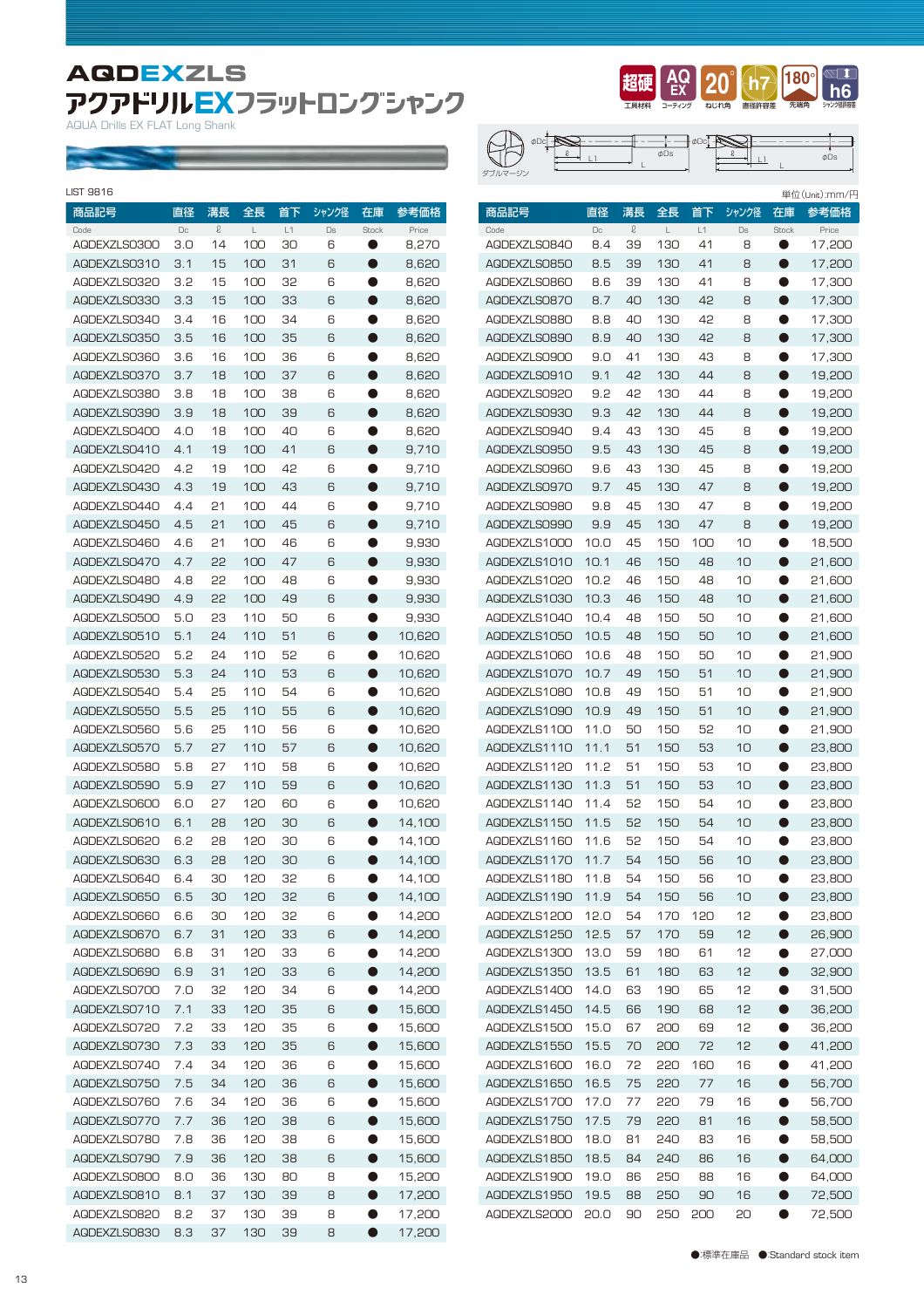## **AQDEXZ**

直径許容差 **h7**

ー<br>エ具材料 **超硬**

c

ダブルマージン

pDc TANNA

コーティング **AQ EX**

L1

**24**° **~30**° ねじれ角

ℓ

先端角 **180**

 $\overline{\phantom{a}}$  $\overline{\phantom{a}}$  . ↴

φDs

シャンク径許容差 **h6**

 $\blacksquare$ 

## **AQDEXZOH3D NEW SIZE** アクアドリルEXフラットオイルホール3D

AQUA Drills EX FLAT Oil-Hole 3D

| LIST 9812 |  |
|-----------|--|

|   | 商品記号                             | 直径         | 溝長           | 全長       | 首下           | シャンク径 在庫 |                        | 参考価格             |
|---|----------------------------------|------------|--------------|----------|--------------|----------|------------------------|------------------|
|   | Code                             | $\Box$     | Q            | L.       | L1           | Ds       | Stock                  | Price            |
| ⋇ | AQDEXZ0H3DO100                   | 1.0        | 4.3          | 55       | 4.6          | З        | $\bullet$              | 11,200           |
| ⋇ | AQDEXZOH3DO110                   | 1.1        | 4.7          | 58       | 5.0          | З        | $\bullet$              | 11,200           |
| ⋇ | AQDEXZ0H3D0120                   | 1.2        | 5.2          | 58       | 5.5          | З        | $\bullet$              | 11,200           |
| ⋇ | AQDEXZ0H3D0130                   | 1.3        | 5.6          | 58       | 5.9          | З        | $\bullet$              | 11,200           |
| ⋇ | AQDEXZOH3DO140                   | 1.4        | 6.0          | 58       | 6.3          | З        | ●                      | 11,200           |
| ⋇ | AQDEXZ0H3D0150                   | 1.5        | 6.5          | 58       | 6.8          | З        | $\bullet$              | 11,200           |
| ⋇ | AQDEXZ0H3D0160                   | 1.6        | 6.9          | 58       | 7.2          | З        | $\bullet$              | 11,200           |
| ⋇ | AQDEXZ0H3D0170                   | 1.7        | 7.3          | 58       | 7.6          | З        | $\bullet$              | 11,200           |
| ⋇ | AQDEXZOH3DO180                   | 1.8        | 7.7          | 58       | 8.0          | З        | O                      | 11,200           |
| ⋇ | AQDEXZ0H3D0190                   | 1.9        | 8.2          | 58       | 8.5          | 3        | $\bullet$              | 11,200           |
| ⋇ | AQDEXZOH3DO2OO                   | 2.0        | 8.6          | 58       | 8.9          | З        | $\bullet$              | 11,200           |
| ⋇ | AQDEXZ0H3D0210                   | 2.1        | 9.0          | 62       | 9.3          | З        | $\bullet$              | 11,200           |
| ⋇ | AQDEXZOH3DO220                   | 5'5        | 9.5          | 62       | 9.8          | З        | $\bullet$              | 11,200           |
| ⋇ | AQDEXZ0H3D0230                   | 2.3        | 9.9          | 62       | 10.2         | З        | $\bullet$              | 11,200           |
| ⋇ | AQDEXZOH3D0240                   | 2.4        | 10.3         | 62       | 10.6         | З        | ●                      | 11,200           |
| ⋇ | AQDEXZ0H3D0250                   | 2.5        | 10.8         | 62       | 11.1         | З        | $\bullet$              | 11,200           |
| ⋇ | AQDEXZOH3DO260                   | 2.6        | 11.2         | 68       | 11.5         | З        | $\bullet$              | 11,200           |
| ⋇ | AQDEXZ0H3D0270                   | 2.7        | 11.6         | 68       | 11.9         | З        | $\bullet$              | 11,200           |
| ⋇ | AQDEXZOH3DO280<br>AQDEXZ0H3D0290 | 2.8        | 12.0         | 68       | 12.3<br>12.9 | З        | $\bullet$<br>$\bullet$ | 11,200           |
| ⋇ | AQDEXZOH3DO300                   | 2.9<br>3.0 | 12.5<br>14.0 | 68<br>68 | 15.0         | З<br>З   | $\bullet$              | 11,200<br>11,200 |
|   |                                  |            | 15.0         |          |              | 4        | $\bullet$              |                  |
|   | AQDEXZ0H3D0310<br>AQDEXZOH3DO320 | 3.1<br>3.2 | 15.0         | 72<br>72 | 17.0<br>17.0 | 4        | $\bullet$              | 11,200           |
|   | AQDEXZ0H3D0330                   | 3.3        | 15.0         | 72       | 17.0         | 4        | $\bullet$              | 11,200<br>11,200 |
|   | AQDEXZ0H3D0340                   | 3.4        | 16.0         | 72       | 17.0         | 4        | $\bullet$              | 11,200           |
|   | AQDEXZ0H3D0350                   | 3.5        | 16.0         | 72       | 18.0         | 4        | $\bullet$              | 11,200           |
|   | AQDEXZOH3DO360                   | 3.6        | 16.0         | 72       | 19.0         | 4        | $\bullet$              | 11,500           |
|   | AQDEXZ0H3D0370                   | 3.7        | 18.0         | 72       | 19.0         | 4        | $\bullet$              | 11,500           |
|   | AQDEXZOH3DO380                   | 3.8        | 18.0         | 72       | 19.0         | 4        | $\bullet$              | 11,500           |
|   | AQDEXZ0H3D0390                   | 3.9        | 18.0         | 72       | 19.0         | 4        | $\bullet$              | 11,500           |
|   | AQDEXZOH3DO400                   | 4.0        | 18.0         | 72       | 19.0         | 4        | $\bullet$              | 11,500           |
|   | AQDEXZ0H3D0410                   | 4.1        | 19.0         | 80       | 22.0         | 5        | $\bullet$              | 12,300           |
|   | AQDEXZOH3DO420                   | 4.2        | 19.0         | 80       | 22.0         | 5        | $\bullet$              | 12,300           |
|   | AQDEXZOH3DO43O                   | 4.3        | 19.0         | 80       | 22.0         | 5        | $\bullet$              | 12,300           |
|   | AQDEXZOH3DO440                   | 4.4        | 21.0         | 80       | 22.0         | 5        | $\bullet$              | 12,300           |
|   | AQDEXZ0H3D0450                   | 4.5        | 21.0         | 80       | 23.0         | 5        | $\bullet$              | 12,300           |
|   | AQDEXZOH3DO460                   | 4.6        | 21.0         | 80       | 24.0         | 5        | $\bullet$              | 12,400           |
|   | AQDEXZ0H3D0470                   | 4.7        | 22.0         | 80       | 24.0         | 5        | $\bullet$              | 12,400           |
|   | AQDEXZOH3DO480                   | 4.8        | 22.0         | 80       | 24.0         | 5        | $\bullet$              | 12,400           |
|   | AQDEXZ0H3D0490                   | 4.9        | 22.0         | 80       | 24.0         | 5        | $\bullet$              | 12,400           |
|   | AQDEXZ0H3D0500                   | 5.0        | 23.0         | 80       | 24.0         | 5        | $\bullet$              | 12,400           |
|   | AQDEXZ0H3D0510                   | 5.1        | 24.0         | 82       | 26.0         | 6        |                        | 13,100           |
|   | AQDEXZOH3D0520                   | 5.2        | 24.0         | 82       | 26.0         | 6        | $\bullet$              | 13,100           |
|   | AQDEXZOH3D0530                   | 5.3        | 24.0         | 82       | 26.0         | 6        | D                      | 13,100           |
|   | AQDEXZ0H3D0540                   | 5.4        | 25.0         | 82       | 26.0         | 6        | $\bullet$              | 13,100           |
|   | AQDEXZ0H3D0550                   | 5.5        | 25.0         | 82       | 27.0         | 6        | $\bullet$              | 13,100           |
|   | AQDEXZ0H3D0560                   | 5.6        | 25.0         | 82       | 28.0         | 6        | 0                      | 13,400           |
|   | AQDEXZ0H3D0570                   | 5.7        | 27.0         | 82       | 28.0         | 6        | $\bullet$              | 13,400           |
|   | AQDEXZ0H3D0580                   | 5.8        | 27.0         | 82       | 28.0         | 6        | $\bullet$              | 13,400           |
|   | AQDEXZ0H3D0590                   | 5.9        | 27.0         | 82       | 28.0         | 6        | $\bullet$              | 13,400           |
|   | AQDEXZ0H3D0600                   | 6.0        | 27.0         | 82       | 28.0         | 6        | $\bullet$              | 13,400           |
|   | AQDEXZ0H3D0610                   | 6.1        | 28.0         | 88       | 31.0         | 7        | $\bullet$              | 14,600           |
|   | AQDEXZ0H3D0620                   | 6.2        | 28.0         | 88       | 31.0         | 7        | 0<br>$\bullet$         | 14,600           |
|   | AQDEXZ0H3D0630<br>AQDEXZOH3D0640 | 6.3<br>6.4 | 28.0<br>30.0 | 88<br>88 | 31.0<br>31.0 | 7<br>7   | $\bullet$              | 14,600<br>14,600 |
|   | AQDEXZ0H3D0650                   | 6.5        | 30.0         | 88       | 32.0         | 7        | $\bullet$              | 14,600           |
|   | AQDEXZ0H3D0660                   | 6.6        | 30.0         | 88       | 33.0         | 7        | ●                      | 14,700           |
|   | AQDEXZ0H3D0670                   | 6.7        | 31.0         | 88       | 33.0         | 7        | $\bullet$              | 14,700           |
|   | AQDEXZOH3D0680                   | 6.8        | 31.0         | 88       | 33.0         | 7        | $\bullet$              | 14,700           |
|   | AQDEXZ0H3D0690                   | 6.9        | 31.0         | 88       | 33.0         | 7        | $\bullet$              | 14,700           |
|   | AQDEXZ0H3D0700                   | 7.0        | 32.0         | 88       | 33.0         | 7        | $\bullet$              | 14,700           |
|   | AQDEXZ0H3D0710                   | 7.1        | 33.0         | 94       | 35.0         | 8        | $\bullet$              | 16,100           |
|   | AQDEXZ0H3D0720                   | 7.2        | 33.0         | 94       | 35.0         | 8        | $\bullet$              | 16,100           |

|                                  |              |          |            |          |          |                        | 単位(Unit):mm/円    |
|----------------------------------|--------------|----------|------------|----------|----------|------------------------|------------------|
| 商品記号                             | 直径           | 溝長       | 全長         | 首下       | シャンク径    | 在庫                     | 参考価格             |
| Code                             | $\Box$       | $\ell$   | L          | L1       | $\Box$   | <b>Stock</b>           | Price            |
| AQDEXZ0H3D0730                   | 7.3          | 33       | 94         | 35       | 8        | O                      | 16,100           |
| AQDEXZ0H3D0740                   | 7.4          | 34       | 94         | 35       | 8        | $\bullet$              | 16,100           |
| AQDEXZ0H3D0750                   | 7.5          | 34       | 94         | 36       | 8        | ●                      | 16,100           |
| AQDEXZ0H3D0760                   | 7.6          | 34       | 94         | 37       | 8        | $\bullet$              | 16,100           |
| AQDEXZ0H3D0770                   | 7.7          | 36       | 94         | 37       | 8        | $\bullet$              | 16,100           |
| AQDEXZ0H3D0780                   | 7.8          | 36       | 94         | 37       | 8        | $\bullet$              | 16,100           |
| AQDEXZ0H3D0790                   | 7.9          | 36       | 94         | 37       | 8        | $\bullet$              | 16,100           |
| AQDEXZ0H3D0800                   | 8.0          | 36       | 94         | 37       | 8        | $\bullet$              | 15,700           |
| AQDEXZ0H3D0810                   | 8.1          | 37       | 100        | 40       | 9        | $\bullet$              | 17,800           |
| AQDEXZ0H3D0820                   | 8.2          | 37       | 100        | 40       | 9        | $\bullet$              | 17,800           |
| AQDEXZOH3DO830                   | 8.3          | 37       | 100        | 40       | 9        | $\bullet$              | 17,800           |
| AQDEXZOH3DO840                   | 8.4          | 39       | 100        | 40       | 9        | $\bullet$              | 17,800           |
| AQDEXZOH3DO850                   | 8.5          | 39       | 100        | 41       | 9        | ●                      | 17,800           |
| AQDEXZ0H3D0860                   | 8.6          | 39       | 100        | 42       | 9        | $\bullet$              | 18,000           |
| AQDEXZ0H3D0870                   | 8.7          | 40       | 100        | 42       | 9        | $\bullet$              | 18,000           |
| AQDEXZ0H3D0880                   | 8.8          | 40       | 100        | 42       | 9        | $\bullet$              | 18,000           |
| AQDEXZ0H3D0890                   | 8.9          | 40       | 100        | 42       | 9        | $\bullet$              | 18,000           |
| AQDEXZ0H3D0900                   | 9.0          | 41       | 100        | 42       | 9        | $\bullet$              | 18,000           |
| AQDEXZ0H3D0910                   | 9.1          | 42       | 106        | 44       | 10       | O                      | 19,900           |
| AQDEXZ0H3D0920                   | 9.2          | 42       | 106        | 44       | 10       | ●                      | 19,900           |
| AQDEXZOH3DO930                   | 9.3          | 42       | 106        | 44       | 10       | $\bullet$              | 19,900           |
| AQDEXZ0H3D0940                   | 9.4          | 43       | 106        | 44       | 10       | $\bullet$              | 19,900           |
| AQDEXZOH3D0950                   | 9.5          | 43       | 106        | 45       | 10       | $\bullet$              | 19,900           |
| AQDEXZ0H3D0960                   | 9.6          | 43       | 106        | 46       | 10       | $\bullet$              | 19,900           |
| AQDEXZ0H3D0970                   | 9.7          | 45       | 106        | 46       | 10       | $\bullet$              | 19,900           |
| AQDEXZ0H3D0980                   | 9.8          | 45       | 106        | 46       | 10       | $\bullet$              | 19,900           |
| AQDEXZOH3DO990                   | 9.9          | 45       | 106        | 46       | 10       | ●                      | 19,900           |
| AQDEXZ0H3D1000                   | 10.0         | 45       | 106        | 46       | 10       | $\bullet$              | 19,200           |
| AQDEXZ0H3D1010                   | 10.1         | 46       | 116        | 49       | 11       | $\bullet$              | 22,400           |
| AQDEXZ0H3D1020                   | 10.2         | 46       | 116        | 49       | 11       | $\bullet$              | 22,400           |
| AQDEXZ0H3D1030                   | 10.3         | 46       | 116        | 49       | 11       | $\bullet$<br>$\bullet$ | 22,400           |
| AQDEXZ0H3D1040                   | 10.4         | 48       | 116        | 49       | 11       |                        | 22,400           |
| AQDEXZOH3D1050<br>AQDEXZ0H3D1060 | 10.5<br>10.6 | 48<br>48 | 116<br>116 | 50<br>51 | 11<br>11 | 0<br>$\bullet$         | 22,400           |
| AQDEXZOH3D1070                   | 10.7         | 49       | 116        | 51       | 11       | $\bullet$              | 22,700<br>22,700 |
| AQDEXZ0H3D1080                   | 10.8         | 49       | 116        | 51       | 11       | $\bullet$              | 22,700           |
| AQDEXZOH3D1090                   | 10.9         | 49       | 116        | 51       | 11       | $\bullet$              | 22,700           |
| AQDEXZ0H3D1100                   | 11.0         | 49       | 116        | 51       | 11       | $\bullet$              | 22,700           |
| AQDEXZOH3D1110                   | 11.1         | 50       | 122        | 53       | 12       | ●                      | 24,700           |
| AQDEXZ0H3D1120                   | 11.2         | 51       | 122        | 53       | 12       | 0                      | 24,700           |
| AQDEXZ0H3D1130                   | 11.3         | 51       | 122        | 53       | 12       |                        | 24,700           |
| AQDEXZ0H3D1140                   | 11.4         | 52       | 122        | 53       | 12       | $\bullet$              | 24,700           |
| AQDEXZOH3D1150                   | 11.5         | 52       | 122        | 54       | 12       | D                      | 24,700           |
| AQDEXZOH3D116O                   | 11.6         | 52       | 122        | 55       | 12       | D                      | 24,700           |
| AQDEXZ0H3D1170                   | 11.7         | 54       | 122        | 55       | 12       | $\bullet$              | 24,700           |
| AQDEXZ0H3D1180                   | 11.8         | 54       | 122        | 55       | 12       | $\bullet$              | 24,700           |
| AQDEXZOH3D1190                   | 11.9         | 54       | 122        | 55       | 12       | 0                      | 24,700           |
| AQDEXZ0H3D1200                   | 12.0         | 54       | 122        | 55       | 12       | $\bullet$              | 24,700           |
| AQDEXZOH3D1250                   | 12.5         | 57       | 128        | 59       | 13       | $\bullet$              | 28,900           |
| AQDEXZ0H3D1300                   | 13.0         | 59       | 128        | 60       | 13       | $\bullet$              | 29,000           |
| AQDEXZOH3D1350                   | 13.5         | 61       | 134        | 63       | 14       | D                      | 35,300           |
| AQDEXZ0H3D1400                   | 14.0         | 63       | 134        | 64       | 14       | $\bullet$              | 33,800           |
| AQDEXZ0H3D1450                   | 14.5         | 66       | 140        | 68       | 15       | $\bullet$              | 38,900           |
| AQDEXZ0H3D1500                   | 15.0         | 68       | 140        | 69       | 15       | $\bullet$              | 38,900           |
| AQDEXZOH3D1550                   | 15.5         | 70       | 146        | 72       | 16       | D                      | 44,300           |
| AQDEXZ0H3D1600                   | 16.0         | 72       | 146        | 73       | 16       | $\bullet$              | 44,300           |
|                                  |              |          |            |          |          |                        |                  |

|           | 直径(mm) Dc | 面取り量     |  |  |  |  |
|-----------|-----------|----------|--|--|--|--|
| を越え Above | 以下 Up to  | C(mm)    |  |  |  |  |
|           |           | 0.04     |  |  |  |  |
|           |           | $\cap$ 1 |  |  |  |  |
|           |           | n 2      |  |  |  |  |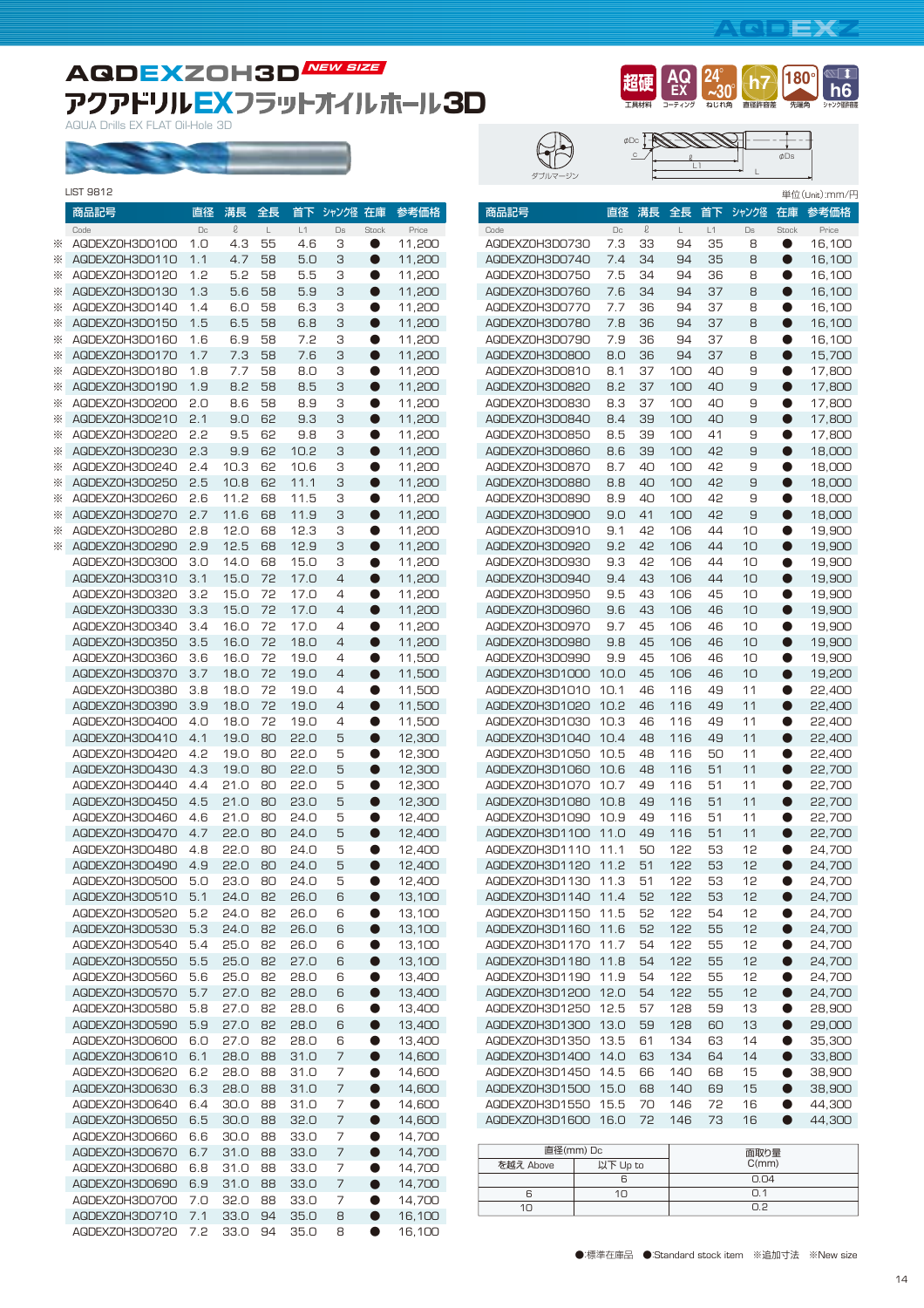## **AQDEXZOH5D NEW SIZE** アクアドリルEXフラットオイルホール5D

AQUA Drills EX FLAT Oil-Hole 5D



|        | 商品記号                             | 直径         | 溝長           | 全長         | 首下           | シャンク径 在庫 |                        | 参考価格             |
|--------|----------------------------------|------------|--------------|------------|--------------|----------|------------------------|------------------|
|        | Code                             | $\Box$     | $\mathcal Q$ | L          | L1           | Ds       | Stock                  | Price            |
| ⋇      | AQDEXZ0H5D0100                   | 1.0        | 6.3          | 57         | 6.6          | З        | $\bullet$              | 13,200           |
| ⋇      | AQDEXZOH5DO110                   | 1.1        | 6.9          | 60         | 7.2          | 3        | $\bullet$              | 13,200           |
| ⋇      | AQDEXZ0H5D0120                   | 1.2        | 7.6          | 60         | 7.9          | З        | 0                      | 13,200           |
| ⋇      | AQDEXZOH5DO130                   | 1.3        | 8.2          | 60         | 8.5          | З        | $\bullet$              | 13,200           |
| ⋇      | AQDEXZOH5DO140                   | 1.4        | 8.8          | 60         | 9.1          | З        | $\bullet$              | 13,200           |
| ⋇      | AQDEXZOH5DO150                   | 1.5        | 9.5          | 60         | 9.8          | З        | $\bullet$              | 13,200           |
| ⋇      | AQDEXZOH5DO160                   | 1.6        | 10.1         | 60         | 10.4         | З        | D<br>$\bullet$         | 13,200           |
| ⋇<br>⋇ | AQDEXZ0H5D0170<br>AQDEXZOH5DO18O | 1.7<br>1.8 | 10.7<br>11.3 | 60<br>60   | 11.0<br>11.6 | 3<br>З   | $\bullet$              | 13,200           |
| ⋇      | AQDEXZOH5DO190                   | 1.9        | 12.0         | 60         | 12.3         | З        | $\bullet$              | 13,200<br>13,200 |
| ⋇      | AQDEXZOH5D0200                   | 2.0        | 12.6         | 60         | 12.9         | З        | $\bullet$              | 13,200           |
| ⋇      | AQDEXZ0H5D0210                   | 2.1        | 13.2         | 64         | 13.5         | З        | $\bullet$              | 13,200           |
| ፠      | AQDEXZOH5DO220                   | 5.5        | 13.9         | 64         | 14.2         | З        | 0                      | 13,200           |
| ⋇      | AQDEXZOH5D0230                   | 2.3        | 14.5         | 64         | 14.8         | З        | D                      | 13,200           |
| ፠      | AQDEXZOH5D0240                   | 2.4        | 15.1         | 64         | 15.4         | З        | $\bullet$              | 13,200           |
| ⋇      | AQDEXZOH5D0250                   | 2.5        | 15.8         | 64         | 16.1         | 3        | $\bullet$              | 13,200           |
| ⋇      | AQDEXZOH5D0260                   | 2.6        | 16.4         | 74         | 16.7         | З        | 0                      | 13,200           |
| ⋇      | AQDEXZOH5DO270                   | 2.7        | 17.0         | 74         | 17.3         | З        | $\bullet$              | 13,200           |
| ⋇      | AQDEXZOH5D0280                   | 2.8        | 17.6         | 74         | 17.9         | З        | 0                      | 13,200           |
| ⋇      | AQDEXZOH5D0290                   | 2.9        | 18.3         | 74         | 18.6         | З        | $\bullet$              | 13,200           |
|        | AQDEXZOH5D0300                   | 3.0        | 20.0         | 74         | 21.0         | З        | D                      | 13,200           |
|        | AQDEXZ0H5D0310                   | 3.1        | 22.0         | 80         | 25.0         | 4        | $\bullet$              | 13,200           |
|        | AQDEXZOH5DO320                   | 3.2        | 22.0         | 80         | 25.0         | 4        | ●                      | 13,200           |
|        | AQDEXZOH5DO330<br>AQDEXZOH5D0340 | 3.3<br>3.4 | 22.0<br>24.0 | 80<br>80   | 25.0<br>25.0 | 4<br>4   | $\bullet$<br>$\bullet$ | 13,200<br>13,200 |
|        | AQDEXZOH5D0350                   | 3.5        | 24.0         | 80         | 26.0         | 4        | $\bullet$              | 13,200           |
|        | AQDEXZOH5DO360                   | 3.6        | 24.0         | 80         | 27.0         | 4        | 0                      | 13,500           |
|        | AQDEXZOH5DO370                   | 3.7        | 24.0         | 80         | 27.0         | 4        | $\bullet$              | 13,500           |
|        | AQDEXZOH5DO380                   | 3.8        | 26.0         | 80         | 27.0         | 4        | $\bullet$              | 13,500           |
|        | AQDEXZOH5D0390                   | 3.9        | 26.0         | 80         | 27.0         | 4        | $\bullet$              | 13,500           |
|        | AQDEXZOH5D0400                   | 4.0        | 26.0         | 80         | 27.0         | 4        | O                      | 13,500           |
|        | AQDEXZOH5DO410                   | 4.1        | 28.0         | 90         | 30.0         | 5        | $\bullet$              | 13,900           |
|        | AQDEXZOH5DO420                   | 4.2        | 28.0         | 90         | 30.0         | 5        | 0                      | 13,900           |
|        | AQDEXZ0H5D0430                   | 4.3        | 28.0         | 90         | 30.0         | 5        | $\bullet$              | 13,900           |
|        | AQDEXZOH5DO440                   | 4.4        | 29.0         | 90         | 30.0         | 5        | D                      | 13,900           |
|        | AQDEXZ0H5D0450                   | 4.5        | 29.0         | 90         | 31.0         | 5        | $\bullet$              | 13,900           |
|        | AQDEXZOH5D0460                   | 4.6<br>4.7 | 29.0         | 90<br>90   | 34.0         | 5        | $\bullet$              | 14,200           |
|        | AQDEXZ0H5D0470<br>AQDEXZOH5DO480 | 4.8        | 32.0<br>32.0 | 90         | 34.0<br>34.O | 5<br>5   | $\bullet$<br>●         | 14,200<br>14,200 |
|        | AQDEXZOH5D0490                   | 4.9        | 32.0         | 90         | 34.0         | 5        | ●                      | 14,200           |
|        | AQDEXZOH5D0500                   | 5.0        | 33.0         | 90         | 34.0         | 5        | 0                      | 14,200           |
|        | AQDEXZOH5DO510                   | 5.1        | 35.0         | 94         | 38.0         | 6        |                        | 15,000           |
|        | AQDEXZOH5DO520                   | 5.2        | 35.0         | 94         | 38.0         | 6        | $\bullet$              | 15,000           |
|        | AQDEXZOH5D0530                   | 5.3        | 35.0         | 94         | 38.0         | 6        | D                      | 15,000           |
|        | AQDEXZOH5D0540                   | 5.4        | 37.0         | 94         | 38.0         | 6        | D                      | 15,000           |
|        | AQDEXZ0H5D0550                   | 5.5        | 37.0         | 94         | 39.0         | 6        | $\bullet$              | 15,000           |
|        | AQDEXZOH5D0560                   | 5.6        | 37.0         | 94         | 40.0         | 6        | D                      | 15,300           |
|        | AQDEXZ0H5D0570                   | 5.7        | 39.0         | 94         | 40.0         | 6        | $\bullet$              | 15,300           |
|        | AQDEXZOH5DO580                   | 5.8        | 39.0         | 94         | 40.0         | 6        | D                      | 15,300           |
|        | AQDEXZOH5D0590                   | 5.9        | 39.0         | 94         | 40.0         | 6        | $\bullet$              | 15,300           |
|        | AQDEXZOH5DO6OO                   | 6.0<br>6.1 | 39.0         | 94         | 40.0         | 6        | D                      | 15,300           |
|        | AQDEXZOH5DO610<br>AQDEXZOH5DO620 | 6.2        | 41.0<br>41.0 | 101<br>101 | 44.O<br>44.O | 7<br>7   | D<br>$\bullet$         | 16,200<br>16,200 |
|        | AQDEXZOH5DO630                   | 6.3        | 41.0         | 101        | 44.O         | 7        | $\bullet$              | 16,200           |
|        | AQDEXZOH5DO640                   | 6.4        | 43.0         | 101        | 44.O         | 7        | D                      | 16,200           |
|        | AQDEXZOH5DO650                   | 6.5        | 43.0         | 101        | 45.0         | 7        | $\bullet$              | 16,200           |
|        | AQDEXZOH5DO660                   | 6.6        | 43.O         | 101        | 46.0         | 7        | $\bullet$              | 16,300           |
|        | AQDEXZ0H5D0670                   | 6.7        | 45.0         | 101        | 46.0         | 7        | 0                      | 16,300           |
|        | AQDEXZOH5DO680                   | 6.8        | 45.0         | 101        | 46.0         | 7        | D                      | 16,300           |
|        | AQDEXZOH5DO690                   | 6.9        | 45.0         | 101        | 46.0         | 7        | $\bullet$              | 16,300           |
|        | AQDEXZ0H5D0700                   | 7.0        | 46.0         | 101        | 46.0         | 7        | D                      | 16,300           |
|        | AQDEXZ0H5D0710                   | 7.1        | 48.O         | 110        | 51.0         | 8        | $\bullet$              | 17,900           |
|        | AQDEXZOH5DO720                   | 7.2        | 48.0         | 110        | 51.0         | 8        | $\bullet$              | 17,900           |



ダブルマージン φDc

سال سن  $\mathbb{L}$ ı <u>c / |</u> e || φDs ℓ L1 L

|                |      |        |     |     |       |              | 単位(Unit):mm/円 |
|----------------|------|--------|-----|-----|-------|--------------|---------------|
| 商品記号           | 直径   | 溝長     | 全長  | 首下  | シャンク径 | 在庫           | 参考価格          |
| Code           | Dc   | $\ell$ | L   | L1  | Ds    | <b>Stock</b> | Price         |
| AQDEXZ0H5D0730 | 7.3  | 48     | 110 | 51  | 8     | ●            | 17.900        |
| AQDEXZ0H5D0740 | 7.4  | 50     | 110 | 51  | 8     | 0            | 17,900        |
| AQDEXZ0H5D0750 | 7.5  | 50     | 110 | 52  | 8     | $\bullet$    | 17,900        |
| AQDEXZ0H5D0760 | 7.6  | 50     | 110 | 53  | 8     | $\bullet$    | 17,900        |
| AQDEXZ0H5D0770 | 7.7  | 52     | 110 | 53  | 8     | $\bullet$    | 17,900        |
| AQDEXZ0H5D0780 | 7.8  | 52     | 110 | 53  | 8     | $\bullet$    | 17,900        |
| AQDEXZ0H5D0790 | 7.9  | 52     | 110 | 53  | 8     | $\bullet$    | 17,900        |
| AQDEXZ0H5D0800 | 8.0  | 52     | 110 | 53  | 8     | $\bullet$    | 17,400        |
| AQDEXZ0H5D0810 | 8.1  | 54     | 117 | 57  | 9     | 0            | 19.700        |
| AQDEXZ0H5D0820 | 8.2  | 54     | 117 | 57  | 9     | $\bullet$    | 19,700        |
| AQDEXZOH5DO830 | 8.3  | 54     | 117 | 57  | 9     | $\bullet$    | 19,700        |
| AQDEXZOH5DO840 | 8.4  | 56     | 117 | 57  | 9     | $\bullet$    | 19,700        |
| AQDEXZOH5DO850 | 8.5  | 56     | 117 | 58  | 9     | 0            | 19,700        |
| AQDEXZ0H5D0860 | 8.6  | 56     | 117 | 59  | 9     | $\bullet$    | 19,900        |
| AQDEXZOH5DO870 | 8.7  | 58     | 117 | 59  | 9     | $\bullet$    | 19,900        |
| AQDEXZOH5DO880 | 8.8  | 58     | 117 | 59  | 9     | 0            | 19,900        |
| AQDEXZOH5DO890 | 8.9  | 58     | 117 | 59  | 9     | $\bullet$    | 19,900        |
| AQDEXZ0H5D0900 | 9.0  | 59     | 117 | 59  | 9     | $\bullet$    | 19,900        |
| AQDEXZ0H5D0910 | 9.1  | 61     | 126 | 64  | 10    | ●            | 22,100        |
| AQDEXZ0H5D0920 | 9.2  | 61     | 126 | 64  | 10    | $\bullet$    | 22,100        |
|                |      |        |     |     | 10    |              |               |
| AQDEXZOH5DO930 | 9.3  | 61     | 126 | 64  |       | $\bullet$    | 22,100        |
| AQDEXZOH5DO940 | 9.4  | 63     | 126 | 64  | 10    | $\bullet$    | 22,100        |
| AQDEXZOH5DO950 | 9.5  | 63     | 126 | 65  | 10    | 0            | 22,100        |
| AQDEXZOH5DO960 | 9.6  | 63     | 126 | 66  | 10    | $\bullet$    | 22,100        |
| AQDEXZ0H5D0970 | 9.7  | 65     | 126 | 66  | 10    | $\bullet$    | 22.100        |
| AQDEXZ0H5D0980 | 9.8  | 65     | 126 | 66  | 10    | $\bullet$    | 22,100        |
| AQDEXZOH5DO990 | 9.9  | 65     | 126 | 66  | 10    | O            | 22,100        |
| AQDEXZ0H5D1000 | 10.0 | 65     | 126 | 66  | 10    | $\bullet$    | 21,300        |
| AQDEXZOH5D1010 | 10.1 | 67     | 138 | 70  | 11    | ●            | 24,800        |
| AQDEXZ0H5D1020 | 10.2 | 67     | 138 | 70  | 11    | 0            | 24,800        |
| AQDEXZ0H5D1030 | 10.3 | 67     | 138 | 70  | 11    | $\bullet$    | 24,800        |
| AQDEXZ0H5D1040 | 10.4 | 69     | 138 | 70  | 11    | $\bullet$    | 24,800        |
| AQDEXZ0H5D1050 | 10.5 | 69     | 138 | 71  | 11    | O            | 24,800        |
| AQDEXZOH5D1060 | 10.6 | 69     | 138 | 71  | 11    | $\bullet$    | 25,200        |
| AQDEXZ0H5D1070 | 10.7 | 72     | 138 | 73  | 11    | 0            | 25,200        |
| AQDEXZ0H5D1080 | 10.8 | 72     | 138 | 73  | 11    | $\bullet$    | 25,200        |
| AQDEXZ0H5D1090 | 10.9 | 72     | 138 | 73  | 11    | 0            | 25,200        |
| AQDEXZ0H5D1100 | 11.0 | 73     | 138 | 73  | 11    | $\bullet$    | 25,200        |
| AQDEXZ0H5D1110 | 11.1 | 74     | 146 | 77  | 12    | ●            | 27,300        |
| AQDEXZ0H5D1120 | 11.2 | 74     | 146 | 77  | 12    | ●            | 27,300        |
| AQDEXZ0H5D1130 | 11.3 | 74     | 146 | 77  | 12    | ●            | 27,300        |
| AQDEXZ0H5D1140 | 11.4 | 76     | 146 | 77  | 12    | U            | 27,300        |
| AQDEXZOH5D1150 | 11.5 | 76     | 146 | 78  | 12    | D            | 27,300        |
| AQDEXZ0H5D1160 | 11.6 | 76     | 146 | 79  | 12    | 0            | 27,300        |
| AQDEXZ0H5D1170 | 11.7 | 78     | 146 | 79  | 12    | $\bullet$    | 27,300        |
| AQDEXZOH5D1180 | 11.8 | 78     | 146 |     | 12    | $\bullet$    | 27,300        |
|                |      |        |     | 79  |       |              |               |
| AQDEXZOH5D1190 | 11.9 | 78     | 146 | 79  | 12    | 0            | 27,300        |
| AQDEXZ0H5D1200 | 12.0 | 78     | 146 | 79  | 12    | $\bullet$    | 27,300        |
| AQDEXZ0H5D1250 | 12.5 | 82     | 153 | 84  | 13    | $\bullet$    | 31,900        |
| AQDEXZ0H5D1300 | 13.0 | 86     | 153 | 86  | 13    | $\bullet$    | 32,000        |
| AQDEXZ0H5D1350 | 13.5 | 89     | 162 | 91  | 14    | 0            | 38,900        |
| AQDEXZ0H5D1400 | 14.0 | 91     | 162 | 92  | 14    | $\bullet$    | 37,300        |
| AQDEXZOH5D1450 | 14.5 | 95     | 169 | 97  | 15    | $\bullet$    | 42,900        |
| AQDEXZ0H5D1500 | 15.0 | 98     | 169 | 98  | 15    | $\bullet$    | 42,900        |
| AQDEXZ0H5D1550 | 15.5 | 102    | 178 | 104 | 16    | $\bullet$    | 48,800        |
| AQDEXZ0H5D1600 | 16.0 | 104    | 178 | 105 | 16    | $\bullet$    | 48,800        |

|           | 直径(mm) Dc | 面取り量     |
|-----------|-----------|----------|
| を越え Above | 以下 Up to  | C(mm)    |
|           |           | 0.04     |
| Բ         | 1Π        | $\cap$ 1 |
| 1Π        |           | n 2      |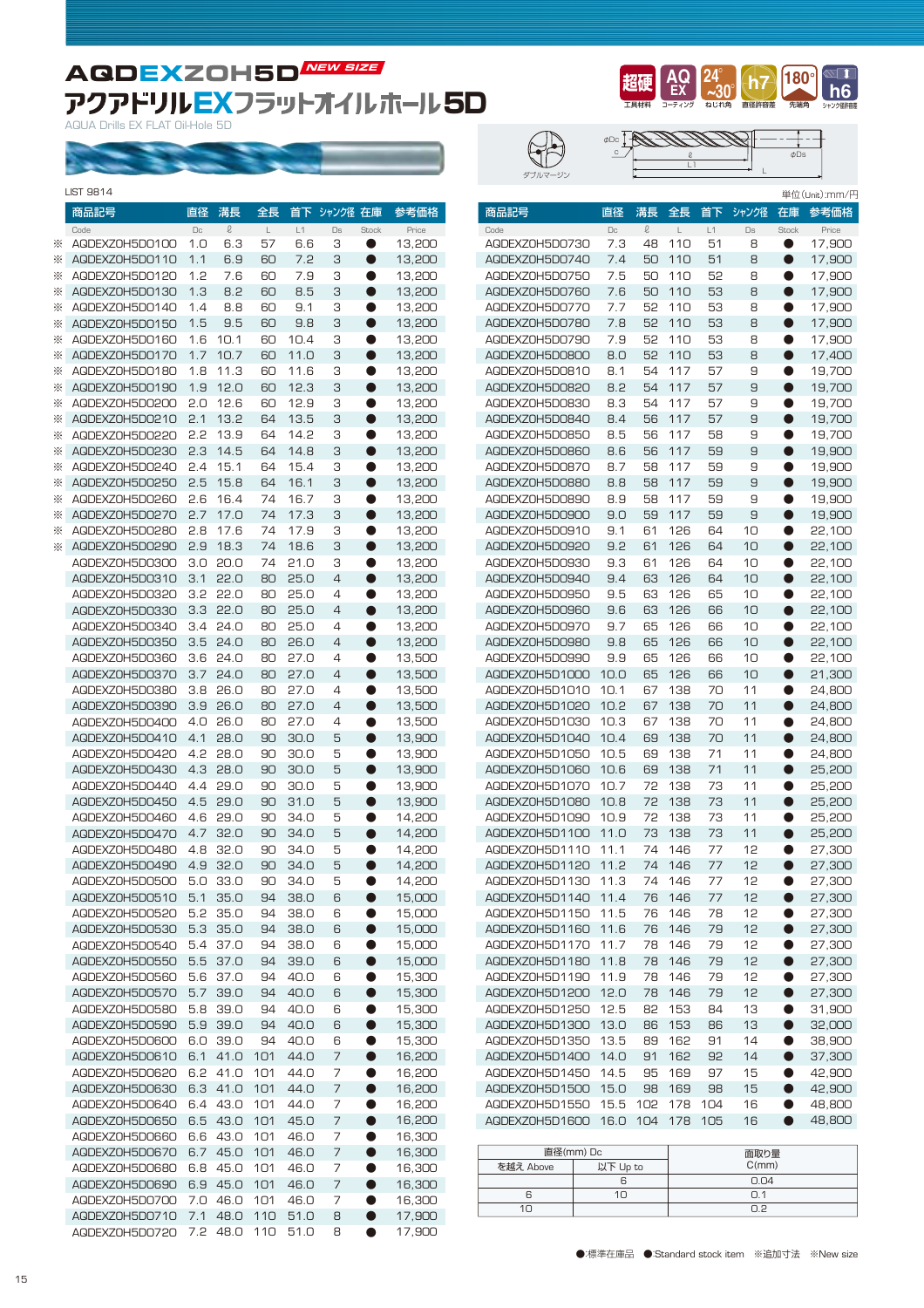## 基準切削条件 **AQDEXZ AQDEXZ-R**

Standard Drilling Condition

| 被削材<br>Work<br>Material |                 | 一般構造用鋼・炭素鋼・ねずみ鋳鉄<br>SS400 S50C FC250<br><b>Structural Steel</b><br>Carbon Steel<br>Cast Iron<br>$\sim$ 200HB |                        | 合金鋼・調質鋼<br>SCM440 NAK<br><b>Alloy Steel</b><br><b>Heat treated Steel</b><br>$20~30$ HRC |                 | ダイス鋼・プレハードン鋼<br>SKD61 NAK HPM<br>Mold Steel<br><b>Hardened Steel</b><br>$30~40$ HRC | 高硬度鋼<br><b>Hardened Steel</b><br>$40 \sim 50$ HRC |              | ダクタイル鋳鉄<br><b>FCD400</b><br>Ductile Cast Iron |              | ステンレス鋼<br>SUS304 SUS316<br><b>Stainless Steel</b> |                          | アルミニウム合金<br>A7075<br>Aluminum Alloy |              | アルミニウム合金鋳物<br>AC ADC<br>Aluminum Allov<br>Casting |              |
|-------------------------|-----------------|--------------------------------------------------------------------------------------------------------------|------------------------|-----------------------------------------------------------------------------------------|-----------------|-------------------------------------------------------------------------------------|---------------------------------------------------|--------------|-----------------------------------------------|--------------|---------------------------------------------------|--------------------------|-------------------------------------|--------------|---------------------------------------------------|--------------|
| 直径<br>Drill Dia         | 回転数<br>Rotation | 送り速度<br>Feed                                                                                                 | 回転数<br><b>Rotation</b> | 送り速度<br>Feed                                                                            | 回転数<br>Rotation | 送り速度<br>Feed                                                                        | 回転数<br>Rotation                                   | 送り速度<br>Feed | 回転数<br>Rotation                               | 送り速度<br>Feed | 回転数<br>Rotation                                   | 送り速度<br>Feed             | 回転数<br>Rotation                     | 送り速度<br>Feed | 回転数<br>Rotation                                   | 送り速度<br>Feed |
| mm                      | min-1           | mm/min                                                                                                       | min-1                  | mm/min                                                                                  | min-1           | mm/min                                                                              | min-1                                             | mm/min       | min-1                                         | mm/min       | $min-1$                                           | mm/min                   | min-1                               | mm/min       | min-1                                             | mm/min       |
| O.2                     | 32000           | 40                                                                                                           | 29000                  | 35                                                                                      | 16000           | 20                                                                                  | 14000                                             | 10           | 29000                                         | 25           | 16000                                             | 10                       | 60000                               | 120          | 56000                                             | 100          |
| O.3                     | 30000           | 60                                                                                                           | 25000                  | 45                                                                                      | 15000           | 30                                                                                  | 12000                                             | 15           | 25000                                         | 35           | 15000                                             | 15                       | 60000                               | 180          | 50000                                             | 130          |
| O.4                     | 28000           | 70                                                                                                           | 23000                  | 55                                                                                      | 14000           | 35                                                                                  | 11000                                             | 20           | 23000                                         | 45           | 14000                                             | 20                       | 60000                               | 240          | 47000                                             | 170          |
| 0.5                     | 25500           | 80                                                                                                           | 21000                  | 65                                                                                      | 12500           | 40                                                                                  | 10000                                             | 20           | 21000                                         | 50           | 12500                                             | 20                       | 60000                               | 300          | 45000                                             | 200          |
| O.6                     | 24000           | 120                                                                                                          | 19000                  | 90                                                                                      | 11500           | 60                                                                                  | 9000                                              | 25           | 19000                                         | 70           | 11500                                             | 25                       | 53000                               | 350          | 40000                                             | 250          |
| O.7                     | 22000           | 150                                                                                                          | 18000                  | 125                                                                                     | 11000           | 75                                                                                  | 8000                                              | 30           | 18000                                         | 100          | 11000                                             | 30                       | 48000                               | 450          | 36000                                             | 300          |
| $\Omega$ .8             | 21000           | 200                                                                                                          | 17000                  | 160                                                                                     | 10500           | 80                                                                                  | 7500                                              | $30^{\circ}$ | 17000                                         | 130          | 10500                                             | 35                       | 45000                               | 550          | 33000                                             | 350          |
| 0.9                     | 20000           | 250                                                                                                          | 16500                  | 200                                                                                     | 10000           | 100                                                                                 | 7000                                              | 35           | 16500                                         | 160          | 10000                                             | 40                       | 42000                               | 650          | 31000                                             | 400          |
| $\mathbf{1}$            | 19100           | 290                                                                                                          | 15900                  | 240                                                                                     | 9550            | 11 <sub>0</sub>                                                                     | 6400                                              | $4\Omega$    | 15900                                         | 190          | 9550                                              | 50                       | 40000                               | 720          | 28600                                             | 460          |
| 1.9                     | 11700           | 360                                                                                                          | 10100                  | 310                                                                                     | 5900            | 160                                                                                 | 4200                                              | 70           | 10100                                         | 250          | 5030                                              | 50                       | 24300                               | 830          | 17600                                             | 540          |
| 2                       | 11100           | 360                                                                                                          | 9550                   | 310                                                                                     | 5550            | 160                                                                                 | 3980                                              | 70           | 9550                                          | 250          | $\sim$                                            | $\sim$                   | 23100                               | 830          | 16700                                             | 530          |
| 3                       | 7950            | 420                                                                                                          | 6900                   | 360                                                                                     | 3700            | 170                                                                                 | 2650                                              | 80           | 6900                                          | 310          | $\overline{\phantom{a}}$                          | $\overline{\phantom{a}}$ | 17000                               | 1020         | 12500                                             | 660          |
| $\overline{a}$          | 5950            | 420                                                                                                          | 5150                   | 360                                                                                     | 2800            | 170                                                                                 | 2000                                              | 80           | 5150                                          | 310          | $\sim$                                            | $\sim$                   | 12500                               | 1020         | 9550                                              | 660          |
| 5                       | 4800            | 420                                                                                                          | 4150                   | 360                                                                                     | 2200            | 170                                                                                 | 1600                                              | 80           | 4150                                          | 310          | $\sim$                                            | $\overline{\phantom{a}}$ | 10000                               | 1020         | 7650                                              | 660          |
| 6                       | 4000            | 420                                                                                                          | 3450                   | 360                                                                                     | 1800            | 170                                                                                 | 1300                                              | 80           | 3450                                          | 310          | $\sim$                                            | $\sim$                   | 8500                                | 1020         | 6400                                              | 660          |
| 8                       | 3000            | 420                                                                                                          | 2600                   | 360                                                                                     | 1400            | 170                                                                                 | 1000                                              | 80           | 2600                                          | 310          | н.                                                | $\overline{\phantom{a}}$ | 6350                                | 1020         | 4750                                              | 660          |
| 10                      | 2400            | 420                                                                                                          | 2050                   | 360                                                                                     | 1100            | 170                                                                                 | 800                                               | 80           | 2050                                          | 310          | $\sim$                                            | $\sim$                   | 5100                                | 1020         | 3800                                              | 660          |
| 12                      | 2000            | 420                                                                                                          | 1700                   | 360                                                                                     | 950             | 170                                                                                 | 650                                               | 80           | 1700                                          | 310          | ٠                                                 | $\overline{\phantom{a}}$ | 4250                                | 1020         | 3200                                              | 660          |
| 16                      | 1500            | 420                                                                                                          | 1300                   | 360                                                                                     | 700             | 170                                                                                 | 500                                               | 80           | 1300                                          | 310          | $\overline{\phantom{a}}$                          | $\sim$                   | 3200                                | 1020         | 2400                                              | 660          |
| 20                      | 1200            | 420                                                                                                          | 1050                   | 360                                                                                     | 550             | 170                                                                                 | 400                                               | 80           | 1050                                          | 310          | н.                                                | $\sim$                   | 2550                                | 1020         | 1900                                              | 660          |

### 切削条件ご利用の注意

1.機械側性やワーククランプ、加工部形状などの状況により切削条件を調整してください。<br>2.黒皮が除去されている加工に使用する場合のものです。<br>3.水溶性切削油剤を使用する場合のものです。2Dcを超える穴あけはおすすめしません。切りくず排出能力が下がることがあります。<br>4.穴深さは2Dc以下の場合のものです。2Dcを超える穴あけはおすすめしません。切りくず排出能力が下がることがあります。

5.ステンレス鋼(SUS304,316)の加工は、1.9mm以下で使用してください。<br>6.傾斜面の加工には、加工傾斜角(θ)によって調整してください。 加工傾斜角(θ)が30°以下に、送り速度を50%に下げてください。<br>- 加工傾斜角(θ)が30°を超える場合には、回転数を70%以下、送り速度を30%以下に下げてください。

7.外周万向の切込みはできません。<br>Warrings on using the drilling condition tables<br>1. Adjust drilling dere drilling condition according to the rigidity of machine or work clamp state.<br>2. For drilling after the forged surface has been rem

## **AQDEXZR**

| 被削材<br>Work<br>material |          | 一般構造用鋼・炭素鋼・ねずみ鋳鉄<br>SS400 S50C FC250<br><b>Structural Steel</b><br>Carbon Steel<br>Cast Iron<br>$\sim$ 200HB |          | 合金鋼・調質鋼<br>SCM440 NAK<br>Alloy Steel<br>Heat treated Steel<br>$20 \sim 30$ HRC |          | ダイス鋼・プレハードン鋼<br>SKD61 NAK HPM<br>Mold Steel<br>Hardened Steel<br>$30~40$ HRC |          | 高硬度鋼<br><b>Hardened Steel</b><br>$40\nthicksim50$ HRC |          | ダクタイル鋳鉄<br><b>FCD400</b><br>Ductile Cast Iron | アルミニウム合金<br>A7075<br>Aluminum Alloy |        |
|-------------------------|----------|--------------------------------------------------------------------------------------------------------------|----------|--------------------------------------------------------------------------------|----------|------------------------------------------------------------------------------|----------|-------------------------------------------------------|----------|-----------------------------------------------|-------------------------------------|--------|
| 直径                      | 回転数      | 送り速度                                                                                                         | 回転数      | 送り速度                                                                           | 回転数      | 送り速度                                                                         | 回転数      | 送り速度                                                  | 回転数      | 送り速度                                          | 回転数                                 | 送り速度   |
| Drill Dia.              | Rotation | Feed                                                                                                         | Rotation | Feed                                                                           | Rotation | Feed                                                                         | Rotation | Feed                                                  | Rotation | Feed                                          | Rotation                            | Feed   |
| mm                      | $min-1$  | mm/min                                                                                                       | $min-1$  | mm/min                                                                         | $min-1$  | mm/min                                                                       | min-1    | mm/min                                                | $min-1$  | mm/min                                        | $min-1$                             | mm/min |
| 3                       | 10600    | 630                                                                                                          | 9500     | 430                                                                            | 7400     | 330                                                                          | 5300     | 240                                                   | 9500     | 430                                           | 12700                               | 760    |
| 4                       | 7900     | 630                                                                                                          | 7100     | 430                                                                            | 5550     | 330                                                                          | 3980     | 240                                                   | 7100     | 430                                           | 9500                                | 760    |
| 5                       | 6300     | 630                                                                                                          | 5700     | 430                                                                            | 4450     | 330                                                                          | 3180     | 240                                                   | 5700     | 430                                           | 7600                                | 760    |
| 6                       | 5300     | 630                                                                                                          | 4750     | 430                                                                            | 3700     | 330                                                                          | 2650     | 240                                                   | 4750     | 430                                           | 6400                                | 760    |
| 8                       | 3950     | 630                                                                                                          | 3550     | 430                                                                            | 2790     | 330                                                                          | 1990     | 240                                                   | 3550     | 430                                           | 4780                                | 760    |
| 10                      | 3150     | 630                                                                                                          | 2860     | 430                                                                            | 2230     | 330                                                                          | 1590     | 240                                                   | 2860     | 430                                           | 3800                                | 760    |
| 12                      | 2650     | 630                                                                                                          | 2390     | 430                                                                            | 1860     | 330                                                                          | 1300     | 240                                                   | 2390     | 430                                           | 3180                                | 760    |
| 16                      | 1990     | 630                                                                                                          | 1790     | 430                                                                            | 1390     | 330                                                                          | 990      | 240                                                   | 1790     | 430                                           | 2390                                | 760    |
| 20                      | 1590     | 630                                                                                                          | 1430     | 430                                                                            | 1110     | 330                                                                          | 800      | 240                                                   | 1430     | 430                                           | 1910                                | 760    |

### 切削条件ご利用の注意

1.前加工(ガイド穴)がある場合の切削条件です。<br>2.機械剛性やワーククランプ、加工部形状などの状況により切削条件を調整してください。

3.水溶性切削油剤を使用する場合のものです。不水溶性切削油剤の場合には回転数と送り速度を20%下げてください。 4.穴深さは4Dc以下の場合のものです。

5.ステンレス鋼(SUS304,316など)の加工には不向きです。アクアドリルEXフラットOH 3D/5Dを推奨します。 6.穴加工の際は、①径より大きいセンタリング穴または、②同径のガイド穴が必要です。

(①センタリング穴にはAGスターティングドリル、②ガイド穴にはアクアドリルEXフラット推奨)

7.外周方向の切込みはできません。

切込み深さ Depth of cut

Warnings on using the drilling condition tables<br>
2. Adjust chilling condition according to the rigidity of machine or work clamp state.<br>
2. Adjust chilling condition according to the rigidity of machine or work clamp state



 $\theta$ <sup>1</sup>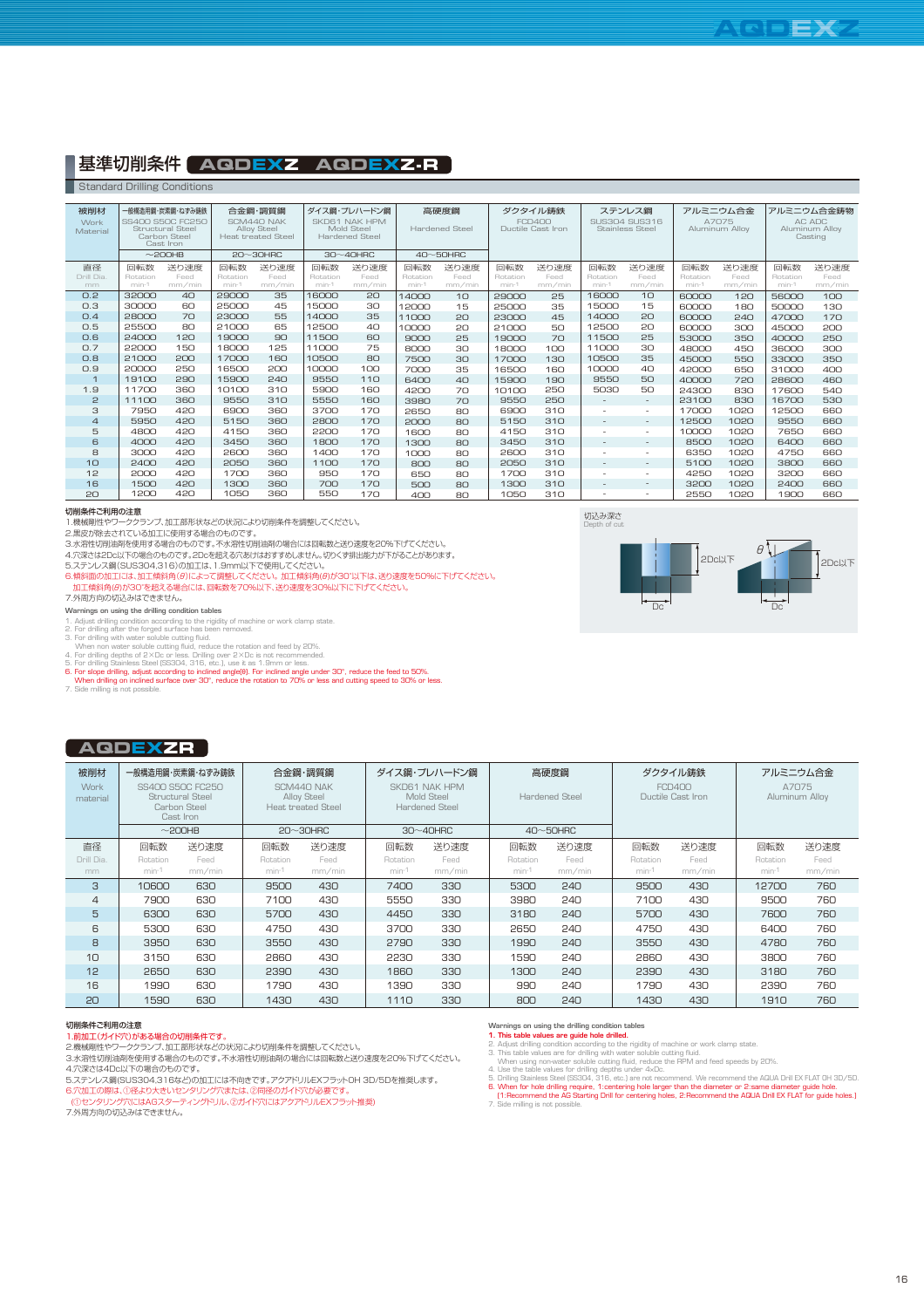## 基準切削条件 AQDEXZLS

|                                | <b>Standard Drilling Conditions</b>                                                                   |                        |                          |                                                                   |                                                                      |                        |                          |                        |                                               |                        |                                     |                        |
|--------------------------------|-------------------------------------------------------------------------------------------------------|------------------------|--------------------------|-------------------------------------------------------------------|----------------------------------------------------------------------|------------------------|--------------------------|------------------------|-----------------------------------------------|------------------------|-------------------------------------|------------------------|
| 被削材<br><b>Work</b><br>material | 一般構造用鋼・炭素鋼・ねずみ鋳鉄<br>SS400 S50C EC250<br>Structural Steel<br>Carbon Steel<br>Cast Iron<br>$\sim$ 200HB |                        |                          | 合金鋼・調質鋼<br>SCM440 NAK<br>Alloy Steel<br><b>Heat treated Steel</b> | ダイス鋼・プレハードン鋼<br>SKD61 NAK HPM<br>Mold Steel<br><b>Hardened Steel</b> |                        | 高硬度鋼<br>Hardened Steel   |                        | ダクタイル鋳鉄<br><b>FCD400</b><br>Ductile Cast Iron |                        | アルミニウム合金<br>A7075<br>Aluminum Alloy |                        |
|                                |                                                                                                       |                        |                          | $20 \sim 30$ HRC                                                  | $30~40$ HRC                                                          |                        | $40\nthicksim50$ HRC     |                        |                                               |                        |                                     |                        |
| 直径<br>Drill Dia.<br>mm         | 回転数<br>Rotation<br>min-1                                                                              | 送り速度<br>Feed<br>mm/min | 回転数<br>Rotation<br>min-1 | 送り速度<br>Feed<br>mm/min                                            | 回転数<br>Rotation<br>min-1                                             | 送り速度<br>Feed<br>mm/min | 回転数<br>Rotation<br>min-1 | 送り速度<br>Feed<br>mm/min | 回転数<br>Rotation<br>min-1                      | 送り速度<br>Feed<br>mm/min | 回転数<br>Rotation<br>min-1            | 送り速度<br>Feed<br>mm/min |
| 3                              | 10600                                                                                                 | 790                    | 9500                     | 570                                                               | 7400                                                                 | 330                    | 5300                     | 240                    | 9500                                          | 430                    | 12700                               | 950                    |
| 4                              | 7900                                                                                                  | 790                    | 7100                     | 570                                                               | 5550                                                                 | 330                    | 3980                     | 240                    | 7100                                          | 430                    | 9500                                | 950                    |
| 5                              | 6300                                                                                                  | 790                    | 5700                     | 570                                                               | 4450                                                                 | 330                    | 3180                     | 240                    | 5700                                          | 430                    | 7600                                | 950                    |
| 6                              | 5300                                                                                                  | 790                    | 4750                     | 570                                                               | 3700                                                                 | 330                    | 2650                     | 240                    | 4750                                          | 430                    | 6400                                | 950                    |
| 8                              | 3950                                                                                                  | 790                    | 3550                     | 570                                                               | 2790                                                                 | 330                    | 1990                     | 240                    | 3550                                          | 430                    | 4780                                | 950                    |
| 10                             | 3150                                                                                                  | 790                    | 2860                     | 570                                                               | 2230                                                                 | 330                    | 1590                     | 240                    | 2860                                          | 430                    | 3800                                | 950                    |
| 12                             | 2650                                                                                                  | 790                    | 2390                     | 570                                                               | 1860                                                                 | 330                    | 1300                     | 240                    | 2390                                          | 430                    | 3180                                | 950                    |
| 16                             | 1990                                                                                                  | 790                    | 1790                     | 570                                                               | 1390                                                                 | 330                    | 990                      | 240                    | 1790                                          | 430                    | 2390                                | 950                    |
| 20                             | 1590                                                                                                  | 790                    | 1430                     | 570                                                               | 1110                                                                 | 330                    | 800                      | 240                    | 1430                                          | 430                    | 1910                                | 950                    |

切削条件ご利用の注意 ある場合の切削条件です

2.機械剛性やワーククランプ、加工部形状などの状況により切削条件を調整してください。<br>3.水溶性切削油剤を使用する場合のものです。不水溶性切削油剤の場合には回転数と送り速度を20%下げてください。

4.穴深さは2Dc以下の場合のものです。 5.ステンレス鋼(SUS304,316など)の加工には不向きです。アクアドリルEXフラットOH 3D/5Dを推奨します。

6.フラット面加工の際は、径より大きいセンタリング穴、または同径のガイド穴が必要です。 (センタリング穴にはAGスターティングドリルロングシャンク推奨)

7.傾斜面5~15°の加工にはガイド穴は不要です。但し、回転数を60%以下、送り速度を40%以下に下げてください。 8.外周方向の切込みはできません。

### **AQDEXZOH3D**

| 被削材<br><b>Work</b><br>material |                               | 一般構造用鋼・炭素鋼・ねずみ鋳鉄<br>SS400 S50C FC250<br><b>Structural Steel</b><br>Carbon Steel<br>Cast Iron | 合金鋼・調質鋼<br>SCM440 NAK<br>Alloy Steel<br><b>Heat treated Steel</b> |                                  | ダイス鋼・プレハードン鋼<br>SKD61 NAK HPM<br>Mold Steel<br><b>Hardened Steel</b> |                             | 高硬度鋼<br><b>Hardened Steel</b> |                                      | ダクタイル鋳鉄<br><b>FCD400</b><br>Ductile Cast Iron |              | ステンレス鋼<br>SUS304 SUS316<br><b>Stainless Steel</b> |              | アルミニウム合金<br>A7075<br>Aluminum Alloy |              |
|--------------------------------|-------------------------------|----------------------------------------------------------------------------------------------|-------------------------------------------------------------------|----------------------------------|----------------------------------------------------------------------|-----------------------------|-------------------------------|--------------------------------------|-----------------------------------------------|--------------|---------------------------------------------------|--------------|-------------------------------------|--------------|
| 直径<br>Drill Dia.               | 回転数                           | $\sim$ 200HB<br>送り速度<br>Feed                                                                 | 回転数                                                               | $20 \sim 30$ HRC<br>送り速度<br>Feed | 回転数                                                                  | $30~40$ HRC<br>送り速度<br>Feed | 回転数                           | $40\nthicksim50$ HRC<br>送り速度<br>Feed | 回転数                                           | 送り速度<br>Feed | 回転数                                               | 送り速度<br>Feed | 回転数                                 | 送り速度<br>Feed |
| mm                             | Rotation<br>min <sup>-1</sup> | mm/min                                                                                       | Rotation<br>min <sup>-</sup>                                      | mm/min                           | Rotation<br>min-1                                                    | mm/min                      | Rotation<br>min <sup>-1</sup> | mm/min                               | Rotation<br>min-1                             | mm/min       | Rotation<br>min-1                                 | mm/min       | Rotation<br>min-1                   | mm/min       |
| 1.0                            | 15900                         | 130                                                                                          | 12700                                                             | 80                               | 9550                                                                 | 45                          | 7960                          | 40                                   | 12700                                         | 60           | 9550                                              | 20           | 22300                               | 210          |
| 1.5<br>2.0                     | 10600<br>9550                 | 130<br>160                                                                                   | 8490<br>7960                                                      | 80<br>100                        | 6370<br>5570                                                         | 45<br>55                    | 5320<br>4790                  | 40<br>50                             | 8490<br>7960                                  | 60<br>75     | 6370<br>6370                                      | 20<br>40     | 14900<br>12700                      | 210<br>240   |
| 2.5                            | 11500                         | 470                                                                                          | 9600                                                              | 315                              | 9500                                                                 | 230                         | 5750                          | 140                                  | 9560                                          | 240          | 8900                                              | 250          | 13300                               | 660          |
| 2.9                            | 13000                         | 950                                                                                          | 10900                                                             | 635                              | 7600                                                                 | 330                         | 6600                          | 285                                  | 11000                                         | 480          | 11000                                             | 635          | 15350                               | 1330         |
| 3                              | 12700                         | 950                                                                                          | 10600                                                             | 635                              | 7400                                                                 | 330                         | 6370                          | 285                                  | 10600                                         | 480          | 10600                                             | 635          | 14800                               | 1330         |
| 4                              | 9500                          | 950                                                                                          | 7900                                                              | 635                              | 5550                                                                 | 330                         | 4780                          | 285                                  | 7900                                          | 480          | 7900                                              | 635          | 11100                               | 1330         |
| 5                              | 7600                          | 950                                                                                          | 6300                                                              | 635                              | 4450                                                                 | 330                         | 3820                          | 285                                  | 6300                                          | 480          | 6300                                              | 635          | 8900                                | 1330         |
| 6                              | 6370                          | 950                                                                                          | 5300                                                              | 635                              | 3700                                                                 | 330                         | 3180                          | 285                                  | 5300                                          | 480          | 5300                                              | 635          | 7400                                | 1330         |
| 8                              | 4780                          | 950                                                                                          | 3950                                                              | 635                              | 2790                                                                 | 330                         | 2390                          | 285                                  | 3950                                          | 480          | 3950                                              | 635          | 5570                                | 1330         |
| 10                             | 3820                          | 950                                                                                          | 3150                                                              | 635                              | 2230                                                                 | 330                         | 1900                          | 285                                  | 3150                                          | 480          | 3150                                              | 635          | 4460                                | 1330         |
| 12                             | 3180                          | 950                                                                                          | 2650                                                              | 635                              | 1860                                                                 | 330                         | 1590                          | 285                                  | 2650                                          | 480          | 2650                                              | 635          | 3710                                | 1330         |
| 16                             | 2390                          | 950                                                                                          | 1990                                                              | 635                              | 1390                                                                 | 330                         | 1190                          | 285                                  | 1990                                          | 480          | 1990                                              | 635          | 2790                                | 1330         |

116 2390 950 1950 1990 1985 1130 135 135<br>初期条件2利用の注意<br>1.機械開催やワークタランプ、加工部形状などの状況により切削条件を調整してください。<br>2.水溶性が刷油剤を使用する場合のものです。不水溶性切削油剤の場合には回転数と送り速度を20%下げてください。<br>直径Dの<3.0の場合(切削油の給油日よ1.5MPa以上としてください。<br>3.内部給油でお使いください。<br>3.内部給油でのいたださい。<br>

### **AQDEXZOH5D**

**Warnings on using the drilling condition tables**

1. Adjust drilling condition according to the rigidity of machine or work clamp state.<br>2. Wet condition are for drilling with water soluble cutting fluid.<br>- In non water soluble cutting fluid, reduce the rotation and feed

- 
- 3. Lee on internal coolant.<br>
In the case of drill dia. for less than 3mm. Lubricated pressure of fluid is over 1.5MPa,<br>
To prevent oli-hole stopped up by impurities of cutting fluid, use fine mesh filter,<br>
4. Use the table
- -

Warnings on using the drilling condition tables<br>1. This table values are guide hole drilled.<br>2. Adjust drilling condition according to the rigidity of machine or work clamp state.<br>3. This table values are for drilling with

| 被削材<br><b>Work</b><br>material |                          | 一般構造用鋼・炭素鋼・ねずみ鋳鉄<br>SS400 S50C FC250<br><b>Structural Steel</b><br>Carbon Steel<br>Cast Iron<br>$\sim$ 200HB |                          | 合金鋼・調質鋼<br>SCM440 NAK<br>Alloy Steel<br><b>Heat treated Steel</b><br>$20 \sim 30$ HRC |                            | ダイス鋼・プレハードン鋼<br>SKD61 NAK HPM<br>Mold Steel<br><b>Hardened Steel</b><br>$30~40$ HRC |                          | 高硬度鋼<br><b>Hardened Steel</b><br>$40\nthicksim$ 50HRC |                          | ダクタイル鋳鉄<br><b>FCD400</b><br>Ductile Cast Iron |                          | ステンレス鋼<br>SUS304 SUS316<br><b>Stainless Steel</b> | アルミニウム合金<br>A7075<br>Aluminum Alloy  |                        |
|--------------------------------|--------------------------|--------------------------------------------------------------------------------------------------------------|--------------------------|---------------------------------------------------------------------------------------|----------------------------|-------------------------------------------------------------------------------------|--------------------------|-------------------------------------------------------|--------------------------|-----------------------------------------------|--------------------------|---------------------------------------------------|--------------------------------------|------------------------|
| 直径<br>Drill Dia.<br>mm         | 回転数<br>Rotation<br>min-1 | 送り速度<br>Feed<br>mm/min                                                                                       | 回転数<br>Rotation<br>min-1 | 送り速度<br>Feed<br>mm/min                                                                | 回転数<br>Rotation<br>$min-1$ | 送り速度<br>Feed<br>mm/min                                                              | 回転数<br>Rotation<br>min-1 | 送り速度<br>Feed<br>mm/min                                | 回転数<br>Rotation<br>min-1 | 送り速度<br>Feed<br>mm/min                        | 回転数<br>Rotation<br>min-1 | 送り速度<br>Feed<br>mm/min                            | 回転数<br>Rotation<br>min <sup>-1</sup> | 送り速度<br>Feed<br>mm/min |
| 1.0                            | 19100                    | 190                                                                                                          | 15900                    | 105                                                                                   | 11100                      | 55                                                                                  | 9550                     | 50                                                    | 15900                    | 80                                            | 12730                    | 65                                                | 25500                                | 255                    |
| 1.5<br>2.0                     | 12700<br>11100           | 190<br>330                                                                                                   | 10600<br>9550            | 105<br>190                                                                            | 7430<br>6700               | 55<br>100                                                                           | 6370<br>5570             | 50<br>80                                              | 10600<br>9550            | 80<br>140                                     | 8490<br>7960             | 65<br>130                                         | 17000<br>14300                       | 255<br>430             |
| 2.5                            | 13500                    | 760                                                                                                          | 10200                    | 380                                                                                   | 7130                       | 200                                                                                 | 5740                     | 160                                                   | 10200                    | 270                                           | 9500                     | 330                                               | 15900                                | 890                    |
| 2.9                            | 15300                    | 1340                                                                                                         | 11000                    | 635                                                                                   | 7660                       | 330                                                                                 | 6590                     | 285                                                   | 10900                    | 480                                           | 10900                    | 635                                               | 17600                                | 1530                   |
| 3                              | 14800                    | 1340                                                                                                         | 10600                    | 635                                                                                   | 7400                       | 330                                                                                 | 6370                     | 285                                                   | 10500                    | 480                                           | 10500                    | 635                                               | 17000                                | 1530                   |
| 4                              | 11100                    | 1340                                                                                                         | 7900                     | 635                                                                                   | 5550                       | 330                                                                                 | 4780                     | 285                                                   | 7900                     | 480                                           | 7900                     | 635                                               | 13700                                | 1530                   |
| 5                              | 8900                     | 1340                                                                                                         | 6300                     | 635                                                                                   | 4450                       | 330                                                                                 | 3820                     | 285                                                   | 6300                     | 480                                           | 6300                     | 635                                               | 10200                                | 1530                   |
| 6                              | 7400                     | 1340                                                                                                         | 5300                     | 635                                                                                   | 3700                       | 330                                                                                 | 3180                     | 285                                                   | 5300                     | 480                                           | 5300                     | 635                                               | 9500                                 | 1530                   |
| 8                              | 5570                     | 1340                                                                                                         | 3950                     | 635                                                                                   | 2790                       | 330                                                                                 | 2390                     | 285                                                   | 3950                     | 480                                           | 3950                     | 635                                               | 6370                                 | 1530                   |
| 10                             | 4460                     | 1340                                                                                                         | 3150                     | 635                                                                                   | 2230                       | 330                                                                                 | 1900                     | 285                                                   | 3150                     | 480                                           | 3150                     | 635                                               | 5100                                 | 1530                   |
| 12                             | 3700                     | 1340                                                                                                         | 2650                     | 635                                                                                   | 1860                       | 330                                                                                 | 1590                     | 285                                                   | 2650                     | 480                                           | 2650                     | 635                                               | 4240                                 | 1530                   |
| 16                             | 2790                     | 1340                                                                                                         | 1990                     | 635                                                                                   | 1390                       | 330                                                                                 | 1190                     | 285                                                   | 1990                     | 480                                           | 1990                     | 635                                               | 3180                                 | 1530                   |

**切削条件で利用の注意**<br>1. **前加工(オイド穴)がある場合の切削条件です。**<br>2. 機械剛性やワーククランプ、加工部形状などの状況により切削条件を調整してください。<br>3. 機械剛性やワーククランプ、加工部形状などの状況により切削条件を調整してください。<br>- 直径Dc<3.0の場合 - 切削油の給油圧は、1. 5MPa以上としてください。<br>4. 内部給油でお後側による油穴詰まりを防止するために、目の細かいフィルタを通した切削液をご使用

フィルタはメッシュ5μmをおすすめします。 5.穴深さは5Dc以下の場合のものです。

被開材や加工条件により切りくす排出性が悪くなることがあります。その場合には所定の穴深さ以下であってもステップ送りをするか<br>「切削条件を見直してください。<br>5.ステップ送りは穴の上面まで戻してください。<br>5.ステップ運は0.10に一の5.Deを目安してください。<br>8.ステップ運は0.1De〜0.5Deを目安にしてください。<br>8.ステップ運は0.1De〜0.5Deを目安にしてください。<br>- (①センタリング穴には.AGスターティングドリル、 <sub>フェリント・</sup><br>・はアクアドリルEXフラットOH3D推奨)</sub> 10.外周方向の切込みはできません。

- 
- 

- 
- 

**Varings on using the drilling condition tables<br>
2. A This table values are guide hole drilled.**<br>
2. Adjust drilling condition according to the rigidity of machine or work clamp state.<br>
2. Adjust drilling condition accord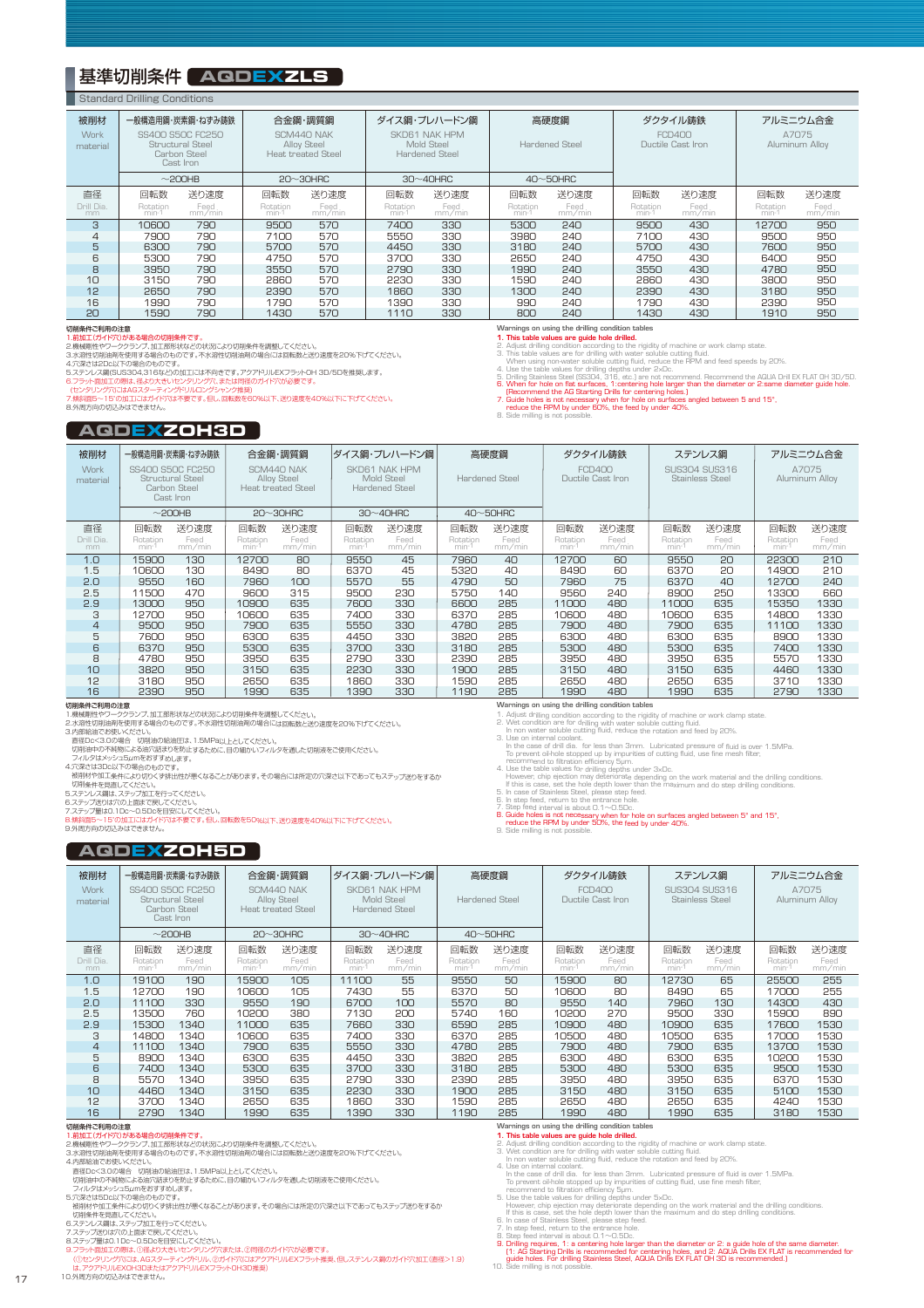$51^{\circ}$  19°

④

⑥

 $\mathcal{D}$ 

半割穴

半割穴

64° 35°

 $\mathbf{F}$ 

 $\overline{\circ}$   $\overline{\circ}$   $\overline{\circ}$ 

## ご利用ガイド

**Explanation of Uses** AQDEXZで ガイド穴加工 (ステンレス鋼の場合は AQDEXZOH3D を使用) AGSTDで 面取り加工<br>Chamfering with AGSTD. AQDEXZで ガイド穴加工 (ステンレス鋼の場合は AQDEXZOH3D を使用) AQDEXZ/AQDEXZOH3Dの穴拡大や振動の対策 AQDEXZR/AQDEXZLS/AQDEXZOH5Dの使用 ■平坦な加工面の場合には入口を細かな ステップ加工(G73)でガイド穴を確保する。 ■傾斜面の場合には、送り速度を下げる。 ■For flat surfaces, drill a guide hole in very small steps (G73). ■For sloped surfaces, reduce the feed. Guide hole drilling with AQDEXZ. In cace of Stainless Steel, use the AQDEXZOH3D. Guide hole drilling with AQDEXZ. www.educk.com<br>In cace of Stainless Steel, use the AQDEXZOH3D. If chamfering larger than the diameter<br>of the hole is needed, such as for tap holes,<br>do the chamfering first. a:Reduce drilling and feed speeds. b:Standard drilling conditions. c:Same as a, or reduce feed speed. タップ穴などドリル径よりも大きな 面取りが必要な場合は、面取りを先に加工する。 a b  $\vert$ c a:切削速度、送り速度を下げる。 b:通常切削条件 c:aと同じまたは、送り速度を下げる。 傾斜面の加工と切削条件 AQDEXZ/AQDEXZOH3D hole distension and vibration countermeasures Using AQDEXZR/AQDEXZLS/AQDEXZOH5D Angled surface drilling and drilling conditions

## AQDEXZの傾斜面加工の切削条件比較例

Comparisons of drilling conditions when drilling on an angled surface with the AQDEXZ

|               | 加工位置<br>Operation<br>Position |       | 切削速度<br><b>Cutting Speed</b> |            |                 | 送り速度<br>Feed |            |  |
|---------------|-------------------------------|-------|------------------------------|------------|-----------------|--------------|------------|--|
| No.           | 角度<br>Angle                   | m/min | $min-1$                      | 比率<br>Rate | $mm/min$ mm/rev |              | 比率<br>Rate |  |
| $\odot$       | O                             | 75    | 2400                         | 100%       | 420             | 0.18         | 100%       |  |
| $\circled{2}$ | $19^\circ$                    |       |                              |            | 210             | 0.09         | 50%        |  |
| $\circled{3}$ | $35^\circ$                    |       |                              |            | 120             | 0.07         | 40%        |  |
| $\circled{4}$ | $51^\circ$                    |       | 1650                         | 70%        | 120             | 0.07         | 40%        |  |
| $\circledS$   | $64^\circ$                    | 52    |                              |            | 90              | 0.06         | 33%        |  |
| $\circled6$   | 半割り                           |       |                              |            | 60              | 0.04         | 20%        |  |

AQDEXZ1000(φ10) /被削材S45C /深さ15mm /水溶性切削油剤 AQDEXZ1000(φ10) /Work material S45C /Depth 15mm /Cutting Fluid Wet

## AQDEXZ加工事例